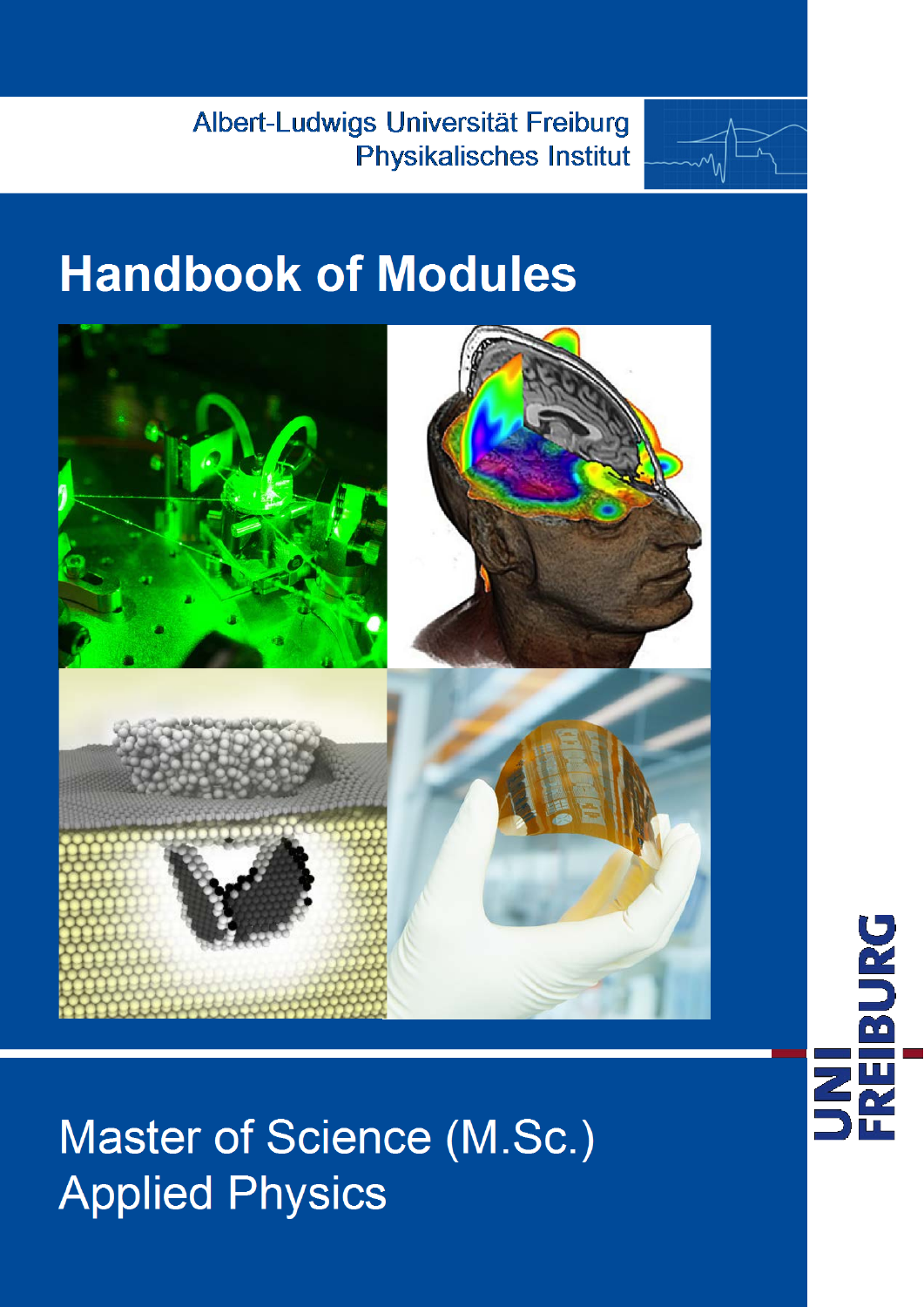#### Front cover

top left: *Laser system – Group Prof. Schätz, Physics Institute* top right: *Surface rendering of a conventional clinical proton MRI data set (in greyscale) in combination with a 17O-MRI (in color) – Group Prof. Hennig/Prof. Bock, Uniklinikum Freiburg (© M. Bock / Uniklinik FR)* bottom left: *Atomistic simulation of mechanical wear of a graphene covered surface – Group Prof. Moseler, Physics Institute & Fraunhofer IWM*

bottom right: *Micro-structuring – © Fraunhofer IPM*

#### **Preliminary notes:**

The module handbook does not substitute the course catalogue (Vorlesungsverzeichnis), which is updated every semester to provide variable information about the courses (e.g. time and location).

Note that only the Examination Regulations (Prüfungsordnung) are legally binding.

## **List of Abbreviations**

| M.Sc.             | Master of Science                                                          |  |  |  |  |  |
|-------------------|----------------------------------------------------------------------------|--|--|--|--|--|
| <b>Credit hrs</b> | A credit hour corresponds to a course of a duration of 45 minutes per week |  |  |  |  |  |
|                   | (in German: Semesterwochenstunden, SWS)                                    |  |  |  |  |  |
| SL                | Assessed coursework ("Studienleistung")                                    |  |  |  |  |  |
| PL                | Exam ("Prüfungsleistung")                                                  |  |  |  |  |  |
| L                 | Lecture                                                                    |  |  |  |  |  |
| E                 | Exercise/Tutorials                                                         |  |  |  |  |  |
| S                 | Seminar                                                                    |  |  |  |  |  |
| Lab               | Laboratory                                                                 |  |  |  |  |  |
| <b>SoSe</b>       | Summer semester (summer term)                                              |  |  |  |  |  |
| <b>WiSe</b>       | Winter semester (winter term)                                              |  |  |  |  |  |
| <b>ECTS</b>       | Credit Points based on the European Credit Transfer System (ECTS-Points)   |  |  |  |  |  |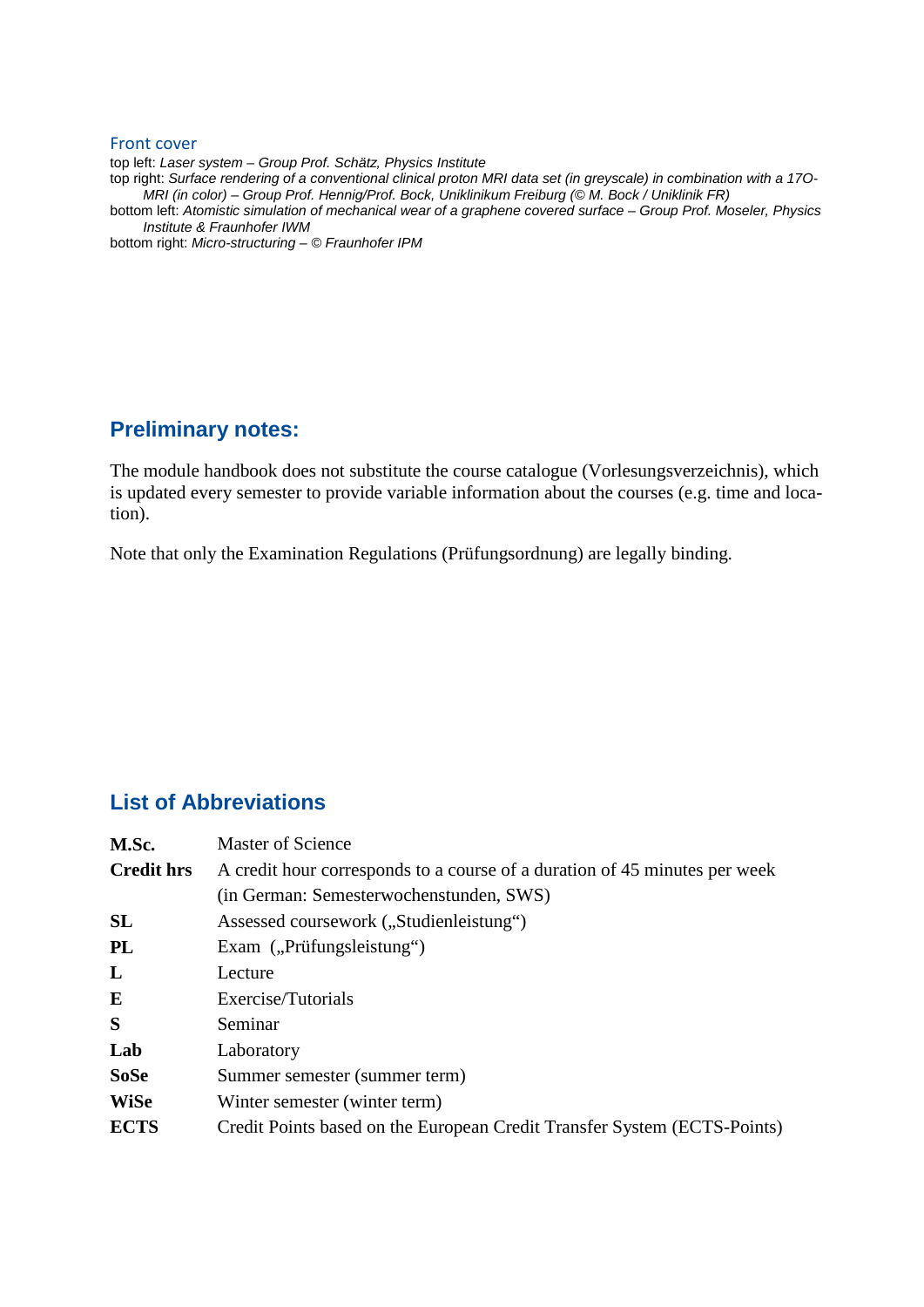# **Table of Contents**

| 3.3.1.                                                                           |  |
|----------------------------------------------------------------------------------|--|
| Physical Processes of Self-Assembly and Pattern Formation (7 ECTS)  33<br>3.3.2. |  |
| 3.3.3.                                                                           |  |
| 3.3.4.                                                                           |  |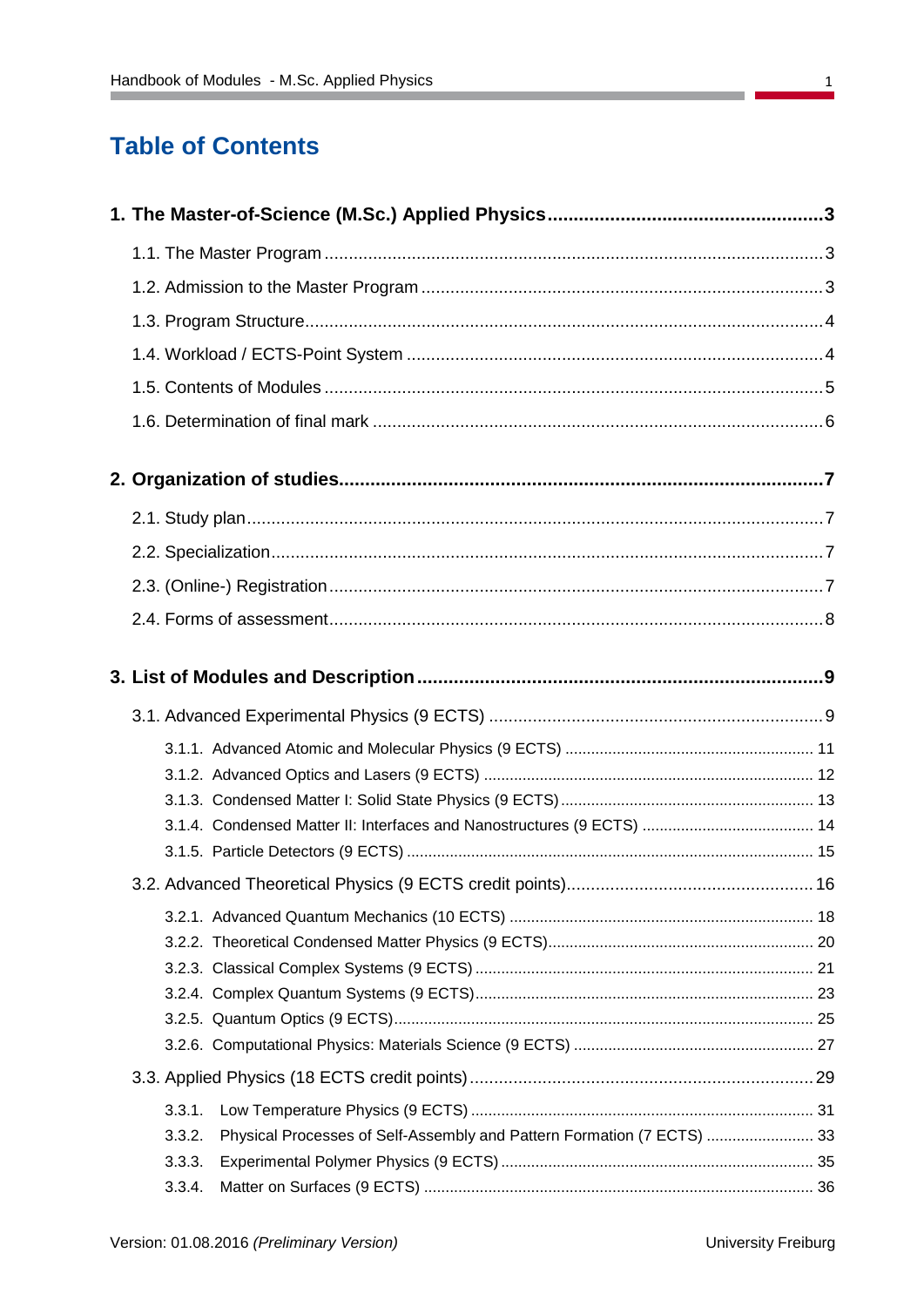| 3.3.15. X-Ray Analysis - Applications in Material and Life Sciences (5 ECTS) 55            |
|--------------------------------------------------------------------------------------------|
|                                                                                            |
| 3.3.17. Fundamentals of Semiconductors & Optoelectronics (5 ECTS)  57                      |
| 3.3.18. Mechanical Properties and Degradation Mechanisms (3 ECTS)  58                      |
|                                                                                            |
|                                                                                            |
|                                                                                            |
|                                                                                            |
| 3.3.23. Computational Neuroscience: Models of Neurons and Networks (7 ECTS) 65             |
| 3.3.24. Computational Neuroscience: Simulation of Biological Neuronal Networks (5 ECTS) 67 |
|                                                                                            |
|                                                                                            |
|                                                                                            |
|                                                                                            |
|                                                                                            |
|                                                                                            |
|                                                                                            |
|                                                                                            |
|                                                                                            |
|                                                                                            |
|                                                                                            |
|                                                                                            |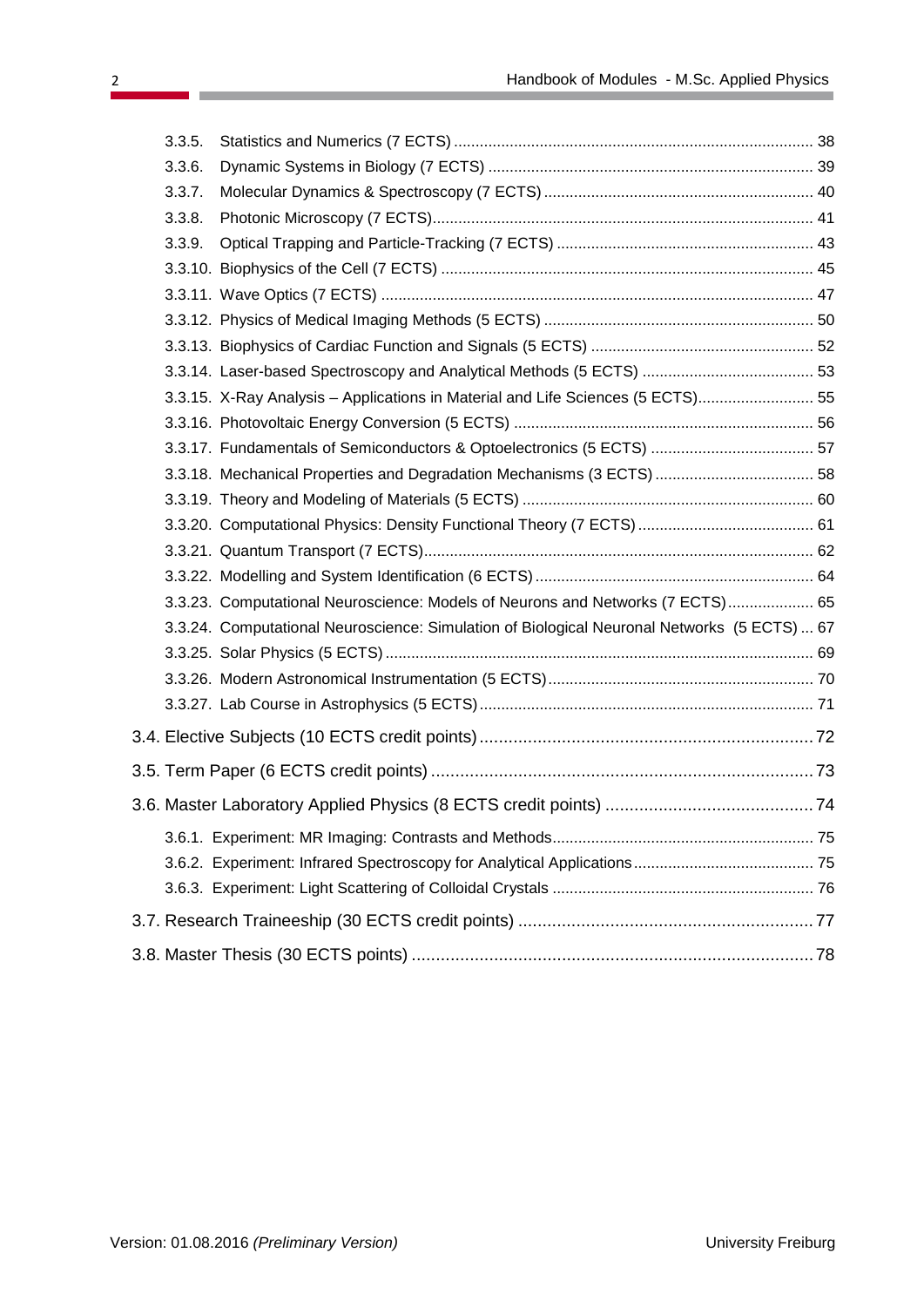# <span id="page-4-0"></span>**1. The Master-of-Science (M.Sc.) Applied Physics**

#### <span id="page-4-1"></span>**1.1. The Master Program**

The Institute of Physics is actively involved in a wide range of research areas with students enjoying a broad diversity of topics covered by lecture courses and seminars. The diversity and quality of the research and teaching program of the institute, embedded in the rich and interdisciplinary research landscape defined through the University of Freiburg, the local Fraunhofer institutes and other institutions committed to research and development in the larger Freiburg area are key ingredients for the attractiveness of the institute nation-wide, but also at the international level.

The English-taught M.Sc. Applied Physics aims to continue and broaden studies begun at bachelor level. It provides an interdisciplinary study program at the interface between fundamental physical concepts and resulting modern technologies. Participants will deepen their knowledge in modern physics and are introduced to central methods of physical research, like measuring techniques, methods for data analysis or numerical simulation. In cooperation with associated institutes of the university, the university medical center and with the Fraunhofer institutes in Freiburg, the Master's program offers the possibility for specialization in a particular area of applied physics, such optical technologies, physics in life and medical sciences, or interactive and adaptive materials.

In the first year of their studies, participants consolidate their knowledge by attending lectures on advanced theoretical and experimental physics, as well as applied physics courses, which can be selected from a wide range of topics. Each semester students may choose among various term papers, where they improve their oral presentation skills and prepare written handouts in English on a specific topic of modern research. In addition, students may widen their view by selecting from a variety of elective courses in physics, or from course offered by other faculties.

During their final one-year Master thesis, students specialize in a particular field by participating in a cutting-edge research project at the Institute of Physics, the Universitätsklinikum (University clinical research center) or one of the associated research institutes and centers. Successful completion of the Master program qualifies for a scientific career at interdisciplinary research institutions, or a profession in industry.

## <span id="page-4-2"></span>**1.2. Admission to the Master Program**

Application to the M.Sc. program is possible both, for the winter and summer semester. The application deadline for the summer semester is **January 15** and for the winter semester **July 15** each year.

Applicants must hold a Bachelor's degree in physics or equivalent with above average academic performance. The admission committee decides on the equivalence of the degree. According to the admission regulations applicants must also have a working knowledge of English and are required to provide appropriate evidence of their language skills. An adequate certification of the English language skills is for example the school-leaving certificate of a German Gymnasium (Abitur). Applicants who do not hold an "Abitur" are required to provide a B 2 (CEFR) certificate or equivalent for the English language (e.g. TOEFL, or EILTS). Native speakers of English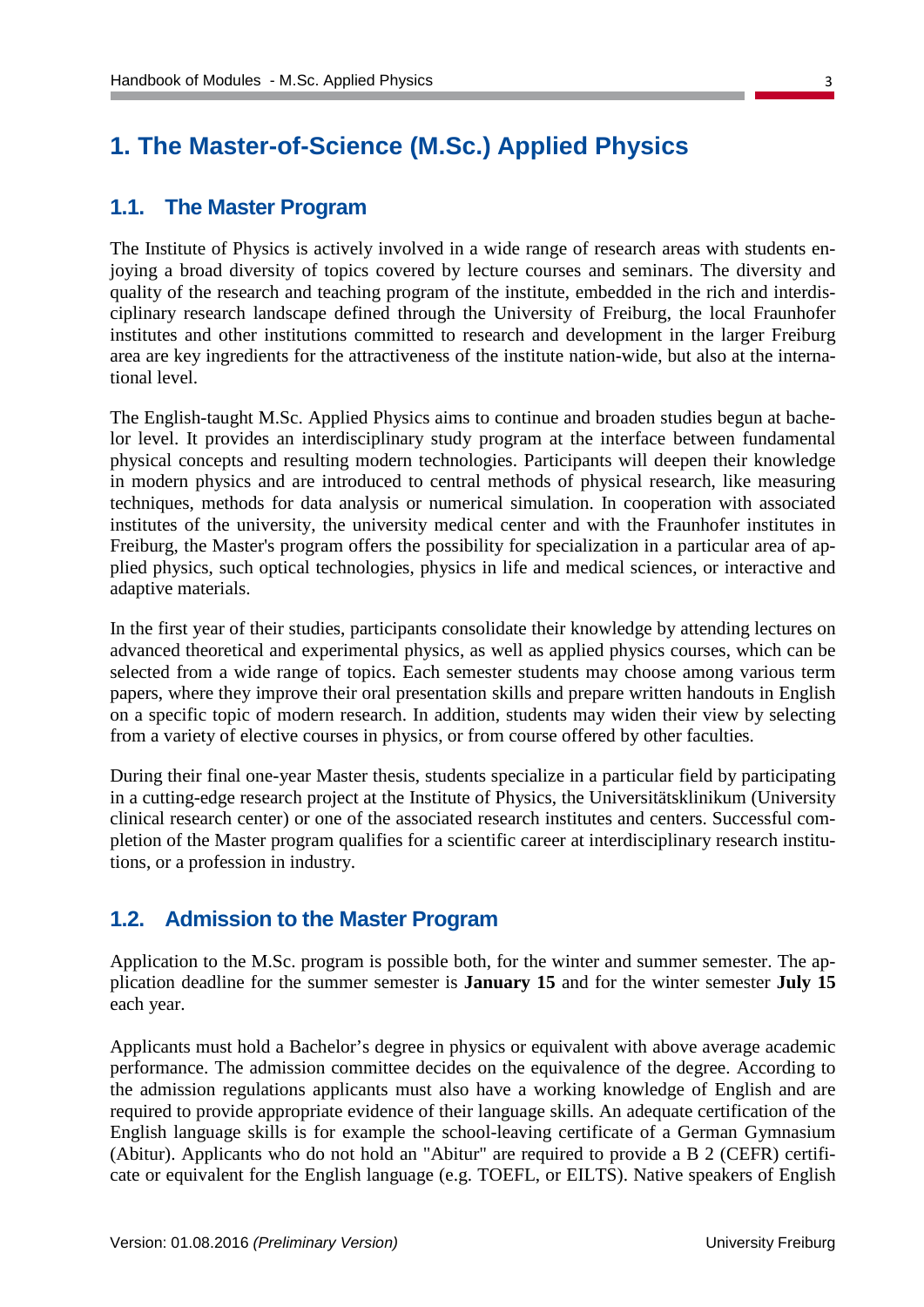are not required to provide proof of language proficiency in their mother tongue.

The application form is available online on the webpage of the Physics Institute at [http://www.physik.uni-freiburg.de/studium/MSc\\_ApplPhysics.](http://www.physik.uni-freiburg.de/studium/MSc_ApplPhysics)

## <span id="page-5-0"></span>**1.3. Program Structure**

The Physics Institute offers a research-oriented curriculum leading to a Master of Science degree in Applied Physics. The program comprises a total of 120 ECTS credit points, which are collected in various compulsory and elective modules as defined by the study regulations.

| <b>Module</b>                                      | <b>Type</b> | Lecture<br>hours         | <b>EC</b><br>TS | Compul-<br>sory/<br><b>Elective</b> | Recom-<br>mended<br>semester | <b>Assessment</b>                     |
|----------------------------------------------------|-------------|--------------------------|-----------------|-------------------------------------|------------------------------|---------------------------------------|
| <b>Advanced Experimental Physics</b>               | $L + E$     | $4 + 2$                  | 9               | E                                   | 1 or 2                       | <b>PL</b><br>written or oral          |
| <b>Advanced Theoretical Physics</b>                | $L + E$     | $4 + 2$                  | 9               | Е                                   | 1 or 2                       | PL<br>written or oral                 |
| <b>Applied Physics</b>                             | $L + E$     | variable                 | 18              | Е                                   | 1 or 2                       | PL<br>written or oral                 |
| <b>Elective Subjects</b>                           | variable    | variable                 | 10              | Е                                   | 1 or 2                       | <b>SL</b>                             |
| <b>Term Paper</b>                                  | S           | 2                        | 6               | Е                                   | 1 or 2                       | PL<br>written and oral                |
| <b>Master Laboratory</b><br><b>Applied Physics</b> | Lab         | 10                       | 8               | C                                   | 1 or 2                       | PL<br>written and oral                |
| <b>Research Traineeship</b>                        |             | $\overline{\phantom{a}}$ | 30              | C                                   | 3                            | SL                                    |
| <b>Master Thesis</b>                               |             |                          | 28<br>2         | С                                   | 4                            | PL: Thesis<br><b>SL: Presentation</b> |

The M.Sc. Applied Physics comprises the following modules:

Abbreviations in table:

Type = Type of course;  $L =$  Lecture;  $E =$  Exercises;  $S =$  Seminar; Lab = Laboratory;

 $C =$  Compulsory module;  $E =$  Elective module;

PL = exam ('Prüfungsleistung'); SL = assessed coursework ('Studienleistung')

# <span id="page-5-1"></span>**1.4. Workload / ECTS-Point System**

The *European Credit Transfer and Accumulation System (ECTS)* is a standard for comparing the study attainment and performance of students of higher education across the European Union and other collaborating European countries. It provides more compatibility and mobility between the programs at different institutions and different countries.

The ECTS credit points of a module determine the time requirements for this module, with one ECTS point corresponding to a workload of about 30 hours. This workload includes participation in courses, preparation and post-processing of the courses, exercises and exams. The ECTS-System enables the accumulation of credits and marks throughout the entire studies and facilitates documenting the study progress.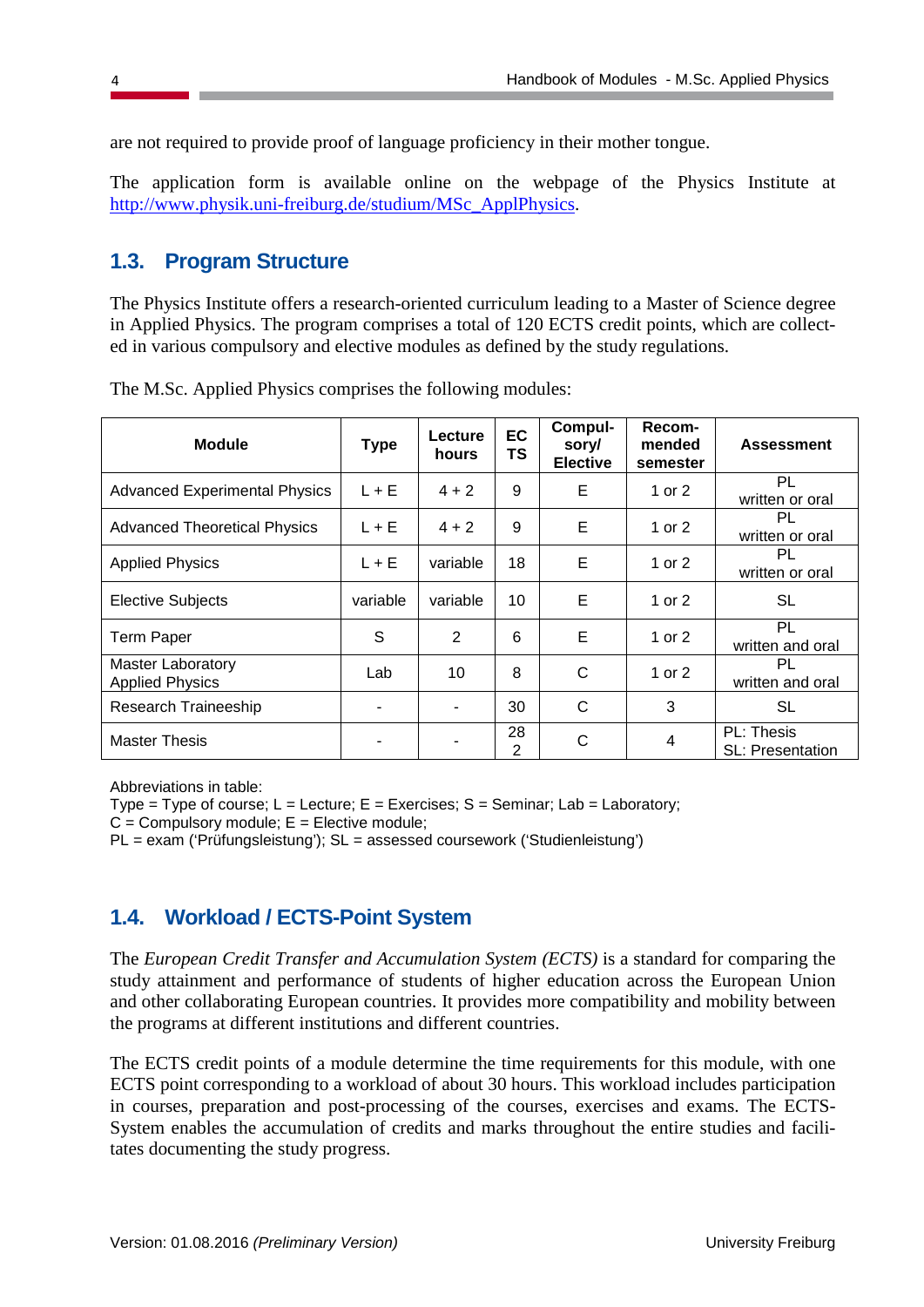#### <span id="page-6-0"></span>**1.5. Contents of Modules**

#### **Advanced Experimental Physics (9 ECTS credit points)**

Within this elective module students may select an advanced lecture on **Experimental Physics** by their own choice. Eligible lectures are listed in section [3.1](#page-10-1) and in the course catalogue for the current semester.

#### **Advanced Theoretical Physics (9 ECTS credit points)**

Within this elective module students may select an advanced lecture on **Theoretical Physics** by their own choice. Eligible lectures are listed in section [3.2](#page-17-0) and in the course catalogue for the current semester.

#### **Applied Physics (18 ECTS credit points)**

Within this elective module students may select various **Applied Physics** courses by their own choice. Eligible courses are listed in section [3.3](#page-30-0) and in the course catalogue for the current semester. The final module exam covers the content of lectures with a total of at least 9 ECTS credits (a single course or a combination of courses).

#### **Elective Subjects (10 ECTS credit points)**

All 10 ECTS credits of this module can be acquired by selecting different courses by the student's own choice. The selected courses have to be at the Master's level, i.e. from the M.Sc. program in Applied Physics and/or other master programs. The examination committee may permit other courses on request.

Note that for courses at other faculties different application modalities and requirements may apply. Students are responsible to proof successful participation, so that the examination office of physics can transfer the credits.

#### **Term Paper (6 ECTS credit points)**

Within the elective module **Term Paper** students chose a seminar on a specific topic, with several seminars offered each term.

#### **Master Laboratory Applied Physics (8 ECTS credit points)**

In the **Master Laboratory Applied Physics** students accomplish various lab experiments with a total workload of 8 ECTS credit points. All experiments should be accomplished within the first two semesters. Details on the experiments are given in section [3.6.](#page-75-0) Successful completion of the Master Laboratory Applied Physics is prerequisite for beginning the Research Traineeship.

#### **Research Traineeship (30 ECTS credit points)**

Before working on their Master Thesis students engage in a Research Traineeship, which is accomplished within a six-month period. The goal is to acquire preliminary knowledge in a certain research topic in preparation for the final master thesis. For their traineeship and thesis students select a supervisor at the Institute of Physics or at the associated faculties and research institutes. Admission to the Research Traineeship requires successful accomplishment of the module *Master Laboratory Applied Physics* and three of the four marked courses in the modules *Advanced Experimental Physics, Advanced Theoretical Physics, Applied Physics* and *Term Paper*.

#### **Master Thesis (30 ECTS credit points)**

In the final six-months **Master Thesis** students perform independent research on a specialized topic in applied physics and prepare a written thesis. Typically, the Master Thesis is accomplished at the same research group as the traineeship. In a period of 2 weeks before to 4 weeks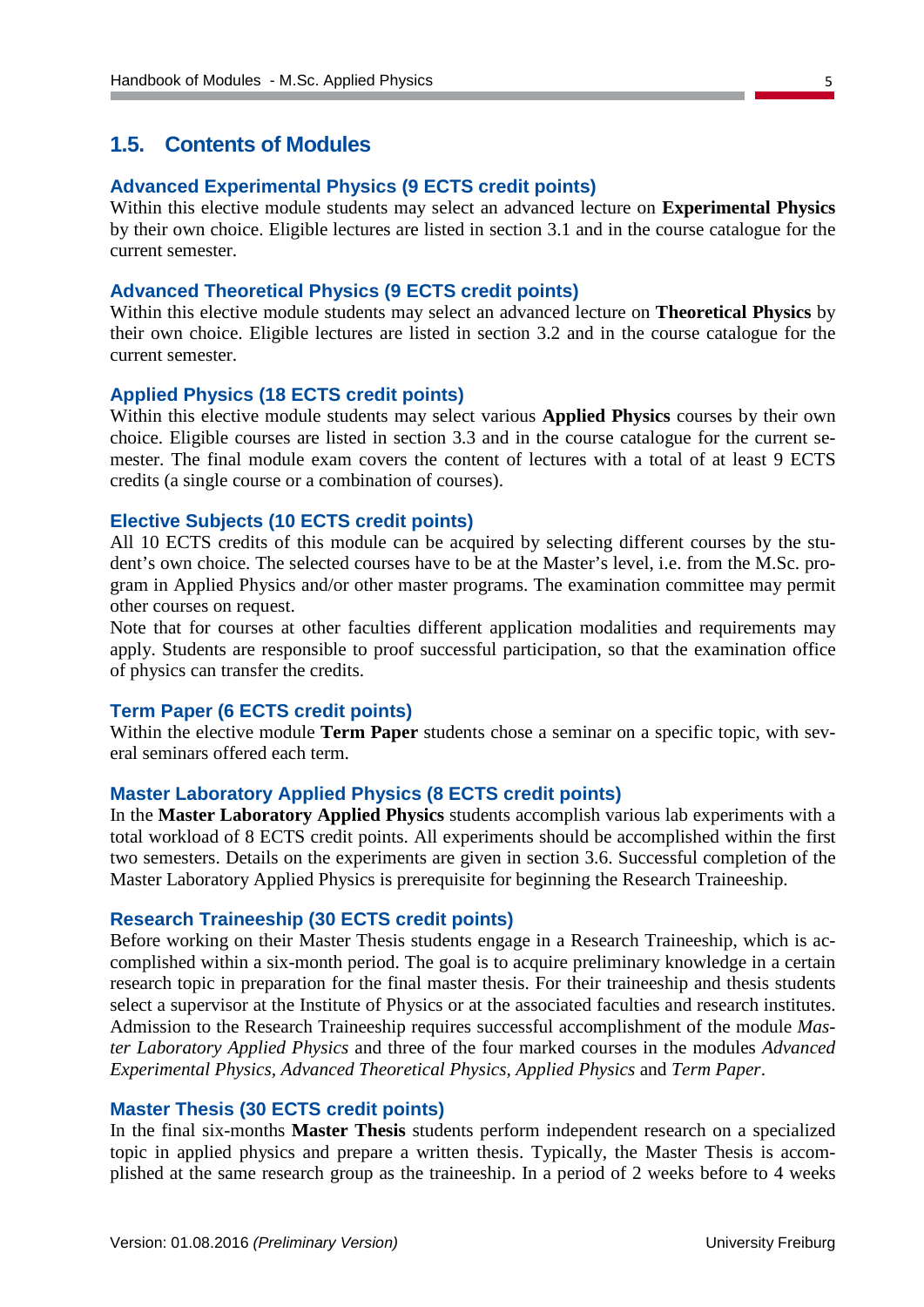after submitting the Master Thesis, the students present the results of their thesis work in a public presentation.

# <span id="page-7-0"></span>**1.6. Determination of final mark**

The individual module marks contribute to the final mark with the following weights:

| <b>Module</b>                            | weight |
|------------------------------------------|--------|
| <b>Advanced Experimental Physics</b>     | 11 %   |
| <b>Advanced Theoretical Physics</b>      | 11 %   |
| <b>Applied Physics</b>                   | 11 %   |
| <b>Term Paper</b>                        | 7 %    |
| <b>Master Laboratory Applied Physics</b> | 10 %   |
| <b>Master Thesis</b>                     | 50 %   |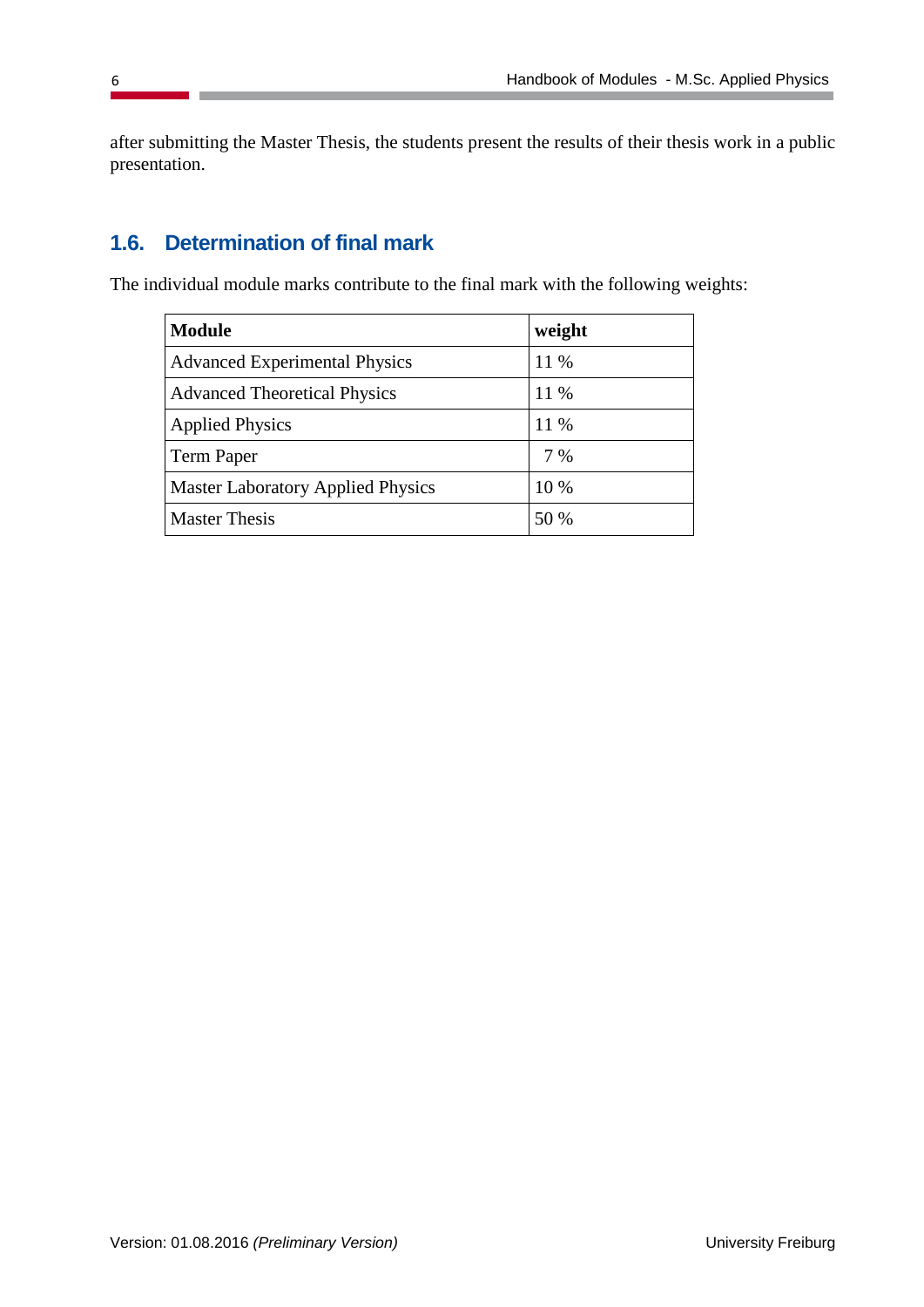# <span id="page-8-0"></span>**2. Organization of studies**

#### <span id="page-8-1"></span>**2.1. Study plan**

In the first year, the master students consolidate their knowledge in various compulsory and elective modules. For the first and second semester, an equally balanced workload is recommended with a total of about 30 ECTS credit points each.

The following schedule represents a suggested study plan and may differ depending on the lectures offered and the student's particular choice.

| FS                      | <b>Module</b><br><b>ECTS</b>                                            |                        |                                            |                                    |                                                   |    |
|-------------------------|-------------------------------------------------------------------------|------------------------|--------------------------------------------|------------------------------------|---------------------------------------------------|----|
| 1                       | <b>Advanced</b><br><b>Experimental Physics</b><br>9 ECTS points         | <b>Applied Physics</b> |                                            | <b>Term Paper</b><br>6 ECTS points | <b>Master</b><br>Laboratory                       | 28 |
| $\overline{2}$          | <b>Advanced</b><br><b>Theoretical Physics</b><br>9 ECTS points          | 18 ECTS points         | <b>Elective Subjects</b><br>10 ECTS points |                                    | <b>Applied</b><br><b>Physics</b><br>8 ECTS points | 32 |
| 3                       | <b>Research Traineeship</b><br>30 ECTS points                           |                        |                                            |                                    |                                                   | 30 |
| $\overline{\mathbf{4}}$ | <b>Master Thesis (Thesis and Presentation)</b><br><b>30 ECTS points</b> |                        |                                            |                                    |                                                   | 30 |

## <span id="page-8-2"></span>**2.2. Specialization**

Recommendation: Successfully accomplishing the Research Traineeship and the following Master Thesis often requires an appropriate choice of lectures and courses in the first year. It is therefore recommended to select a particular field of specialization at an early stage and to select the courses accordingly.

## <span id="page-8-3"></span>**2.3. (Online-) Registration**

During their studies students have to participate in various courses as well as take part in examinations. Registration to courses and exams is in the student's own responsibility.

#### **Participation in courses**

In order to participate in the Master Laboratory Applied Physics students have to register in due time with the examination office. For the participation in lectures or tutorials, usually no separate registration is required.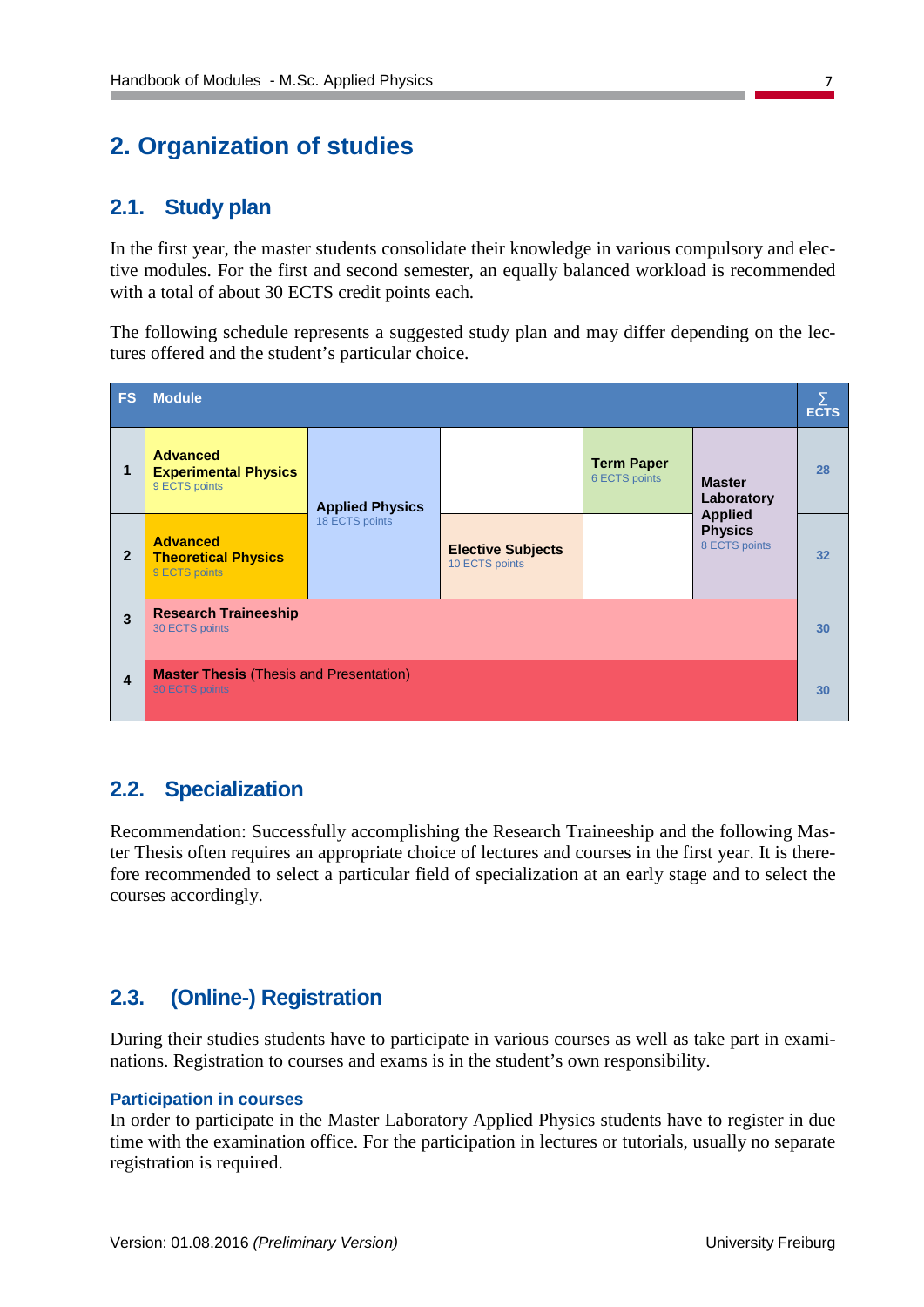#### **Registration for exams**

For the participation in exams, an early registration is mandatory. The examinations office announces the modalities for registration. Typically students register online via the HISinOne Campus-Management System [\(https://campus.uni-freiburg.de\)](https://campus.uni-freiburg.de/) or directly at the examination office of the Physics Institute. A registration in due time is in the responsibility of the students. Registration periods (typically beginning of the semester until three weeks before the end of the term) are announced by the examinations office.

#### <span id="page-9-0"></span>**2.4. Forms of assessment**

There are various forms of assessing a student's performance such as written and oral exams, participation in exercises, or written reports. The credits for a certain course are only awarded if these assessments have been successfully passed. The requirements for passing are typically defined and announced by the lecturer at the beginning of each lecture/course.

**Course achievements (SL, "Studienleistung")** are unmarked forms of assessment and have to be passed in order to receive credit for the respective course. They typically consist of active participation in the lecture and exercises and might include passing a final exam. Course achievements do not contribute to the final mark of the master degree.

**Examinations** for academic record **(PL, "Prüfungsleistung")** typically consist of a written or oral exam, marked reports or an oral presentation. The received marks contribute to the final mark of the master degree. For participation in these assessments a registration is mandatory (see [2.3\)](#page-8-3).

#### **Retaking examinations**

Failed examinations may be retaken twice in the modules *Advanced Experimental Physics, Advanced Theoretical Physics* and *Applied Physics*, and once in the modules *Term Paper, Master Laboratory Applied Physics*, and *Master Thesis*. It is not permitted to retake examinations to improve the marks.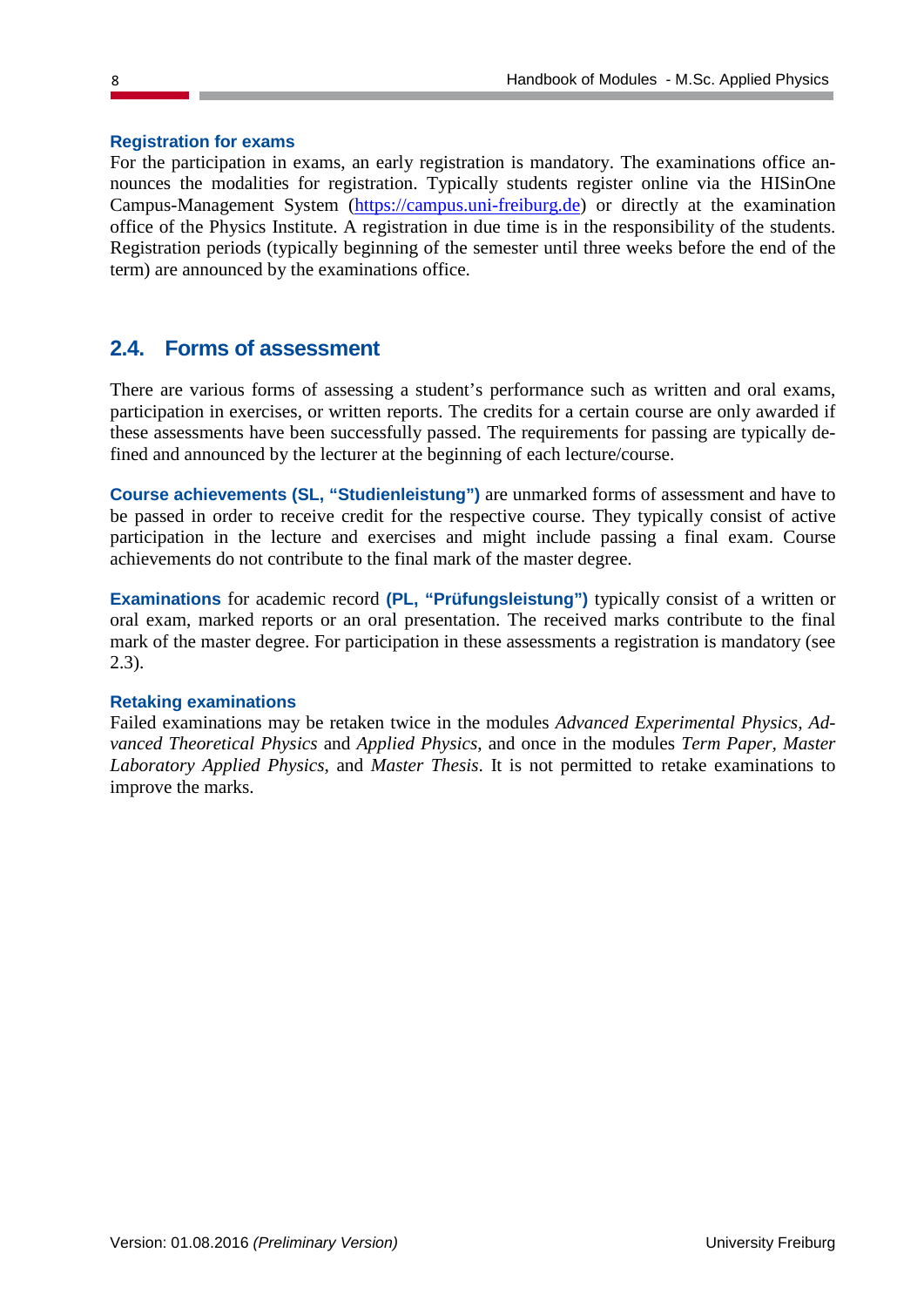# <span id="page-10-0"></span>**3. List of Modules and Description**

# <span id="page-10-1"></span>**3.1. Advanced Experimental Physics (9 ECTS)**

| <b>Module</b><br>07LE33K-ADV_EXP | <b>Advanced Experimental Physics</b><br>9 ECTS                                                                                                                                                                                                                                                                                                                                                                                |  |      |      |  |  |                  |  |
|----------------------------------|-------------------------------------------------------------------------------------------------------------------------------------------------------------------------------------------------------------------------------------------------------------------------------------------------------------------------------------------------------------------------------------------------------------------------------|--|------|------|--|--|------------------|--|
| <b>Responsibility</b>            | Dean of Studies,<br>Lecturers for Experimental Physics                                                                                                                                                                                                                                                                                                                                                                        |  |      |      |  |  |                  |  |
| <b>Courses</b>                   | Examina-<br>CP<br><b>Type</b><br><b>Credit</b><br><b>Term</b><br>tion<br>hrs                                                                                                                                                                                                                                                                                                                                                  |  |      |      |  |  |                  |  |
|                                  | <b>PL</b><br>Advanced<br>$L + E$<br>$4 + 2$<br>9<br><b>Experimental Physics</b>                                                                                                                                                                                                                                                                                                                                               |  |      |      |  |  | WiSe $+$<br>SoSe |  |
|                                  | Total:                                                                                                                                                                                                                                                                                                                                                                                                                        |  |      | 9    |  |  |                  |  |
| Organization                     | A suitable lecture has to be selected by own choice from the list of Advanced<br>Experimental Physics lectures given below.<br>Students have to register online for the final exam according to the an-<br>nouncements of the examination office.                                                                                                                                                                             |  |      |      |  |  |                  |  |
| <b>Module mark</b>               | The final module mark is the mark of the final exam.                                                                                                                                                                                                                                                                                                                                                                          |  |      |      |  |  |                  |  |
| Qualification<br>objectives      | • Students obtain advanced knowledge in a particular field of modern ex-<br>perimental physics.<br>• Students are familiar with current problems and research topics in partic-<br>ular fields of modern research in experimental physics.<br>• Students know advanced tools and methods in particular fields.<br>• Specific qualification objectives for each lecture are listed in the individu-<br>al course descriptions. |  |      |      |  |  |                  |  |
| <b>Course content</b>            | A range of advanced lectures is offered on a regular or irregular basis. The<br>specific content of each lecture is detailed in the individual course descrip-<br>tions.<br>In addition, lectures on specialized physics topics may be offered on an ir-<br>regular basis and are indicated in the course catalogue as Advanced Exper-<br>imental Physics lectures.                                                           |  |      |      |  |  |                  |  |
| <b>Work load</b><br>(hours)      | <b>Self-studies</b><br><b>Total</b><br><b>Course</b><br><b>Contact</b><br>time                                                                                                                                                                                                                                                                                                                                                |  |      |      |  |  |                  |  |
|                                  | Advanced<br><b>Experimental Physics</b>                                                                                                                                                                                                                                                                                                                                                                                       |  | 90 h | 180h |  |  | 270 h            |  |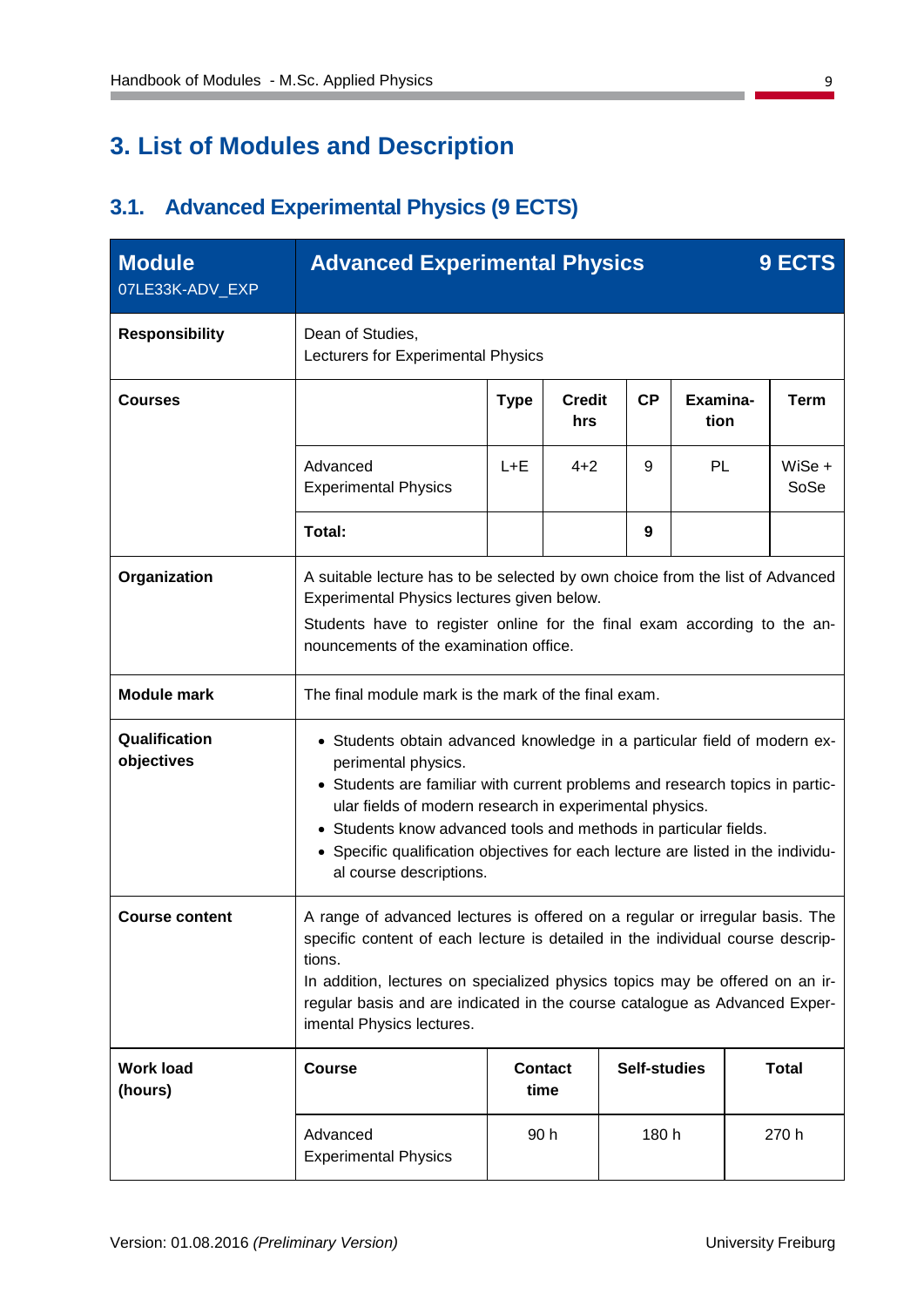|                           | Total:                                                                  | 90 h | 180 h | 270 h |  |  |  |
|---------------------------|-------------------------------------------------------------------------|------|-------|-------|--|--|--|
| <b>Usability</b>          | M.Sc. Applied Physics                                                   |      |       |       |  |  |  |
| <b>Previous knowledge</b> | Specific prerequisites are given in the individual course descriptions. |      |       |       |  |  |  |
| Language                  | English                                                                 |      |       |       |  |  |  |

# List of eligible lectures (Module: Advanced Experimental Physics):

| <b>Course No.</b>        | Lecture                                                 | <b>ECTS</b> | Term        |             |                |
|--------------------------|---------------------------------------------------------|-------------|-------------|-------------|----------------|
|                          |                                                         |             | <b>WiSe</b> | <b>SoSe</b> | irregu-<br>lar |
| 07LE33V-<br>ADV_EXP_AMO  | <b>Advanced Atomic and Molecular Physics</b>            | 9           | X           |             |                |
| 07LE33V-<br>ADV_EXP_OL   | <b>Advanced Optics and Lasers</b>                       | 9           |             | X           |                |
| 07LE33V-<br>ADV_EXP_CM1  | Condensed Matter I: Solid State Physics                 | 9           | X           |             |                |
| 07LE33V-<br>ADV EXP CM2  | Condensed Matter II: Interfaces and Nanostruc-<br>tures | 9           |             | X           |                |
| 07LE33V-<br>ADV EXP PDET | <b>Particle Detectors</b>                               | 9           | х           |             |                |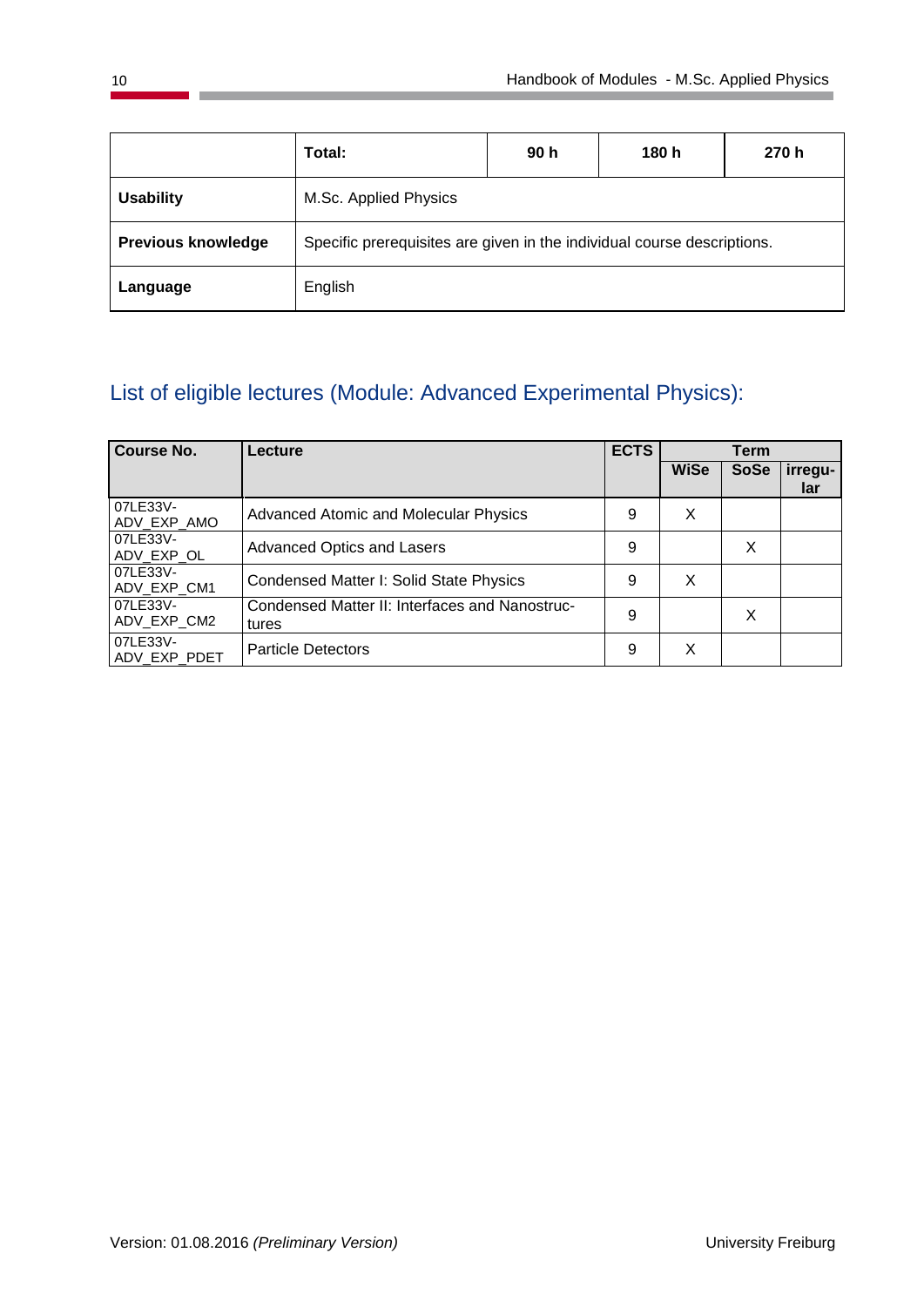$\overline{\phantom{a}}$ 

| <b>Lecture</b><br>07LE33V-<br>ADV_EXP_AMO | <b>Advanced Atomic and Molecular Physics</b><br>9 ECTS                                                                                                                                                                                                                                                                                                                                              |                                                                   |                  |                    |  |  |  |  |
|-------------------------------------------|-----------------------------------------------------------------------------------------------------------------------------------------------------------------------------------------------------------------------------------------------------------------------------------------------------------------------------------------------------------------------------------------------------|-------------------------------------------------------------------|------------------|--------------------|--|--|--|--|
| Lecturer/s                                |                                                                                                                                                                                                                                                                                                                                                                                                     | Lecturers from Experimental Atomic, Molecular and Optical Physics |                  |                    |  |  |  |  |
| <b>Course details</b>                     | <b>Type</b>                                                                                                                                                                                                                                                                                                                                                                                         | <b>Credit hrs</b>                                                 | CP               | <b>Examination</b> |  |  |  |  |
|                                           | <b>PL</b><br>$4 + 2$<br>9<br>Lecture and exercises (L+E)                                                                                                                                                                                                                                                                                                                                            |                                                                   |                  |                    |  |  |  |  |
| <b>Frequency</b>                          | In general the course will be offered each WiSe.                                                                                                                                                                                                                                                                                                                                                    |                                                                   |                  |                    |  |  |  |  |
| Qualification<br>objectives               | Students have a deeper understanding of both, the properties of matter<br>based on the nature and interactions of atoms and molecules, and of cur-<br>rent and future technologies based on controlled quantum processes, such<br>as employed in atomic clocks, atom interferometers, quantum optics and<br>quantum computing, nanoscale engineering, photochemistry and energy<br>conversion.      |                                                                   |                  |                    |  |  |  |  |
| <b>Course content</b>                     | • Light-matter interaction: scattering, absorption and emission of light,<br>dressed states, coherence, strong fields<br>• Scattering of atomic and molecular systems<br>Properties of diatomic molecules: vibrations and rotations<br>٠<br>• Properties of polyatomic molecules: electronic states, molecular symme-<br>tries, chemical bonds<br>Modern AMO applications in science and technology |                                                                   |                  |                    |  |  |  |  |
| <b>Previous knowledge</b>                 | <b>Experimental Physics I-IV</b>                                                                                                                                                                                                                                                                                                                                                                    |                                                                   |                  |                    |  |  |  |  |
| <b>Work load</b><br>(hours)               | Course                                                                                                                                                                                                                                                                                                                                                                                              | Contact<br>time                                                   | Self-<br>studies | <b>Total</b>       |  |  |  |  |
|                                           | Lecture and exercises (L+E)<br>90h<br>180 h<br>270 h                                                                                                                                                                                                                                                                                                                                                |                                                                   |                  |                    |  |  |  |  |
| <b>Usability</b>                          | M.Sc. Appl. Physics modules:<br>Advanced Experimental Physics (PL), Elective Subjects (SL)                                                                                                                                                                                                                                                                                                          |                                                                   |                  |                    |  |  |  |  |
| Language                                  | English                                                                                                                                                                                                                                                                                                                                                                                             |                                                                   |                  |                    |  |  |  |  |

#### <span id="page-12-0"></span>3.1.1. Advanced Atomic and Molecular Physics (9 ECTS)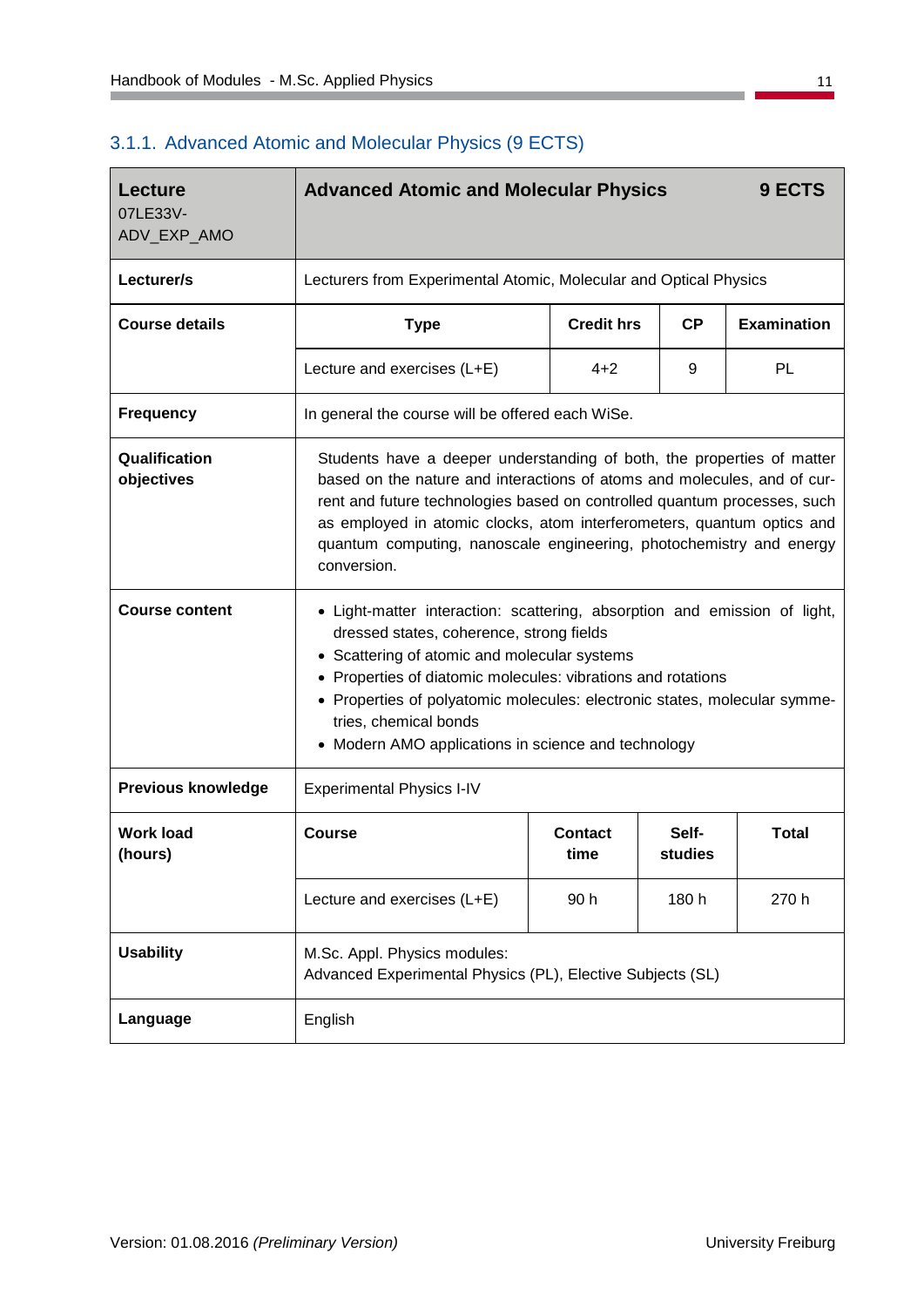| <b>Lecture</b><br>07LE33V-ADV_EXP_OL | <b>Advanced Optics and Lasers</b>                                                                                                                                                                                                                                                                                                                                                                                                                                                                                                                                                                                                                                                                                                                                          | 9 ECTS            |    |                    |  |  |
|--------------------------------------|----------------------------------------------------------------------------------------------------------------------------------------------------------------------------------------------------------------------------------------------------------------------------------------------------------------------------------------------------------------------------------------------------------------------------------------------------------------------------------------------------------------------------------------------------------------------------------------------------------------------------------------------------------------------------------------------------------------------------------------------------------------------------|-------------------|----|--------------------|--|--|
| Lecturer/s                           | Lecturers from Experimental Atomic, Molecular and Optical Physics                                                                                                                                                                                                                                                                                                                                                                                                                                                                                                                                                                                                                                                                                                          |                   |    |                    |  |  |
| <b>Course details</b>                | <b>Type</b>                                                                                                                                                                                                                                                                                                                                                                                                                                                                                                                                                                                                                                                                                                                                                                | <b>Credit hrs</b> | CP | <b>Examination</b> |  |  |
|                                      | Lecture and exercises (L+E)                                                                                                                                                                                                                                                                                                                                                                                                                                                                                                                                                                                                                                                                                                                                                | $4 + 2$           |    | PL                 |  |  |
| <b>Frequency</b>                     | In general the course will be offered each WiSe.                                                                                                                                                                                                                                                                                                                                                                                                                                                                                                                                                                                                                                                                                                                           |                   |    |                    |  |  |
| Qualification<br>objectives          | • Students are familiar with the physical concepts of lasers and know the<br>fundamentals of the interaction between laser light and matter.<br>Students are able to describe in detail the inherent behavior and func-<br>tionality of the many different types of modern lasers.<br>• Students have a deep understanding of the properties of coherent laser<br>light and are able to understand and analyze nonlinear optical effects, as<br>e.g. induced by lasers in transparent materials.<br>• Students are familiar with types of lasers, and the applications of lasers                                                                                                                                                                                           |                   |    |                    |  |  |
| <b>Course content</b>                | • Light-matter interaction: Absorption/emission, line broadening<br>• Coherence & interference: temporal, spatial coherence, interferometers<br>• The laser principle: 2, 3, 4-level lasers, rate equation models, output<br>power of a laser;<br>• Optical resonators: transmission spectra, stability<br>• Laser modes: Paraxial approximation, Gaussian beams, longitudinal and<br>transverse modes, mode selection<br>• Short laser pulses: Dynamic solutions of rate equation, Q-switching,<br>mode locking, intense short pulses, generation of ultra-short laser pulses<br>• Types of lasers and laser applications<br>• Nonlinear optics: Second, third order polarizability, frequency conversion,<br>optical parametric amplification, high-harmonics generation |                   |    |                    |  |  |
| <b>Previous knowledge</b>            | <b>Experimental Physics I-IV</b>                                                                                                                                                                                                                                                                                                                                                                                                                                                                                                                                                                                                                                                                                                                                           |                   |    |                    |  |  |
| <b>Work load</b><br>(hours)          | Self-<br><b>Total</b><br><b>Course</b><br><b>Contact</b><br>time<br>studies                                                                                                                                                                                                                                                                                                                                                                                                                                                                                                                                                                                                                                                                                                |                   |    |                    |  |  |
|                                      | Lecture and exercises (L+E)<br>90h<br>180 h<br>270 h                                                                                                                                                                                                                                                                                                                                                                                                                                                                                                                                                                                                                                                                                                                       |                   |    |                    |  |  |
| <b>Usability</b>                     | M.Sc. Appl. Physics modules:<br>Advanced Experimental Physics (PL), Elective Subjects (SL)                                                                                                                                                                                                                                                                                                                                                                                                                                                                                                                                                                                                                                                                                 |                   |    |                    |  |  |
| Language                             | English                                                                                                                                                                                                                                                                                                                                                                                                                                                                                                                                                                                                                                                                                                                                                                    |                   |    |                    |  |  |

## <span id="page-13-0"></span>3.1.2. Advanced Optics and Lasers (9 ECTS)

 $\overline{\phantom{a}}$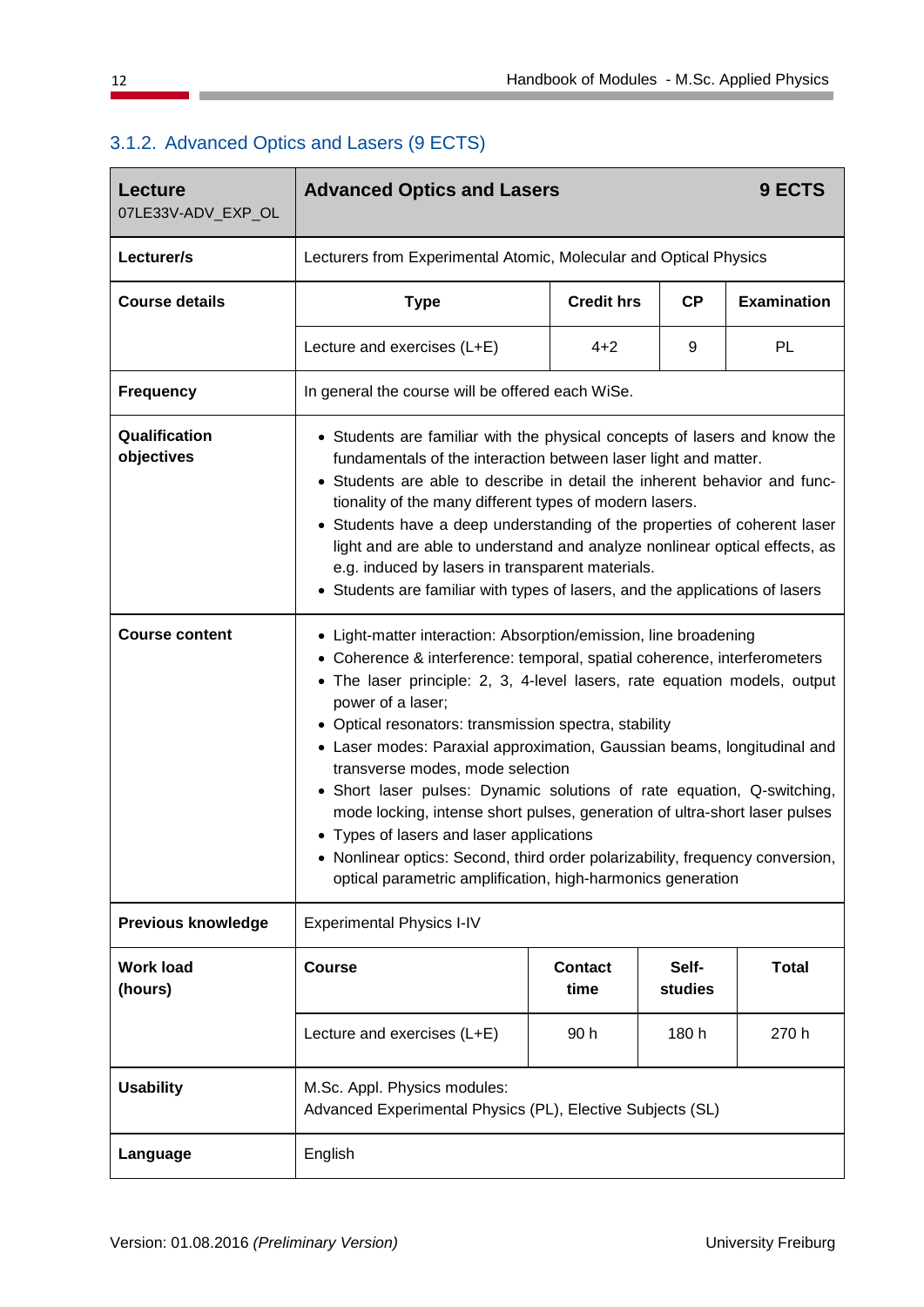## <span id="page-14-0"></span>3.1.3. Condensed Matter I: Solid State Physics (9 ECTS)

| Lecture<br>07LE33V-<br>ADV_EXP_CM1 | <b>Condensed Matter I:</b><br>9 ECTS<br><b>Solid State Physics</b>                                                                                                                                                                                                                                                                                                                                                                                                                                                                                                                                                                                                                                             |                        |                  |                    |  |  |  |
|------------------------------------|----------------------------------------------------------------------------------------------------------------------------------------------------------------------------------------------------------------------------------------------------------------------------------------------------------------------------------------------------------------------------------------------------------------------------------------------------------------------------------------------------------------------------------------------------------------------------------------------------------------------------------------------------------------------------------------------------------------|------------------------|------------------|--------------------|--|--|--|
| Lecturer/s                         | Lecturers from Experimental Condensed Matter and Applied Physics                                                                                                                                                                                                                                                                                                                                                                                                                                                                                                                                                                                                                                               |                        |                  |                    |  |  |  |
| <b>Course details</b>              | Form                                                                                                                                                                                                                                                                                                                                                                                                                                                                                                                                                                                                                                                                                                           | <b>Credit hrs</b>      | CP               | <b>Examination</b> |  |  |  |
|                                    | Lecture and exercises (L+E)                                                                                                                                                                                                                                                                                                                                                                                                                                                                                                                                                                                                                                                                                    | PL<br>$4 + 2$<br>9     |                  |                    |  |  |  |
| <b>Frequency</b>                   | In general the course will be offered each WiSe.                                                                                                                                                                                                                                                                                                                                                                                                                                                                                                                                                                                                                                                               |                        |                  |                    |  |  |  |
| Qualification<br>objectives        | • Students know the reciprocal space description of crystals and related<br>quasi-particles like phonons<br>• Students know the quantum mechanical description of electrons in peri-<br>odic potentials (Bloch- and Wannier-functions)<br>• Students have a good overview of experimental state of the art tech-<br>niques for the study of the properties of solid state materials<br>• Students know how to obtain and are able to interpret experimental data<br>like measurements of electronic band structures or phonon dispersion<br>curves<br>• Students know about newer developments in the experimental character-<br>ization of many-body quantum effects like magnetism or superconductivi-<br>ty |                        |                  |                    |  |  |  |
| <b>Course content</b>              | Atomic structure of matter<br>$\bullet$<br>• lattice dynamics, phonons<br>electronic structure of materials<br>٠<br>optical properties<br>magnetism/superconductivity                                                                                                                                                                                                                                                                                                                                                                                                                                                                                                                                          |                        |                  |                    |  |  |  |
| <b>Previous knowledge</b>          | <b>Experimental Physics I-IV</b>                                                                                                                                                                                                                                                                                                                                                                                                                                                                                                                                                                                                                                                                               |                        |                  |                    |  |  |  |
| <b>Work load</b><br>(hours)        | <b>Course</b>                                                                                                                                                                                                                                                                                                                                                                                                                                                                                                                                                                                                                                                                                                  | <b>Contact</b><br>time | Self-<br>studies | <b>Total</b>       |  |  |  |
|                                    | 270 h<br>Lecture and exercises (L+E)<br>90h<br>180 h                                                                                                                                                                                                                                                                                                                                                                                                                                                                                                                                                                                                                                                           |                        |                  |                    |  |  |  |
| <b>Usability</b>                   | M.Sc. Appl. Physics modules:<br>Advanced Experimental Physics (PL), Elective Subjects (SL)                                                                                                                                                                                                                                                                                                                                                                                                                                                                                                                                                                                                                     |                        |                  |                    |  |  |  |
| Language                           | English                                                                                                                                                                                                                                                                                                                                                                                                                                                                                                                                                                                                                                                                                                        |                        |                  |                    |  |  |  |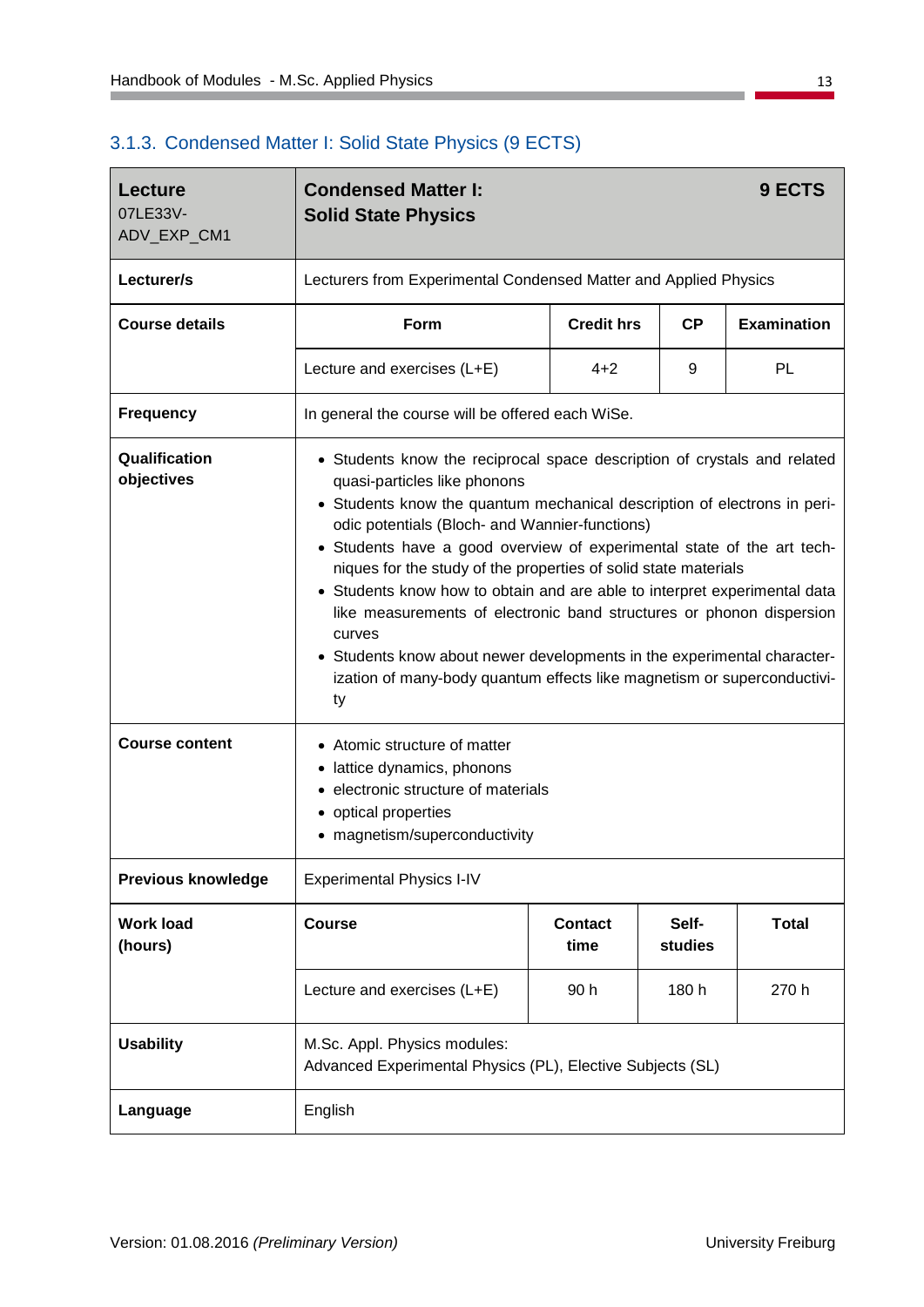| Lecture<br>07LE33V-<br>ADV_EXP_CM2 | <b>Condensed Matter II:</b><br><b>Interfaces and Nanostructures</b>                                                                                                                                                                                                                                                                                                                                                                                                                                                                                                                                                                                                                                                                   |                        |                  | 9 ECTS             |  |
|------------------------------------|---------------------------------------------------------------------------------------------------------------------------------------------------------------------------------------------------------------------------------------------------------------------------------------------------------------------------------------------------------------------------------------------------------------------------------------------------------------------------------------------------------------------------------------------------------------------------------------------------------------------------------------------------------------------------------------------------------------------------------------|------------------------|------------------|--------------------|--|
| Lecturer/s                         | Lecturers from Experimental Condensed Matter and Applied Physics                                                                                                                                                                                                                                                                                                                                                                                                                                                                                                                                                                                                                                                                      |                        |                  |                    |  |
| <b>Course details</b>              | Form                                                                                                                                                                                                                                                                                                                                                                                                                                                                                                                                                                                                                                                                                                                                  | <b>Credit hrs</b>      | <b>CP</b>        | <b>Examination</b> |  |
|                                    | Lecture and exercises (L+E)                                                                                                                                                                                                                                                                                                                                                                                                                                                                                                                                                                                                                                                                                                           | $4 + 2$                | 9                | PL                 |  |
| <b>Frequency</b>                   | In general the course will be offered each SoSe.                                                                                                                                                                                                                                                                                                                                                                                                                                                                                                                                                                                                                                                                                      |                        |                  |                    |  |
| Qualification<br>objectives        | • Students are able to describe interaction forces at interfaces in terms of<br>their range and their consequences on thermodynamic and kinetic prop-<br>erties.<br>• Students understand processes at surfaces like adsorption/desorption,<br>surface reconstruction, surface transport, or wettability.<br>• Students are able to describe processes as well as structural transitions<br>at liquid, solid-liquid, and solid interfaces with respect to their hydrody-<br>namic and electronic properties.<br>• Students know processes for preparing well defined and patterned sur-<br>faces.<br>• Students identify the relevant processes for the formation of nanostruc-<br>tures and structuring of surfaces at the nm-scale. |                        |                  |                    |  |
| <b>Course content</b>              | Surfaces and interface<br>• structure formation on surfaces<br>self-assembly, morphology and transitions<br>• optical and electronic properties                                                                                                                                                                                                                                                                                                                                                                                                                                                                                                                                                                                       |                        |                  |                    |  |
| <b>Previous knowledge</b>          | <b>Experimental Physics I-IV</b>                                                                                                                                                                                                                                                                                                                                                                                                                                                                                                                                                                                                                                                                                                      |                        |                  |                    |  |
| <b>Work load</b><br>(hours)        | <b>Course</b>                                                                                                                                                                                                                                                                                                                                                                                                                                                                                                                                                                                                                                                                                                                         | <b>Contact</b><br>time | Self-<br>studies | <b>Total</b>       |  |
|                                    | 90h<br>270 h<br>Lecture and exercises (L+E)<br>180 h                                                                                                                                                                                                                                                                                                                                                                                                                                                                                                                                                                                                                                                                                  |                        |                  |                    |  |
| <b>Usability</b>                   | M.Sc. Appl. Physics modules:<br>Advanced Experimental Physics (PL), Elective Subjects (SL)                                                                                                                                                                                                                                                                                                                                                                                                                                                                                                                                                                                                                                            |                        |                  |                    |  |
| Language                           | English                                                                                                                                                                                                                                                                                                                                                                                                                                                                                                                                                                                                                                                                                                                               |                        |                  |                    |  |

## <span id="page-15-0"></span>3.1.4. Condensed Matter II: Interfaces and Nanostructures (9 ECTS)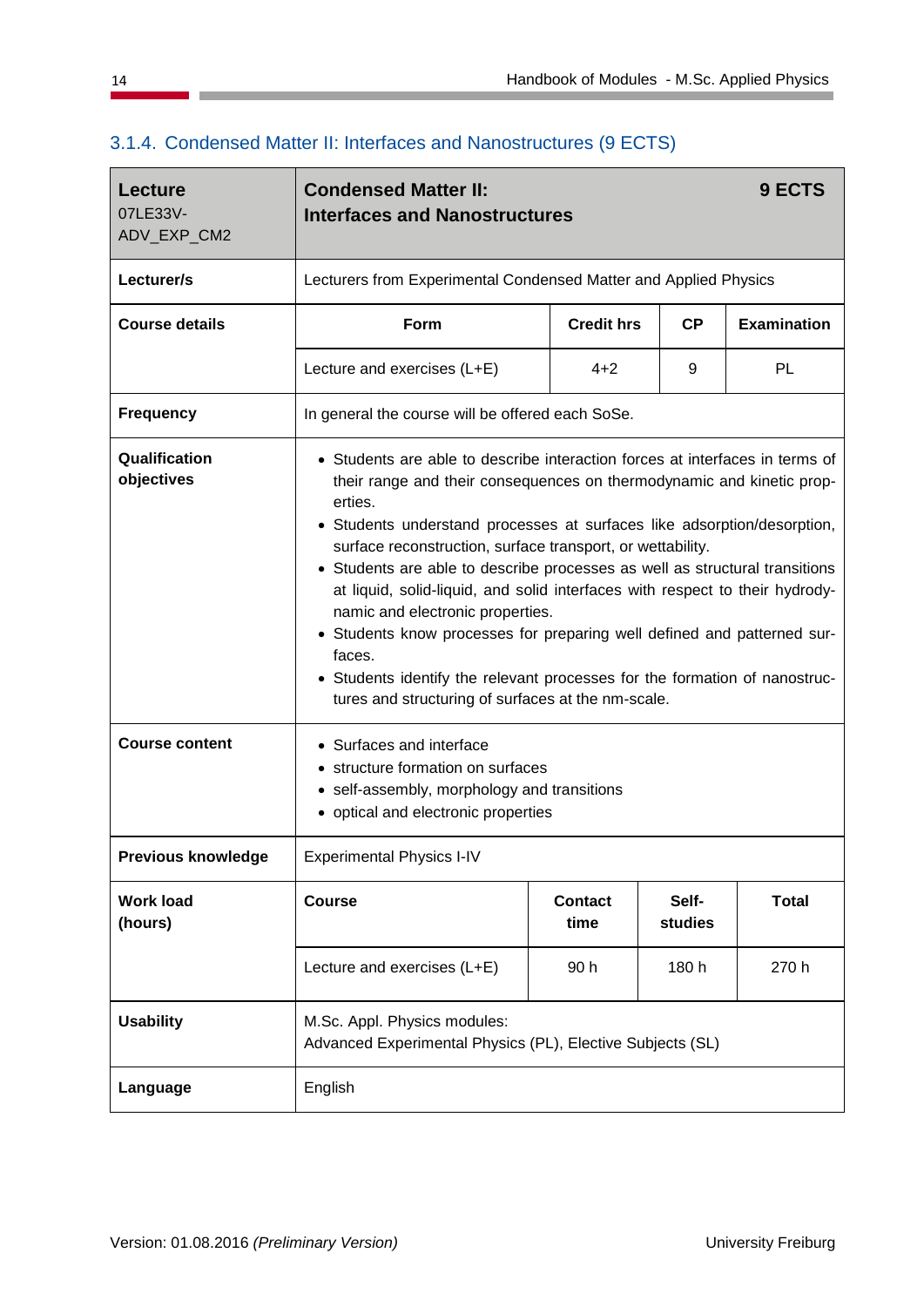## <span id="page-16-0"></span>3.1.5. Particle Detectors (9 ECTS)

| <b>Lecture</b><br>07LE33V-<br>ADV_EXP_PDET | <b>Particle Detectors</b>                                                                                                                                                                                                                                                                                                                                                          |                                                      |                  | 9 ECTS       |  |  |  |
|--------------------------------------------|------------------------------------------------------------------------------------------------------------------------------------------------------------------------------------------------------------------------------------------------------------------------------------------------------------------------------------------------------------------------------------|------------------------------------------------------|------------------|--------------|--|--|--|
| Lecturer/s                                 | Lecturers from Experimental Particle Physics                                                                                                                                                                                                                                                                                                                                       |                                                      |                  |              |  |  |  |
| <b>Course details</b>                      | <b>Type</b>                                                                                                                                                                                                                                                                                                                                                                        | <b>Examination</b><br><b>Credit hrs</b><br><b>CP</b> |                  |              |  |  |  |
|                                            | Lecture and exercises (L+E)                                                                                                                                                                                                                                                                                                                                                        | $4 + 2$                                              | 9                | SL or PL     |  |  |  |
| <b>Frequency</b>                           | In general the course will be offered each WiSe                                                                                                                                                                                                                                                                                                                                    |                                                      |                  |              |  |  |  |
| Qualification<br>objectives                | • Students are able to understand the physics of particle detection<br>• Students are able to understand the different types of particle detectors<br>• Students are able to design a particle detector for specific experiments                                                                                                                                                   |                                                      |                  |              |  |  |  |
| <b>Course content</b>                      | • Interaction of particles with matter<br>General properties of particle detectors<br>٠<br><b>Tracking detectors</b><br>$\bullet$<br>Time measurement<br>٠<br>Energy measurement<br>٠<br>Particle identification<br>Electronics, trigger and data acquisition<br>٠<br>• Detector systems in Particle and Astroparticle Physics<br>• Applications of particle detectors in medicine |                                                      |                  |              |  |  |  |
| <b>Previous knowledge</b>                  | <b>Experimental Physics V</b>                                                                                                                                                                                                                                                                                                                                                      |                                                      |                  |              |  |  |  |
| <b>Work load</b><br>(hours)                | <b>Course</b>                                                                                                                                                                                                                                                                                                                                                                      | Contact<br>time                                      | Self-<br>studies | <b>Total</b> |  |  |  |
|                                            | Lecture and exercises (L+E)                                                                                                                                                                                                                                                                                                                                                        | 90h                                                  | 180 h            | 270 h        |  |  |  |
| <b>Usability</b>                           | M.Sc. Appl. Physics modules:<br>Advanced Experimental Physics (PL), Elective Subjects (SL)                                                                                                                                                                                                                                                                                         |                                                      |                  |              |  |  |  |
| Language                                   | English                                                                                                                                                                                                                                                                                                                                                                            |                                                      |                  |              |  |  |  |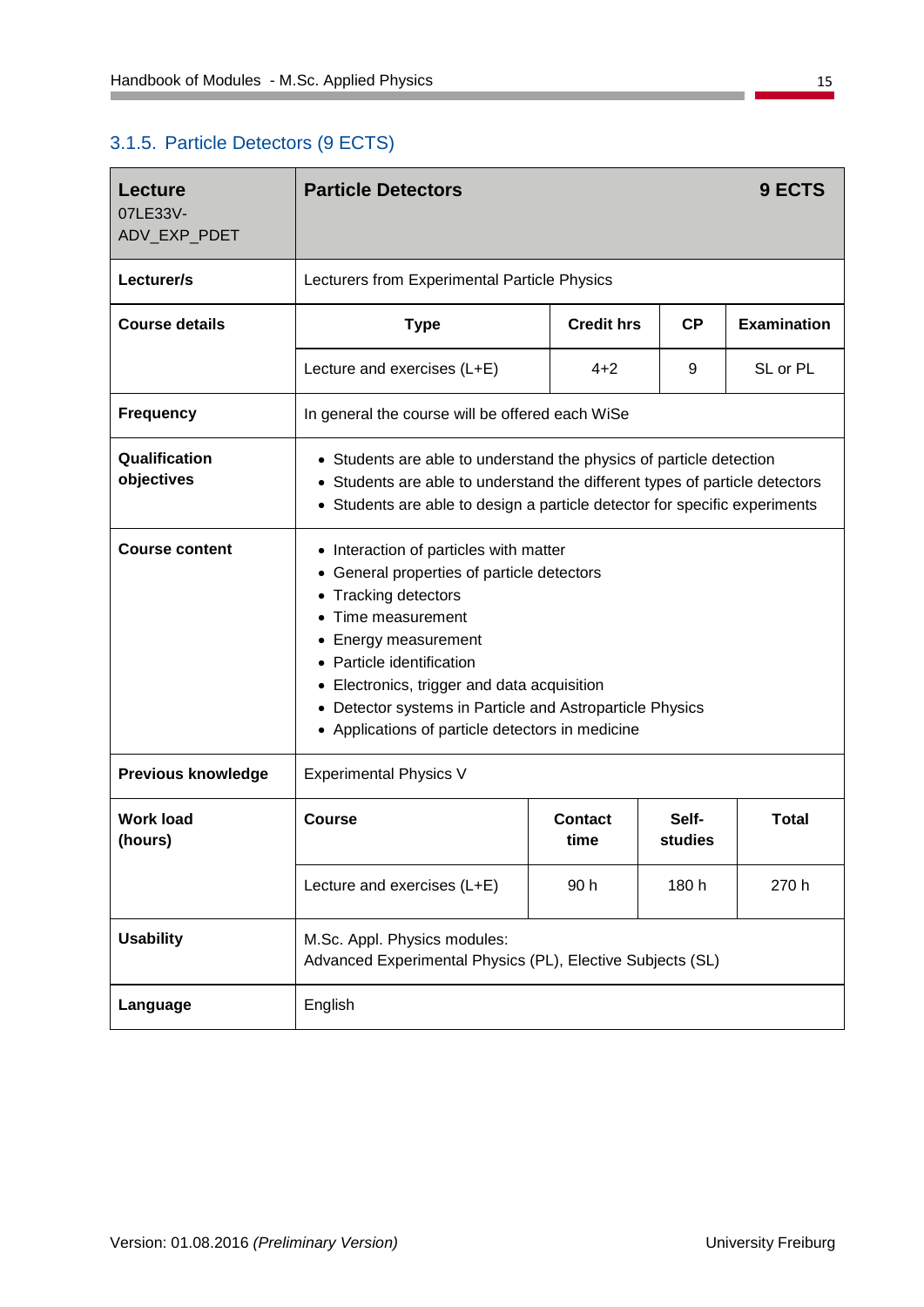| <b>Module</b><br>07LE33K-ADV_THEO                       | <b>Advanced Theoretical Physics</b>                                                                                                                                                                                                                                                                                                                                                                                        |                        |                      |                     | 9 ECTS                |              |
|---------------------------------------------------------|----------------------------------------------------------------------------------------------------------------------------------------------------------------------------------------------------------------------------------------------------------------------------------------------------------------------------------------------------------------------------------------------------------------------------|------------------------|----------------------|---------------------|-----------------------|--------------|
| <b>Responsibility</b>                                   | Dean of Studies,<br>Lecturers for Theoretical Physics                                                                                                                                                                                                                                                                                                                                                                      |                        |                      |                     |                       |              |
| <b>Courses</b>                                          |                                                                                                                                                                                                                                                                                                                                                                                                                            | <b>Type</b>            | <b>Credit</b><br>hrs | <b>CP</b>           | Exam-<br>ina-<br>tion | <b>Term</b>  |
|                                                         | Advanced<br><b>Theoretical Physics</b>                                                                                                                                                                                                                                                                                                                                                                                     | $L + E$                | $4 + 2$              | 9                   | PL                    | WiSe+SoSe    |
|                                                         | Total:                                                                                                                                                                                                                                                                                                                                                                                                                     |                        |                      | 9                   |                       |              |
| Organization                                            | A suitable lecture has to be selected by own choice from the list of Advanced<br>Theoretical Physics lectures given below.<br>Students have to register online for the final exam according to the an-<br>nouncements of the examination office.                                                                                                                                                                           |                        |                      |                     |                       |              |
| <b>Module mark</b>                                      | The final module mark is the mark of the final written exam.                                                                                                                                                                                                                                                                                                                                                               |                        |                      |                     |                       |              |
| Qualification<br>objectives                             | • Students obtain advanced knowledge in particular field of modern theo-<br>retical physics.<br>• Students are familiar with current problems and research topics in partic-<br>ular fields of modern research in theoretical physics.<br>• Students know advanced tools and methods in particular fields.<br>• Specific qualification objectives for each lecture are listed in individual<br>course descriptions in 3.3. |                        |                      |                     |                       |              |
| <b>Course content</b>                                   | A range of advanced courses is offered on a regular or irregular basis. The<br>specific content of each lecture is detailed in the individual course descrip-<br>tions.                                                                                                                                                                                                                                                    |                        |                      |                     |                       |              |
| <b>Work load</b><br>(hours)                             | <b>Course</b>                                                                                                                                                                                                                                                                                                                                                                                                              | <b>Contact</b><br>time |                      | <b>Self-studies</b> |                       | <b>Total</b> |
| Advanced<br>90 h<br>180 h<br><b>Theoretical Physics</b> |                                                                                                                                                                                                                                                                                                                                                                                                                            |                        |                      |                     |                       | 270 h        |
|                                                         | 90h<br>Total:<br>180 h<br>270 h                                                                                                                                                                                                                                                                                                                                                                                            |                        |                      |                     |                       |              |
| <b>Usability</b>                                        | M.Sc. Applied Physics                                                                                                                                                                                                                                                                                                                                                                                                      |                        |                      |                     |                       |              |

# <span id="page-17-0"></span>**3.2. Advanced Theoretical Physics (9 ECTS credit points)**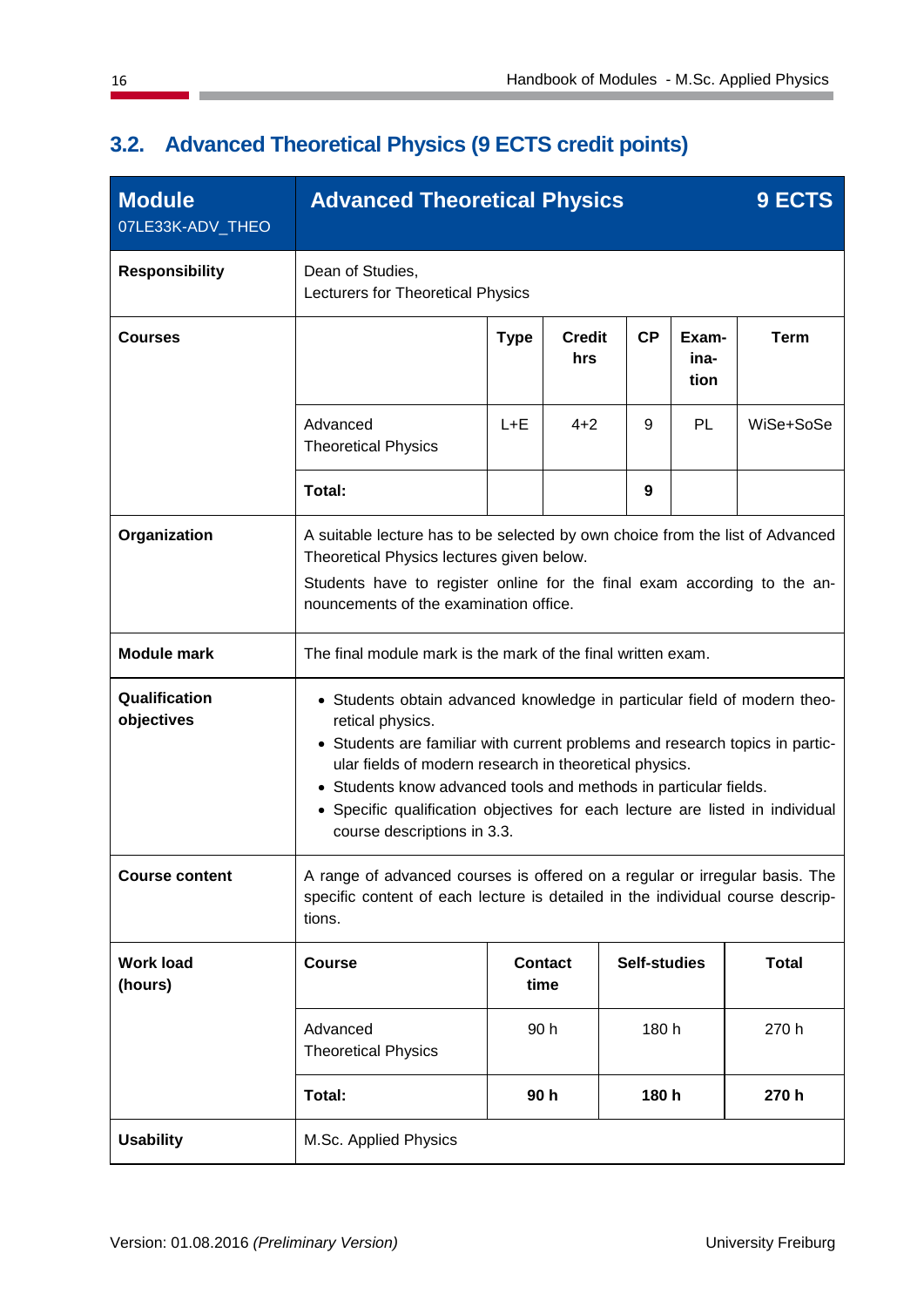| <b>Previous knowledge</b> | Specific prerequisites are given in the individual course descriptions. |
|---------------------------|-------------------------------------------------------------------------|
| Language                  | English                                                                 |

# List of eligible lectures (Module: Advanced Theoretical Physics):

| Course No.                               | Lecture                                         | <b>ECTS</b> |             |             | Term           |  |
|------------------------------------------|-------------------------------------------------|-------------|-------------|-------------|----------------|--|
|                                          |                                                 |             | <b>WiSe</b> | <b>SoSe</b> | irregu-<br>lar |  |
| 07LE33V-<br>ADV THEO QM                  | <b>Advanced Quantum Mechanics</b>               | 10          | X           |             |                |  |
| 07LE33V-<br>ADV_THEO_COND<br>MAT         | <b>Theoretical Condensed Matter Physics</b>     | 9           |             | X           |                |  |
| 07LE33V-<br>ADV_THEO_CS                  | <b>Classical Complex Systems</b>                | 9           | X           |             |                |  |
| 07LE33V-<br>ADV_THEO_OS                  | <b>Complex Quantum Systems</b>                  | 9           |             |             | X              |  |
| 07LE33V-<br>ADV_THEO_QO                  | <b>Quantum Optics</b>                           | 9           |             |             | X              |  |
| 07LE33V-<br>ADV_THEO_COMP<br><b>PHYS</b> | <b>Computational Physics: Materials Science</b> | 9           |             | X           |                |  |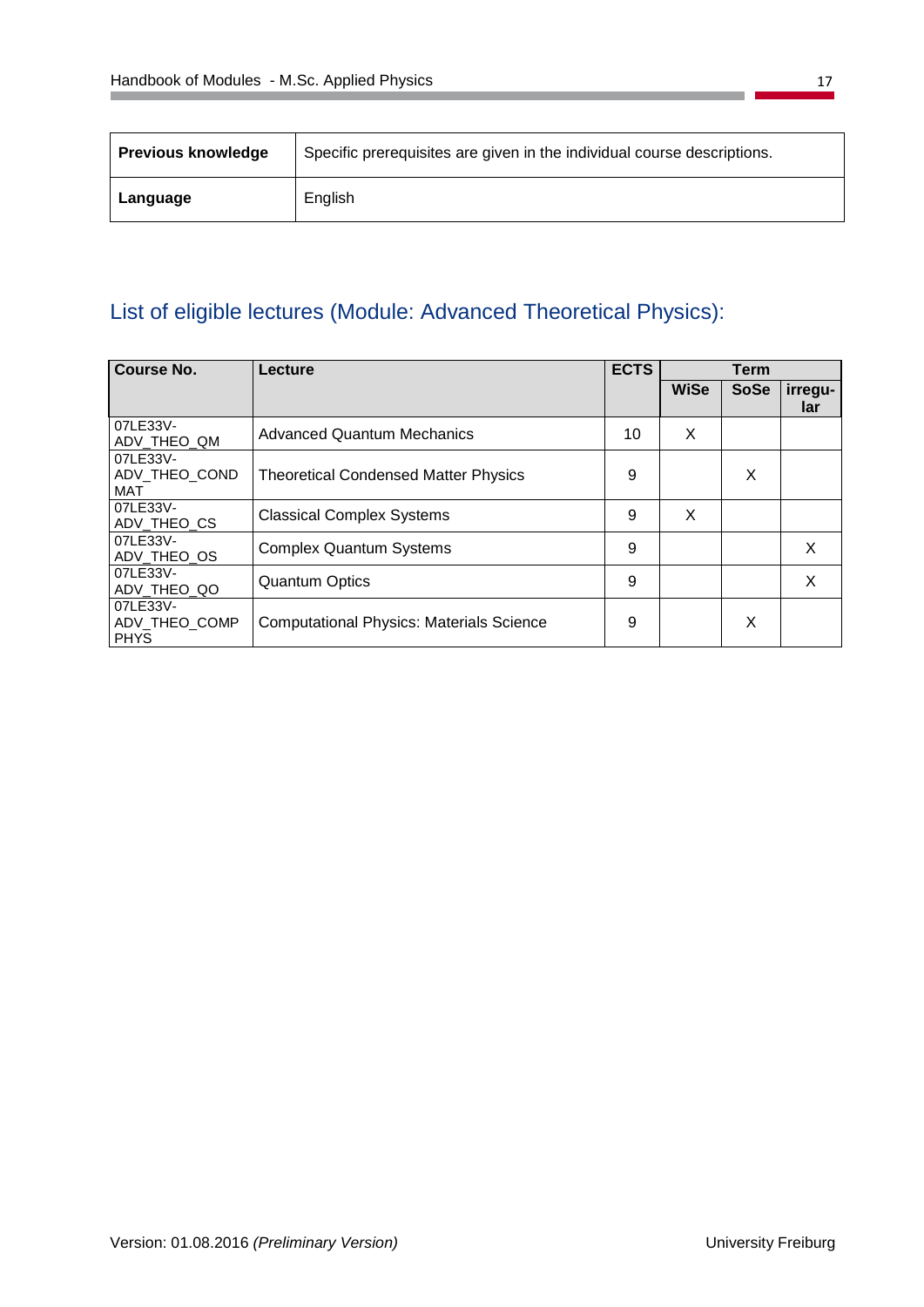| <b>Lecture</b><br>07LE33V-ADV_QM | <b>Advanced Quantum Mechanics</b><br>10 ECTS                                                                                                                                                                                                                                                                                                                                                                                                                                                                                                                                                                                                                                                                                                                                                                                                                                                                                                                                                                                                                                                                                  |                                                                 |    |    |      |  |  |  |  |
|----------------------------------|-------------------------------------------------------------------------------------------------------------------------------------------------------------------------------------------------------------------------------------------------------------------------------------------------------------------------------------------------------------------------------------------------------------------------------------------------------------------------------------------------------------------------------------------------------------------------------------------------------------------------------------------------------------------------------------------------------------------------------------------------------------------------------------------------------------------------------------------------------------------------------------------------------------------------------------------------------------------------------------------------------------------------------------------------------------------------------------------------------------------------------|-----------------------------------------------------------------|----|----|------|--|--|--|--|
| Lecturer/s                       | Lecturers for Theoretical Physics                                                                                                                                                                                                                                                                                                                                                                                                                                                                                                                                                                                                                                                                                                                                                                                                                                                                                                                                                                                                                                                                                             |                                                                 |    |    |      |  |  |  |  |
| <b>Course details</b>            | <b>Type</b>                                                                                                                                                                                                                                                                                                                                                                                                                                                                                                                                                                                                                                                                                                                                                                                                                                                                                                                                                                                                                                                                                                                   | <b>ECTS</b><br>Examina-<br><b>Credit</b><br>term<br>tion<br>hrs |    |    |      |  |  |  |  |
|                                  | Lecture and exercises (L+E)                                                                                                                                                                                                                                                                                                                                                                                                                                                                                                                                                                                                                                                                                                                                                                                                                                                                                                                                                                                                                                                                                                   | $4 + 3$                                                         | 10 | PL | WiSe |  |  |  |  |
| <b>Frequency</b>                 | The course will be offered each WiSe.                                                                                                                                                                                                                                                                                                                                                                                                                                                                                                                                                                                                                                                                                                                                                                                                                                                                                                                                                                                                                                                                                         |                                                                 |    |    |      |  |  |  |  |
| Qualification<br>objectives      | • Students know the foundations of scattering theory and are able to apply<br>these to problems involving simple potentials.<br>Students know the representations of the rotational group and their rele-<br>vance for quantum theory. They have a fundamental knowledge in group<br>theory and representation theory in general. They know the meaning of<br>product representations and irreducible representations. They are able to<br>apply Clebsch-Gordon coefficients to simple problems involving angular<br>momentum and spin in atomic spectra.<br>Students know the connection between spin and statistics. They are able<br>to symmetrize respectively anti-symmetrize multi-particle states. They<br>can describe the methods of Hartree- and Hartree-Fock and apply them<br>to simple multi-particle systems.<br>• Students know the fundamentals of time-dependent perturbation theory<br>and can apply it to specific time-dependent problems.                                                                                                                                                                |                                                                 |    |    |      |  |  |  |  |
| <b>Course content</b>            | • Students know Dirac's equation and can solve it for the free case.<br>• Scattering theory: scattering amplitude and cross-section, partial wave<br>expansion, Lippmann-Schwinger equation and Born series.<br>• Fundamentals of the representation theory of groups, in particular of the<br>rotation group SO(3). Tensor product representations and irreducible<br>representations. Wigner-Eckart theorem. Applications to angular momen-<br>tum and spin couplings in atomic, molecular and condensed matter phys-<br>ics.<br>Time-dependent perturbation theory: Dyson-expansion, Fermi's Golden<br>Rule, examples of application to important time-dependent quantum pro-<br>cesses.<br>Many-particle systems: identical particles, spin-statistic theorem, varia-<br>tional principles, Hartree and Hartree-Fock approximations.<br>Interaction between radiation and matter. Quantization of the electro-<br>magnetic field. Interaction Hamiltonian, emission and absorption.<br>• Relativistic quantum mechanics and quantum field theory; Dirac equa-<br>tion, quantization of Klein-Gordon and Dirac's equation. |                                                                 |    |    |      |  |  |  |  |

## <span id="page-19-0"></span>3.2.1. Advanced Quantum Mechanics (10 ECTS)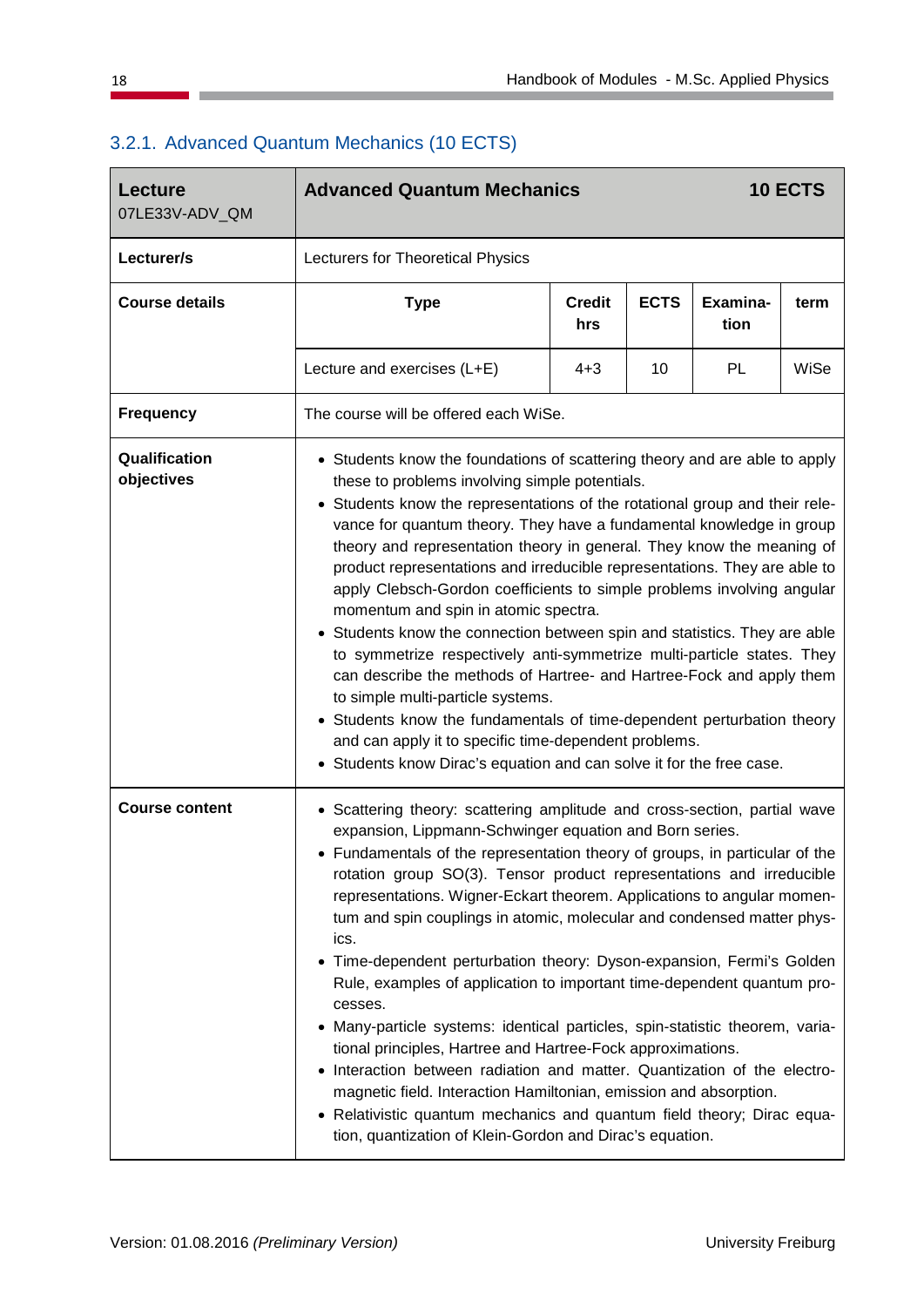| Previous knowledge          | <b>Theoretical Physics I-IV</b>                                                           |       |       |       |  |  |
|-----------------------------|-------------------------------------------------------------------------------------------|-------|-------|-------|--|--|
| <b>Work load</b><br>(hours) | Self-<br><b>Course</b><br>Contact<br><b>Total</b><br>studies<br>time                      |       |       |       |  |  |
|                             | Lecture and exercises (L+E)                                                               | 105 h | 195 h | 300 h |  |  |
| <b>Usability</b>            | M.Sc. Appl. Physics modules:<br>Advanced Theoretical Physics (PL), Elective Subjects (SL) |       |       |       |  |  |
| Language                    | English                                                                                   |       |       |       |  |  |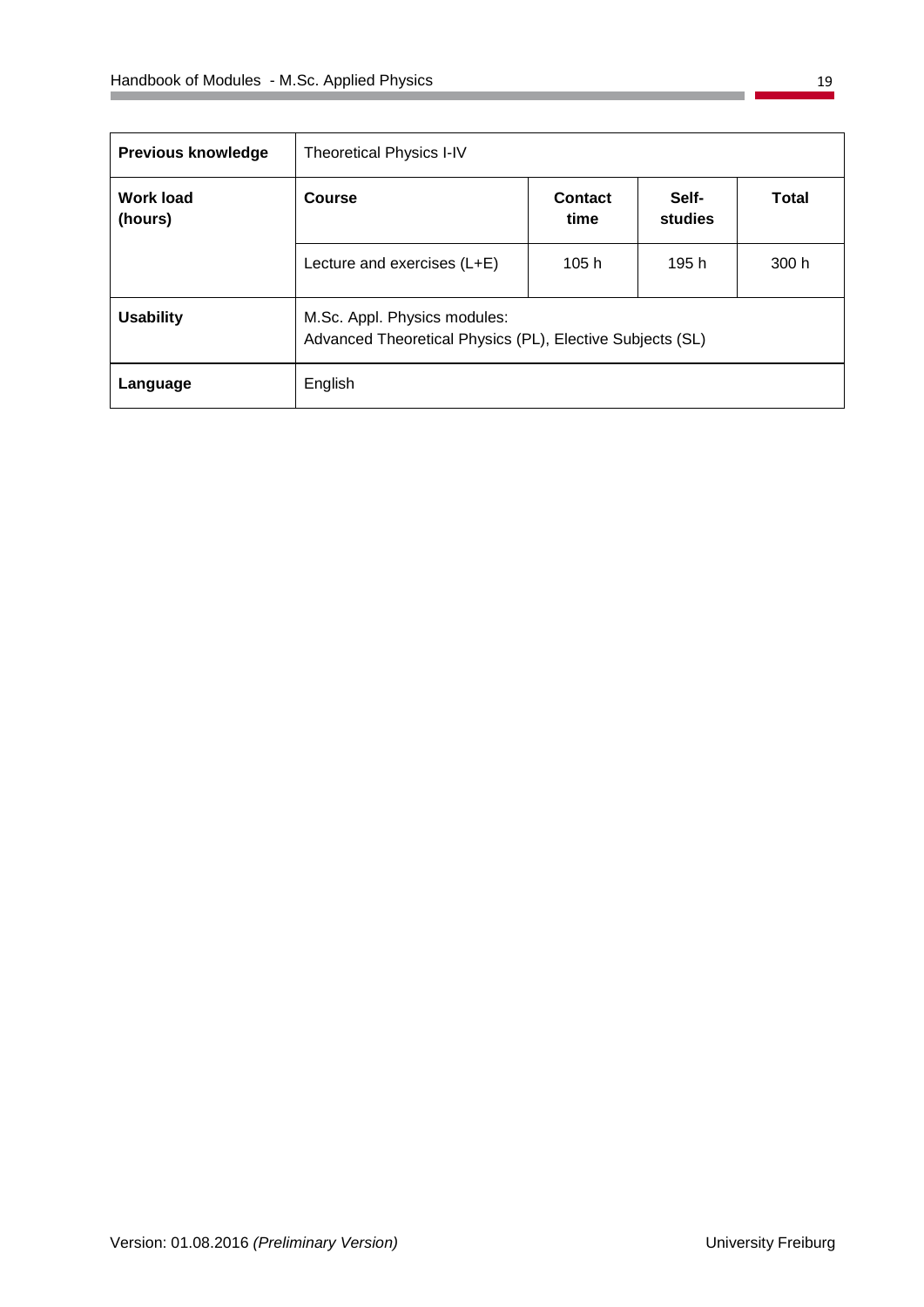| <b>Lecture</b><br>07LE33V-<br>ADV_THEO_CONDMAT | <b>Theoretical Condensed Matter Physics</b>                                                                                                                                                                                                                                                                                                                           |                   |                  | 9 ECTS             |
|------------------------------------------------|-----------------------------------------------------------------------------------------------------------------------------------------------------------------------------------------------------------------------------------------------------------------------------------------------------------------------------------------------------------------------|-------------------|------------------|--------------------|
| Lecturer/s                                     | Lecturers from Theoretical Condensed Matter and Applied Physics                                                                                                                                                                                                                                                                                                       |                   |                  |                    |
| <b>Course details</b>                          | <b>Type</b>                                                                                                                                                                                                                                                                                                                                                           | <b>Credit hrs</b> | CP               | <b>Examination</b> |
|                                                | Lecture and exercises (L+E)                                                                                                                                                                                                                                                                                                                                           | $4 + 2$           | 9                | <b>PL</b>          |
| <b>Frequency</b>                               | In general, the course will be offered each SoSe.                                                                                                                                                                                                                                                                                                                     |                   |                  |                    |
| Qualification<br>objectives                    | • Students are familiar with the relevant theoretical concepts in Condensed<br>Matter Physics.<br>• Students are able to calculate physical properties of various condensed<br>matter systems based on quantum mechanics, and appreciate the physi-<br>cal ideas behind these approximation schemes, as well as their limita-<br>tions.                               |                   |                  |                    |
| <b>Course content</b>                          | • Crystal structures, crystal vibrations, quantization of harmonically cou-<br>pled lattices, phonons.<br>• Electrons in periodic potentials, Bloch waves, band structure. Application<br>to conductors, insulators and semi-conductors.<br>Electron phonon coupling. BCS theory of superconductivity.<br>Spin degrees of freedom. Classical and quantum spin chains. |                   |                  |                    |
| <b>Previous knowledge</b>                      | Experimental Physics I-IV, Theoretical Physics I-IV                                                                                                                                                                                                                                                                                                                   |                   |                  |                    |
| <b>Work load</b><br>(hours)                    | Course                                                                                                                                                                                                                                                                                                                                                                | Contact<br>time   | Self-<br>studies | <b>Total</b>       |
|                                                | Lecture and exercises (L+E)                                                                                                                                                                                                                                                                                                                                           | 90h               | 180 h            | 270 h              |
| <b>Usability</b>                               | M.Sc. Appl. Physics modules:<br>Advanced Theoretical Physics (PL), Elective Subjects (SL)                                                                                                                                                                                                                                                                             |                   |                  |                    |
| Language                                       | English                                                                                                                                                                                                                                                                                                                                                               |                   |                  |                    |

#### <span id="page-21-0"></span>3.2.2. Theoretical Condensed Matter Physics (9 ECTS)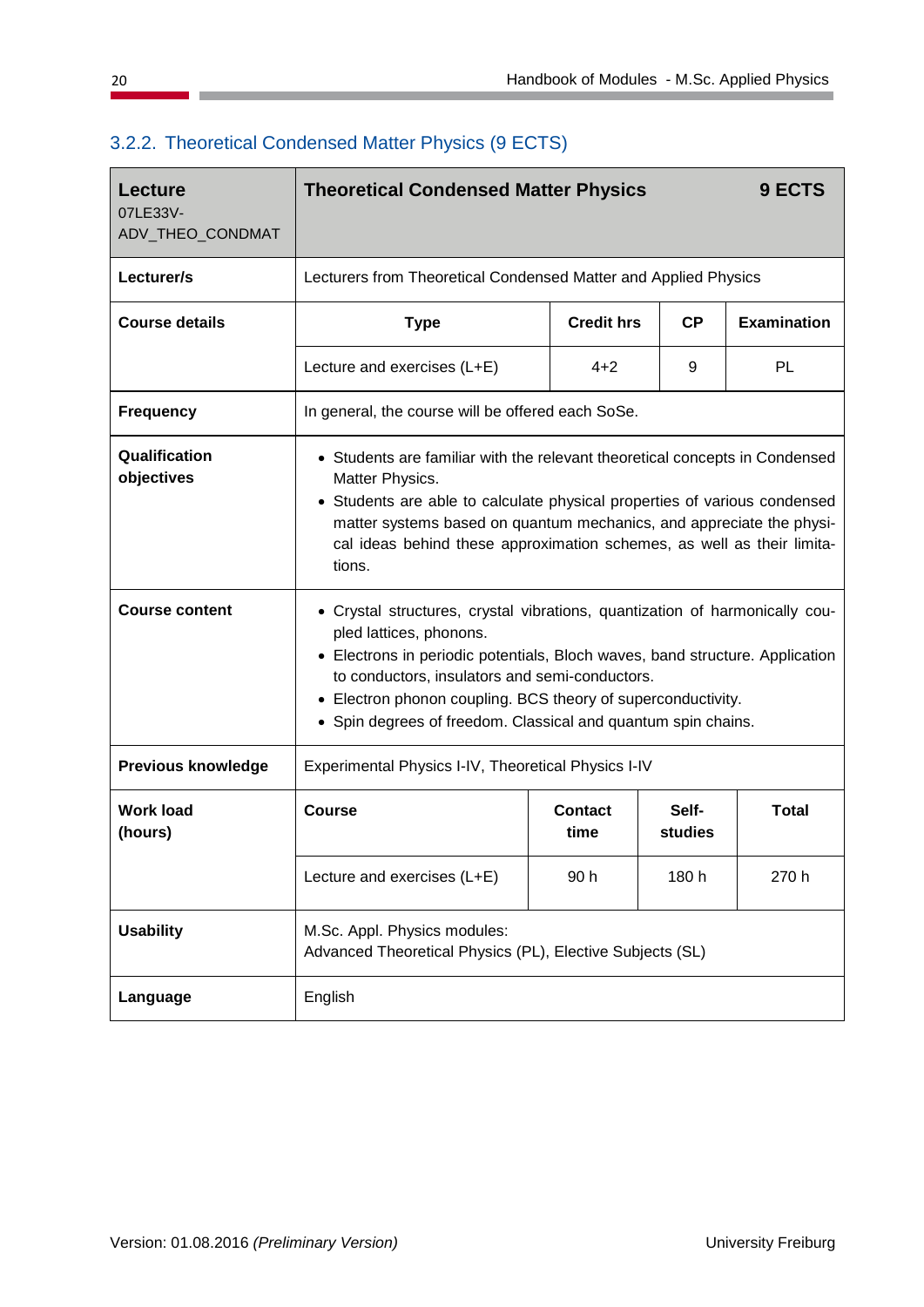## <span id="page-22-0"></span>3.2.3. Classical Complex Systems (9 ECTS)

| <b>Lecture</b>              | <b>Classical Complex Systems</b>                                                                                                                                                                                                                                                                                                                                                                                                                                                                                                                                                                                                                                                                                                                                                                                     |                   |           | 9 ECTS             |  |  |
|-----------------------------|----------------------------------------------------------------------------------------------------------------------------------------------------------------------------------------------------------------------------------------------------------------------------------------------------------------------------------------------------------------------------------------------------------------------------------------------------------------------------------------------------------------------------------------------------------------------------------------------------------------------------------------------------------------------------------------------------------------------------------------------------------------------------------------------------------------------|-------------------|-----------|--------------------|--|--|
| 07LE33V-<br>ADV_THEO_CS     |                                                                                                                                                                                                                                                                                                                                                                                                                                                                                                                                                                                                                                                                                                                                                                                                                      |                   |           |                    |  |  |
| Lecturer/s                  | Lecturers from Theoretical Atomic, Molecular and Optical Sciences<br>or from Theoretical Condensed Matter and Applied Physics                                                                                                                                                                                                                                                                                                                                                                                                                                                                                                                                                                                                                                                                                        |                   |           |                    |  |  |
| <b>Course details</b>       | <b>Type</b>                                                                                                                                                                                                                                                                                                                                                                                                                                                                                                                                                                                                                                                                                                                                                                                                          | <b>Credit hrs</b> | <b>CP</b> | <b>Examination</b> |  |  |
|                             | Lecture and exercises (L+E)                                                                                                                                                                                                                                                                                                                                                                                                                                                                                                                                                                                                                                                                                                                                                                                          | $4 + 2$           | 9         | <b>PL</b>          |  |  |
| <b>Frequency</b>            | In general the course will be offered each WiSe.                                                                                                                                                                                                                                                                                                                                                                                                                                                                                                                                                                                                                                                                                                                                                                     |                   |           |                    |  |  |
| Qualification<br>objectives | • Students are familiar with stochastic and deterministic concepts to model<br>complex systems.<br>• Students are capable of recognizing and rigorously describing phenome-<br>na commonly encountered in complex systems.<br>• Students are able to use probabilistic notions to model systems subject<br>to uncertainty about their microscopic states and laws.<br>• Students are able to run and interpret Monte Carlo computer simulations<br>as well as to quantify the confidence in results produced by randomized<br>algorithms.<br>• Students are able to use basic statistical tools to infer probabilistic<br>statements from empirical observations.                                                                                                                                                    |                   |           |                    |  |  |
| <b>Course content</b>       | The first two thirds of the lecture cover basic theory, while the final third is<br>concerned with concrete applications. Topics treated in the latter part depend<br>more strongly on the lecturer.<br><b>Stochastic Processes:</b><br>Random walks, Markov model<br>Stochastic differential equations and master equations<br>(Langevin- and Fokker-Planck Equation)<br>Numerical treatment and Monte Carlo techniques<br>Non-Linear Dynamics / Chaos Theory:<br>Dynamical systems (discrete, differential equations, Hamiltonian)<br>٠<br>Lyapunov exponents<br>٠<br>Attractors and bifurcations<br>Applications:<br>Molecular dynamics simulations<br>Molecular driving forces and force field models<br>$\bullet$<br>Simulation techniques and sampling<br>٠<br>Energy landscapes and analysis of dynamics<br>٠ |                   |           |                    |  |  |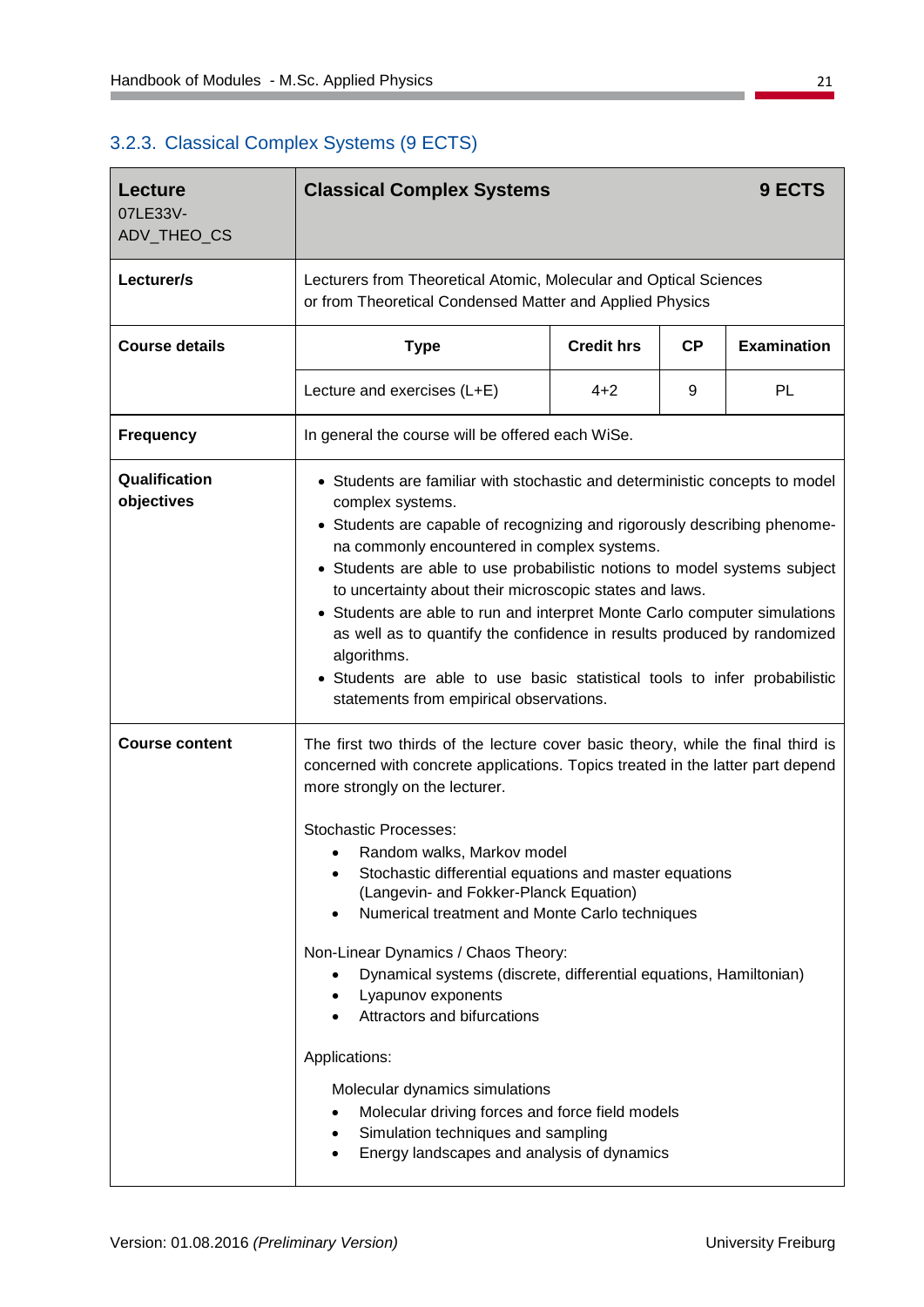|                             | Time series analysis and inverse problems<br>Estimation and test theory<br>$\bullet$<br>Spectral analysis<br>State space model<br>$\bullet$ |                 |                  |              |  |
|-----------------------------|---------------------------------------------------------------------------------------------------------------------------------------------|-----------------|------------------|--------------|--|
| <b>Previous knowledge</b>   | Theoretical Physics I-V                                                                                                                     |                 |                  |              |  |
| <b>Work load</b><br>(hours) | Course                                                                                                                                      | Contact<br>time | Self-<br>studies | <b>Total</b> |  |
|                             | Lecture and exercises (L+E)                                                                                                                 | 90 h            | 180 h            | 270 h        |  |
| <b>Usability</b>            | M.Sc. Appl. Physics modules:<br>Advanced Theoretical Physics (PL), Elective Subjects (SL)                                                   |                 |                  |              |  |
| Language                    | English                                                                                                                                     |                 |                  |              |  |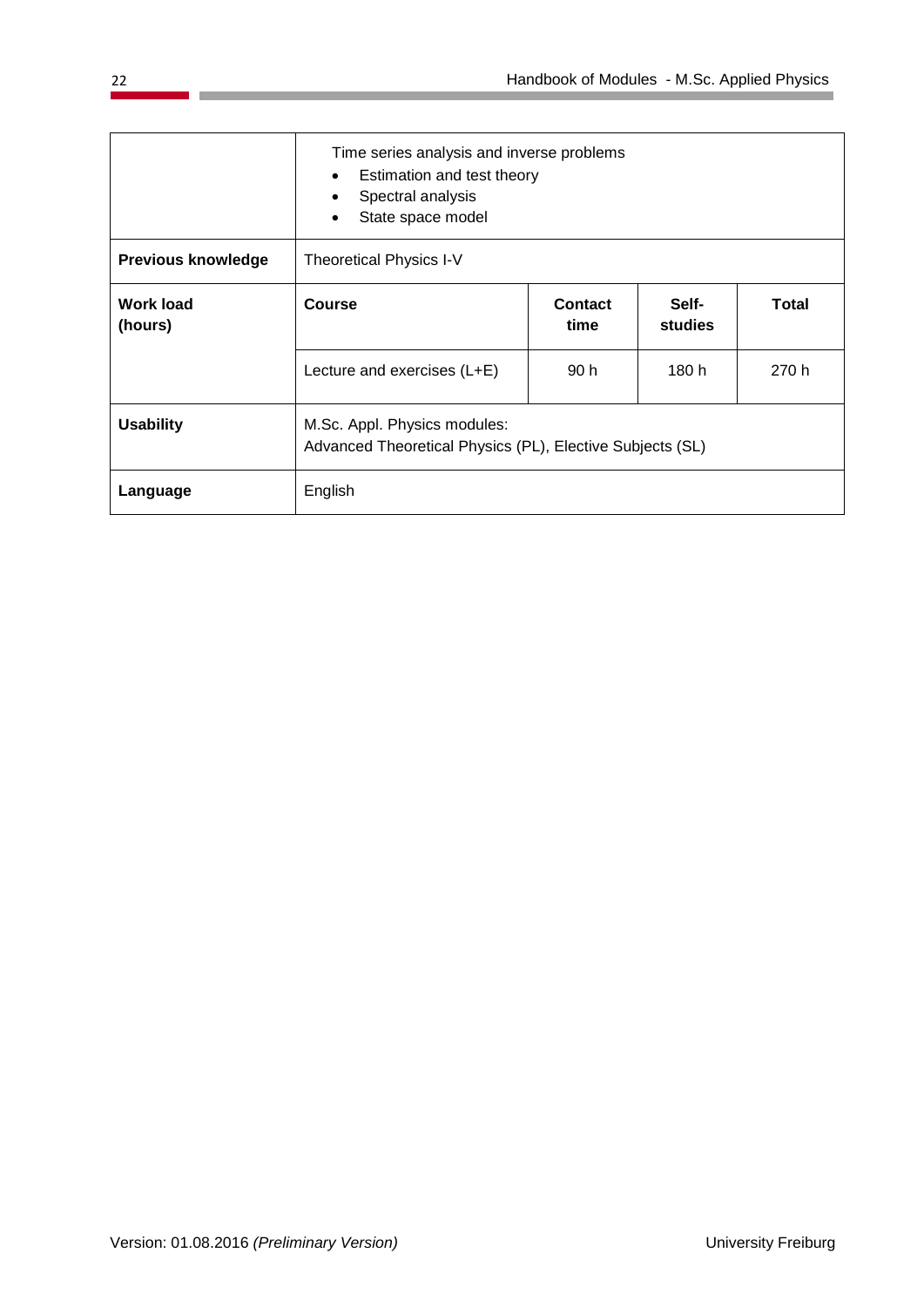## <span id="page-24-0"></span>3.2.4. Complex Quantum Systems (9 ECTS)

| Lecture<br>07LE33V-         | <b>Complex Quantum Systems</b>                                                                                                                                                                                                                                                                                                                                                                                                                                                                                                                                                                                                                                                                                                                                                                                                                                                                                                                                                                                                                                                                                                                                      |                   |    | 9 ECTS             |  |
|-----------------------------|---------------------------------------------------------------------------------------------------------------------------------------------------------------------------------------------------------------------------------------------------------------------------------------------------------------------------------------------------------------------------------------------------------------------------------------------------------------------------------------------------------------------------------------------------------------------------------------------------------------------------------------------------------------------------------------------------------------------------------------------------------------------------------------------------------------------------------------------------------------------------------------------------------------------------------------------------------------------------------------------------------------------------------------------------------------------------------------------------------------------------------------------------------------------|-------------------|----|--------------------|--|
| ADV_THEO_OS                 |                                                                                                                                                                                                                                                                                                                                                                                                                                                                                                                                                                                                                                                                                                                                                                                                                                                                                                                                                                                                                                                                                                                                                                     |                   |    |                    |  |
| Lecturer/s                  | Lecturers from Theoretical Atomic, Molecular and Optical Sciences<br>or from Theoretical Condensed Matter and Applied Physics                                                                                                                                                                                                                                                                                                                                                                                                                                                                                                                                                                                                                                                                                                                                                                                                                                                                                                                                                                                                                                       |                   |    |                    |  |
| <b>Course details</b>       | <b>Type</b>                                                                                                                                                                                                                                                                                                                                                                                                                                                                                                                                                                                                                                                                                                                                                                                                                                                                                                                                                                                                                                                                                                                                                         | <b>Credit hrs</b> | CP | <b>Examination</b> |  |
|                             | Lecture and exercises (L+E)                                                                                                                                                                                                                                                                                                                                                                                                                                                                                                                                                                                                                                                                                                                                                                                                                                                                                                                                                                                                                                                                                                                                         | $4 + 2$           | 9  | <b>PL</b>          |  |
| <b>Frequency</b>            | Lecture is offered on an irregular basis.                                                                                                                                                                                                                                                                                                                                                                                                                                                                                                                                                                                                                                                                                                                                                                                                                                                                                                                                                                                                                                                                                                                           |                   |    |                    |  |
| Qualification<br>objectives | • The students know the advanced physical concepts and mathematical<br>techniques in the field of complex and open quantum systems;<br>• They have the ability to apply these concepts and techniques to the theo-<br>retical modelling and analysis of specific complex systems and to derive<br>emergent phenomena in open systems (e.g. macroscopic classicality)<br>from microscopic laws of quantum mechanics (e.g. decoherence).<br>For structural track: The students know how to reason about counter-<br>$\bullet$<br>intuitive aspects of quantum theory using mathematically rigorous no-<br>tions.                                                                                                                                                                                                                                                                                                                                                                                                                                                                                                                                                      |                   |    |                    |  |
| <b>Course content</b>       | • Quantum states: Pure and mixed states, density matrices, quantum state<br>space<br>• Composite quantum systems: Tensor product, entangled states, partial<br>trace and reduced density matrix, quantum entropy<br>Open quantum systems: Closed and open systems, dynamical maps,<br>٠<br>quantum operations, complete positivity and Kraus representation<br>Dynamical semigroups and quantum master equations: Semigroups and<br>generators, quantum Markovian master equations, Lindblad theorem<br>• General properties of the master equation: Dynamics of populations and<br>coherences, Pauli master equation, relaxation to equilibrium<br>• Decoherence: Destruction of quantum coherence through interaction<br>with an environment, decoherence versus relaxation<br><b>Applied Track:</b><br>• Microscopic theory: System-reservoir models, Born-Markov approxima-<br>tion, microscopic derivation of the master equation.<br>• Applications: Quantum theory of the laser, superradiance, quantum<br>transport, quantum Boltzmann equation<br><b>Structural Track:</b><br>• Uncertainty relations: Joint measurability, uncertainty relations for con- |                   |    |                    |  |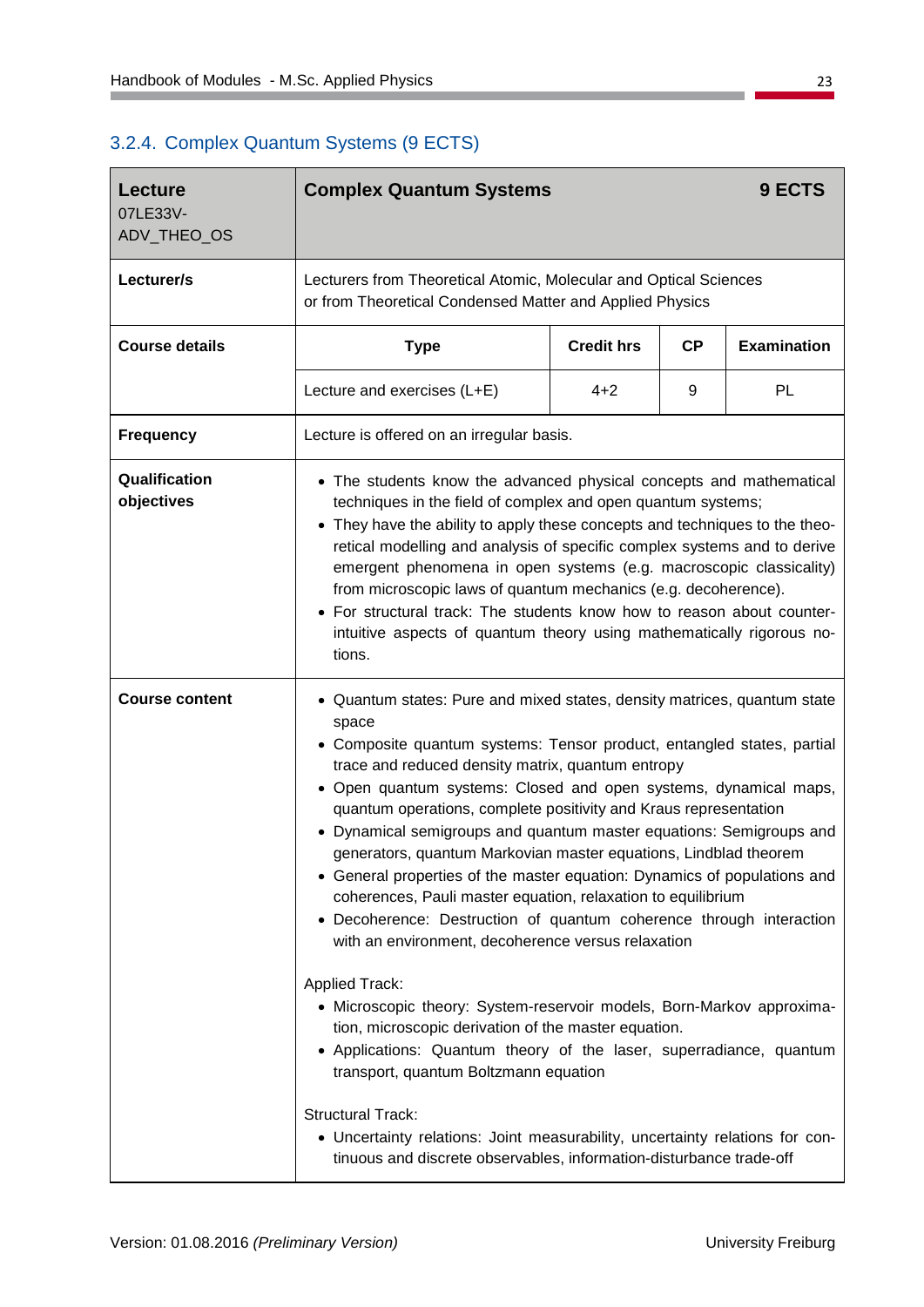|                             | • Contextuality: Non-Locality, Bell's Theorem, Marginals                                  |                  |       |       |  |
|-----------------------------|-------------------------------------------------------------------------------------------|------------------|-------|-------|--|
| <b>Previous knowledge</b>   | Theoretical Physics IV (Quantum Mechanics) and<br><b>Advanced Quantum Mechanics</b>       |                  |       |       |  |
| <b>Work load</b><br>(hours) | <b>Course</b>                                                                             | Self-<br>studies | Total |       |  |
|                             | Lecture and exercises (L+E)                                                               | 90 h             | 180 h | 270 h |  |
| <b>Usability</b>            | M.Sc. Appl. Physics modules:<br>Advanced Theoretical Physics (PL), Elective Subjects (SL) |                  |       |       |  |
| Language                    | English                                                                                   |                  |       |       |  |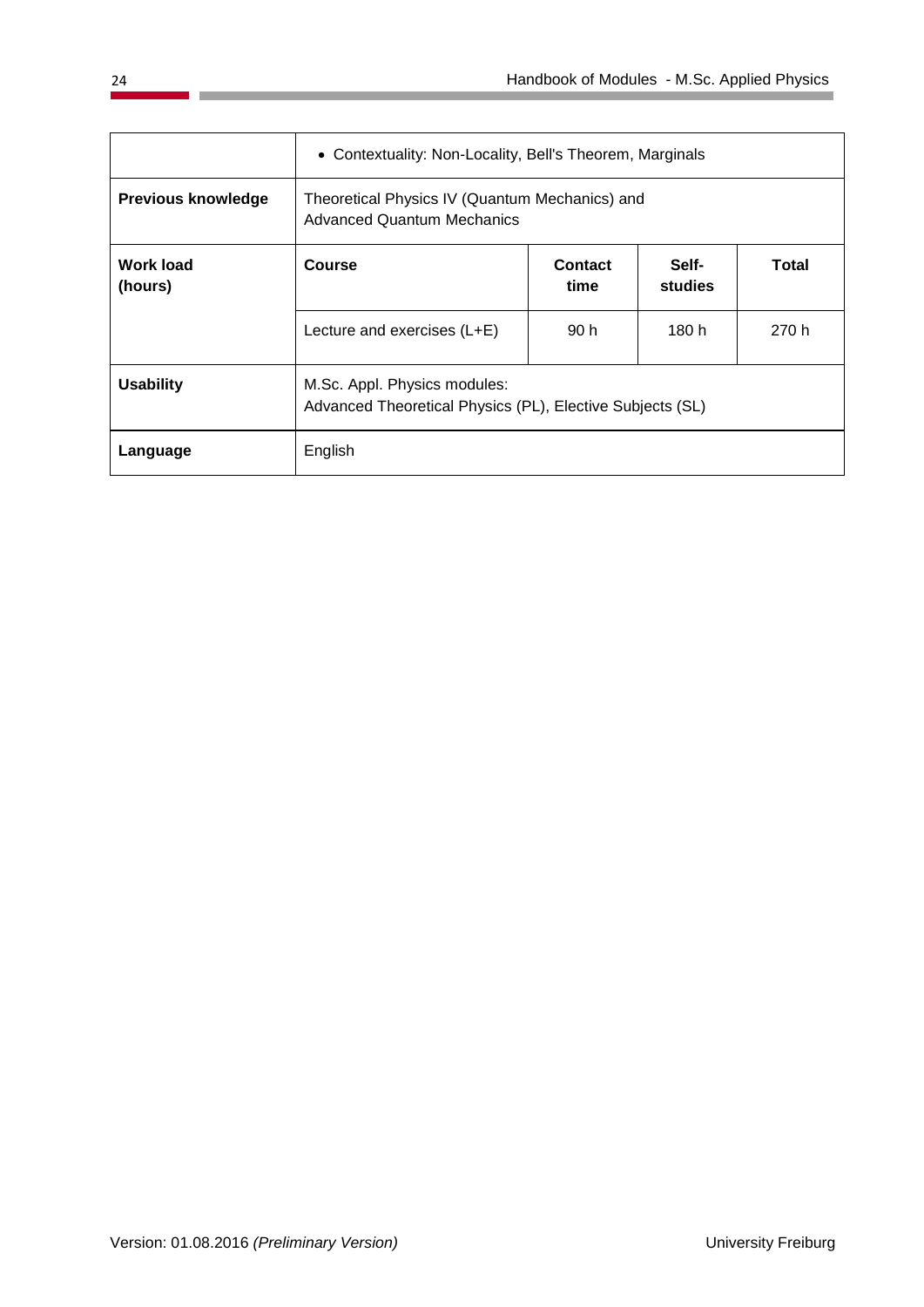## <span id="page-26-0"></span>3.2.5. Quantum Optics (9 ECTS)

| Lecture                     | <b>Quantum Optics</b>                                                                                                                                                                                                                                                                                                                                                                                                                                                                                                                                                                                                                                                                                                                                                         |                                               |       | 9 ECTS    |  |  |
|-----------------------------|-------------------------------------------------------------------------------------------------------------------------------------------------------------------------------------------------------------------------------------------------------------------------------------------------------------------------------------------------------------------------------------------------------------------------------------------------------------------------------------------------------------------------------------------------------------------------------------------------------------------------------------------------------------------------------------------------------------------------------------------------------------------------------|-----------------------------------------------|-------|-----------|--|--|
| 07LE33V-<br>ADV_THEO_QO     |                                                                                                                                                                                                                                                                                                                                                                                                                                                                                                                                                                                                                                                                                                                                                                               |                                               |       |           |  |  |
| Lecturer/s                  | Lecturers from Theoretical Atomic, Molecular and Optical Physics                                                                                                                                                                                                                                                                                                                                                                                                                                                                                                                                                                                                                                                                                                              |                                               |       |           |  |  |
| <b>Course details</b>       | <b>Type</b>                                                                                                                                                                                                                                                                                                                                                                                                                                                                                                                                                                                                                                                                                                                                                                   | <b>Credit hrs</b><br>CP<br><b>Examination</b> |       |           |  |  |
|                             | Lecture and exercises (L+E)                                                                                                                                                                                                                                                                                                                                                                                                                                                                                                                                                                                                                                                                                                                                                   | $4 + 2$                                       | 9     | <b>PL</b> |  |  |
| <b>Frequency</b>            | Lecture is offered on an irregular basis.                                                                                                                                                                                                                                                                                                                                                                                                                                                                                                                                                                                                                                                                                                                                     |                                               |       |           |  |  |
| Qualification<br>objectives | • Students can characterize the quantum state of the electromagnetic field<br>• Students are able to interpret the dynamics of the quantized field in<br>terms of canonically conjugate variables<br>• Students are able to distinguish classical from quantum features of the<br>quantized field, and to perform the classical limit<br>Students are able to infer the quantum state of the light field from multi-<br>point correlation functions<br>• Students are able to describe the quantum state of strongly coupled<br>light-matter systems<br>• Students can give a semiclassical description of light-matter systems<br>• Students are familiar with a selection of paradigmatic experimental set-<br>tings to probe generic quantum properties of the light field |                                               |       |           |  |  |
| <b>Course content</b>       | Quantization of the radiation field<br><b>Coherent states</b><br>٠<br>Phase space representation of quantum states<br>Counting statistics<br>٠<br><b>Dressed states</b><br>Floquet theory<br>• Special topics, e.g. micromaser theory, elements of entanglement theory,<br>laser theory, master equations, coherent control<br>Light-matter interaction<br>$\bullet$                                                                                                                                                                                                                                                                                                                                                                                                          |                                               |       |           |  |  |
| <b>Previous knowledge</b>   | Experimental Physics I-IV, Theoretical Physics I-IV                                                                                                                                                                                                                                                                                                                                                                                                                                                                                                                                                                                                                                                                                                                           |                                               |       |           |  |  |
| <b>Work load</b><br>(hours) | <b>Contact</b><br>Self-<br><b>Course</b><br><b>Total</b><br>time<br>studies                                                                                                                                                                                                                                                                                                                                                                                                                                                                                                                                                                                                                                                                                                   |                                               |       |           |  |  |
|                             | Lecture and exercises (L+E)                                                                                                                                                                                                                                                                                                                                                                                                                                                                                                                                                                                                                                                                                                                                                   | 90h                                           | 180 h | 270 h     |  |  |
| <b>Usability</b>            | M.Sc. Appl. Physics modules:<br>Advanced Theoretical Physics (PL), Elective Subjects (SL)                                                                                                                                                                                                                                                                                                                                                                                                                                                                                                                                                                                                                                                                                     |                                               |       |           |  |  |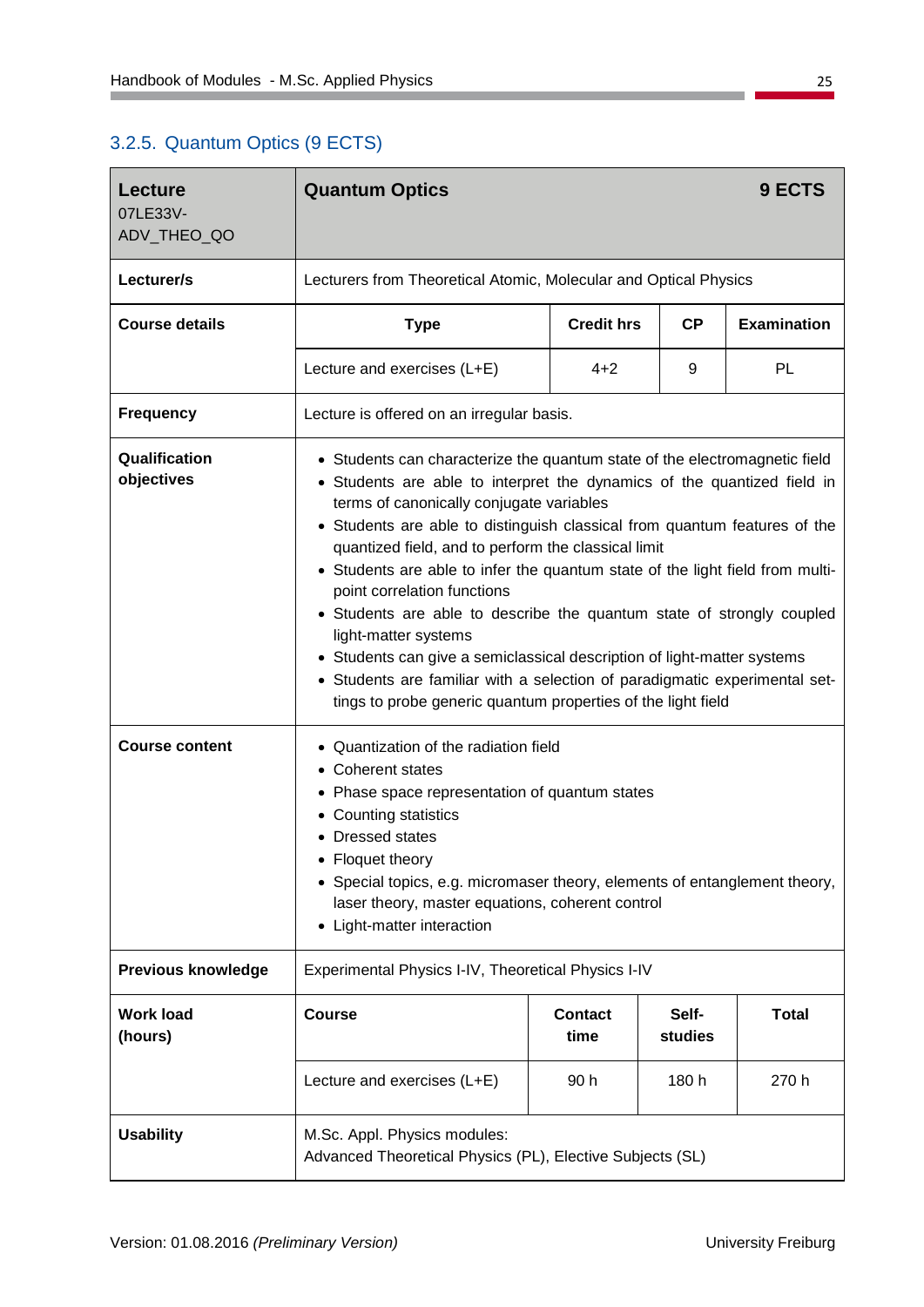| Language<br>English |  |
|---------------------|--|
|                     |  |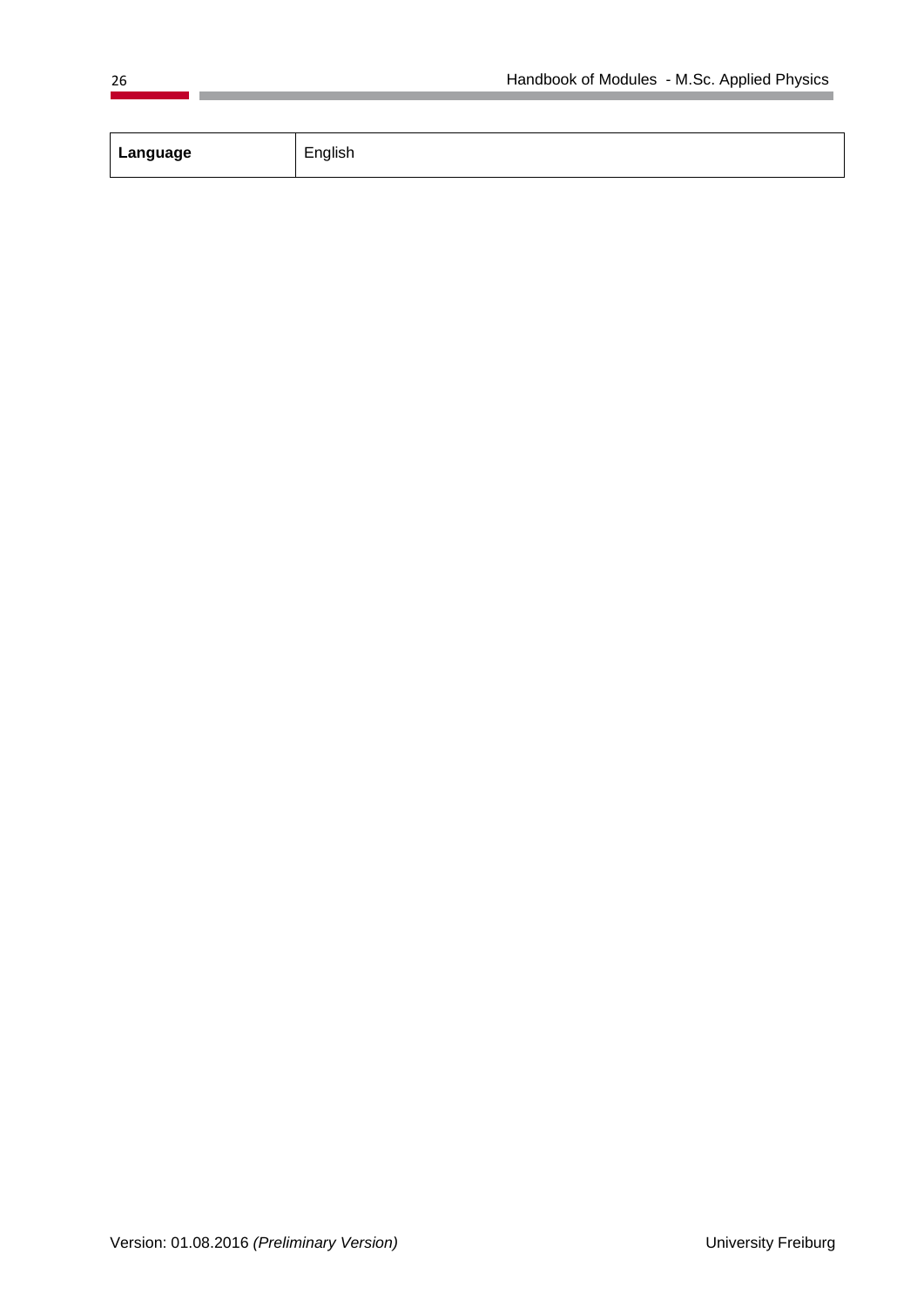| <b>Lecture</b><br>07LE33V-<br>ADV_THEO_COMPP<br><b>HYS</b> | <b>Computational Physics: Materials Science</b><br>9 ECTS                                                                                                                                                                                                                                                                                                                                                                                                                                                                                                                                                                                                                                                                                                                                                                                                                                                                                                                                                                                                                                                                                                                                                                                                                                                          |                                                      |   |    |  |  |  |
|------------------------------------------------------------|--------------------------------------------------------------------------------------------------------------------------------------------------------------------------------------------------------------------------------------------------------------------------------------------------------------------------------------------------------------------------------------------------------------------------------------------------------------------------------------------------------------------------------------------------------------------------------------------------------------------------------------------------------------------------------------------------------------------------------------------------------------------------------------------------------------------------------------------------------------------------------------------------------------------------------------------------------------------------------------------------------------------------------------------------------------------------------------------------------------------------------------------------------------------------------------------------------------------------------------------------------------------------------------------------------------------|------------------------------------------------------|---|----|--|--|--|
| Lecturer/s                                                 | Prof. Dr. Michael Moseler                                                                                                                                                                                                                                                                                                                                                                                                                                                                                                                                                                                                                                                                                                                                                                                                                                                                                                                                                                                                                                                                                                                                                                                                                                                                                          |                                                      |   |    |  |  |  |
| <b>Course details</b>                                      | <b>Type</b>                                                                                                                                                                                                                                                                                                                                                                                                                                                                                                                                                                                                                                                                                                                                                                                                                                                                                                                                                                                                                                                                                                                                                                                                                                                                                                        | <b>Credit hrs</b><br><b>Examination</b><br><b>CP</b> |   |    |  |  |  |
|                                                            | Lecture and exercises (L+E)                                                                                                                                                                                                                                                                                                                                                                                                                                                                                                                                                                                                                                                                                                                                                                                                                                                                                                                                                                                                                                                                                                                                                                                                                                                                                        | $4 + 2$                                              | 9 | PL |  |  |  |
| <b>Frequency</b>                                           | The lecture is offered regularly in the summer semester.                                                                                                                                                                                                                                                                                                                                                                                                                                                                                                                                                                                                                                                                                                                                                                                                                                                                                                                                                                                                                                                                                                                                                                                                                                                           |                                                      |   |    |  |  |  |
| Qualification<br>objectives                                | • Students have understood the basic Hamiltonian of CMS<br>Students are familiar with the various approximations that lead to differ-<br>ent methods in CMS: Born-Oppenheimer approximation, classical ap-<br>proximation for the nuclei, local density approximation, tight-binding,<br>semi-empirical interatomic potentials, coarse grained models, hydrody-<br>namic limit<br>Students have a basic knowledge of density functional theory.<br>٠<br>• Students can set up simple molecular dynamics calculations.<br>• Students are familiar with the different types of Born-Oppenheimer sur-<br>faces for the different types of interatomic binding.<br>Students are familiar with extended molecular dynamics methods.                                                                                                                                                                                                                                                                                                                                                                                                                                                                                                                                                                                     |                                                      |   |    |  |  |  |
| <b>Course content</b>                                      | This lecture provides an introduction into basic concepts of atomistic com-<br>putational materials science. The computational tools for different time and<br>length scales will be introduced and it will be discussed how these tools<br>can be combined in order to solve physical problems extending over too<br>many scales for one single method alone. We will start with a brief intro-<br>duction to density functional theory and more approximate methods such<br>as tight binding. Quantum derived forces can be extracted from these<br>methods and the short term dynamics of small nanosystems can be stud-<br>ied. For the simulation of larger systems and longer time scales, classical<br>interatomic potentials are required. The students will become familiar with<br>some examples for the different types of interatomic potentials: e.g. Len-<br>nard-Jones, Born-Mayer, Embedded-Atom, Bond-Order-potentials as well<br>as bead-spring potentials for polymers. A brief introduction into the basic<br>methodology of micro-canonical and thermostated molecular dynamics<br>simulations will be given.<br>The lecture is accompanied by a hands-on programming course. Classical<br>molecular dynamics simulations will be used to study metallic and covalent-<br>ly bonded materials |                                                      |   |    |  |  |  |
| Literature                                                 | • lecture script: A brief Introduction into Computational Materials Science                                                                                                                                                                                                                                                                                                                                                                                                                                                                                                                                                                                                                                                                                                                                                                                                                                                                                                                                                                                                                                                                                                                                                                                                                                        |                                                      |   |    |  |  |  |

#### <span id="page-28-0"></span>3.2.6. Computational Physics: Materials Science (9 ECTS)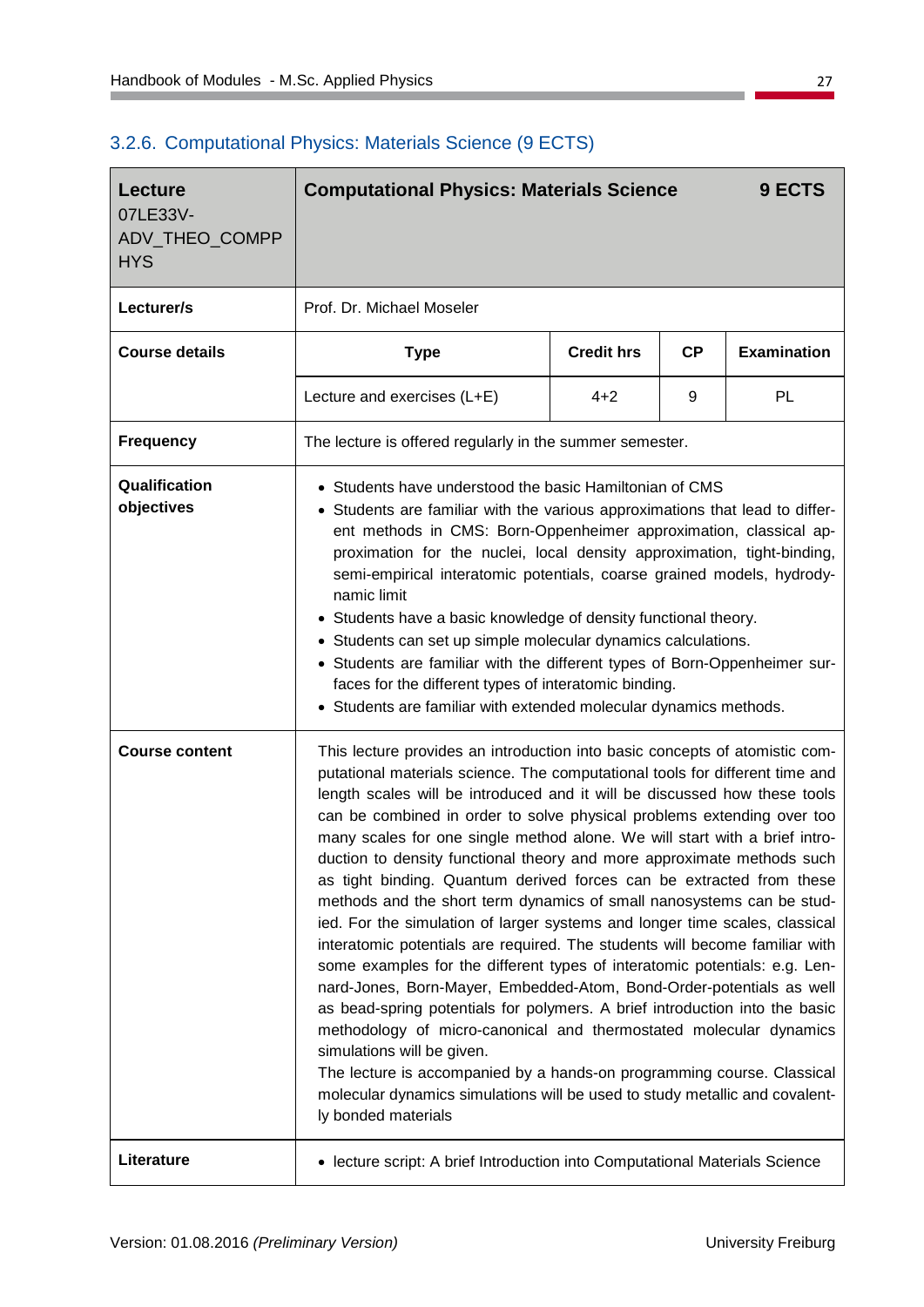| <b>Previous knowledge</b>   | Basic knowledge in classical and quantum mechanics                                                                       |              |       |       |  |  |  |
|-----------------------------|--------------------------------------------------------------------------------------------------------------------------|--------------|-------|-------|--|--|--|
| <b>Work load</b><br>(hours) | Course                                                                                                                   | <b>Total</b> |       |       |  |  |  |
|                             | Lecture and exercises (L+E)                                                                                              | 90 h         | 180 h | 270 h |  |  |  |
| <b>Usability</b>            | M.Sc. Appl. Physics modules:<br>Advanced Theoretical Physics (PL), Applied Physics (PL or SL),<br>Elective Subjects (SL) |              |       |       |  |  |  |
| Language                    | English                                                                                                                  |              |       |       |  |  |  |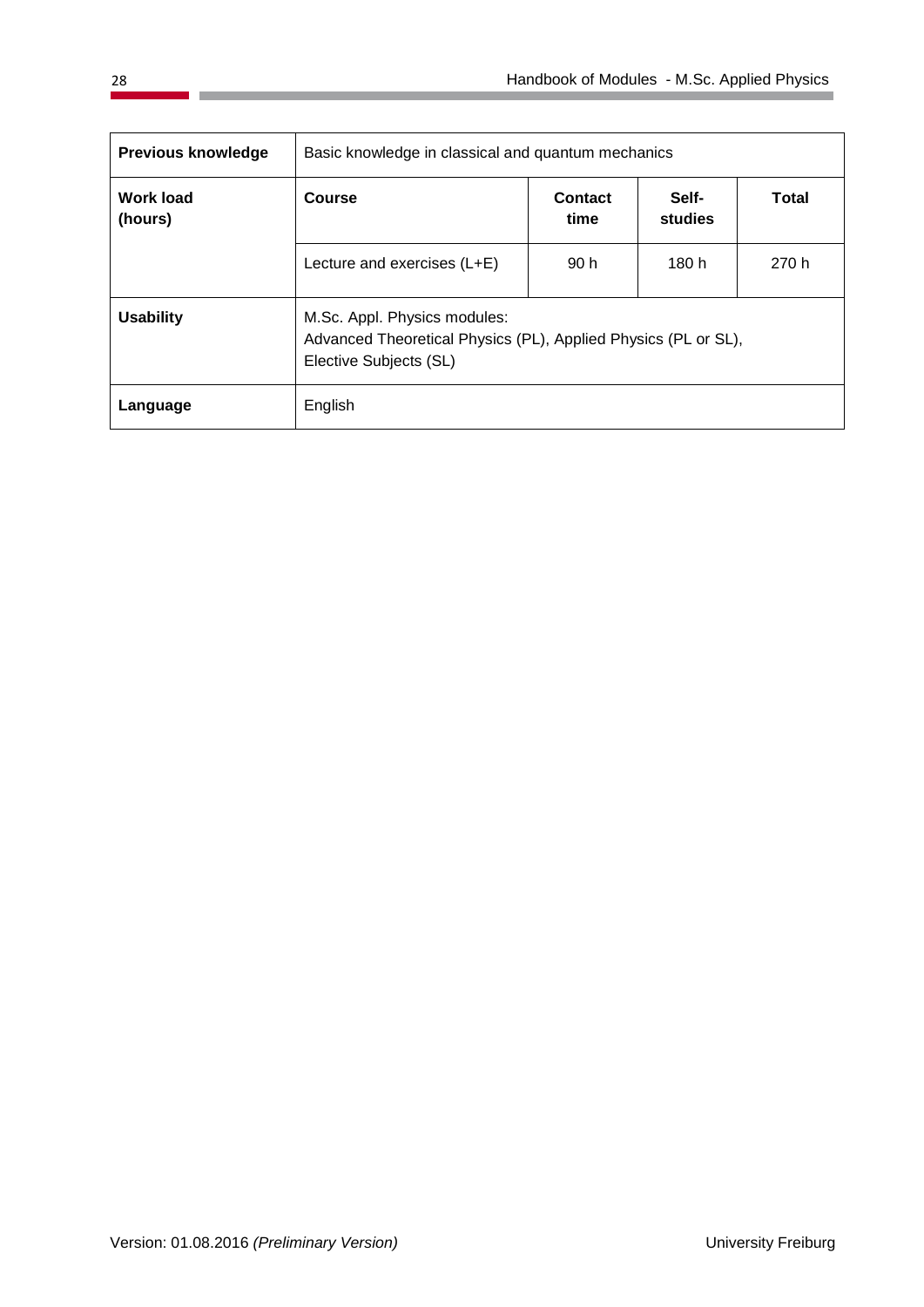# <span id="page-30-0"></span>**3.3. Applied Physics (18 ECTS credit points)**

| <b>Module</b><br>07LE33K-APHYS | <b>Applied Physics</b>                                                                                                                                                                                                                                                                                                                                                                                                                                         |                                                                 |                                                            |    |                     | <b>18 ECTS</b> |  |  |
|--------------------------------|----------------------------------------------------------------------------------------------------------------------------------------------------------------------------------------------------------------------------------------------------------------------------------------------------------------------------------------------------------------------------------------------------------------------------------------------------------------|-----------------------------------------------------------------|------------------------------------------------------------|----|---------------------|----------------|--|--|
| <b>Responsibility</b>          | Dean of Studies,                                                                                                                                                                                                                                                                                                                                                                                                                                               | Lecturers of the Institute of Physics and associated Institutes |                                                            |    |                     |                |  |  |
| <b>Courses</b>                 |                                                                                                                                                                                                                                                                                                                                                                                                                                                                | <b>Type</b>                                                     | CP<br><b>Credit hrs</b><br>Exam-<br><b>Term</b><br>ination |    |                     |                |  |  |
|                                | <b>Applied Physics lectures</b><br>by own choice                                                                                                                                                                                                                                                                                                                                                                                                               | $L + E$                                                         | According<br>to selected<br>courses                        | 18 | PL                  | WiSe+SoSe      |  |  |
|                                | Total:                                                                                                                                                                                                                                                                                                                                                                                                                                                         |                                                                 |                                                            | 18 |                     |                |  |  |
| Organization                   | Students select different lectures by own choice in order collect at least 18<br>ECTS credits in total from the list of Applied Physics lectures given below.<br>For the marked assessment, students take an oral exam $(-30 \text{ minutes})$ on<br>the content of lectures containing at least 9 ECTS credit points. Students<br>have to select their examiner and register for the final exams according to the<br>announcements of the examination office. |                                                                 |                                                            |    |                     |                |  |  |
| <b>Module mark</b>             | The final module mark is the mark of the oral exam.                                                                                                                                                                                                                                                                                                                                                                                                            |                                                                 |                                                            |    |                     |                |  |  |
| Qualification<br>objectives    | The qualification objects are subject to the selected course and are listed in<br>the individual course descriptions.                                                                                                                                                                                                                                                                                                                                          |                                                                 |                                                            |    |                     |                |  |  |
| <b>Course content</b>          | A range of Applied Physics lectures is offered on a regular or irregular basis.<br>The specific content of each lecture is detailed in the individual course de-<br>scriptions.                                                                                                                                                                                                                                                                                |                                                                 |                                                            |    |                     |                |  |  |
| <b>Work load</b><br>(hours)    | <b>Course</b>                                                                                                                                                                                                                                                                                                                                                                                                                                                  |                                                                 | <b>Contact</b><br>time                                     |    | <b>Self-studies</b> | <b>Total</b>   |  |  |
|                                | <b>Applied Physics lectures</b>                                                                                                                                                                                                                                                                                                                                                                                                                                | 540 h<br>subject to selected lectures                           |                                                            |    |                     |                |  |  |
|                                | Total:                                                                                                                                                                                                                                                                                                                                                                                                                                                         |                                                                 |                                                            |    |                     | 540 h          |  |  |
| <b>Usability</b>               | M.Sc. Applied Physics                                                                                                                                                                                                                                                                                                                                                                                                                                          |                                                                 |                                                            |    |                     |                |  |  |
| <b>Previous knowledge</b>      | Specific prerequisites are given in the individual course descriptions.                                                                                                                                                                                                                                                                                                                                                                                        |                                                                 |                                                            |    |                     |                |  |  |
| Language                       | English                                                                                                                                                                                                                                                                                                                                                                                                                                                        |                                                                 |                                                            |    |                     |                |  |  |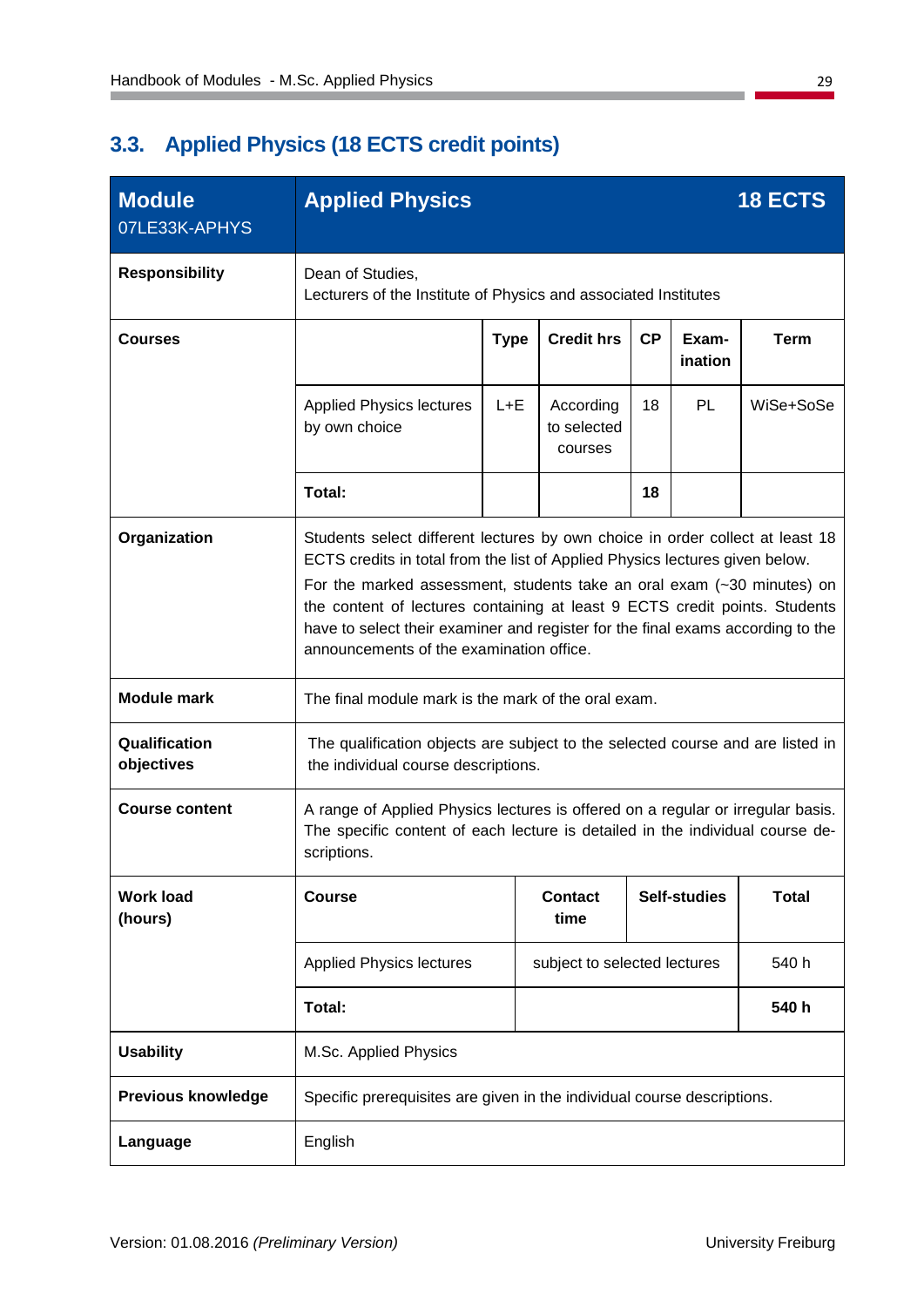| <b>Course No.</b>           | Lecture                                                                          | <b>ECTS</b>    | Term        |             |                |
|-----------------------------|----------------------------------------------------------------------------------|----------------|-------------|-------------|----------------|
|                             |                                                                                  |                | <b>WiSe</b> | <b>SoSe</b> | irregu-<br>lar |
| 07LE33V-<br><b>LTPHYS</b>   | Low Temperature Physics                                                          | 9              |             |             | X              |
| 07LE33V-<br><b>SELFAS</b>   | Physical Processes of Self-Assembly and Pattern<br>Formation                     | $\overline{7}$ |             | X           |                |
| 07LE33V-<br>POL             | <b>Experimental Polymer Physics</b>                                              | 9              | X           |             |                |
| 07LE33V-                    | <b>Matter on Surfaces</b>                                                        | 9              |             |             | Χ              |
| 07LE33V-                    | <b>Statistics and Numerics</b>                                                   | $\overline{7}$ |             |             | X              |
| 07LE33V-                    | Dynamic Systems in Biology                                                       | $\overline{7}$ |             |             | X              |
| 07LE33V-<br><b>MOLDYN</b>   | Molecular Dynamics & Spectroscopy                                                | $\overline{7}$ |             |             | X              |
| 11LE50V-<br>5901            | Photonic Microscopy                                                              | $\overline{7}$ | X           |             |                |
| 11LE50V-<br>5219            | <b>Optical Trapping and Particle-Tracking</b>                                    | $\overline{7}$ |             | X           |                |
| 11LE50V-<br>5305            | Biophysics of the Cell                                                           | $\overline{7}$ | X           |             |                |
| 11LE50V-<br>5221            | <b>Wave Optics</b>                                                               | $\overline{7}$ |             | X           |                |
| 07LE33V-<br><b>PHYSMED</b>  | Physics of Medical Imaging Methods                                               | 5              | X           |             |                |
| 07LE33V-<br>CARDI           | Biophysics of cardiac function and signals                                       | 5              | X           |             |                |
| 07LE33V-<br>LASESPEC        | Laser-based Spectroscopy and Analytical Methods                                  | 5              |             | X           |                |
| 07LE33V-<br><b>XRAY</b>     | X-Ray Analysis<br>- Applications in Material and Life Sciences                   | 5              |             |             | X              |
| 07LE33V-<br>PHOTOVOLT       | Photovoltaic Energy Conversion                                                   | 5              |             | X           |                |
| 07LE33V-HL                  | Fundamentals of Semiconductors & Optoelectronics                                 | 5              | X           |             |                |
| 11LE50V-<br>5115            | Mechanical Properties and Degredation Mechanisms                                 | 3              |             | X           |                |
| 07LE33V-<br><b>MODMAT</b>   | Theory and Modeling of Materials                                                 | 5              | X           | X           |                |
| 07LE33V-<br><b>COMPPHYS</b> | <b>Computational Physics: Density Functional Theory</b>                          | $\overline{7}$ |             |             | X              |
| 07LE33V-<br>QTRANS          | <b>Quantum Transport</b>                                                         | $\overline{7}$ |             | X           |                |
| 11LE50MO-<br>2080           | Modeling and System Identification                                               | 6              | X           |             |                |
| 09LE03V-<br>SP2-04_0003     | Computational Neuroscience: Models of Neurons and<br>Networks                    | $\overline{7}$ |             | X           |                |
| 09LE03V-<br>SP2-04_0004     | Computational Neuroscience: Simulation of Biological<br><b>Neuronal Networks</b> | 5              |             | X           |                |
| 07LE33V-<br><b>SOLPHYS</b>  | <b>Solar Physics</b>                                                             | 5              | (X)         |             |                |
| 07LE33V-<br><b>ASTRINST</b> | Modern Astronomical Instrumentation                                              | 5              | (X)         |             |                |
| 07LE33V-<br><b>ASTROLAB</b> | Lab Course in Astrophysics                                                       | 5              |             | X           |                |

# List of eligible lectures (Module: Applied Physics):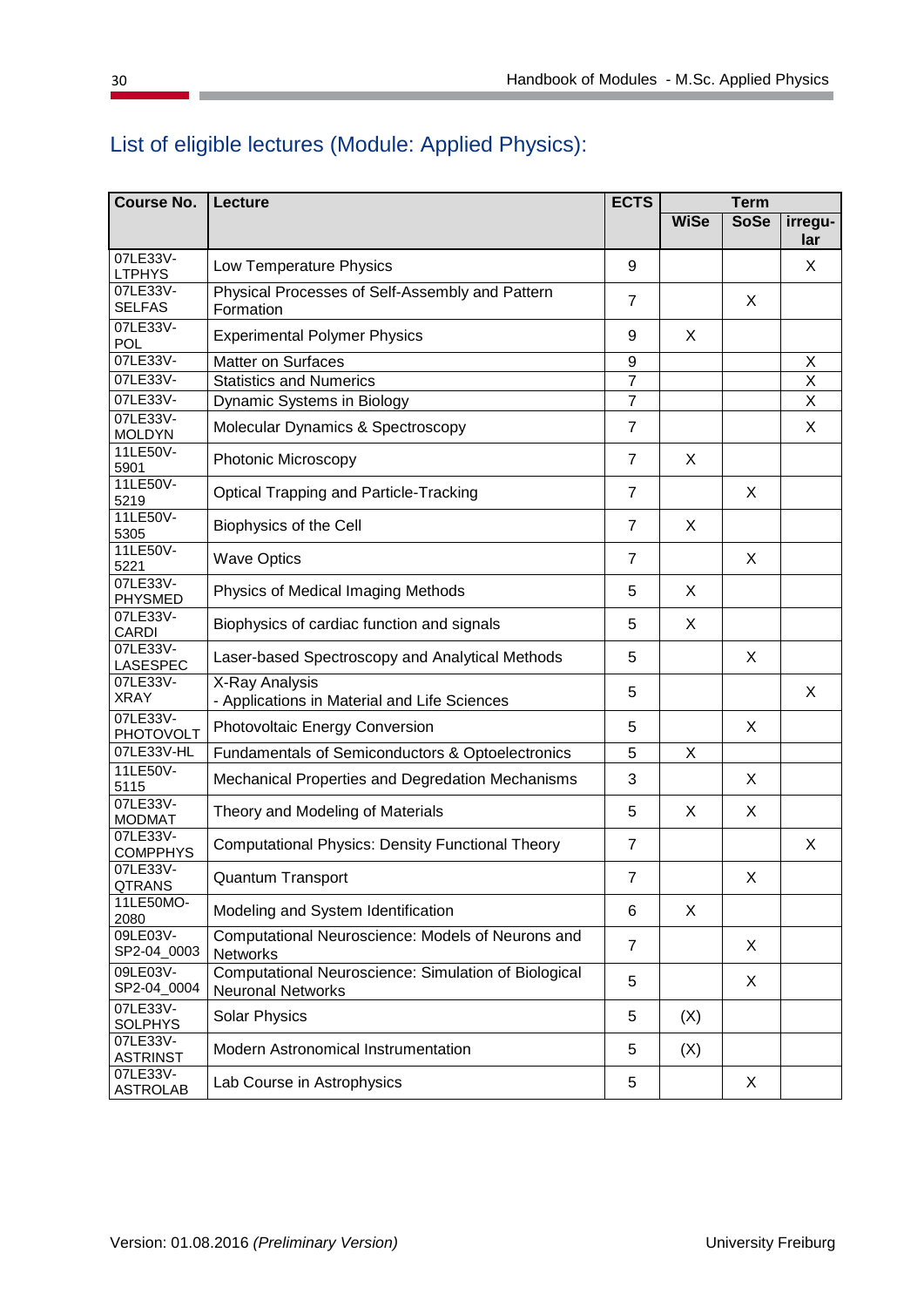## <span id="page-32-0"></span>3.3.1. Low Temperature Physics (9 ECTS)

| <b>Lecture</b><br>07LE33V-LTPHYS | <b>Low Temperature Physics</b>                                                                                                                                                                                                                                                                                                                                                                                                                                                                                                                                                                                                                                                                                                                                                    | 9 ECTS               |             |                  |                 |  |  |
|----------------------------------|-----------------------------------------------------------------------------------------------------------------------------------------------------------------------------------------------------------------------------------------------------------------------------------------------------------------------------------------------------------------------------------------------------------------------------------------------------------------------------------------------------------------------------------------------------------------------------------------------------------------------------------------------------------------------------------------------------------------------------------------------------------------------------------|----------------------|-------------|------------------|-----------------|--|--|
| Lecturer/s                       | Prof. Dr. Frank Stienkemeier                                                                                                                                                                                                                                                                                                                                                                                                                                                                                                                                                                                                                                                                                                                                                      |                      |             |                  |                 |  |  |
| <b>Course details</b>            | <b>Type</b>                                                                                                                                                                                                                                                                                                                                                                                                                                                                                                                                                                                                                                                                                                                                                                       | <b>Credit</b><br>hrs | <b>ECTS</b> | Examina-<br>tion | term            |  |  |
|                                  | Lecture and exercises (L+E)                                                                                                                                                                                                                                                                                                                                                                                                                                                                                                                                                                                                                                                                                                                                                       | $4 + 2$              | 9           | SL or PL         | WiSe or<br>SoSe |  |  |
| <b>Frequency</b>                 | The lecture is offered irregularly                                                                                                                                                                                                                                                                                                                                                                                                                                                                                                                                                                                                                                                                                                                                                |                      |             |                  |                 |  |  |
| Qualification<br>objectives      | • The lecture Low Temperature Physics provides an introduction to the<br>physical principles as well as the experimental techniques for working at<br>low temperatures and reaching extreme low temperature conditions.<br>Students will be familiar with material properties at low temperatures.<br>Students will know how low temperatures are generated, how cryostats<br>are designed, and what materials are used.<br>Students will learn modern scientific work at low as well as ultra-low<br>$\bullet$<br>temperatures                                                                                                                                                                                                                                                   |                      |             |                  |                 |  |  |
| <b>Course content</b>            | Temperature-dependent material properties (Phase diagrams and phys-<br>ical states, thermal expansion, friction, viscosity, thermal conductivity,<br>electrical conductivity)<br>Superfluidity<br>$\bullet$<br>Matrix and helium droplet isolation techniques<br>$\bullet$<br>Superconductivity<br>$\bullet$<br>Generation of low temperatures (refrigerators, Joule-Thompson effect,<br>$\bullet$<br>cryo-coolers)<br>Measurements at low temperature conditions (temperature, pressure,<br>levels of liquids, magnetic measurements, acoustic measurements,<br>$etc.$ )<br>Cryostats (thermal insulation, materials, containers and transfer lines,<br>$etc.$ )<br>Cold dilute samples (cold molecular beams, trapped molecules and<br>trapped ions)<br>Ultra-cold temperatures |                      |             |                  |                 |  |  |
| Literature                       | Enss, Hunklinger, Tieftemperaturphysik, Springer (2000)<br>٠<br>Frank Pobell, Matter and Methods at Low Temperatures, Springer<br>(1996)<br>J.G. Weisend II, Handbook of Cryogenic Engineering, Taylor & Francis<br>(1998)                                                                                                                                                                                                                                                                                                                                                                                                                                                                                                                                                        |                      |             |                  |                 |  |  |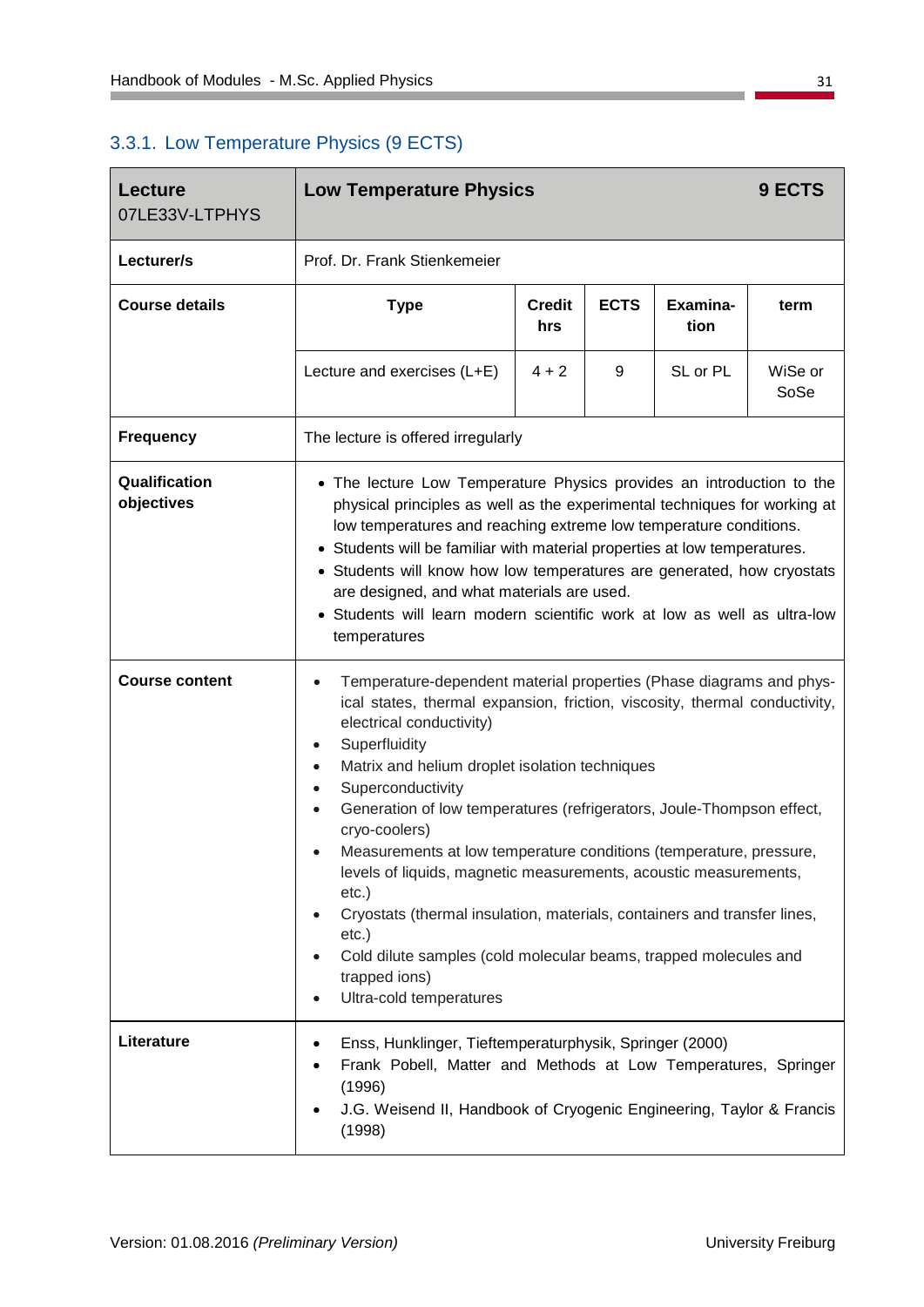| <b>Preliminaries /</b><br><b>Previous knowledge</b> | <b>Experimental Physics I-IV</b><br><b>Quantum Mechanics</b> |            |  |  |  |  |  |  |
|-----------------------------------------------------|--------------------------------------------------------------|------------|--|--|--|--|--|--|
| <b>Final Exam</b>                                   | Written or oral exam (120 min)                               |            |  |  |  |  |  |  |
| Language                                            | English                                                      |            |  |  |  |  |  |  |
| <b>Work load</b><br>(hours)                         | Contact time<br>Self-studies<br>Total                        |            |  |  |  |  |  |  |
|                                                     | 90 h                                                         | 180<br>270 |  |  |  |  |  |  |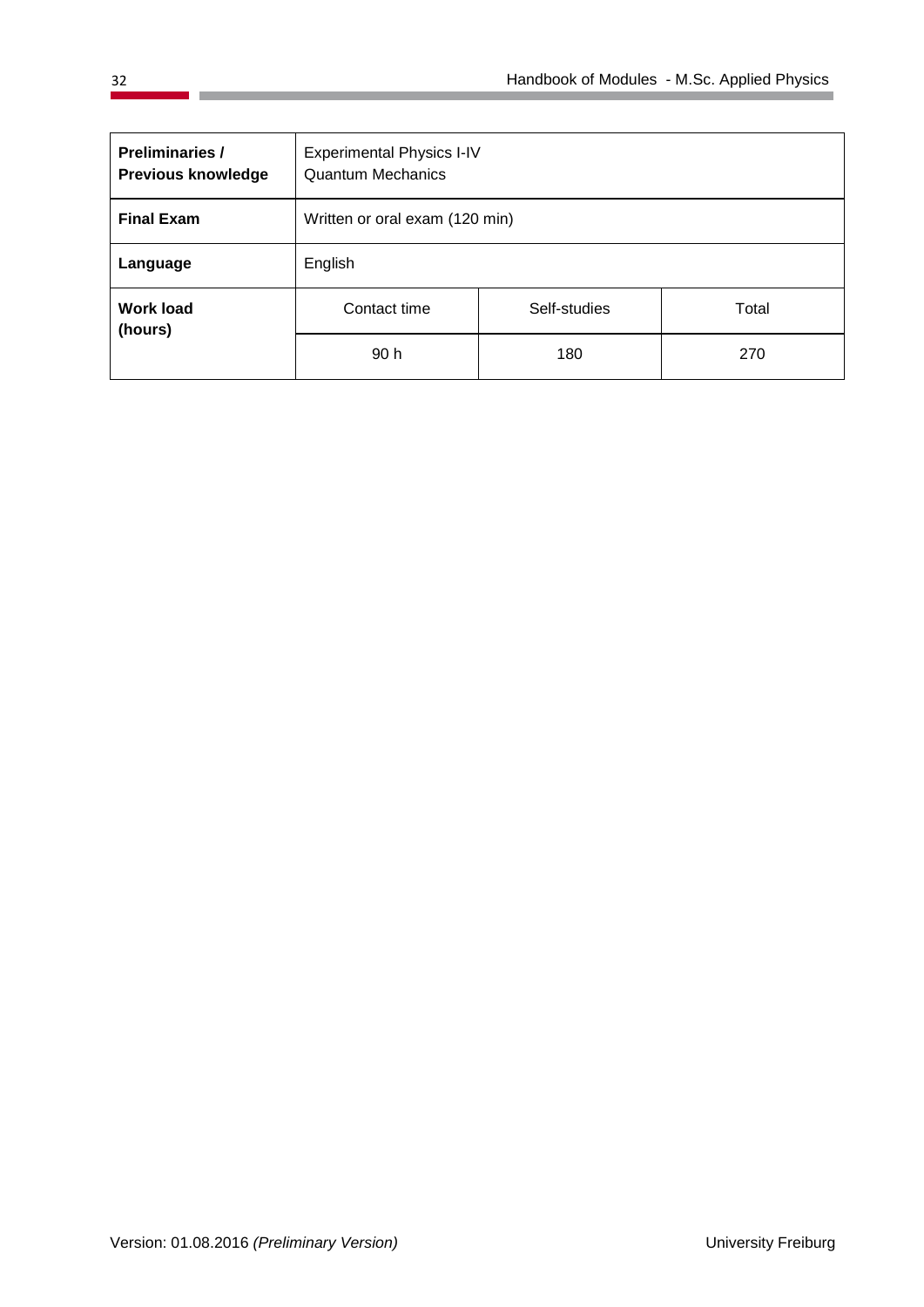$\overline{ }$ 

| <b>Lecture</b><br>07LE33V-SELFAS | <b>Physical Processes of Self-Assembly and</b><br><b>Pattern Formation</b>                                                                                                                                                                                                                                                                                                                                                                                                                                                                                                                                                                                                                                                                                                                                                                                                                                                                                                                                                                                                                                                                                         |                      |                |                  | <b>7 ECTS</b> |  |  |
|----------------------------------|--------------------------------------------------------------------------------------------------------------------------------------------------------------------------------------------------------------------------------------------------------------------------------------------------------------------------------------------------------------------------------------------------------------------------------------------------------------------------------------------------------------------------------------------------------------------------------------------------------------------------------------------------------------------------------------------------------------------------------------------------------------------------------------------------------------------------------------------------------------------------------------------------------------------------------------------------------------------------------------------------------------------------------------------------------------------------------------------------------------------------------------------------------------------|----------------------|----------------|------------------|---------------|--|--|
| Lecturer/s                       | Prof. Dr. Günter Reiter                                                                                                                                                                                                                                                                                                                                                                                                                                                                                                                                                                                                                                                                                                                                                                                                                                                                                                                                                                                                                                                                                                                                            |                      |                |                  |               |  |  |
| <b>Course details</b>            | <b>Type</b>                                                                                                                                                                                                                                                                                                                                                                                                                                                                                                                                                                                                                                                                                                                                                                                                                                                                                                                                                                                                                                                                                                                                                        | <b>Credit</b><br>hrs | <b>ECTS</b>    | Examina-<br>tion | term          |  |  |
|                                  | Lecture and exercises (L+E)                                                                                                                                                                                                                                                                                                                                                                                                                                                                                                                                                                                                                                                                                                                                                                                                                                                                                                                                                                                                                                                                                                                                        | $3 + 2$              | $\overline{7}$ | SL or PL         | SoSe          |  |  |
| <b>Frequency</b>                 | The lecture is offered in the summer semester                                                                                                                                                                                                                                                                                                                                                                                                                                                                                                                                                                                                                                                                                                                                                                                                                                                                                                                                                                                                                                                                                                                      |                      |                |                  |               |  |  |
| Qualification<br>objectives      | Students will learn how structural organization, i.e., the increase in internal<br>order of a system, can lead to regular patterns on scales ranging from mo-<br>lecular to the macroscopic sizes. They will understand the physics of how<br>molecules or objects put themselves together without guidance or manage-<br>ment from an outside source.                                                                                                                                                                                                                                                                                                                                                                                                                                                                                                                                                                                                                                                                                                                                                                                                             |                      |                |                  |               |  |  |
| <b>Course content</b>            | Goal:<br>Questions about how organization and order in various systems arises have<br>been raised since ancient times. Self-assembling processes are common<br>throughout nature and technology. The ability of molecules and objects to<br>self-assemble into supra-molecular arrangements is an important issue in<br>nanotechnology. The limited number of forms and shapes we identify in the<br>objects around us represent only a small sub-set of those theoretically possi-<br>ble. So why don't we see more variety? To be able answering such a ques-<br>tion we have to learn more about the physical processes responsible for self-<br>organization and self-assembly.<br>Preliminary program:<br>"Physical laws for making compromises"<br>Self-assembly is governed by (intermolecular) interactions between pre-<br>existing parts or disordered components of a system. The final (desired)<br>structure is 'encoded' in the shape and properties of the basic building<br>blocks.<br>In this course, we will discuss general rules about growth and evolution of<br>structures and patterns as well as methods that predict changes in organiza- |                      |                |                  |               |  |  |
| Literature                       | ment.<br>Yoon S. LEE, Self-Assembly and Nanotechnology:A Force Balance Ap-<br>proach, Wiley 2008<br>Robert KELSALL, Ian W. HAMLEY, Mark GEOGHEGAN, Nanoscale<br>Science and Technology, Wiley, 2005<br>Richard A.L. JONES, Soft Machines: Nanotechnology and Life, Oxford<br>University Press, USA 2008                                                                                                                                                                                                                                                                                                                                                                                                                                                                                                                                                                                                                                                                                                                                                                                                                                                            |                      |                |                  |               |  |  |

# <span id="page-34-0"></span>3.3.2. Physical Processes of Self-Assembly and Pattern Formation (7 ECTS)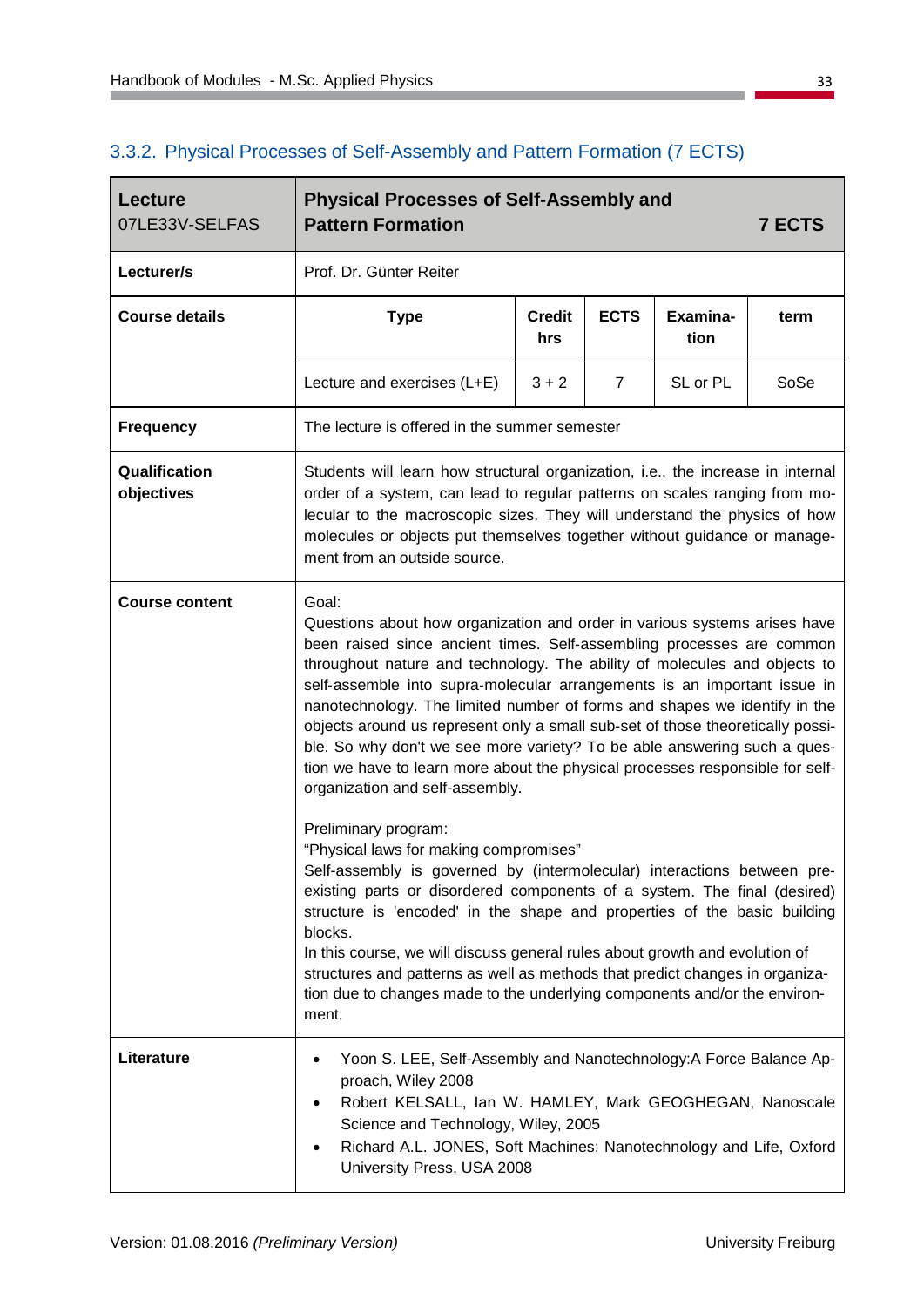|                                                     | tion, Elsevier, 2011<br>ture.            | Philip BALL, Shapes, Flow, Branches. Nature's Patterns: A Tapestry in<br>Three Parts, Oxford University Press, USA<br>J.N. ISRAELACHVILI, Intermolecular and Surface Forces, Third Edi-<br>Continuative and supplementary references will be given during the lec- |     |  |  |  |
|-----------------------------------------------------|------------------------------------------|--------------------------------------------------------------------------------------------------------------------------------------------------------------------------------------------------------------------------------------------------------------------|-----|--|--|--|
| <b>Preliminaries /</b><br><b>Previous knowledge</b> | Experimentalphysik IV (Condensed Matter) |                                                                                                                                                                                                                                                                    |     |  |  |  |
| <b>Final Exam</b>                                   | Written or oral exam (120 min)           |                                                                                                                                                                                                                                                                    |     |  |  |  |
| Language                                            | English                                  |                                                                                                                                                                                                                                                                    |     |  |  |  |
| <b>Work load</b><br>(hours)                         | Total                                    |                                                                                                                                                                                                                                                                    |     |  |  |  |
|                                                     | 75 h                                     | 135                                                                                                                                                                                                                                                                | 210 |  |  |  |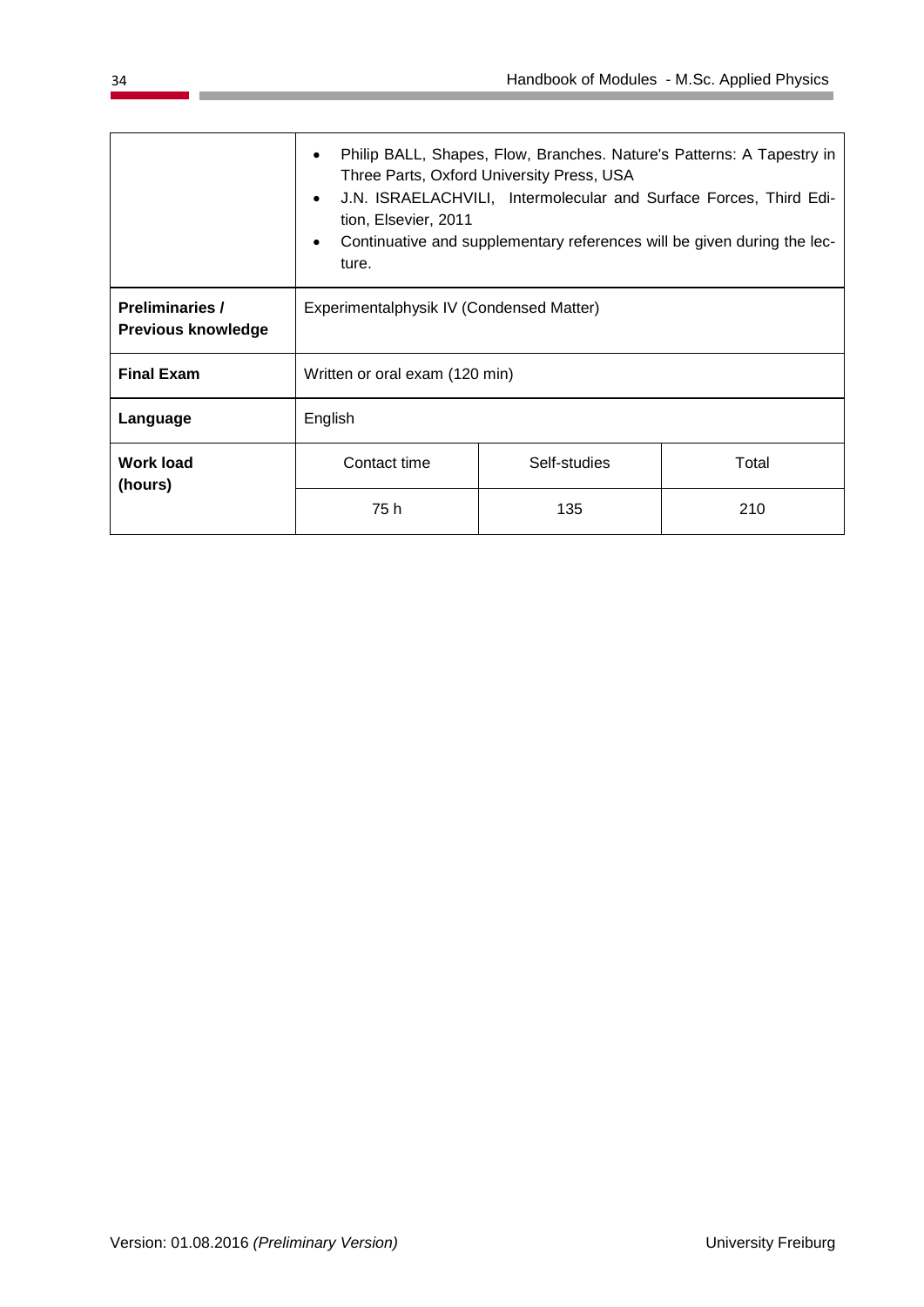# 3.3.3. Experimental Polymer Physics (9 ECTS)

| <b>Lecture</b><br>07LE33V-POL                | <b>Experimental Polymer Physics</b>                                                    |         |   |          | 9 ECTS |
|----------------------------------------------|----------------------------------------------------------------------------------------|---------|---|----------|--------|
| Lecturer/s                                   | Prof. Dr. Günter Reiter                                                                |         |   |          |        |
| <b>Course details</b>                        | <b>ECTS</b><br>Examina-<br><b>Credit</b><br><b>Type</b><br>term<br>tion<br>hrs         |         |   |          |        |
|                                              | Lecture and exercises (L+E)                                                            | $4 + 2$ | 9 | SL or PL | WiSe   |
| <b>Frequency</b>                             | The lecture is offered in the winter semester                                          |         |   |          |        |
| Qualification<br>objectives                  |                                                                                        |         |   |          |        |
| <b>Course content</b>                        |                                                                                        |         |   |          |        |
| Literature                                   | G. Strobl, The Physics of Polymers<br>$\bullet$<br>Colby & Rubinstein, Polymer Physics |         |   |          |        |
| Preliminaries /<br><b>Previous knowledge</b> | Thermodynamics                                                                         |         |   |          |        |
| <b>Final Exam</b>                            | Written or oral exam (120 min)                                                         |         |   |          |        |
| Language                                     | English                                                                                |         |   |          |        |
| <b>Work load</b><br>(hours)                  | Contact time<br>Self-studies<br>Total                                                  |         |   |          |        |
|                                              | 90 h                                                                                   | 180     |   |          | 270    |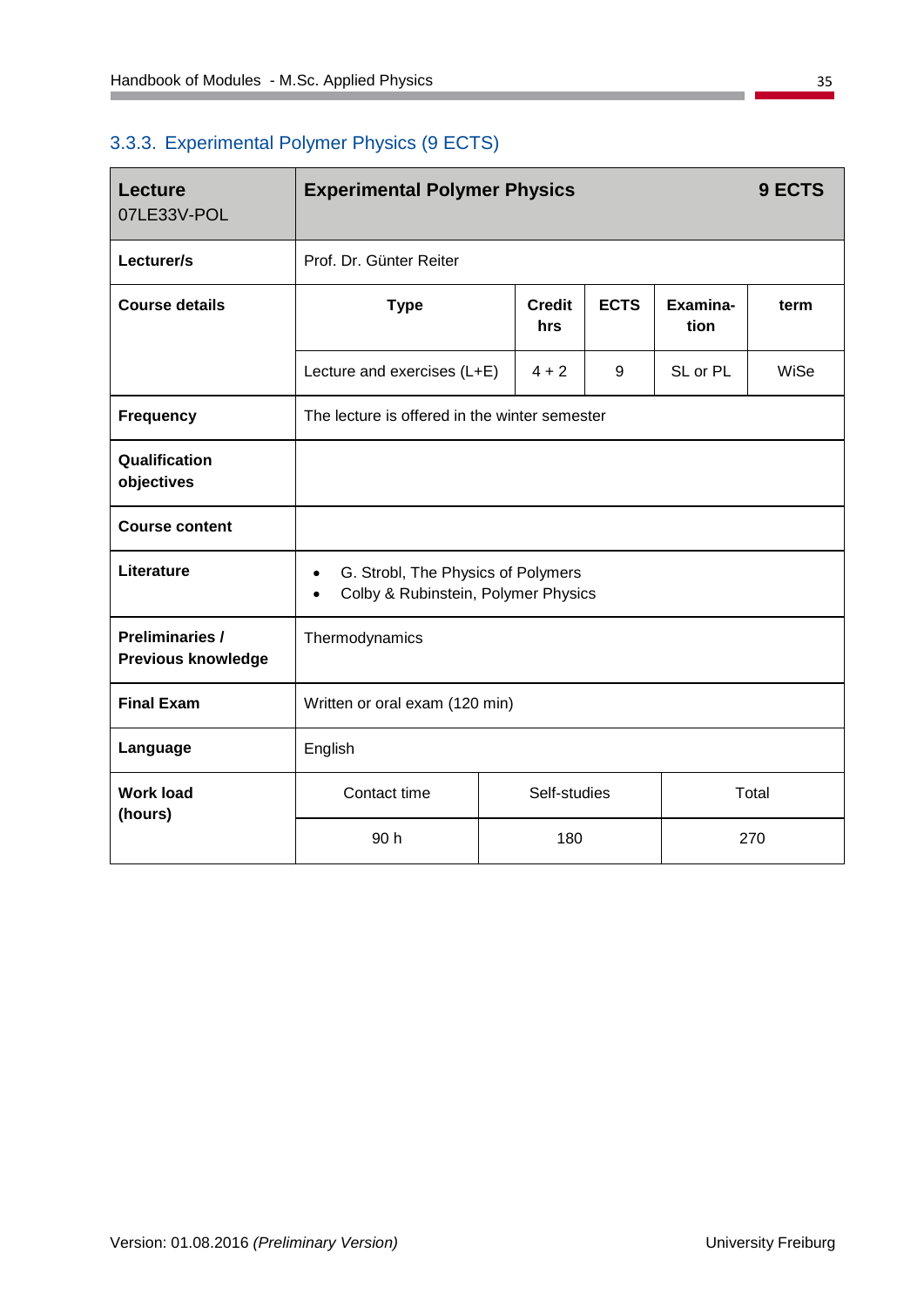| <b>Lecture</b><br>07LE33V-  | <b>Matter on Surfaces</b>                                                                                                                                                                                                                                                                                                                                                                                                                                                                                                                                                                                                                                                                                                                                    |                  |      |          | 9 ECTS          |  |  |
|-----------------------------|--------------------------------------------------------------------------------------------------------------------------------------------------------------------------------------------------------------------------------------------------------------------------------------------------------------------------------------------------------------------------------------------------------------------------------------------------------------------------------------------------------------------------------------------------------------------------------------------------------------------------------------------------------------------------------------------------------------------------------------------------------------|------------------|------|----------|-----------------|--|--|
| Lecturer/s                  | Prof. Dr. Günter Reiter                                                                                                                                                                                                                                                                                                                                                                                                                                                                                                                                                                                                                                                                                                                                      |                  |      |          |                 |  |  |
| <b>Course details</b>       | <b>Type</b>                                                                                                                                                                                                                                                                                                                                                                                                                                                                                                                                                                                                                                                                                                                                                  | Examina-<br>tion | term |          |                 |  |  |
|                             | Lecture and exercises (L+E)                                                                                                                                                                                                                                                                                                                                                                                                                                                                                                                                                                                                                                                                                                                                  | $4 + 2$          | 9    | SL or PL | SoSe or<br>WiSe |  |  |
| <b>Frequency</b>            | The lecture is offered irregularly                                                                                                                                                                                                                                                                                                                                                                                                                                                                                                                                                                                                                                                                                                                           |                  |      |          |                 |  |  |
| Qualification<br>objectives | Students will get an overview over phenomena, which only appear on surfac-<br>es and interfaces (e.g. how to make water running uphill?). The course deals<br>with special structural and electronic properties of liquid and solid surfaces as<br>well as their relevance in many fields of modern material science and nano-<br>technology.                                                                                                                                                                                                                                                                                                                                                                                                                |                  |      |          |                 |  |  |
| <b>Course content</b>       | Surfaces between solids and liquids can be found in most of the physical,<br>chemical, biological and geological systems, as well as in many technological<br>processes. Although the number of atoms or molecules at these surfaces is<br>comparatively small, this "minority" can often dominate or even control the<br>behavior of large (macroscopic) systems.                                                                                                                                                                                                                                                                                                                                                                                           |                  |      |          |                 |  |  |
|                             | Topics:<br>1.<br>General description of interfaces: Thermodynamics and kinetics<br>2.<br>Interaction forces at interfaces: Short- and long range forces,<br>3.<br>Liquids and liquid interfaces: Droplets, bubbles, waves, "liquid beads"<br>Solid-liquid interfaces: Hydrodynamics, capillarity, wetting,<br>4.<br>Structure of solid surfaces: Electronic processes at surfaces<br>5.<br>6.<br>Surface processes: Adsorption/desorption, phase transitions<br>Making of well defined solid surfaces: Surface reconstruction, surface<br>7.<br>transport,<br>Growth- and decay: Epitaxy, nucleation, lattice mismatches, mechanical<br>8.<br>stress<br>Organic layers and nanostructures on surfaces: Directed structuring of<br>9.<br>surfaces at nm-scale |                  |      |          |                 |  |  |
| Literature                  | Intermolecular and Surface Forces, With Applications to Colloidal and<br>٠<br>Biological Systems, Jacob Israelachvili, Academic Press 1995 bzw.<br>Elsevier 2008<br>"Capillarity and Wetting Phenomena: Drops, Bubbles, Pearls, Waves"<br>٠<br>von P.-G. de Gennes, F. Brochard-Wyart und D. Quéré, Springer, New<br>York, 2004<br>John A. Venables, Lecture notes on Surfaces and Thin Films                                                                                                                                                                                                                                                                                                                                                                |                  |      |          |                 |  |  |

### 3.3.4. Matter on Surfaces (9 ECTS)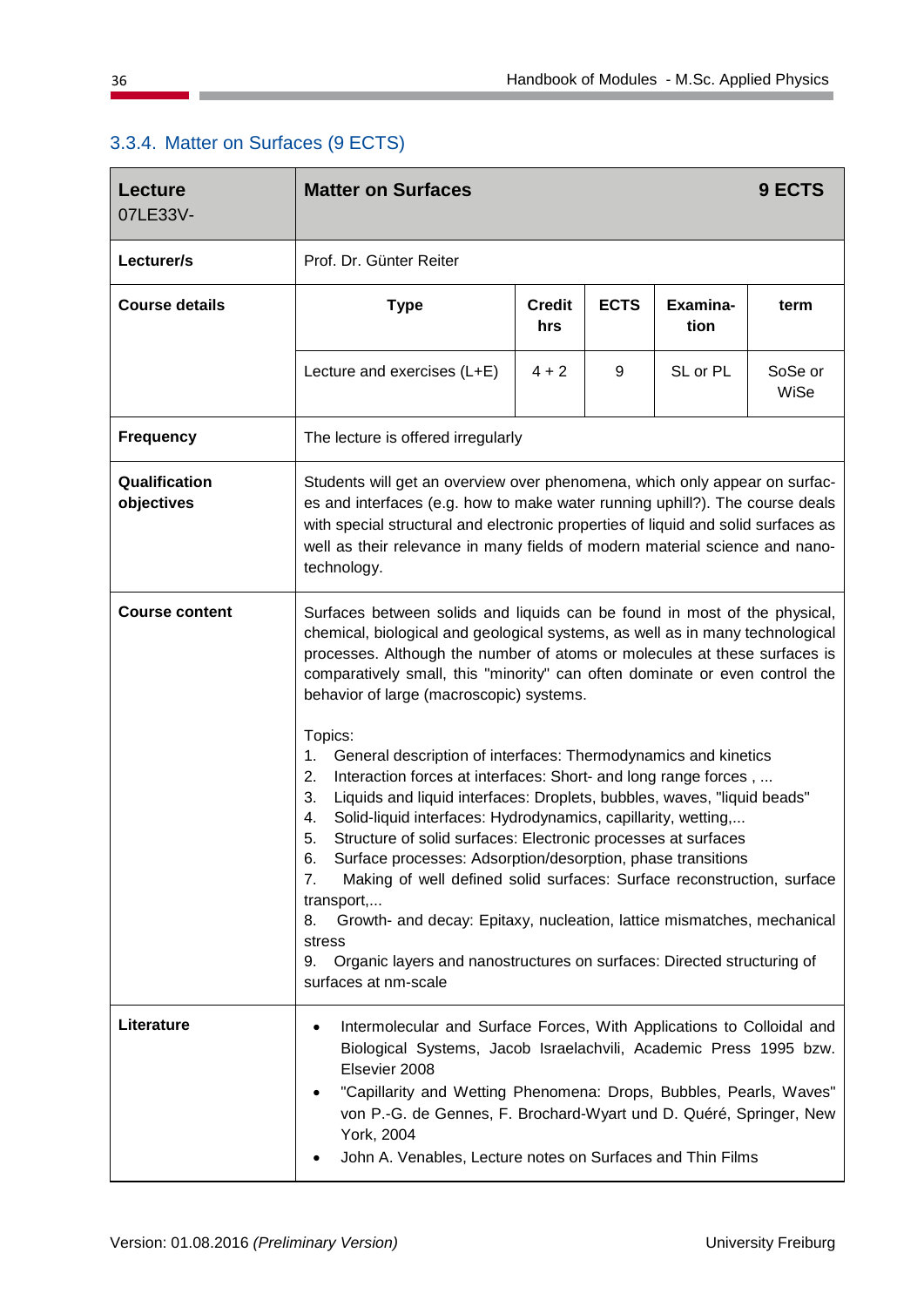|                                                     | I. Markov, Crystal Growth for Beginners, World Scientific<br>$\bullet$<br>Continuative and supplementary references will be given during the lec-<br>$\bullet$<br>ture. |     |     |  |
|-----------------------------------------------------|-------------------------------------------------------------------------------------------------------------------------------------------------------------------------|-----|-----|--|
| <b>Preliminaries /</b><br><b>Previous knowledge</b> | Experimentalphysik IV (Condensed Matter)                                                                                                                                |     |     |  |
| <b>Final Exam</b>                                   | Written or oral exam (120 min)                                                                                                                                          |     |     |  |
| Language                                            | English                                                                                                                                                                 |     |     |  |
| <b>Work load</b><br>(hours)                         | Contact time<br>Self-studies<br>Total                                                                                                                                   |     |     |  |
|                                                     | 90 h                                                                                                                                                                    | 180 | 270 |  |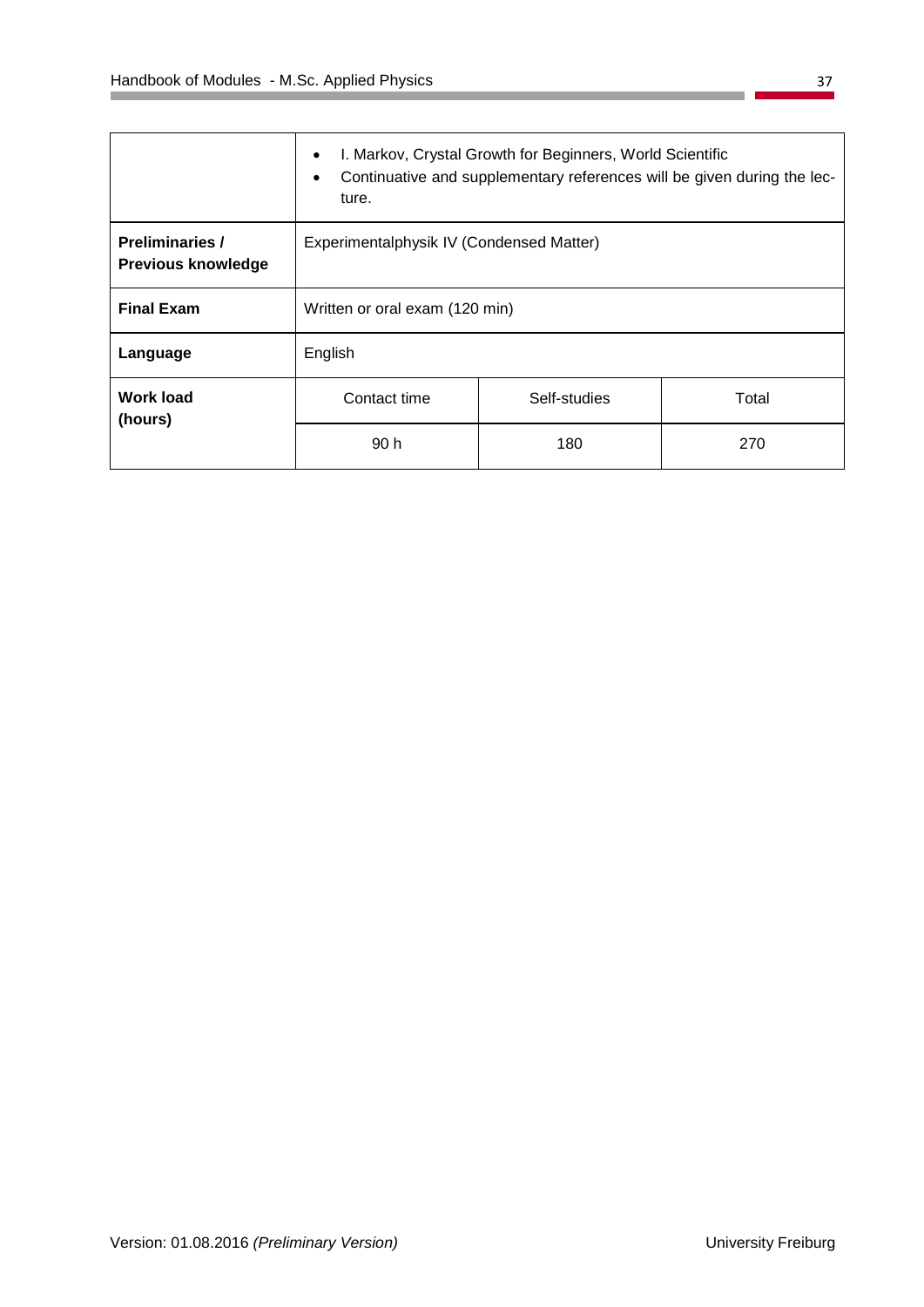| <b>Lecture</b><br>07LE33V-                          | <b>Statistics and Numerics</b>                                                                                                                                                                                                                                                                                                                                                                                           |                                                                 |                |          | <b>7 ECTS</b>   |  |
|-----------------------------------------------------|--------------------------------------------------------------------------------------------------------------------------------------------------------------------------------------------------------------------------------------------------------------------------------------------------------------------------------------------------------------------------------------------------------------------------|-----------------------------------------------------------------|----------------|----------|-----------------|--|
| Lecturer/s                                          | Prof. Dr. Jens Timmer                                                                                                                                                                                                                                                                                                                                                                                                    |                                                                 |                |          |                 |  |
| <b>Course details</b>                               | <b>Type</b>                                                                                                                                                                                                                                                                                                                                                                                                              | <b>ECTS</b><br>Examina-<br><b>Credit</b><br>term<br>tion<br>hrs |                |          |                 |  |
|                                                     | Lecture and exercises (L+E)                                                                                                                                                                                                                                                                                                                                                                                              | $3 + 2$                                                         | $\overline{7}$ | SL or PL | SoSe or<br>WiSe |  |
| <b>Frequency</b>                                    | The lecture is offered irregularly                                                                                                                                                                                                                                                                                                                                                                                       |                                                                 |                |          |                 |  |
| Qualification<br>objectives                         | Students are familiar with the basic concepts of statistical reasoning.<br>$\bullet$<br>Students are able to mathematically formulate statistical and numerical<br>$\bullet$<br>problems.<br>Students can implement computer programs to solve statistical and<br>$\bullet$<br>numerical problems.                                                                                                                       |                                                                 |                |          |                 |  |
| <b>Course content</b>                               | Random variables<br>$\bullet$<br>Parameter estimation<br>$\bullet$<br>Test theory<br>$\bullet$<br>Solution of systems of linear equations<br>$\bullet$<br>Optimization<br>$\bullet$<br>Non-linear modeling<br>$\bullet$<br>Kernel estimator<br>$\bullet$<br>Integration of ordinary, partial and stochastic differential equations<br>$\bullet$<br>Spectral analysis<br>$\bullet$<br>Markov Chain Monte Carlo procedures |                                                                 |                |          |                 |  |
| Literature                                          | Press et al. Numerical Recipes, Cambridge University Press<br>$\bullet$                                                                                                                                                                                                                                                                                                                                                  |                                                                 |                |          |                 |  |
| <b>Preliminaries /</b><br><b>Previous knowledge</b> | Basics of Analysis and Linear Algebra                                                                                                                                                                                                                                                                                                                                                                                    |                                                                 |                |          |                 |  |
| <b>Final Exam</b>                                   | Written or oral exam (120 min)                                                                                                                                                                                                                                                                                                                                                                                           |                                                                 |                |          |                 |  |
| Language                                            | English                                                                                                                                                                                                                                                                                                                                                                                                                  |                                                                 |                |          |                 |  |
| <b>Work load</b><br>(hours)                         | Contact time                                                                                                                                                                                                                                                                                                                                                                                                             | Self-studies                                                    |                |          | Total           |  |
|                                                     | 75h                                                                                                                                                                                                                                                                                                                                                                                                                      | 135                                                             |                |          | 210             |  |

## 3.3.5. Statistics and Numerics (7 ECTS)

 $\overline{\phantom{0}}$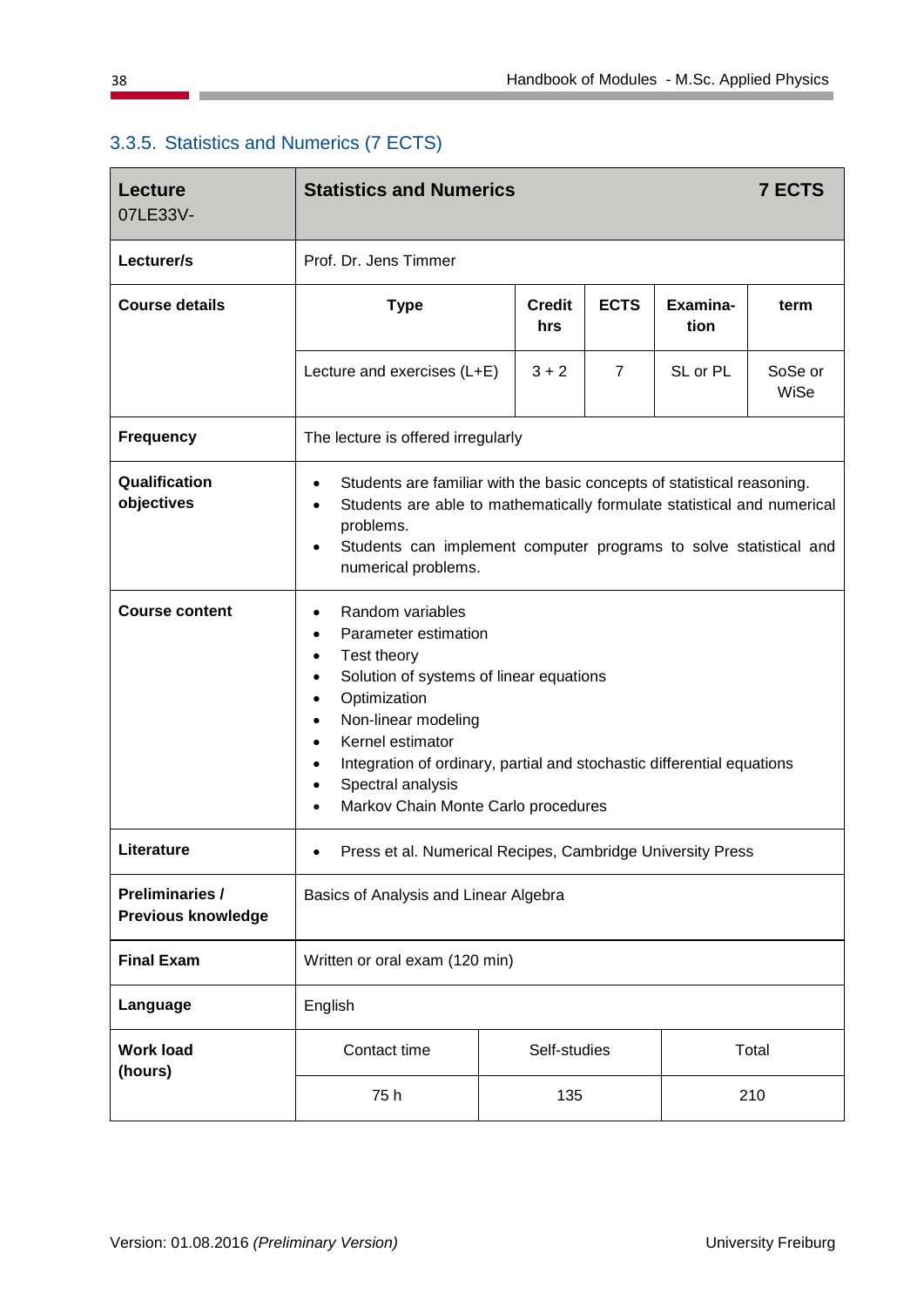# 3.3.6. Dynamic Systems in Biology (7 ECTS)

| <b>Lecture</b><br>07LE33V-                          | <b>Dynamic Systems in Biology</b>                                                                                                                                                                                                                                                                                                                       |                                                                 |                |          | <b>7 ECTS</b>   |  |  |
|-----------------------------------------------------|---------------------------------------------------------------------------------------------------------------------------------------------------------------------------------------------------------------------------------------------------------------------------------------------------------------------------------------------------------|-----------------------------------------------------------------|----------------|----------|-----------------|--|--|
| Lecturer/s                                          | Prof. Dr. Jens Timmer                                                                                                                                                                                                                                                                                                                                   |                                                                 |                |          |                 |  |  |
| <b>Course details</b>                               | <b>Type</b>                                                                                                                                                                                                                                                                                                                                             | <b>ECTS</b><br>Examina-<br><b>Credit</b><br>term<br>tion<br>hrs |                |          |                 |  |  |
|                                                     | Lecture and exercises (L+E)                                                                                                                                                                                                                                                                                                                             | $3 + 2$                                                         | $\overline{7}$ | SL or PL | SoSe or<br>WiSe |  |  |
| <b>Frequency</b>                                    | The lecture is offered irregularly                                                                                                                                                                                                                                                                                                                      |                                                                 |                |          |                 |  |  |
| Qualification<br>objectives                         | Students are familiar with classical and modern dynamic systems in<br>$\bullet$<br>biology.<br>Students are able to mathematically formulate dynamic systems in biol-<br>$\bullet$<br>ogy as differential equations and implement these on the computer.                                                                                                |                                                                 |                |          |                 |  |  |
| <b>Course content</b>                               | Numerical integration of differential equations<br>$\bullet$<br>Mathematical biology<br>$\bullet$<br>Population models<br>$\bullet$<br>Hodgkin-Huxley model<br>$\bullet$<br>Turing model<br>$\bullet$<br>Enzyme kinetics<br>$\bullet$<br>Systems biology<br>$\bullet$<br>Metabolism<br>$\bullet$<br>Signal transduction<br>$\bullet$<br>Gene regulation |                                                                 |                |          |                 |  |  |
| Literature                                          | J.D. Murray. Mathematical Biology, Springer<br>$\bullet$                                                                                                                                                                                                                                                                                                |                                                                 |                |          |                 |  |  |
| <b>Preliminaries /</b><br><b>Previous knowledge</b> | Basics of Analysis and Linear Algebra                                                                                                                                                                                                                                                                                                                   |                                                                 |                |          |                 |  |  |
| <b>Final Exam</b>                                   | Written or oral exam (120 min)                                                                                                                                                                                                                                                                                                                          |                                                                 |                |          |                 |  |  |
| Language                                            | English                                                                                                                                                                                                                                                                                                                                                 |                                                                 |                |          |                 |  |  |
| <b>Work load</b><br>(hours)                         | Contact time                                                                                                                                                                                                                                                                                                                                            | Self-studies                                                    |                |          | Total           |  |  |
|                                                     | 75h                                                                                                                                                                                                                                                                                                                                                     | 135                                                             |                |          | 210             |  |  |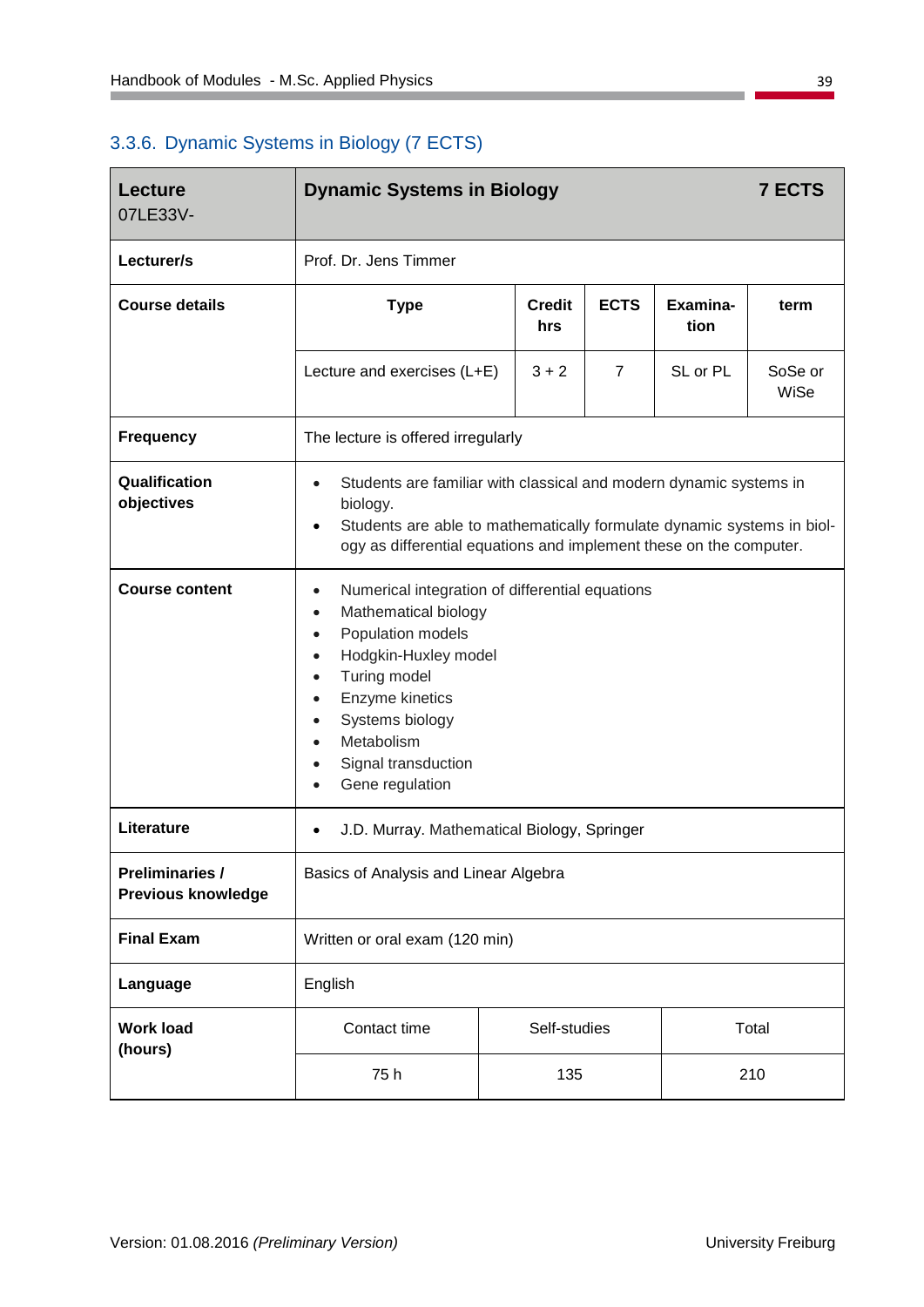| <b>Lecture</b><br>07LE33V-MOLDYN                    | <b>Molecular Dynamics &amp; Spectroscopy</b>                                                                                                                                                                                                                                                                      |  |                      |                |                  | <b>7 ECTS</b>   |
|-----------------------------------------------------|-------------------------------------------------------------------------------------------------------------------------------------------------------------------------------------------------------------------------------------------------------------------------------------------------------------------|--|----------------------|----------------|------------------|-----------------|
| Lecturer/s                                          | Prof. Dr. Gerhard Stock                                                                                                                                                                                                                                                                                           |  |                      |                |                  |                 |
| <b>Course details</b>                               | <b>Type</b>                                                                                                                                                                                                                                                                                                       |  | <b>Credit</b><br>hrs | <b>ECTS</b>    | Examina-<br>tion | term            |
|                                                     | Lecture and exercises (L+E)                                                                                                                                                                                                                                                                                       |  | $3 + 2$              | $\overline{7}$ | SL or PL         | SoSe or<br>WiSe |
| <b>Frequency</b>                                    | The lecture is offered irregularly                                                                                                                                                                                                                                                                                |  |                      |                |                  |                 |
| Qualification<br>objectives                         | $\bullet$ Students are able to<br>Students are familiar with                                                                                                                                                                                                                                                      |  |                      |                |                  |                 |
| <b>Course content</b>                               | • Time-Dependent Quantum Dynamics<br><b>Density Matrix Theory</b><br><b>Quantum-Classical Formulation</b><br><b>Linear Spectroscopy</b><br><b>Nonlinear Techniques</b><br>$\bullet$<br>• Multidimensional Spectroscopy                                                                                            |  |                      |                |                  |                 |
| Literature                                          | • P. Hamm, M. Zanni, Concepts and Methods of 2D Infrared Spectrosco-<br>py, Cambridge University Press, 2011<br>• V. May, O. Kühn, Charge and Energy Transfer Dynamics in Molecular<br>Systems, Wiley-VCH, 2004<br>• S. Mukamel, Principles of Nonlinear Optical Spectroscopy, Oxford Uni-<br>versity Press, 1995 |  |                      |                |                  |                 |
| <b>Preliminaries /</b><br><b>Previous knowledge</b> |                                                                                                                                                                                                                                                                                                                   |  |                      |                |                  |                 |
| <b>Final Exam</b>                                   | Written or oral exam (120 min)                                                                                                                                                                                                                                                                                    |  |                      |                |                  |                 |
| Language                                            | English                                                                                                                                                                                                                                                                                                           |  |                      |                |                  |                 |
| <b>Work load</b><br>(hours)                         | Contact time                                                                                                                                                                                                                                                                                                      |  | Self-studies         |                |                  | Total           |
|                                                     | 75h                                                                                                                                                                                                                                                                                                               |  | 135                  |                |                  | 210             |

# 3.3.7. Molecular Dynamics & Spectroscopy (7 ECTS)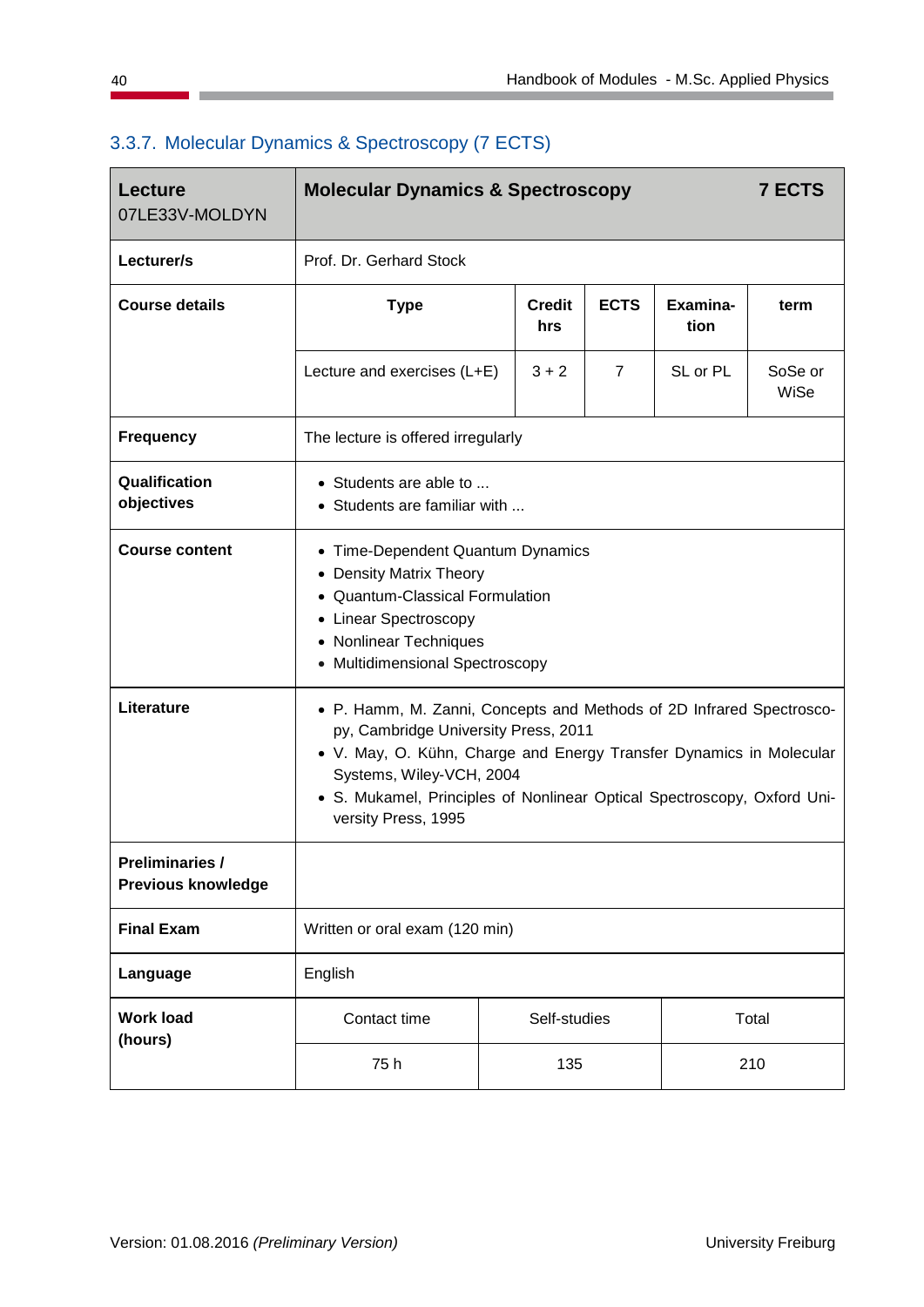# 3.3.8. Photonic Microscopy (7 ECTS)

| <b>Lecture</b><br>11LE50V-5901 | <b>Photonic Microscopy</b>                                                                                                                                                                                                                                                                                                                                                                                                                                                                                                                                                                                                                                                                                                                                                                                                                                                                                                                                                                                                                                                                                   |         |   |          | <b>7 ECTS</b> |
|--------------------------------|--------------------------------------------------------------------------------------------------------------------------------------------------------------------------------------------------------------------------------------------------------------------------------------------------------------------------------------------------------------------------------------------------------------------------------------------------------------------------------------------------------------------------------------------------------------------------------------------------------------------------------------------------------------------------------------------------------------------------------------------------------------------------------------------------------------------------------------------------------------------------------------------------------------------------------------------------------------------------------------------------------------------------------------------------------------------------------------------------------------|---------|---|----------|---------------|
| Lecturer/s                     | Prof. Dr. Alexander Rohrbach                                                                                                                                                                                                                                                                                                                                                                                                                                                                                                                                                                                                                                                                                                                                                                                                                                                                                                                                                                                                                                                                                 |         |   |          |               |
| <b>Course details</b>          | <b>Type</b>                                                                                                                                                                                                                                                                                                                                                                                                                                                                                                                                                                                                                                                                                                                                                                                                                                                                                                                                                                                                                                                                                                  | term    |   |          |               |
|                                | Lecture and exercises (L+E)                                                                                                                                                                                                                                                                                                                                                                                                                                                                                                                                                                                                                                                                                                                                                                                                                                                                                                                                                                                                                                                                                  | $3 + 2$ | 7 | SL or PL | WiSe          |
| <b>Frequency</b>               | The lecture is offered in the winter semester                                                                                                                                                                                                                                                                                                                                                                                                                                                                                                                                                                                                                                                                                                                                                                                                                                                                                                                                                                                                                                                                |         |   |          |               |
| Qualification<br>objectives    | The student should learn how to guide light through optical systems, how<br>optical information can be described very advantageously by three-<br>dimensional transfer functions in Fourier space, how phase information can<br>be transformed to amplitude information to generate image contrast. Fur-<br>thermore one should experience that wave diffraction is not reducing the<br>information and how to circumvent the optical resolution limit. The student<br>should learn to distinguish between coherent and incoherent imaging, learn<br>about modern techniques using self-reconstructing laser beams, two photon<br>excitation, fluorophores depletion through stimulated emission (STED) or<br>multi-wave mixing by coherent anti-Stokes Raman scattering (CPLS).<br>The tutorials help the student to get a more in depth and thorough under-<br>standing of the lecture. Here, a special focus is put on the transfer of<br>knowledge obtained in the lecture. To achieve this, the students should pre-<br>pare weekly exercise and present them during the tutorial. Only difficult exer- |         |   |          |               |
| <b>Course content</b>          | cises are presented by the tutors.<br>The scientific breakthroughs and technological developments in optical mi-<br>croscopy and imaging have experienced a real revolution over the last 10-15<br>years. Hence, the 2014 Nobel-Prize for super-resolution microscopy could be<br>seen as a logical consequence. This lecture gives an overview about physi-<br>cal principles and techniques used in modern photonic imaging.<br>Topics:<br>1. Microscopy: History, Presence and Future<br>2. Wave- and Fourier-Optics<br>3. Three-dimensional optical imaging and information transfer<br>4. Contrast enhancement by Fourier-filtering<br>5. Fluorescence - Basics and techniques<br>6. Point scanning and confocal microscopy<br>7. Microscopy with self-reconstructing beams<br>8. Optical tomography<br>9. Nearfield and Evanescent Field Microscopy<br>10. Super-resolution using structured illumination                                                                                                                                                                                              |         |   |          |               |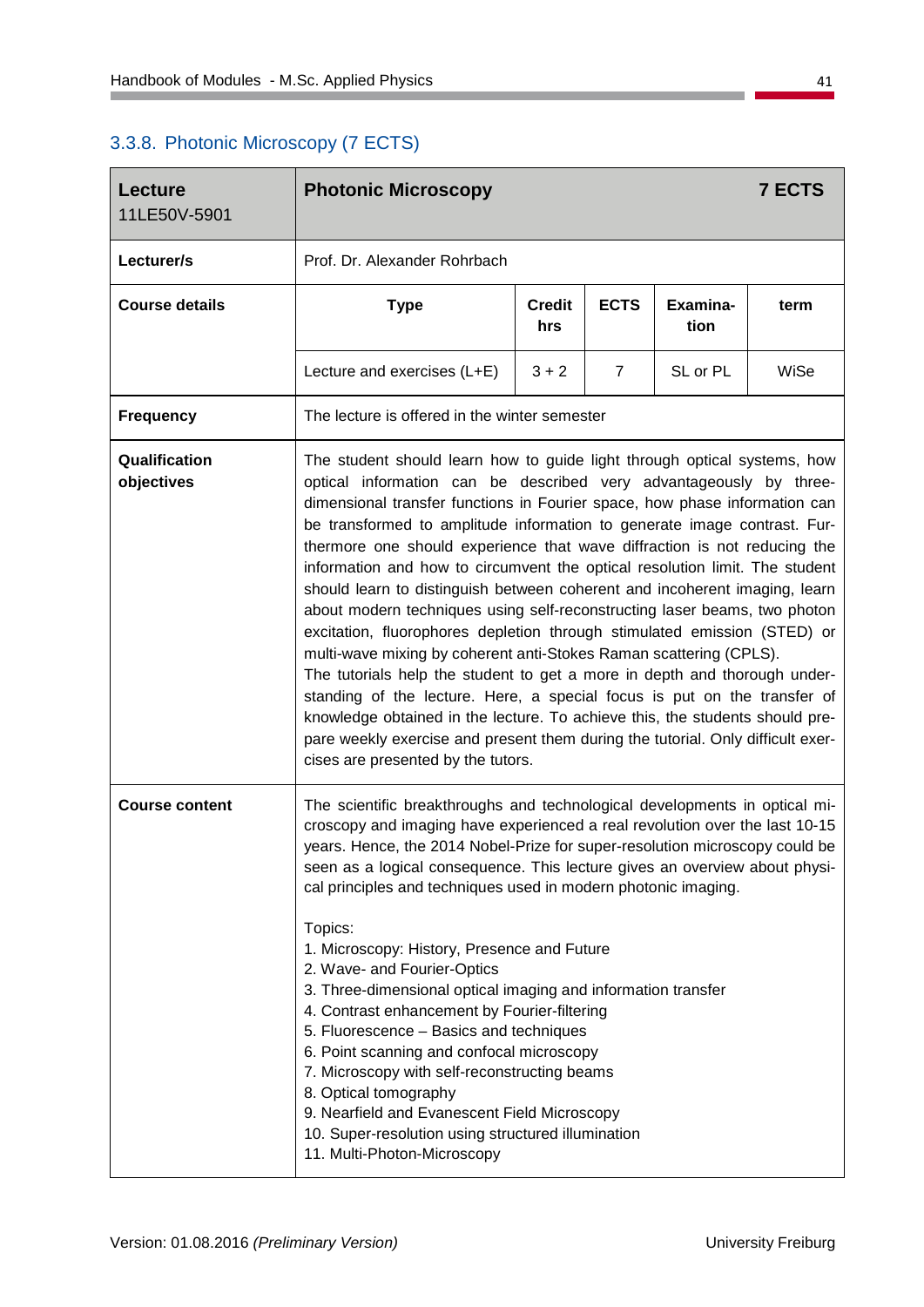|                                                     | 12. Super resolution imaging by switching single molecules                                                                                                                                                                                                                                                                                                                                                                                                                                                                                                                                                                                                                                |                                                                            |       |  |  |
|-----------------------------------------------------|-------------------------------------------------------------------------------------------------------------------------------------------------------------------------------------------------------------------------------------------------------------------------------------------------------------------------------------------------------------------------------------------------------------------------------------------------------------------------------------------------------------------------------------------------------------------------------------------------------------------------------------------------------------------------------------------|----------------------------------------------------------------------------|-------|--|--|
|                                                     | The lecture has an ongoing emphasis on applications, but nevertheless pre-<br>sents a mixture of fundamental physics, compact mathematical descriptions<br>and many examples and illustrations. The lecture aims to encompass the<br>current state of a scientific field, which will influence the fields of nanotech-<br>nology and biology/medicine quite significantly.                                                                                                                                                                                                                                                                                                                |                                                                            |       |  |  |
| Literature                                          | boxes) are distributed.                                                                                                                                                                                                                                                                                                                                                                                                                                                                                                                                                                                                                                                                   | Accompanying to the lecture printed lecture notes with defined gaps (white |       |  |  |
|                                                     | <b>Optical Microscopy:</b><br>• Jerome Mertz: Introduction to Optical Microscopy, Roberts & Co Publ.<br>2009<br>• U. Kubitschek, Fluorescence Microscopy, Wiley-Blackwell 2013<br>• Min Gu, Advanced optical imaging theory, Springer - Berlin, 1999<br>• James B. Pawley: Handbook of Biological Confocal Microscopy, Spring-<br>er - Berlin, 2006<br>• Herbert Gross: Handbook of optical systems, Vol 2: Physical image for-<br>mation, Wiley VCH 2005<br><b>General Optics:</b><br>• Hecht, E. (2002). Optics, Addison Wesley.<br>• Saleh, B. E. A. and M. C. Teich (1991). Fundamentals of Photonics,<br>Wiley & Sons, Inc.<br>• Herbert Gross: Handbook of optical systems, Vol 1-5 |                                                                            |       |  |  |
| <b>Preliminaries /</b><br><b>Previous knowledge</b> |                                                                                                                                                                                                                                                                                                                                                                                                                                                                                                                                                                                                                                                                                           |                                                                            |       |  |  |
| <b>Final Exam</b>                                   | Written or oral exam (120 min)                                                                                                                                                                                                                                                                                                                                                                                                                                                                                                                                                                                                                                                            |                                                                            |       |  |  |
| Language                                            | English                                                                                                                                                                                                                                                                                                                                                                                                                                                                                                                                                                                                                                                                                   |                                                                            |       |  |  |
| <b>Work load</b><br>(hours)                         | Contact time                                                                                                                                                                                                                                                                                                                                                                                                                                                                                                                                                                                                                                                                              | Self-studies                                                               | Total |  |  |
|                                                     | 75h                                                                                                                                                                                                                                                                                                                                                                                                                                                                                                                                                                                                                                                                                       | 135                                                                        | 210   |  |  |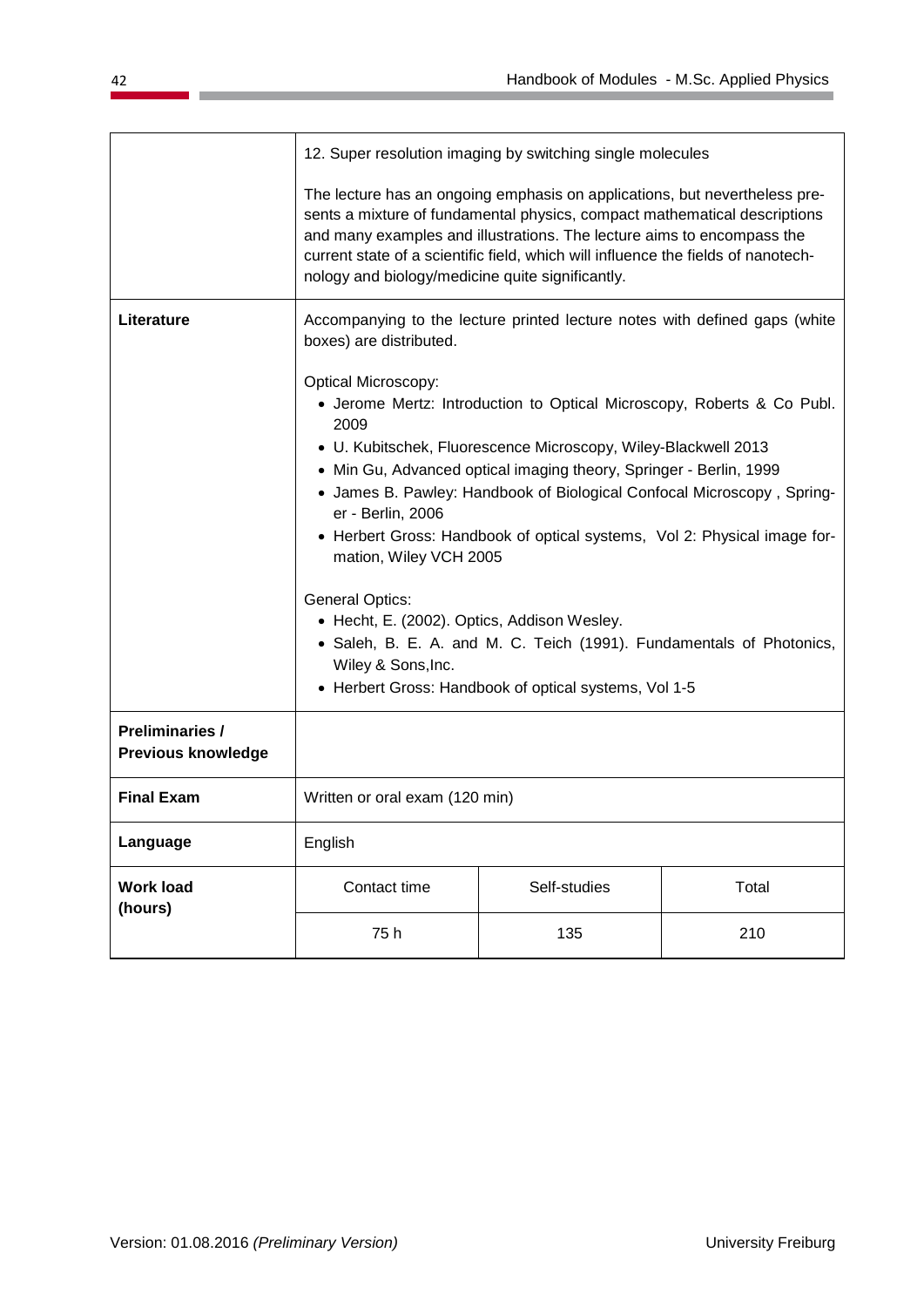| <b>Lecture</b><br>11LE50V-5219 | <b>Optical Trapping and Particle-Tracking</b>                                                                                                                                                                                                                                                                                                                                                                                                                                                                                                                                                                                                                                                                                                                                                                                                                                                                                                         |                                                                 |                |          | <b>7 ECTS</b> |  |  |
|--------------------------------|-------------------------------------------------------------------------------------------------------------------------------------------------------------------------------------------------------------------------------------------------------------------------------------------------------------------------------------------------------------------------------------------------------------------------------------------------------------------------------------------------------------------------------------------------------------------------------------------------------------------------------------------------------------------------------------------------------------------------------------------------------------------------------------------------------------------------------------------------------------------------------------------------------------------------------------------------------|-----------------------------------------------------------------|----------------|----------|---------------|--|--|
| Lecturer/s                     | Prof. Dr. Alexander Rohrbach                                                                                                                                                                                                                                                                                                                                                                                                                                                                                                                                                                                                                                                                                                                                                                                                                                                                                                                          |                                                                 |                |          |               |  |  |
| <b>Course details</b>          | <b>Type</b>                                                                                                                                                                                                                                                                                                                                                                                                                                                                                                                                                                                                                                                                                                                                                                                                                                                                                                                                           | <b>ECTS</b><br>Examina-<br><b>Credit</b><br>term<br>tion<br>hrs |                |          |               |  |  |
|                                | Lecture and exercises (L+E)                                                                                                                                                                                                                                                                                                                                                                                                                                                                                                                                                                                                                                                                                                                                                                                                                                                                                                                           | $3 + 2$                                                         | $\overline{7}$ | SL or PL | SoSe          |  |  |
| <b>Frequency</b>               | The lecture is offered in the summer semester                                                                                                                                                                                                                                                                                                                                                                                                                                                                                                                                                                                                                                                                                                                                                                                                                                                                                                         |                                                                 |                |          |               |  |  |
| Qualification<br>objectives    | Optical traps and optical micro-manipulation techniques do have the potential<br>to play a key role in future micro- and nano-systems in conjunction with the<br>life sciences. In this lecture the students should learn what is doable with<br>optical forces, where physical limits are and what is limited by nowadays<br>technology. Besides fascinating fundamental research various applications<br>related to biology or fluctuation based systems are presented. The lecture is<br>manifold and teaches basics in optics, statistical physics and biolo-<br>gy/biophysics.<br>The tutorials help the students to get a more in depth and thorough under-<br>standing of the lecture. Here, a special focus is put on the transfer of<br>knowledge obtained in the lecture. To achieve this the students should pre-<br>pare weekly exercise and present them during the tutorial. Only difficult exer-<br>cises are presented by the tutors. |                                                                 |                |          |               |  |  |
| <b>Course content</b>          | 1. Introduction<br>2. Light - Information carrier and actor<br>3. About microscopy<br>4. Light scattering<br>5. Optical forces<br>6. Tracking beyond the uncertainty<br>7. Brownian motion and calibration techniques<br>8. Photonic force microscopy<br>9. Applications in cell biophysics<br>10. Time-multiplexing and holographics optical traps<br>11. Applications in microsystems technology<br>12. Applications in nanotechnology                                                                                                                                                                                                                                                                                                                                                                                                                                                                                                              |                                                                 |                |          |               |  |  |
| Literature                     | Accompanying to the lecture printed lecture notes with defined gaps (white<br>boxes) are distributed.<br>General optics:<br>• Hecht, E. (2002). Optics, Addison Wesley.<br>• Saleh, B. E. A. and M. C. Teich (1991). Fundamentals of Photonics,<br>Wiley & Sons, Inc.                                                                                                                                                                                                                                                                                                                                                                                                                                                                                                                                                                                                                                                                                 |                                                                 |                |          |               |  |  |

# 3.3.9. Optical Trapping and Particle-Tracking (7 ECTS)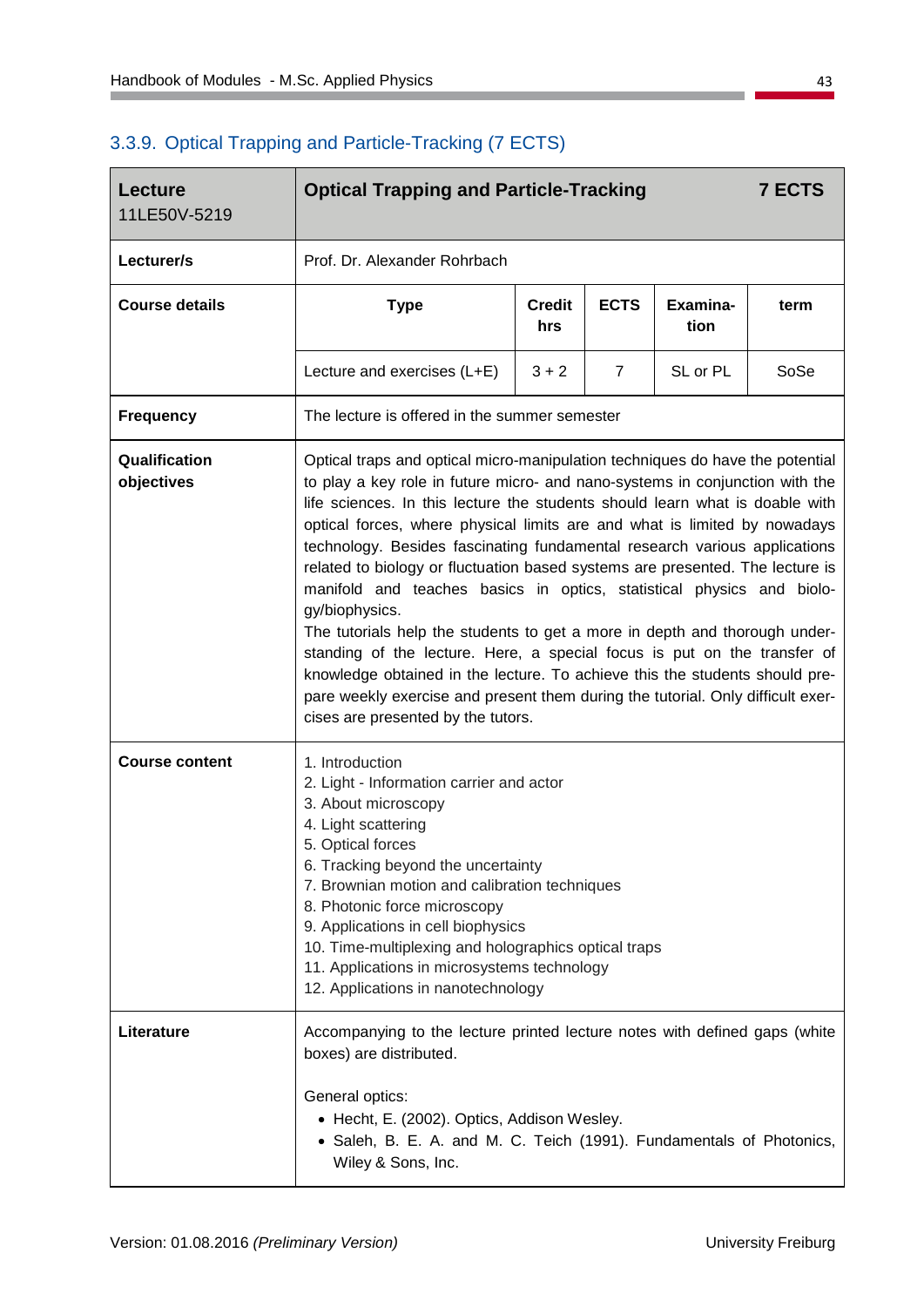|                                                     | Nano optics<br>• L. Novotny & B. Hecht, E. (2002). Principles of Optics, Cambridge.<br>Statistical physics and thermodynamics<br>• Standard text books<br>Chemical and biological forces and interactions<br>• Leckband, D. & J. Israelachvili (2001). "Intermolecular forces in biology."<br>Quart. Rev. Biophys 34: 105-267 |              |       |  |
|-----------------------------------------------------|-------------------------------------------------------------------------------------------------------------------------------------------------------------------------------------------------------------------------------------------------------------------------------------------------------------------------------|--------------|-------|--|
| <b>Preliminaries /</b><br><b>Previous knowledge</b> |                                                                                                                                                                                                                                                                                                                               |              |       |  |
| <b>Final Exam</b>                                   | Written or oral exam (120 min)                                                                                                                                                                                                                                                                                                |              |       |  |
| Language                                            | English                                                                                                                                                                                                                                                                                                                       |              |       |  |
| <b>Work load</b><br>(hours)                         | Contact time                                                                                                                                                                                                                                                                                                                  | Self-studies | Total |  |
|                                                     | 75 h                                                                                                                                                                                                                                                                                                                          | 135          | 210   |  |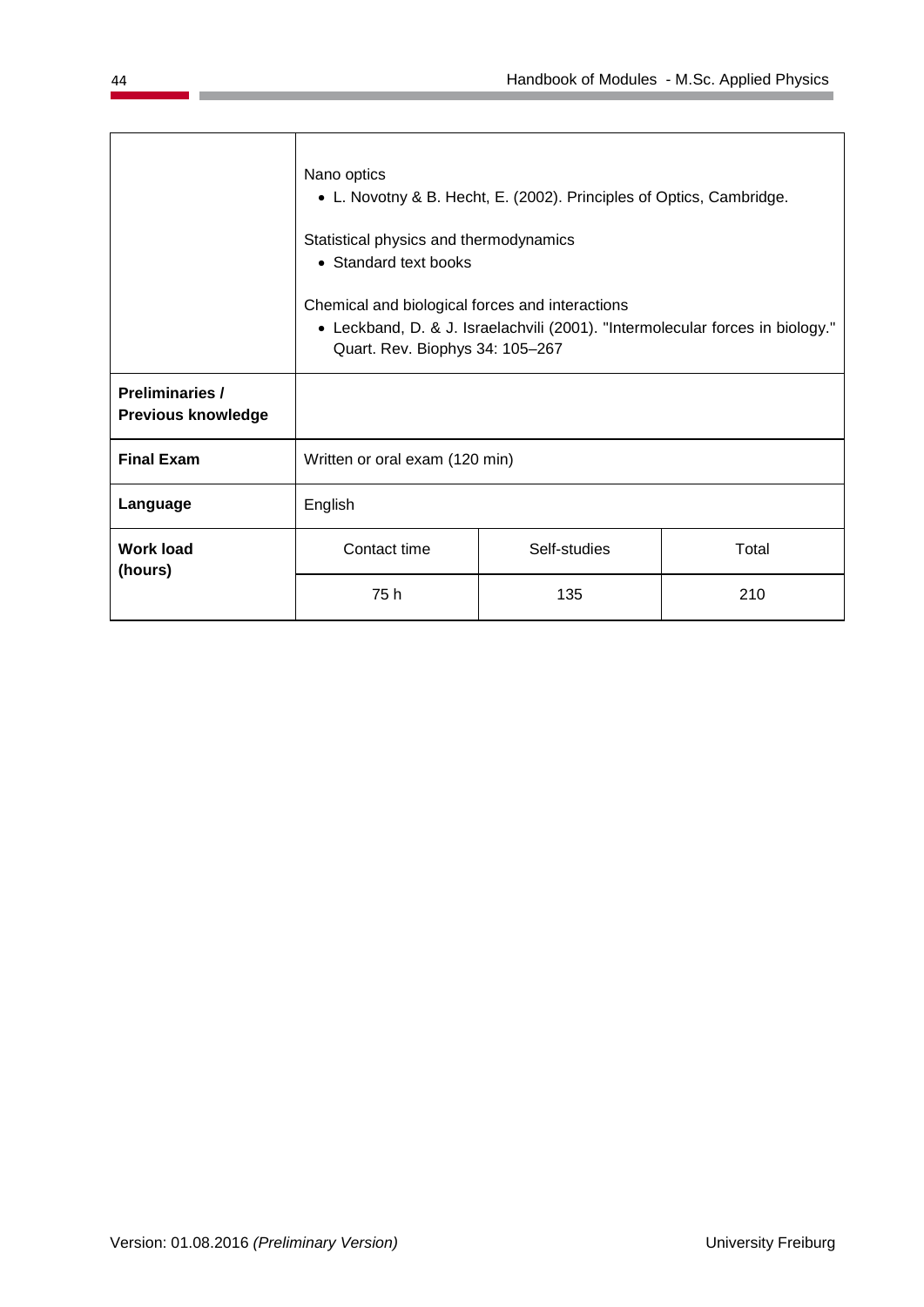$\overline{\phantom{a}}$ 

# 3.3.10. Biophysics of the Cell (7 ECTS)

| <b>Lecture</b><br>11LE50V-5305 | <b>Biophysics of the Cell</b>                                                                                                                                                                                                                                                                                                                                                                                                                                                                                                                                                                                                                                                                                                                                                                                                                                                                                                                                                                                                                                                                                                                 |         |                |          | <b>7 ECTS</b> |  |
|--------------------------------|-----------------------------------------------------------------------------------------------------------------------------------------------------------------------------------------------------------------------------------------------------------------------------------------------------------------------------------------------------------------------------------------------------------------------------------------------------------------------------------------------------------------------------------------------------------------------------------------------------------------------------------------------------------------------------------------------------------------------------------------------------------------------------------------------------------------------------------------------------------------------------------------------------------------------------------------------------------------------------------------------------------------------------------------------------------------------------------------------------------------------------------------------|---------|----------------|----------|---------------|--|
| Lecturer/s                     | Prof. Dr. Alexander Rohrbach                                                                                                                                                                                                                                                                                                                                                                                                                                                                                                                                                                                                                                                                                                                                                                                                                                                                                                                                                                                                                                                                                                                  |         |                |          |               |  |
| <b>Course details</b>          | <b>ECTS</b><br>Examina-<br><b>Type</b><br><b>Credit</b><br>term<br>tion<br>hrs                                                                                                                                                                                                                                                                                                                                                                                                                                                                                                                                                                                                                                                                                                                                                                                                                                                                                                                                                                                                                                                                |         |                |          |               |  |
|                                | Lecture and exercises (L+E)                                                                                                                                                                                                                                                                                                                                                                                                                                                                                                                                                                                                                                                                                                                                                                                                                                                                                                                                                                                                                                                                                                                   | $3 + 2$ | $\overline{7}$ | SL or PL | WiSe          |  |
| <b>Frequency</b>               | The lecture is offered in the winter semester                                                                                                                                                                                                                                                                                                                                                                                                                                                                                                                                                                                                                                                                                                                                                                                                                                                                                                                                                                                                                                                                                                 |         |                |          |               |  |
| Qualification<br>objectives    | This lecture gives a survey through modern cell biophysics, addresses state<br>of the art scientific questions and presents modern investigation methods.<br>This comprises classical but also novel physical methods and theories, which<br>pushed the field of biophysics together with newest measurement technolo-<br>gy. The applied physical methods do not only inspire biology and medicine,<br>but also the physics of complex systems, which achieves an unequalled level<br>of self-organisation and complexity inside living cells. This lecture is designed<br>for physicists and engineers and provides a colourful mixture of physics, biol-<br>ogy, chemistry, mathematics, and engineering that is illustrated with numer-<br>ous pictures and animations.<br>The tutorials help the students to get a more in depth and thorough under-<br>standing of the lecture. Here, a special focus is put on the transfer of<br>knowledge obtained in the lecture. To achieve this the students should pre-<br>pare weekly exercise and present them during the tutorial. Only difficult exer-<br>cises are presented by the tutors. |         |                |          |               |  |
| <b>Course content</b>          | 1. Structure of the cell or the recipe for cell-biophysical science<br>2. Diffusion and Fluctuation<br>3. Sensing and Acting measurement principles<br>4. Biologically relevant forces<br>5. Biophysics of proteins<br>6. Polymer physics<br>7. Visco-elasticity and micro-rheology<br>8. Dynamics of the cytoskeleton<br>9. Molecular motors<br>10. Membrane biophysics                                                                                                                                                                                                                                                                                                                                                                                                                                                                                                                                                                                                                                                                                                                                                                      |         |                |          |               |  |
| Literature                     | Accompanying to the lecture printed lecture notes with defined gaps (white<br>boxes) are distributed.<br>• Rob Phillips: Physical Biology of the Cell<br>• Joe Howard: Mechanics of Motor Proteins and the Cytoskeleton<br>Gary Boal: Mechanics of the Cell<br>• Erich Sackmann & Rudolf Merkel: Lehrbuch der Biophysik                                                                                                                                                                                                                                                                                                                                                                                                                                                                                                                                                                                                                                                                                                                                                                                                                       |         |                |          |               |  |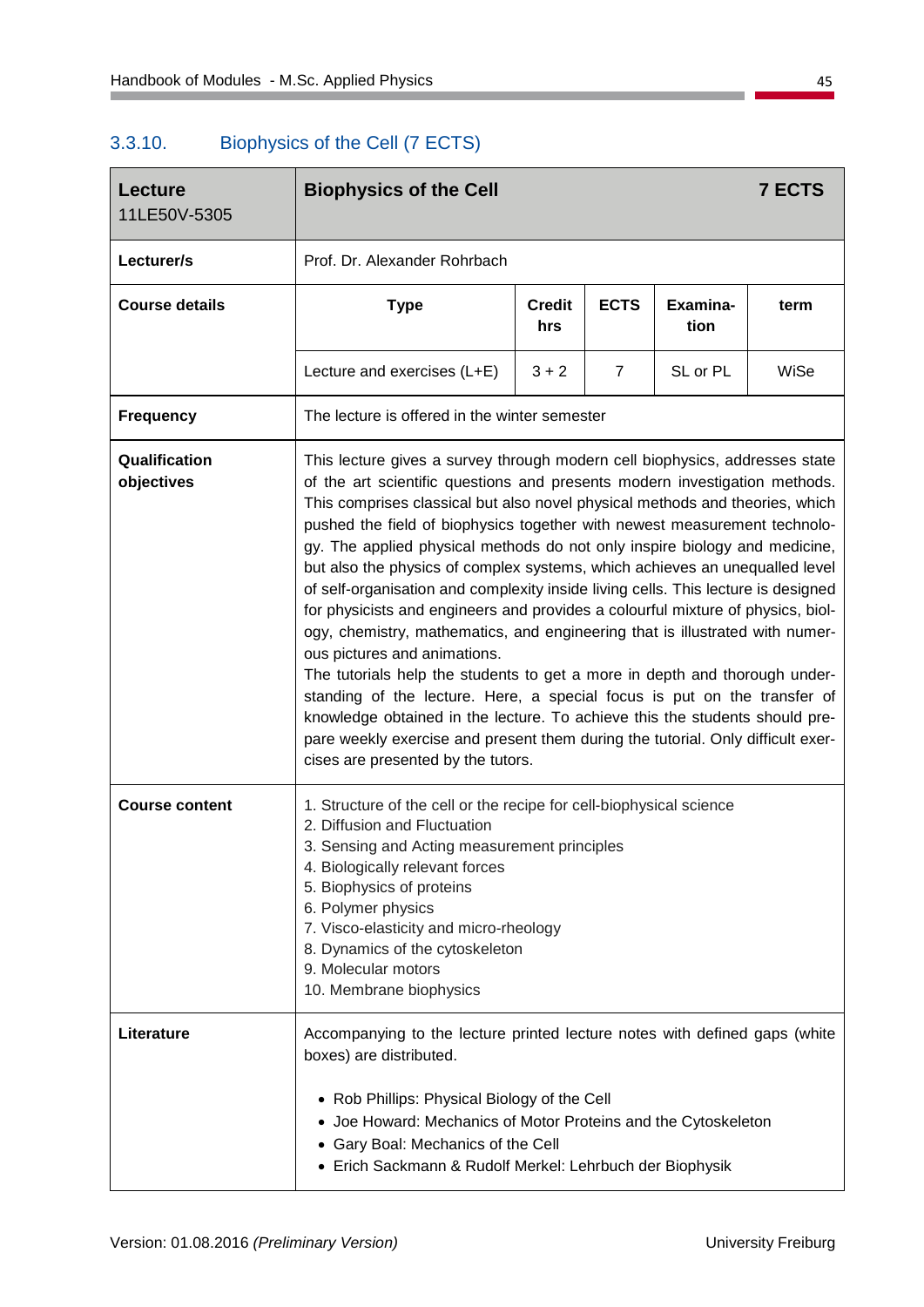| <b>Preliminaries /</b><br><b>Previous knowledge</b> |                                |              |       |  |  |
|-----------------------------------------------------|--------------------------------|--------------|-------|--|--|
| <b>Final Exam</b>                                   | Written or oral exam (120 min) |              |       |  |  |
| Language                                            | English                        |              |       |  |  |
| <b>Work load</b><br>(hours)                         | Contact time                   | Self-studies | Total |  |  |
|                                                     | 75 h                           | 135          | 210   |  |  |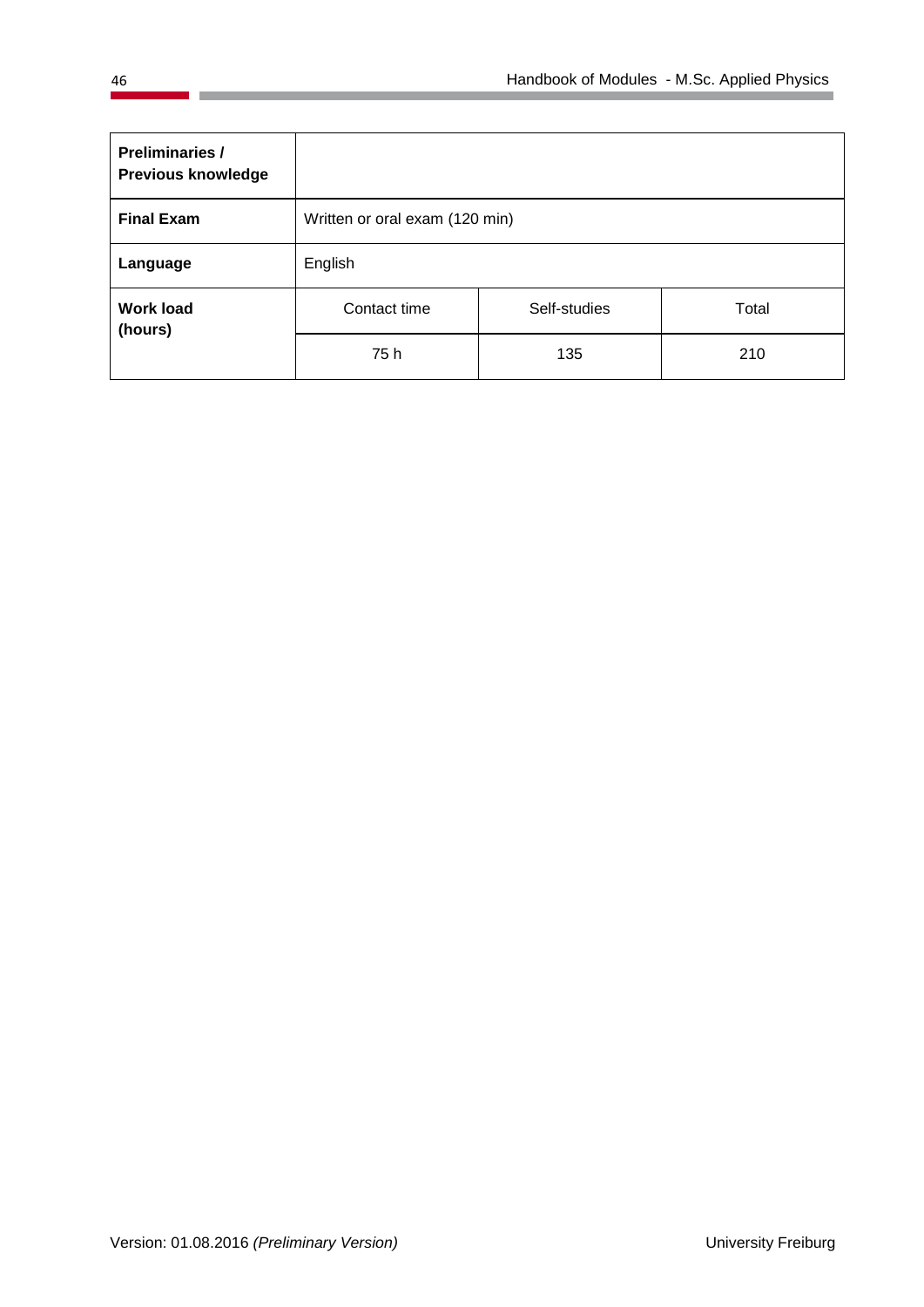# 3.3.11. Wave Optics (7 ECTS)

| <b>Lecture</b><br>11LE50V-5221 | <b>Wave Optics</b>                                                                                                                                                                                                                                                                                                                                                                                                                                                                                                                                                                                                                                                                                                                                                                                                                                                                                                                                                                                                                                                                                                                                                                                                                                                                                                                                        |                      |                |                  | <b>7 ECTS</b> |
|--------------------------------|-----------------------------------------------------------------------------------------------------------------------------------------------------------------------------------------------------------------------------------------------------------------------------------------------------------------------------------------------------------------------------------------------------------------------------------------------------------------------------------------------------------------------------------------------------------------------------------------------------------------------------------------------------------------------------------------------------------------------------------------------------------------------------------------------------------------------------------------------------------------------------------------------------------------------------------------------------------------------------------------------------------------------------------------------------------------------------------------------------------------------------------------------------------------------------------------------------------------------------------------------------------------------------------------------------------------------------------------------------------|----------------------|----------------|------------------|---------------|
| Lecturer/s                     | Prof. Dr. Alexander Rohrbach                                                                                                                                                                                                                                                                                                                                                                                                                                                                                                                                                                                                                                                                                                                                                                                                                                                                                                                                                                                                                                                                                                                                                                                                                                                                                                                              |                      |                |                  |               |
| <b>Course details</b>          | <b>Type</b>                                                                                                                                                                                                                                                                                                                                                                                                                                                                                                                                                                                                                                                                                                                                                                                                                                                                                                                                                                                                                                                                                                                                                                                                                                                                                                                                               | <b>Credit</b><br>hrs | <b>ECTS</b>    | Examina-<br>tion | term          |
|                                | Lecture and exercises (L+E)                                                                                                                                                                                                                                                                                                                                                                                                                                                                                                                                                                                                                                                                                                                                                                                                                                                                                                                                                                                                                                                                                                                                                                                                                                                                                                                               | $3 + 2$              | $\overline{7}$ | SL or PL         | SoSe          |
| <b>Frequency</b>               | The lecture is offered in the summer semester                                                                                                                                                                                                                                                                                                                                                                                                                                                                                                                                                                                                                                                                                                                                                                                                                                                                                                                                                                                                                                                                                                                                                                                                                                                                                                             |                      |                |                  |               |
| Qualification<br>objectives    | The goal of this lecture is to teach the students how light interacts with small<br>structures and how optical systems guide light. The students will start at<br>Maxwell's equations and move on to the description of light as photon or<br>wave, depending on the given problem. Furthermore, the close connection<br>between spatial and temporal coherence, interference and holography is<br>demonstrated. The last chapter teaches concepts of linear and non-linear<br>light scattering, as well as the most important plasmonic effects. In total, the<br>students learn how to shape light in three dimensions and how optical prob-<br>lems that arise in research and development are solved.                                                                                                                                                                                                                                                                                                                                                                                                                                                                                                                                                                                                                                                 |                      |                |                  |               |
| <b>Course content</b>          | 1. Introduction<br>Some motivation, literature and a bit of history<br>2. From Electromagnetic Theory to Optics<br>What is light? Which illustrative pictures do the Maxwell equations provide? If<br>matter, dielectric and metallic, consists of coupled, damped springs (harmon-<br>ic oscillators), how does matter depend on the frequency of light? What do<br>the wave equation and the Helmholtz equation express and how can one<br>handle waves in position space and frequency space.<br>3. Fourier-Optics<br>How does a wave transform position information into directional information?<br>Why can this be well described by Fourier transformations in 1D, 2D and 3D?<br>What has this to do with linear optical system theory including spatial fre-<br>quency filters and the sampling theorem?<br>4. Wave-optical Light Propagation and Diffraction<br>Different methods are introduced of how to describe the propagation of ways<br>in position space and frequency space. We do the direct transfer from propa-<br>gation to diffraction of light and momentum space. We treat evanescent<br>waves, thin diffracted objects, the propagation of light in inhomogeneous<br>media and the diffraction at gratings. This allows to discuss important active<br>elements such as acousto-optic and spatial light modulators. We end with |                      |                |                  |               |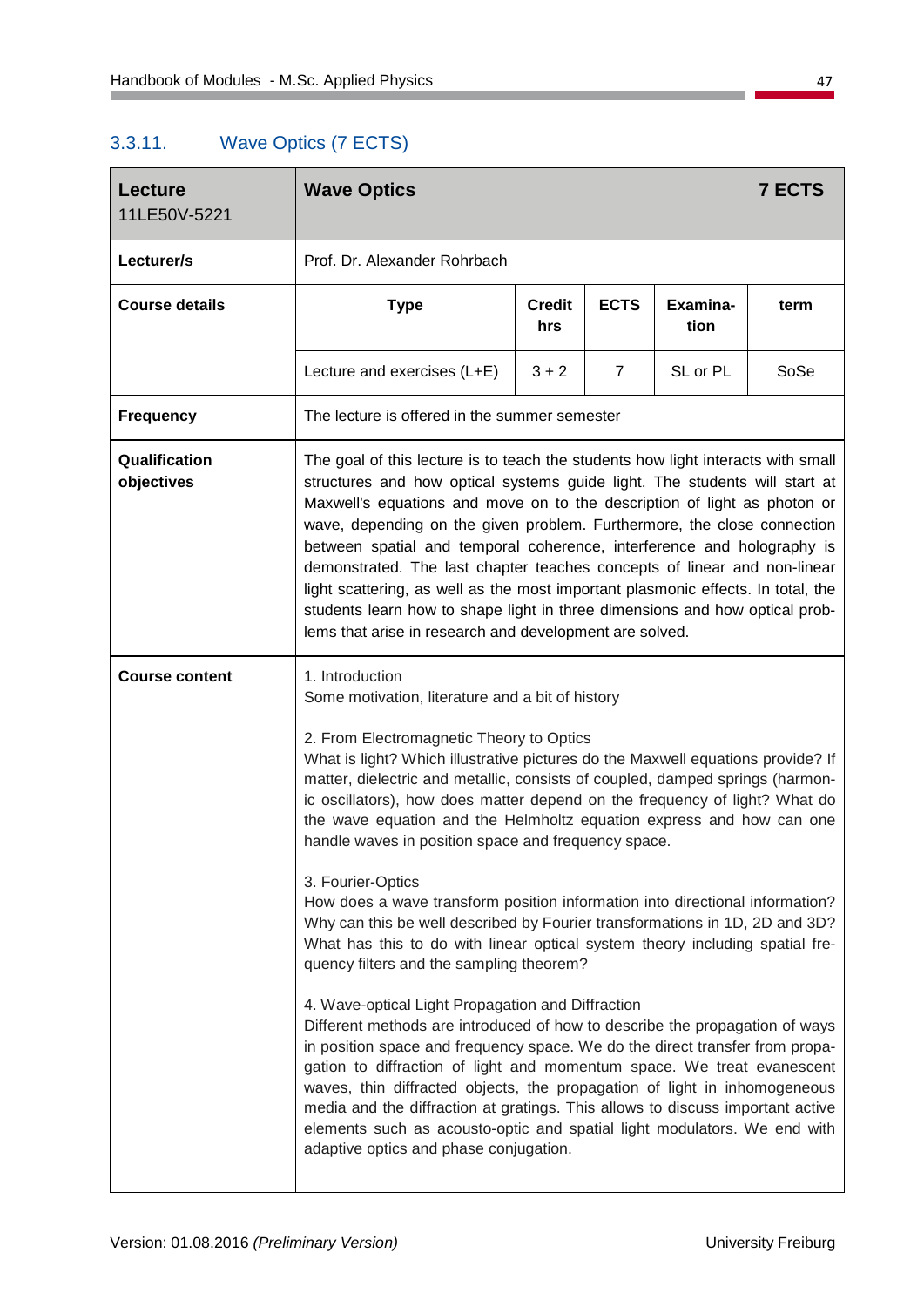#### 5. Interference, Coherence and Holography

We learn how a composition of k-vectors defines the phases of interfering waves and the resulting stripe patterns. The relative phases of each partial wave in space and time change the interference significantly and define the coherence of light - these concepts will be discussed in detail. We learn how to write and read phase information in holography.

6. Light Scattering and Plasmonics

The interaction of light with matter is based on particle scattering: we discuss the theoretical concepts of light scattering on the background of Fourier theory. We expend these approaches to photon diffusion, nonlinear optics, fluorescence and Raman scattering or scattering at semiconductor quantum dots - which are all hot topics in modern Photonics. A big emphasis is put on the description of surface plasmons and particle plasmons, where light can be extremely confined.

- 1. Introduction
	- 1.1. Motivation
	- 1.2. Literature
	- 1.3. A bit of history
- 2. From Electromagnetic Theory to Optics
	- 2.1. What is Light?
	- 2.2. The Maxwell-equations
	- 2.3. The change of Light in Matter
	- 2.4. Wave equation and Helmholtz equation
	- 2.5. Waves in position space and frequency space
- 3. Fourier-Optics
	- 3.1. Introduction
	- 3.2. The Fourier-Transformation
	- 3.3. Linear Optical Systems
	- 3.4. Spatial frequency filters
	- 3.5. The Sampling Theorem
- 4. Wave-optical Light Propagation and Diffraction
	- 4.1. Paraxial light propagation by Gaussian beams
	- 4.2. Wave Propagation and Diffraction
	- 4.3. Evanescent waves
	- 4.4. Diffraction at thin Phase and Amplitude Objects
	- 4.5. Light Propagation in inhomogeneous Media
	- 4.6. Diffraction at gratings
	- 4.7. Acousto-Optics
	- 4.8. Spatial Light Modulators
	- 4.9. Adaptive Optics and Phase Conjugation
- 5. Interference, coherence and holography
	- 5.1. Some Basics
	- 5.2. Interferometry
	- 5.3. Foundations of Coherence Theory
	- 5.4. Principles of Holography
- 6. Light Scattering and Plasmonics
	- 6.1. Scattering of light at particles
	- 6.2. Photon Diffusion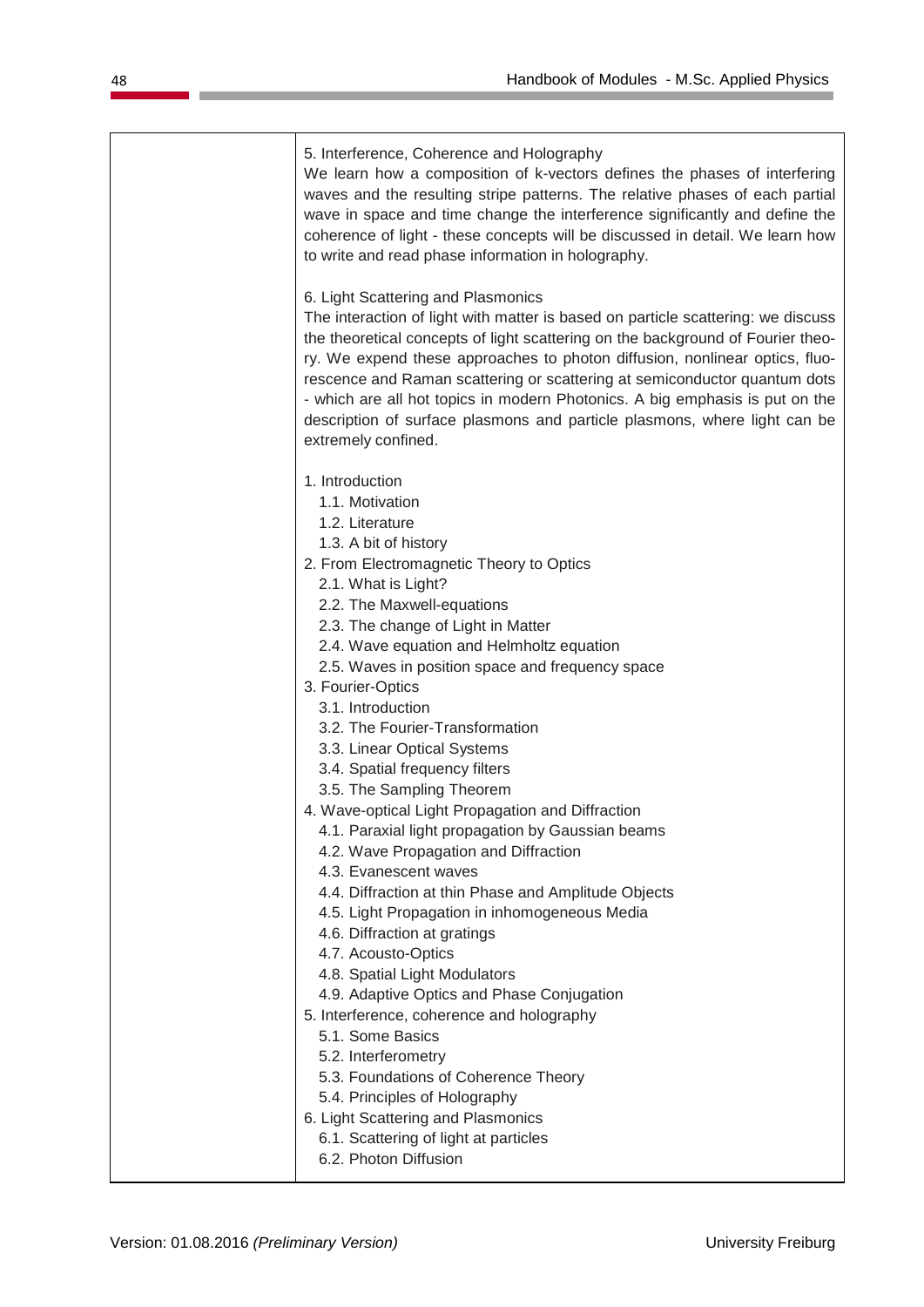|                                                     | 6.3. Basics of Nonlinear Optics<br>6.4. Fluorescence und Raman-scattering<br>6.5. Fluorescing quantum dots<br>6.6. Surface Plasmons and Particle Plasmons |              |       |  |
|-----------------------------------------------------|-----------------------------------------------------------------------------------------------------------------------------------------------------------|--------------|-------|--|
| Literature                                          | Accompanying to the lecture printed lecture notes with defined gaps (white<br>boxes) are distributed.                                                     |              |       |  |
| <b>Preliminaries /</b><br><b>Previous knowledge</b> |                                                                                                                                                           |              |       |  |
| <b>Final Exam</b>                                   | Written or oral exam (120 min)                                                                                                                            |              |       |  |
| Language                                            | English                                                                                                                                                   |              |       |  |
| <b>Work load</b><br>(hours)                         | Contact time                                                                                                                                              | Self-studies | Total |  |
|                                                     | 75 h                                                                                                                                                      | 135          | 210   |  |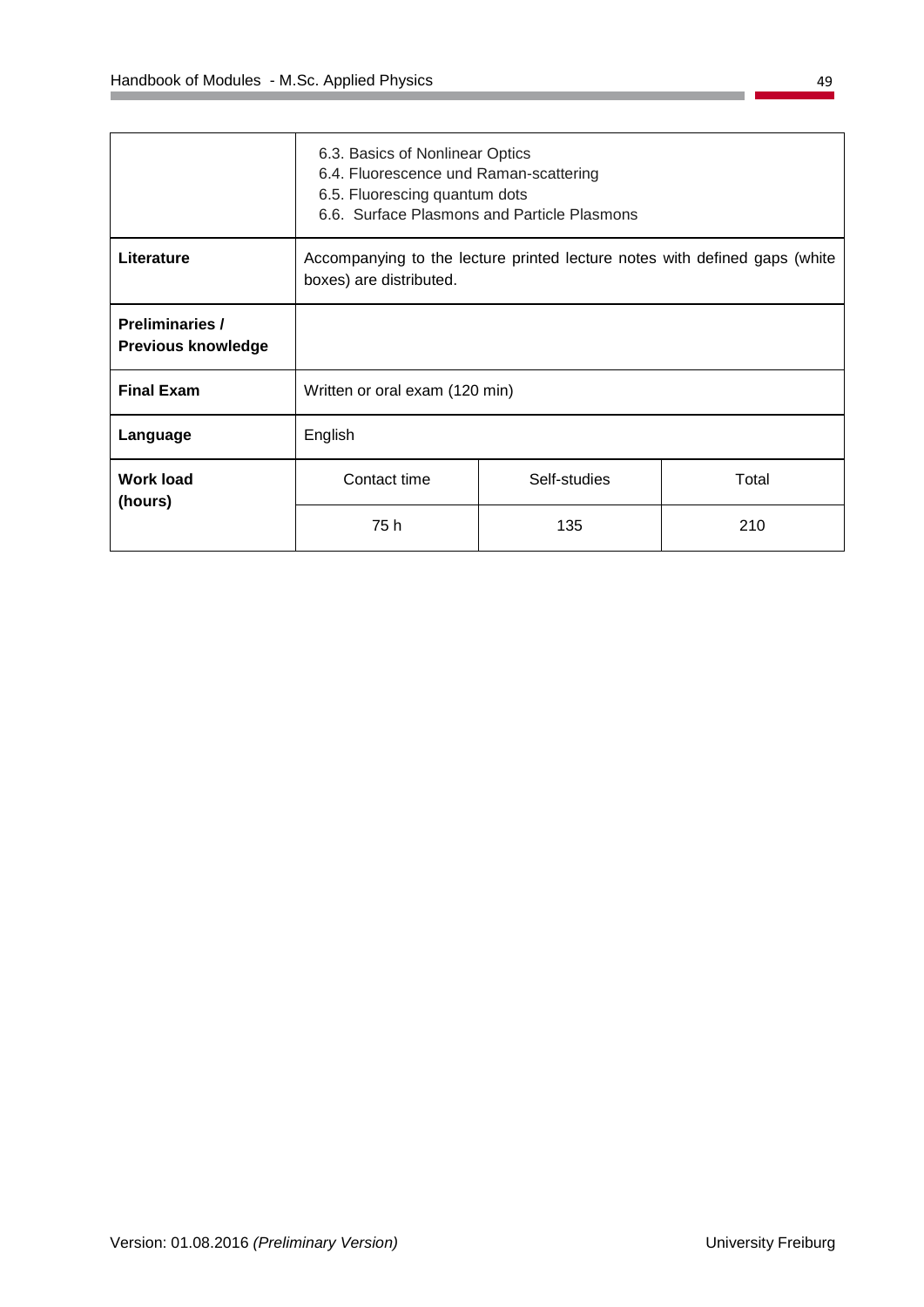| <b>Lecture</b><br>07LE33V-PHYSMED | <b>Physics of Medical Imaging Methods</b><br>5 ECTS                                                                                                                                                                                                                                                                                                                                                                                                                                                                                                                                                                                                                                                                                                                                                                                                                                                                                                                                                                                                                                                                                                                                                                                                                                                                                                                                                                                                                                                                    |                                                |             |                  |      |  |  |
|-----------------------------------|------------------------------------------------------------------------------------------------------------------------------------------------------------------------------------------------------------------------------------------------------------------------------------------------------------------------------------------------------------------------------------------------------------------------------------------------------------------------------------------------------------------------------------------------------------------------------------------------------------------------------------------------------------------------------------------------------------------------------------------------------------------------------------------------------------------------------------------------------------------------------------------------------------------------------------------------------------------------------------------------------------------------------------------------------------------------------------------------------------------------------------------------------------------------------------------------------------------------------------------------------------------------------------------------------------------------------------------------------------------------------------------------------------------------------------------------------------------------------------------------------------------------|------------------------------------------------|-------------|------------------|------|--|--|
| Lecturer/s                        |                                                                                                                                                                                                                                                                                                                                                                                                                                                                                                                                                                                                                                                                                                                                                                                                                                                                                                                                                                                                                                                                                                                                                                                                                                                                                                                                                                                                                                                                                                                        | Prof. Dr. Michael Bock (Universitäts Klinikum) |             |                  |      |  |  |
| <b>Course details</b>             | <b>Type</b>                                                                                                                                                                                                                                                                                                                                                                                                                                                                                                                                                                                                                                                                                                                                                                                                                                                                                                                                                                                                                                                                                                                                                                                                                                                                                                                                                                                                                                                                                                            | <b>Credit</b><br>hrs                           | <b>ECTS</b> | Examina-<br>tion | term |  |  |
|                                   | Lecture and exercises (L+E)                                                                                                                                                                                                                                                                                                                                                                                                                                                                                                                                                                                                                                                                                                                                                                                                                                                                                                                                                                                                                                                                                                                                                                                                                                                                                                                                                                                                                                                                                            | $2 + 1$                                        | 5           | SL or PL         | WiSe |  |  |
| <b>Frequency</b>                  | The lecture is offered regularly in the winter semester.                                                                                                                                                                                                                                                                                                                                                                                                                                                                                                                                                                                                                                                                                                                                                                                                                                                                                                                                                                                                                                                                                                                                                                                                                                                                                                                                                                                                                                                               |                                                |             |                  |      |  |  |
| Qualification<br>objectives       | • Students are able to distinguish and describe the physical basis of cur-<br>rently applied medical imaging methods                                                                                                                                                                                                                                                                                                                                                                                                                                                                                                                                                                                                                                                                                                                                                                                                                                                                                                                                                                                                                                                                                                                                                                                                                                                                                                                                                                                                   |                                                |             |                  |      |  |  |
| <b>Course content</b>             | • Students will become familiar with recent developments in medical imag-<br>ing technology and their clinical application<br>Medical imaging is becoming increasingly important in the detection of dis-<br>ease, in the management of the patients, and in the monitoring of a thera-<br>py. In this lecture the physical basics of different medical imaging technolo-<br>gies will be presented, and different clinical application scenarios will be<br>discussed. The following topics will be addressed:<br>• overview over the physics of medical imaging<br>Magnetic Resonance Imaging (MRI)<br>$\bullet$<br>magnetisation, Bloch equations, relaxation times T1 and T2<br>$\circ$<br>spin gymnastics and image contrast<br>O<br>magnets, gradients and radio-frequency coils<br>$\circ$<br>quantitative MRI<br>O<br>functional MRI, flow, diffusion, perfusion measurements<br>$\circ$<br><b>Nuclear Medicine</b><br>principles of radio-tracer detection<br>O<br>scintigraphy<br>O<br>single photon emission computed tomography (SPECT)<br>O<br>positron emission tomography (PET)<br>$\circ$<br>ultrasound (US)<br>٠<br>sound generation and propagation in tissue<br>$\circ$<br>US imaging<br>O<br>Doppler US<br>$\circ$<br>therapeutic applications of US (Lithotrypsy)<br>$\circ$<br>• X-ray Imaging<br>properties and generation of X-rays<br>$\circ$<br>fluoroscopy<br>$\circ$<br>computed tomography<br>$\circ$<br>image reconstruction from projections<br>$\circ$<br>• role of medical imaging in |                                                |             |                  |      |  |  |

# 3.3.12. Physics of Medical Imaging Methods (5 ECTS)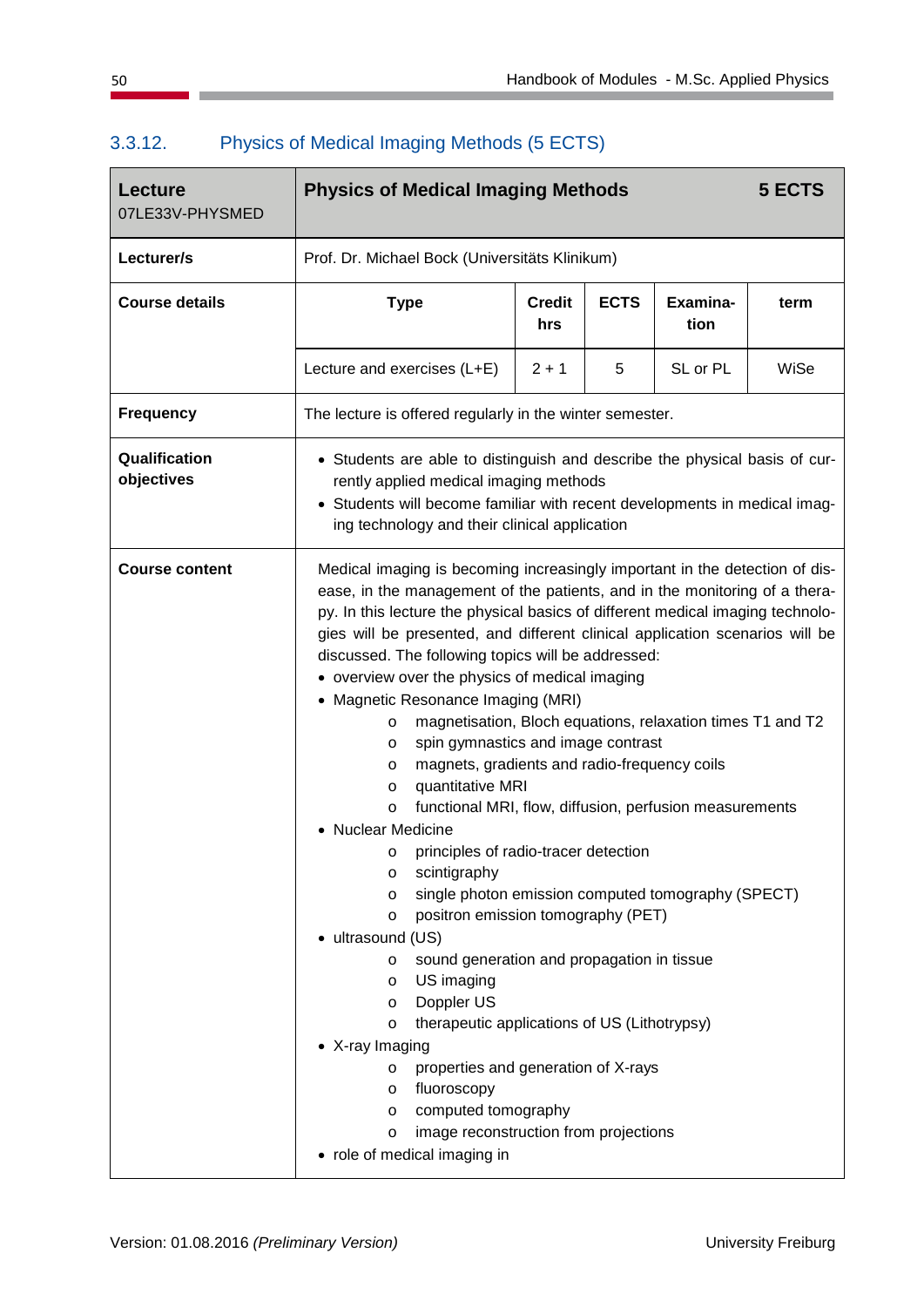|                                                     | the detection of disease<br>$\Omega$<br>in patient management<br>$\Omega$<br>therapy monitoring<br>$\Omega$                                                        |              |       |  |
|-----------------------------------------------------|--------------------------------------------------------------------------------------------------------------------------------------------------------------------|--------------|-------|--|
| Literature                                          | • Oppelt A: Imaging Systems for Medical Diagnostics<br>Dössel O: Bildgebende Verfahren in der Medizin: Von der Technik zur<br>$\bullet$<br>medizinischen Anwendung |              |       |  |
| <b>Preliminaries /</b><br><b>Previous knowledge</b> |                                                                                                                                                                    |              |       |  |
| <b>Final Exam</b>                                   | Written or oral exam (120 min)                                                                                                                                     |              |       |  |
| Language                                            | English                                                                                                                                                            |              |       |  |
| <b>Work load</b><br>(hours)                         | Contact time                                                                                                                                                       | Self-studies | Total |  |
|                                                     | 45 h                                                                                                                                                               | 105          | 150   |  |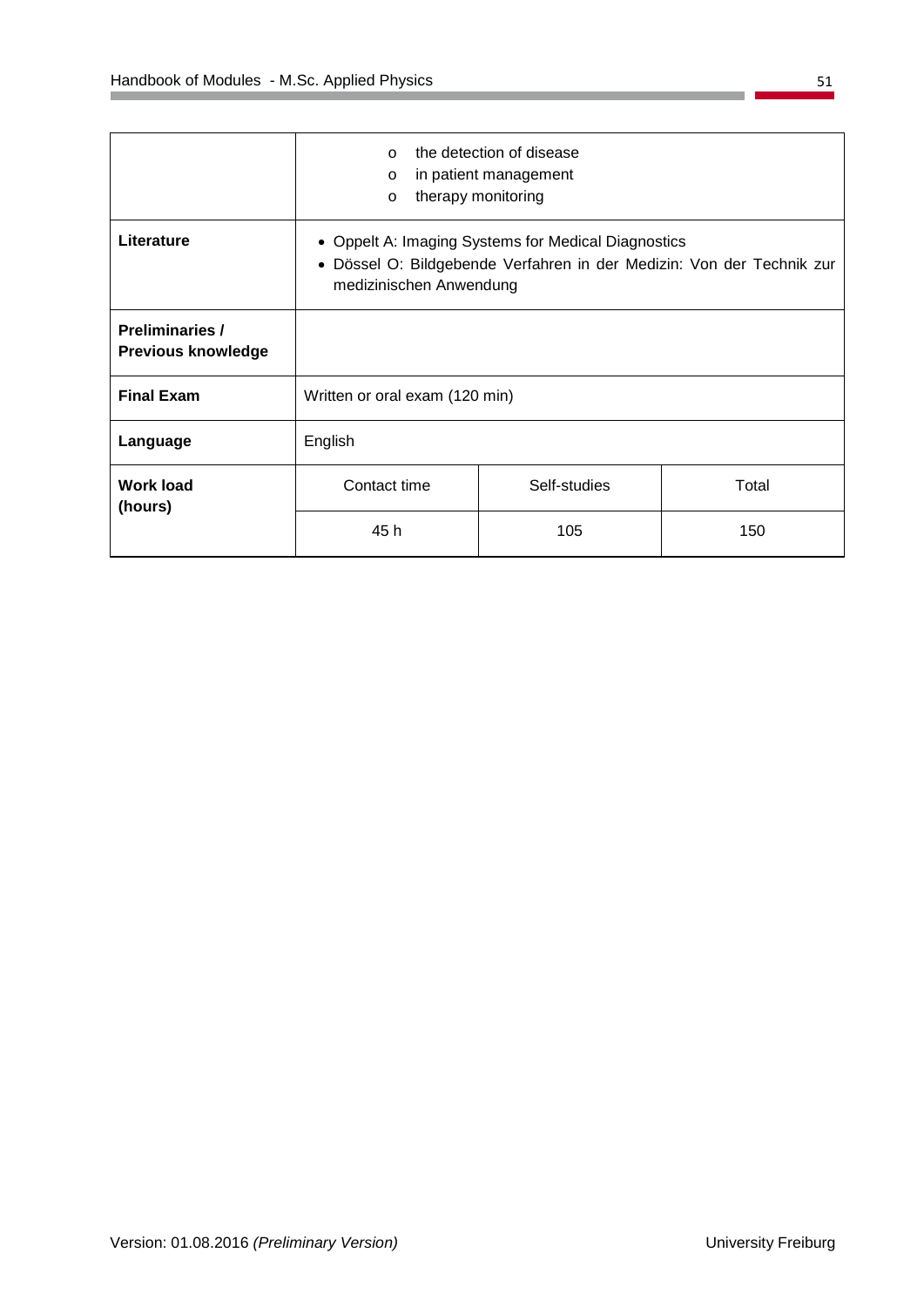| <b>Course</b><br>07LE33V-CARDI                      | <b>Biophysics of cardiac function and signals</b>                                                                                                                                                                                                                                                                                                                                                                                                                                                                                                                        |              |   |          | 5 ECTS |  |
|-----------------------------------------------------|--------------------------------------------------------------------------------------------------------------------------------------------------------------------------------------------------------------------------------------------------------------------------------------------------------------------------------------------------------------------------------------------------------------------------------------------------------------------------------------------------------------------------------------------------------------------------|--------------|---|----------|--------|--|
| Lecturer/s                                          | Dr. Gunnar Seemann, Prof. Dr. Peter Kohl, Dr. Franziska Schneider (Faculty<br>of Medicine, Institute for Experimental Cardiovascular Medicine)                                                                                                                                                                                                                                                                                                                                                                                                                           |              |   |          |        |  |
| <b>Course details</b>                               | Examina-<br><b>ECTS</b><br><b>Type</b><br><b>Credit</b><br>term<br>tion<br>hrs                                                                                                                                                                                                                                                                                                                                                                                                                                                                                           |              |   |          |        |  |
|                                                     | Lecture and exercises (L+E)                                                                                                                                                                                                                                                                                                                                                                                                                                                                                                                                              | $2 + 1$      | 5 | CA or AR | WiSe   |  |
| <b>Frequency</b>                                    | The course is offered in the winter semester                                                                                                                                                                                                                                                                                                                                                                                                                                                                                                                             |              |   |          |        |  |
| Qualification<br>objectives                         | The basic concept of this lecture is to examine a biological system, analyse it<br>and define mathematical equations in order to describe the system. In this<br>lecture, the heart is used as this system. The students learn the electrical and<br>mechanical function of the heart and its modelling. Additionally, the bioelec-<br>trical signals that are generated in the human body are described and how<br>these signals can be measured, interpreted and processed. The content is<br>explained both on the biological level and based mathematical modelling. |              |   |          |        |  |
| <b>Course content</b>                               | Cell membrane and ion channels<br>• Cellular electrophysiology<br>Conduction of action potentials<br>Cardiac contraction and electromechanical interactions<br>Optogenetics in cardiac cells<br>$\bullet$<br>Numerical field calculation in the human body<br>Measurement of bioelectrical signals<br>$\bullet$<br>Electrocardiography<br>Imaging of bioelectrical sources<br><b>Biosignal processing</b>                                                                                                                                                                |              |   |          |        |  |
| Literature                                          | • lecture slides                                                                                                                                                                                                                                                                                                                                                                                                                                                                                                                                                         |              |   |          |        |  |
| <b>Preliminaries /</b><br><b>Previous knowledge</b> | Basic interest in biology and computational modelling. Knowledge in Matlab<br>or Python are beneficial                                                                                                                                                                                                                                                                                                                                                                                                                                                                   |              |   |          |        |  |
| <b>Final Exam</b>                                   | Oral exam (30 min)                                                                                                                                                                                                                                                                                                                                                                                                                                                                                                                                                       |              |   |          |        |  |
| Language                                            | English                                                                                                                                                                                                                                                                                                                                                                                                                                                                                                                                                                  |              |   |          |        |  |
| <b>Work load</b><br>(hours)                         | Contact time                                                                                                                                                                                                                                                                                                                                                                                                                                                                                                                                                             | Self-studies |   |          | Total  |  |
|                                                     | 45 h                                                                                                                                                                                                                                                                                                                                                                                                                                                                                                                                                                     | 105 h        |   |          | 150 h  |  |

# 3.3.13. Biophysics of Cardiac Function and Signals (5 ECTS)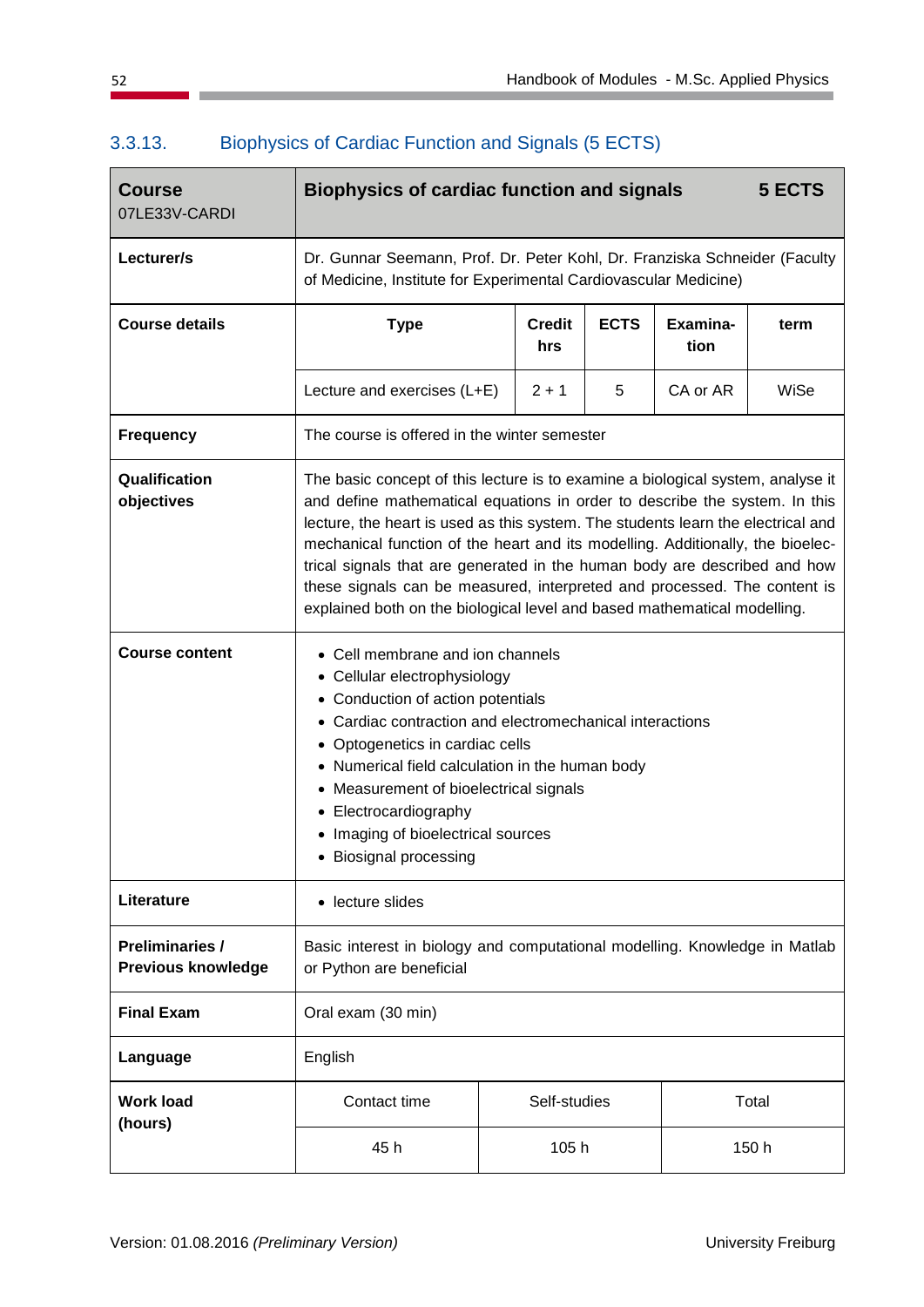# 3.3.14. Laser-based Spectroscopy and Analytical Methods (5 ECTS)

| <b>Laser-based Spectroscopy</b><br>and Analytical Methods                                                                                                                                                                                                                                                                                                                                                                                                                                                                                                                                                                                                                                                                                                                                                                                                                                                                                                                                                                              |                  |                      |                                                               | 5 ECTS                                                                                                                                                      |  |
|----------------------------------------------------------------------------------------------------------------------------------------------------------------------------------------------------------------------------------------------------------------------------------------------------------------------------------------------------------------------------------------------------------------------------------------------------------------------------------------------------------------------------------------------------------------------------------------------------------------------------------------------------------------------------------------------------------------------------------------------------------------------------------------------------------------------------------------------------------------------------------------------------------------------------------------------------------------------------------------------------------------------------------------|------------------|----------------------|---------------------------------------------------------------|-------------------------------------------------------------------------------------------------------------------------------------------------------------|--|
| Dr. Frank Kühnemann (Fraunhofer IPM)                                                                                                                                                                                                                                                                                                                                                                                                                                                                                                                                                                                                                                                                                                                                                                                                                                                                                                                                                                                                   |                  |                      |                                                               |                                                                                                                                                             |  |
| <b>Type</b>                                                                                                                                                                                                                                                                                                                                                                                                                                                                                                                                                                                                                                                                                                                                                                                                                                                                                                                                                                                                                            | term             |                      |                                                               |                                                                                                                                                             |  |
| Lecture and exercises (L+E)                                                                                                                                                                                                                                                                                                                                                                                                                                                                                                                                                                                                                                                                                                                                                                                                                                                                                                                                                                                                            | $2 + 1$          | 5                    | SL or PL                                                      | SoSe                                                                                                                                                        |  |
|                                                                                                                                                                                                                                                                                                                                                                                                                                                                                                                                                                                                                                                                                                                                                                                                                                                                                                                                                                                                                                        |                  |                      |                                                               |                                                                                                                                                             |  |
| At the end of the course, the students<br>• Will have knowledge about laser-based spectroscopic methods, particu-<br>larly with respect to analytical applications.<br>• Will understand the physical principles of tuneable laser operation.<br>• Will be enabled to evaluate the fundamental and practical limitations of<br>detection techniques.<br>• Will have insight into development processes necessary to transfer a<br>scientific method into a practical tool for industrial environments.<br>• Will be trained in the preparation and presentation of scientific talks.                                                                                                                                                                                                                                                                                                                                                                                                                                                   |                  |                      |                                                               |                                                                                                                                                             |  |
| Lasers did become a powerful tool for measurement applications in areas like<br>industry, medicine, or environment. The current course focuses on the use of<br>tuneable lasers to interrogate the spectral "fingerprints" of gases, liquids and<br>solids for analytical purposes. Typical examples are air quality monitoring or<br>process control in industry.<br>The lecture block in the first half of the course will give a comprehensive<br>introduction into the following topics<br>• Infrared molecular spectra<br>• Tuneable lasers<br>• Spectroscopic techniques (absorption, photoacoustic spectroscopy, cavi-<br>ty-based methods)<br>Background signals, noise and detection limits<br>The seminar talks in the second block will focus on the application of differ-<br>ent spectroscopic methods for analytical tasks. At the start of the course,<br>students will choose from a list of provided topics to prepare a talk and a<br>short written summary. The preparation will be supported by topical literature |                  |                      |                                                               |                                                                                                                                                             |  |
| content and presentation style.                                                                                                                                                                                                                                                                                                                                                                                                                                                                                                                                                                                                                                                                                                                                                                                                                                                                                                                                                                                                        |                  |                      |                                                               |                                                                                                                                                             |  |
|                                                                                                                                                                                                                                                                                                                                                                                                                                                                                                                                                                                                                                                                                                                                                                                                                                                                                                                                                                                                                                        | • lecture script | <b>Credit</b><br>hrs | <b>ECTS</b><br>and discussion sessions with the course staff. | Examina-<br>tion<br>The lecture is offered regularly in the summer semester.<br>Duration of the talks will be appr. 30 minutes, followed by a discussion of |  |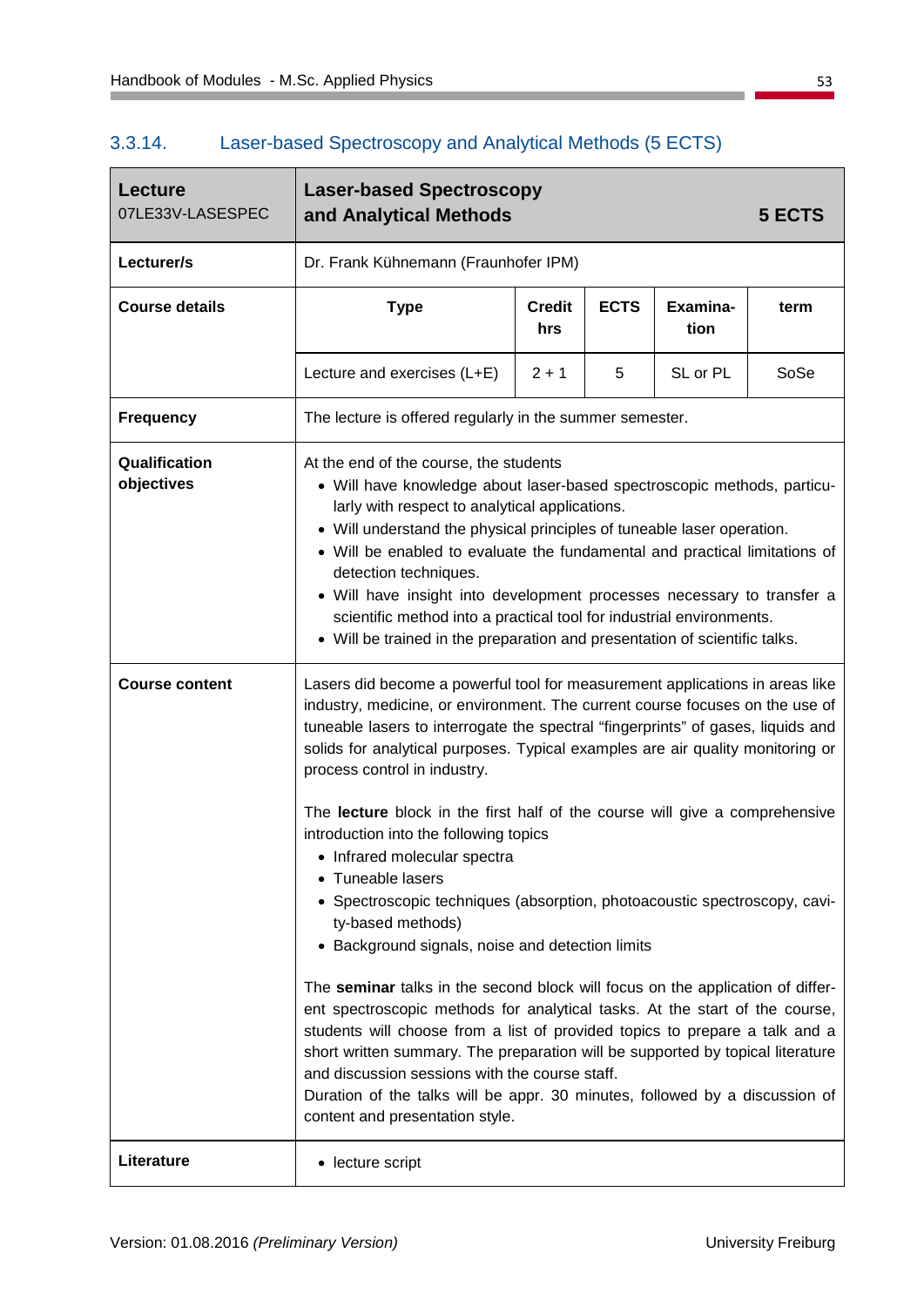|                                                     | • recommended literature will be announced in the lecture |              |       |  |
|-----------------------------------------------------|-----------------------------------------------------------|--------------|-------|--|
| <b>Preliminaries /</b><br><b>Previous knowledge</b> | <b>Advanced Optics and Lasers</b>                         |              |       |  |
| <b>Final Exam</b>                                   | Oral (graded seminar talk) and written (talk summary)     |              |       |  |
| Language                                            | English                                                   |              |       |  |
| <b>Work load</b><br>(hours)                         | Contact time                                              | Self-studies | Total |  |
|                                                     | 45 h                                                      | 105          | 150   |  |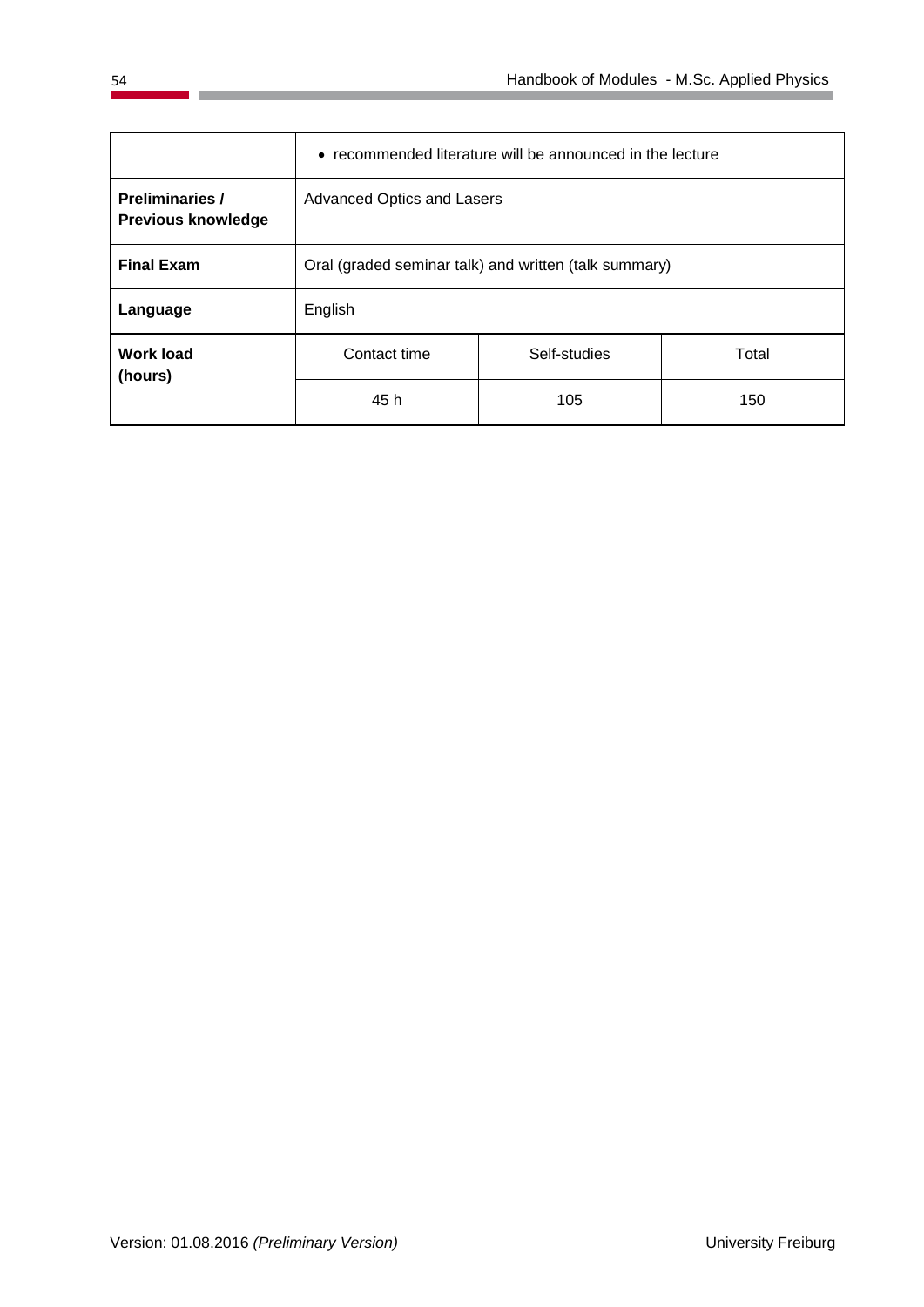#### 3.3.15. X-Ray Analysis – Applications in Material and Life Sciences (5 ECTS)

| Lecture<br>07LE33V-XRAY                             | <b>X-Ray Analysis</b><br>- Applications in Material and Life Sciences                                                                                                                                                                                                                                                                   |                      |             |                  | 5 ECTS |
|-----------------------------------------------------|-----------------------------------------------------------------------------------------------------------------------------------------------------------------------------------------------------------------------------------------------------------------------------------------------------------------------------------------|----------------------|-------------|------------------|--------|
| Lecturer/s                                          | Prof. Dr. Alex Ulyanenkov (Atomicus GmbH)                                                                                                                                                                                                                                                                                               |                      |             |                  |        |
| <b>Course details</b>                               | <b>Type</b>                                                                                                                                                                                                                                                                                                                             | <b>Credit</b><br>hrs | <b>ECTS</b> | Examina-<br>tion | term   |
|                                                     | Lecture (L)                                                                                                                                                                                                                                                                                                                             | 2                    | 5           | CA or AR         | SoSe   |
| <b>Frequency</b>                                    | The lecture is offered irregularly in the winter semester.                                                                                                                                                                                                                                                                              |                      |             |                  |        |
| Qualification<br>objectives                         | • Students know the basics of crystallography and electromagnetic scatter-<br>ing;<br>• Students are familiar in general with the modern nano-technologies in-<br>cluding new materials design, semiconductor devices, mechanical and<br>physical properties of surfaces and bulk materials, which are the subject<br>of X-ray analysis |                      |             |                  |        |
| <b>Course content</b>                               | • Fundamentals of X-ray scattering from crystallographic and structureless<br>materials<br>• X-ray instrumentation and equipment<br>• Theories of X-ray scattering<br>• X-ray methods and techniques used in research and industry<br>• Applications of X-ray analysis<br>• Software for interpretation of X-ray data                   |                      |             |                  |        |
| Literature                                          | • Lectures PowerPoint presentations<br>• A.Benediktovitch, I.Feranchuk, A.Ulyanenkov, Theoretical Concepts of X-<br>ray Nanoscale Analysis, Heidelberg: Springer, 2013                                                                                                                                                                  |                      |             |                  |        |
| <b>Preliminaries /</b><br><b>Previous knowledge</b> | Basic knowledge of quantum physics and materials physics is helpful but not<br>mandatory                                                                                                                                                                                                                                                |                      |             |                  |        |
| <b>Final Exam</b>                                   | Written or oral exam (120 min)                                                                                                                                                                                                                                                                                                          |                      |             |                  |        |
| Language                                            | English                                                                                                                                                                                                                                                                                                                                 |                      |             |                  |        |
| <b>Work load</b><br>(hours)                         | Contact time                                                                                                                                                                                                                                                                                                                            | Self-studies         |             |                  | Total  |
|                                                     | 30 h                                                                                                                                                                                                                                                                                                                                    | 120                  |             |                  | 150    |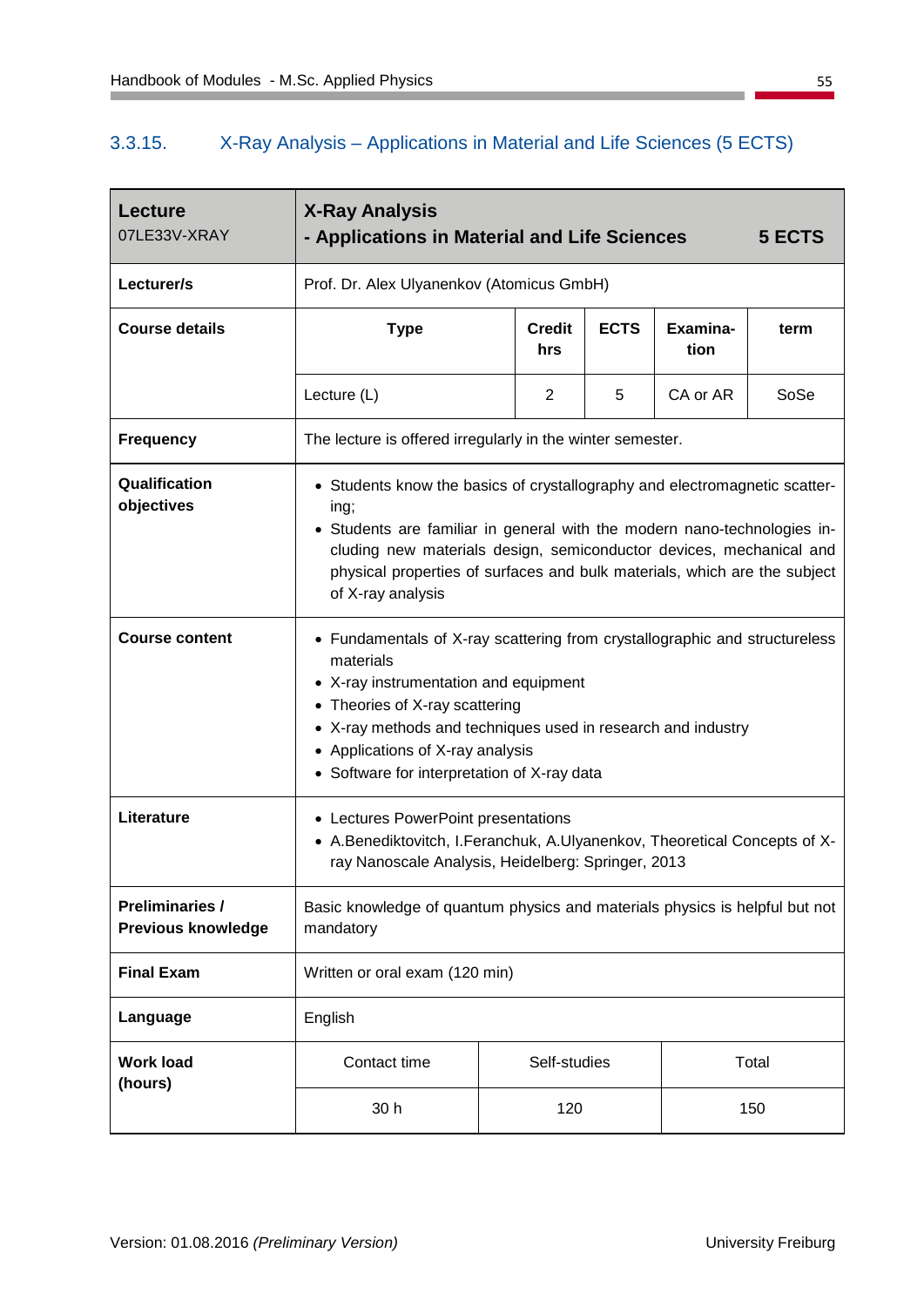| <b>Lecture</b><br>07LE33V-PHOTOVOLT                 | <b>Photovoltaic Energy Conversion</b>                                                                                                                                                                                                                                                                                                                                                                                                                                   |                                                                 |   |          | 5 ECTS |  |  |
|-----------------------------------------------------|-------------------------------------------------------------------------------------------------------------------------------------------------------------------------------------------------------------------------------------------------------------------------------------------------------------------------------------------------------------------------------------------------------------------------------------------------------------------------|-----------------------------------------------------------------|---|----------|--------|--|--|
| Lecturer/s                                          | Dr. Uli Würfel (Fraunhofer ISE)                                                                                                                                                                                                                                                                                                                                                                                                                                         |                                                                 |   |          |        |  |  |
| <b>Course details</b>                               | <b>Type</b>                                                                                                                                                                                                                                                                                                                                                                                                                                                             | <b>ECTS</b><br>Examina-<br><b>Credit</b><br>term<br>tion<br>hrs |   |          |        |  |  |
|                                                     | Lecture and exercises (L+E)                                                                                                                                                                                                                                                                                                                                                                                                                                             | $2 + 1$                                                         | 5 | SL or PL | SoSe   |  |  |
| <b>Frequency</b>                                    | The lecture is offered regularly in the summer semester.                                                                                                                                                                                                                                                                                                                                                                                                                |                                                                 |   |          |        |  |  |
| Qualification<br>objectives                         | • Students have a profound understanding of the working principles of so-<br>lar cells and are thus able to apply these principles to different kinds of<br>solar cell configurations<br>• Students are familiar with state of the art solar cells, the processes limit-<br>ing their conversion efficiency, how these factors can be identified and if<br>they could (in principle) be overcome                                                                        |                                                                 |   |          |        |  |  |
| <b>Course content</b>                               | Fundamentals of semiconductors, intrinsic and extrinsic, Fermi-Dirac<br>$\bullet$<br>statistics, bands<br>Generation, recombination and transport of charge carriers<br>$\bullet$<br>Lifetime, diffusion length, pn-junction, ideal solar cell<br>Real solar cell structures, carrier selectivity & semi-permeable mem-<br>branes<br>Characterisation methods<br>Overview about different PV technologies: Si-based, thin film, Organic,<br>Perovskite, Concentrator-PV |                                                                 |   |          |        |  |  |
| Literature                                          | lecture script<br>P. Würfel, Physics of Solar Cells, 2nd edition 2009, Wiley VCH                                                                                                                                                                                                                                                                                                                                                                                        |                                                                 |   |          |        |  |  |
| <b>Preliminaries /</b><br><b>Previous knowledge</b> | Basic knowledge of semiconductor physics is helpful but not mandatory                                                                                                                                                                                                                                                                                                                                                                                                   |                                                                 |   |          |        |  |  |
| <b>Final Exam</b>                                   | Written or oral exam (120 min)                                                                                                                                                                                                                                                                                                                                                                                                                                          |                                                                 |   |          |        |  |  |
| Language                                            | English                                                                                                                                                                                                                                                                                                                                                                                                                                                                 |                                                                 |   |          |        |  |  |
| <b>Work load</b><br>(hours)                         | Contact time                                                                                                                                                                                                                                                                                                                                                                                                                                                            | Self-studies                                                    |   |          | Total  |  |  |
|                                                     | 45 h                                                                                                                                                                                                                                                                                                                                                                                                                                                                    | 105                                                             |   |          | 150    |  |  |

### 3.3.16. Photovoltaic Energy Conversion (5 ECTS)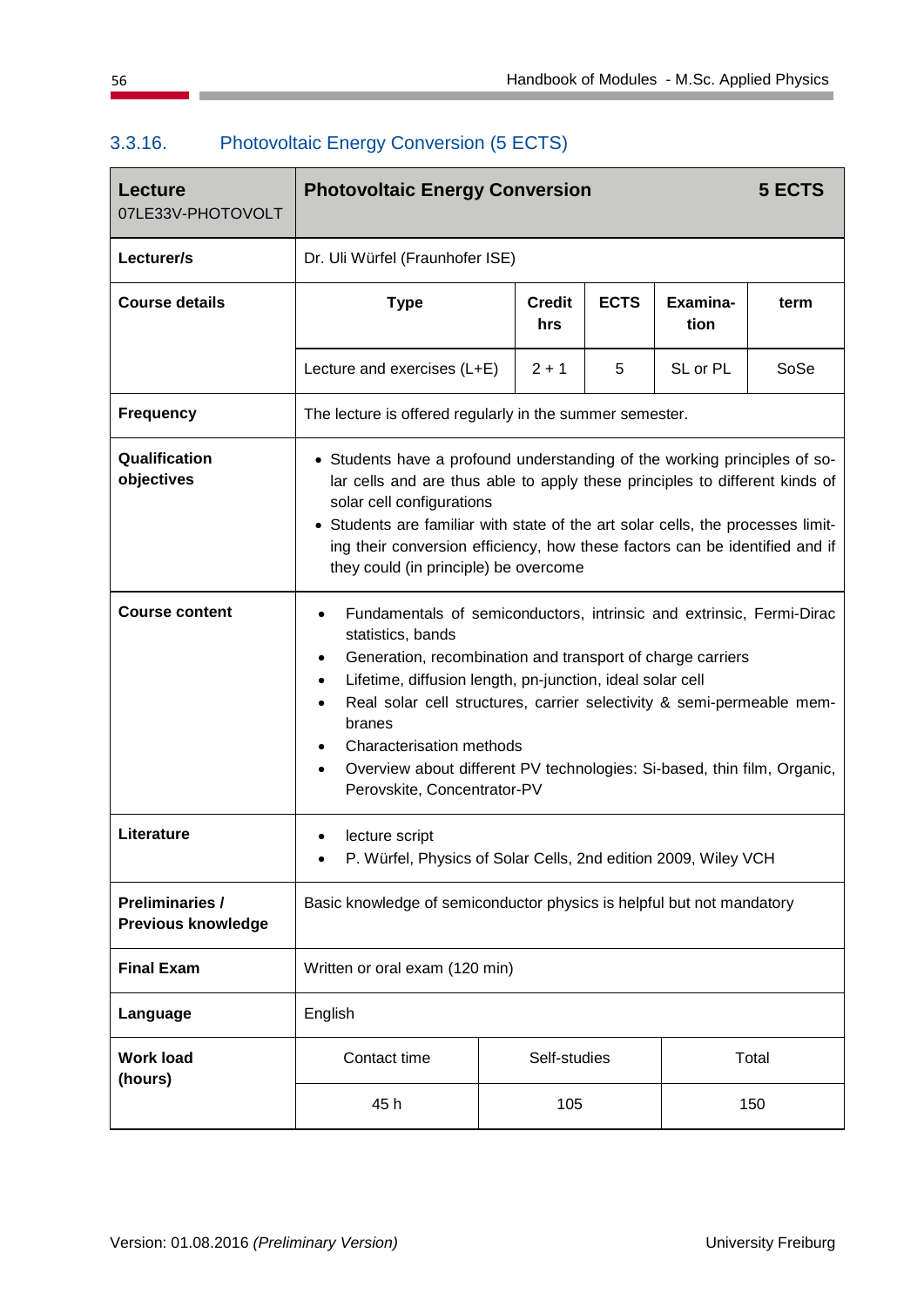# 3.3.17. Fundamentals of Semiconductors & Optoelectronics (5 ECTS)

| <b>Lecture</b><br>07LE33V-HL                        | <b>Fundamentals of Semiconductors &amp;</b><br><b>Optoelectronics</b>                                                                                                                                                                                                                                                                                                                                                                                                                                                                                                                                                        |                      |             |                  | 5 ECTS |
|-----------------------------------------------------|------------------------------------------------------------------------------------------------------------------------------------------------------------------------------------------------------------------------------------------------------------------------------------------------------------------------------------------------------------------------------------------------------------------------------------------------------------------------------------------------------------------------------------------------------------------------------------------------------------------------------|----------------------|-------------|------------------|--------|
| Lecturer/s                                          | apl. Prof. Dr. Joachim Wagner (Fraunhofer IAF)                                                                                                                                                                                                                                                                                                                                                                                                                                                                                                                                                                               |                      |             |                  |        |
| <b>Course details</b>                               | <b>Type</b>                                                                                                                                                                                                                                                                                                                                                                                                                                                                                                                                                                                                                  | <b>Credit</b><br>hrs | <b>ECTS</b> | Examina-<br>tion | term   |
|                                                     | Lecture and exercises (L+E)                                                                                                                                                                                                                                                                                                                                                                                                                                                                                                                                                                                                  | $2 + 1$              | 5           | SL or PL         | WiSe   |
| <b>Frequency</b>                                    | The lecture is offered regularly in the winter semester.                                                                                                                                                                                                                                                                                                                                                                                                                                                                                                                                                                     |                      |             |                  |        |
| Qualification<br>objectives                         | • Students become familiar with fundamental concepts of semiconductor<br>physics as well as techniques for the fabrication of bulk semiconductor<br>materials and epitaxial semiconductor layers; furthermore, they gain<br>knowledge in experimental techniques for the characterization of semi-<br>conductors as well as for determining band structure parameters.<br>Students become also familiar with the working principle and different<br>variants of key optoelectronic devices.                                                                                                                                  |                      |             |                  |        |
| <b>Course content</b>                               | Inorganic crystalline semiconductor materials (such as Si and GaAs)<br>$\bullet$<br>Fabrication of bulk semiconductor crystals and epitaxial layers<br>$\bullet$<br>Electronic band structure, tight-binding vs. nearly free electron approach<br>Effective mass of electrons and holes, n- and p-type doping<br>$\bullet$<br>Density of states, statistics of electrons and holes<br>Electrical transport by electrons and holes, electric fields and currents<br>Quantization effects in semiconductors, quantum films and superlattices<br>$\bullet$<br>p-n-junction, photodiode, light emitting diode (LED), diode laser |                      |             |                  |        |
| Literature                                          | • H. Ibach, H. Lüth, "Festkörperphysik" (Springer, 2009)<br>• K. Seeger, "Semiconductor Physics" (Springer, 2004)<br>• P. Yu, M. Cardona, "Fundamentals of Semiconductors" (Springer, 2010)                                                                                                                                                                                                                                                                                                                                                                                                                                  |                      |             |                  |        |
| <b>Preliminaries /</b><br><b>Previous knowledge</b> | Solid-state physics and theoretical physics at the level of a BSc in Physics                                                                                                                                                                                                                                                                                                                                                                                                                                                                                                                                                 |                      |             |                  |        |
| <b>Final Exam</b>                                   | Oral exam (30 min)                                                                                                                                                                                                                                                                                                                                                                                                                                                                                                                                                                                                           |                      |             |                  |        |
| Language                                            | English or German                                                                                                                                                                                                                                                                                                                                                                                                                                                                                                                                                                                                            |                      |             |                  |        |
| <b>Work load</b><br>(hours)                         | Contact time                                                                                                                                                                                                                                                                                                                                                                                                                                                                                                                                                                                                                 | Self-studies         |             |                  | Total  |
|                                                     | 45 h                                                                                                                                                                                                                                                                                                                                                                                                                                                                                                                                                                                                                         | 105                  |             |                  | 150    |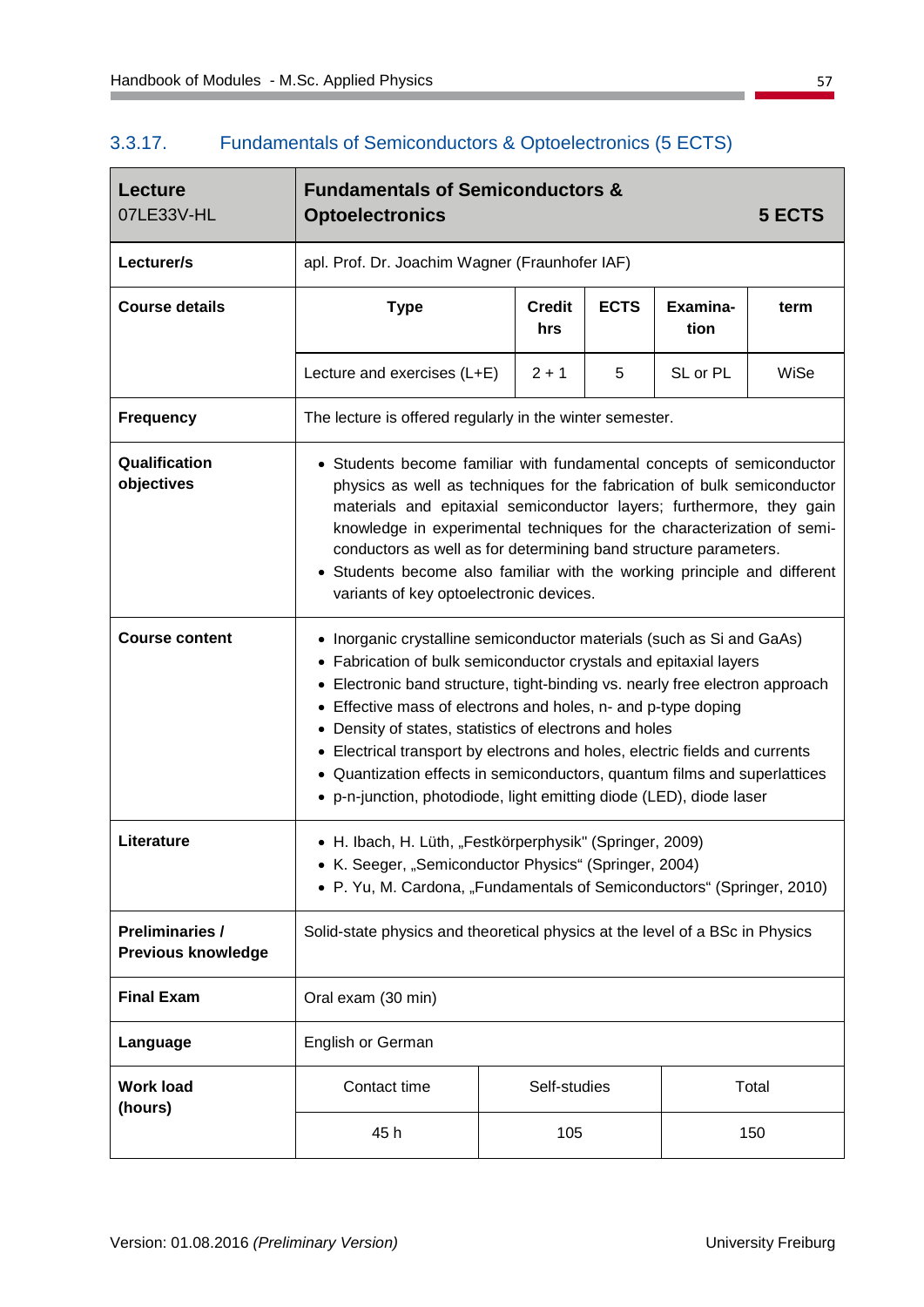| <b>Lecture</b><br>11LE50V-5115 | <b>Mechanical Properties and Degradation Mechanisms</b><br>3 ECTS                                                                                                                                                                                                                                                                                                                                                                                                                                                               |                      |             |                  |      |
|--------------------------------|---------------------------------------------------------------------------------------------------------------------------------------------------------------------------------------------------------------------------------------------------------------------------------------------------------------------------------------------------------------------------------------------------------------------------------------------------------------------------------------------------------------------------------|----------------------|-------------|------------------|------|
| Lecturer/s                     | Prof. Dr. Chris Eberl (Fraunhofer IWM)                                                                                                                                                                                                                                                                                                                                                                                                                                                                                          |                      |             |                  |      |
| <b>Course details</b>          | <b>Type</b>                                                                                                                                                                                                                                                                                                                                                                                                                                                                                                                     | <b>Credit</b><br>hrs | <b>ECTS</b> | Examina-<br>tion | term |
|                                | Lecture and exercises (L)                                                                                                                                                                                                                                                                                                                                                                                                                                                                                                       | 2                    | 3           | SL               | SoSe |
| <b>Frequency</b>               | Only in the summer semester                                                                                                                                                                                                                                                                                                                                                                                                                                                                                                     |                      |             |                  |      |
| Qualification<br>objectives    | The goal is to learn how materials properties and their impact on functionality<br>and performance of micro systems. You will learn about the physical mecha-<br>nisms in structural and functional materials as well as damage evolution dur-<br>ing the applications lifetime. Based on the physical understanding you can<br>evaluate microsystem designs, improve their lifetime and performance. This<br>allows specifying materials and systems closer to their performance limit.                                        |                      |             |                  |      |
| <b>Course content</b>          | • Introduction: physical mechanisms<br>Fundamentals in stress and strain as well as anisotropic properties<br>• Fundamentals in mechanics of beams and membranes explained in ex-<br>amples<br>Micro- and nanostructured materials in micro systems<br>• Small scale characterization of mechanical properties<br>Intrinsic stresses<br>$\circ$<br>Elastic and plastic behavior<br>$\circ$<br>Adhesion properties<br>$\circ$<br>Physical principles and loading conditions in functional materials for ac-<br>tors and sensors. |                      |             |                  |      |
| Literature                     | • M. Ohring: "The Materials Science of Thin Films", Academic Press, 1992<br>• L.B. Freund and S. Suresh: "Thin Film Materials"<br>T.H. Courtney: "Mechanical Behaviour of Materials", Mc-Graw-Hill, 1990<br>$\bullet$<br>M. Madou: "Fundamentals of Microfabrication", CRC Press 1997<br>W. Menz und P. Bley: "Mikrosystemtechnik für Ingenieure", VCH Publis-<br>hers, 1993<br>Chang Liu: Foundations of MEMS, Illinois ECE Series, 2006                                                                                       |                      |             |                  |      |
| <b>Preliminaries</b>           |                                                                                                                                                                                                                                                                                                                                                                                                                                                                                                                                 |                      |             |                  |      |
| <b>Final Exam</b>              | written or oral examination                                                                                                                                                                                                                                                                                                                                                                                                                                                                                                     |                      |             |                  |      |
| Language                       | English                                                                                                                                                                                                                                                                                                                                                                                                                                                                                                                         |                      |             |                  |      |

### 3.3.18. Mechanical Properties and Degradation Mechanisms (3 ECTS)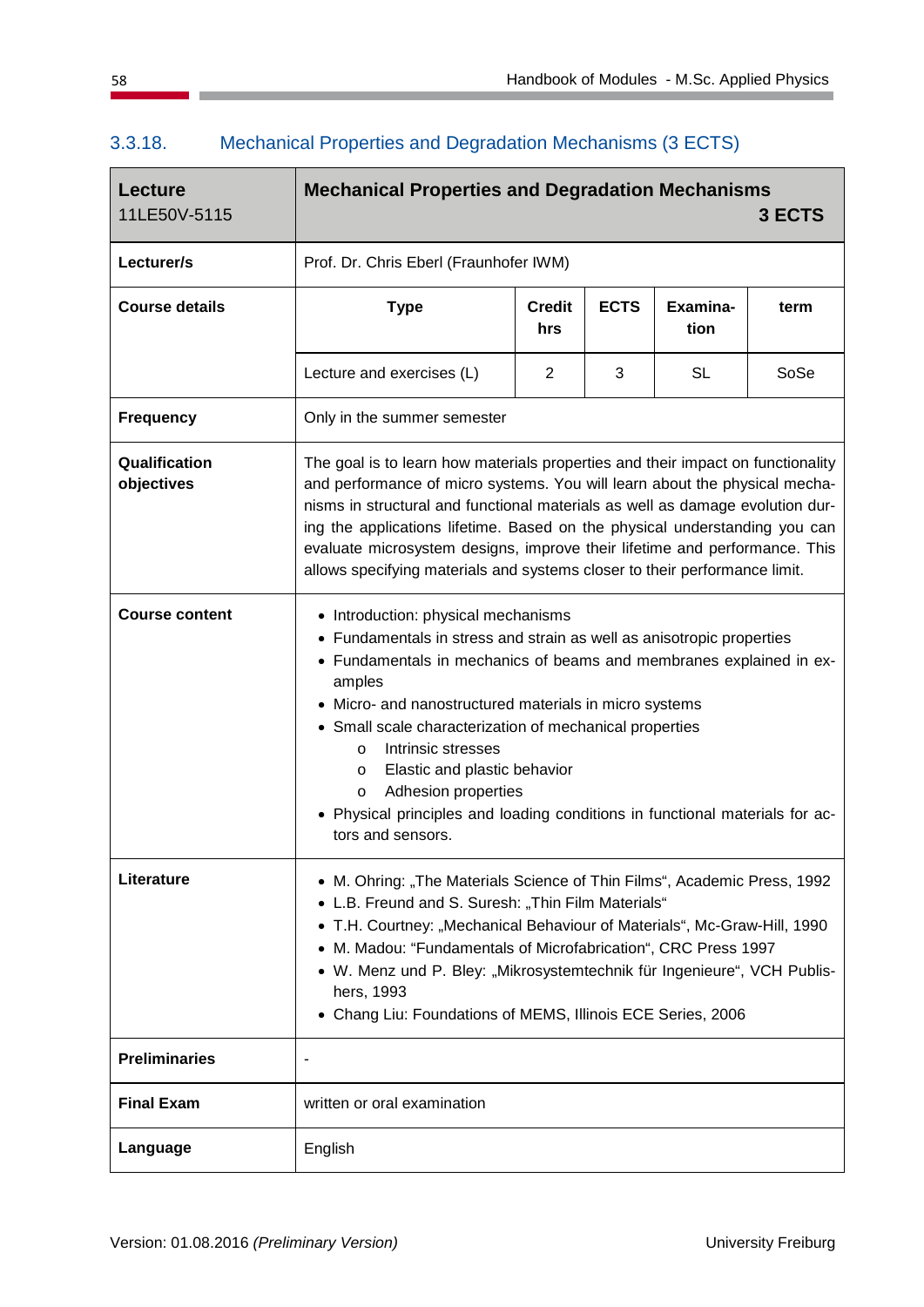| <b>Work load</b><br>(hours) | Contact time | Self-studies | Total |
|-----------------------------|--------------|--------------|-------|
| 30                          |              | 60           | 90    |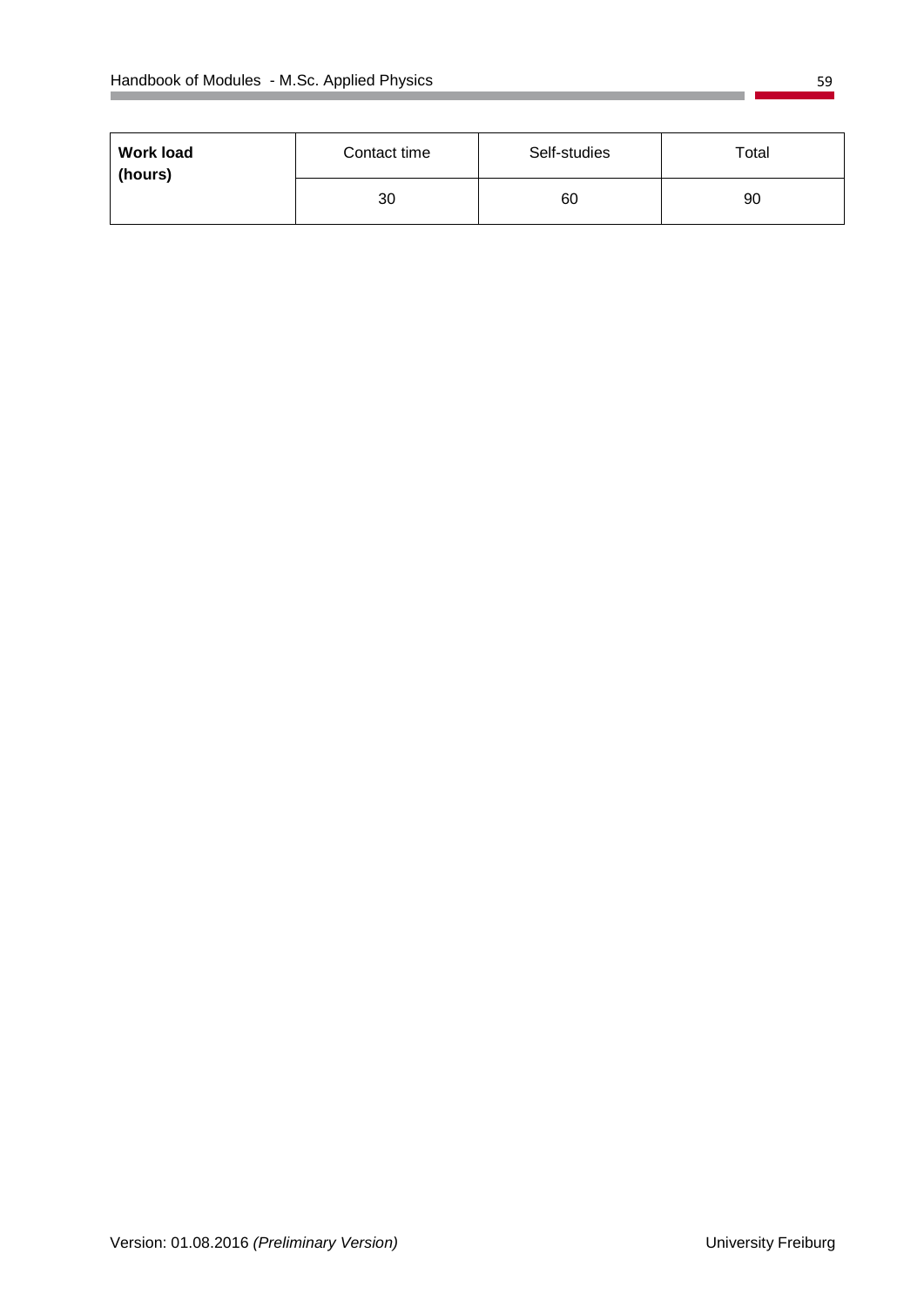| <b>Lecture</b><br>07LE33V-MODMAT                    | <b>Theory and Modeling of Materials</b><br>5 ECTS                                                                                                                                                                                                                                                                                                                                                                                                                                                                                                                                                                                                                                                                                                                                                                                                                                          |              |                  |  |       |  |  |
|-----------------------------------------------------|--------------------------------------------------------------------------------------------------------------------------------------------------------------------------------------------------------------------------------------------------------------------------------------------------------------------------------------------------------------------------------------------------------------------------------------------------------------------------------------------------------------------------------------------------------------------------------------------------------------------------------------------------------------------------------------------------------------------------------------------------------------------------------------------------------------------------------------------------------------------------------------------|--------------|------------------|--|-------|--|--|
| Lecturer/s                                          | apl. Prof. Dr. Christian Elsässer (Fraunhofer IWM)                                                                                                                                                                                                                                                                                                                                                                                                                                                                                                                                                                                                                                                                                                                                                                                                                                         |              |                  |  |       |  |  |
| <b>Course details</b>                               | <b>ECTS</b><br><b>Type</b><br><b>Credit</b><br>Examina-<br>term<br>tion<br>hrs                                                                                                                                                                                                                                                                                                                                                                                                                                                                                                                                                                                                                                                                                                                                                                                                             |              |                  |  |       |  |  |
|                                                     | Lecture and exercises (L+E)                                                                                                                                                                                                                                                                                                                                                                                                                                                                                                                                                                                                                                                                                                                                                                                                                                                                | <b>SL</b>    | SoSe and<br>WiSe |  |       |  |  |
| <b>Frequency</b>                                    | Courses of the lecture series are offered regularly in alternating order.                                                                                                                                                                                                                                                                                                                                                                                                                                                                                                                                                                                                                                                                                                                                                                                                                  |              |                  |  |       |  |  |
| Qualification<br>objectives                         | • Students become able to develop and apply theoretical models to inves-<br>tigate practical problems of the physics of materials<br>Students become familiar with theoretical condensed-matter physics and<br>computational modeling and simulation of materials                                                                                                                                                                                                                                                                                                                                                                                                                                                                                                                                                                                                                          |              |                  |  |       |  |  |
| <b>Course content</b>                               | The series of one- or two-semester elective-subject lectures introduces theo-<br>retical models and computational methods of solid-state physics for the de-<br>scription of many-electron systems, by means of which cohesion and struc-<br>ture, physical, chemical, or mechanical properties of perfect crystals and real<br>materials can be understood qualitatively and calculated quantitatively on a<br>microscopic fundament.<br>The lecture series comprises courses on, e.g., these topics:<br>• Electronic-structure theory of condensed matter I + II<br>Superconductivity I (phenomenology) + II (microscopic theory)<br>$\bullet$<br>• Theoretical models for magnetic properties of materials<br>Theory of atomistic and electronic structures at interfaces in crystals<br>$\bullet$<br>$\bullet$ etc.<br>The content of each course will be announced for each semester. |              |                  |  |       |  |  |
| Literature                                          | recommended literature will be announced in each lecture                                                                                                                                                                                                                                                                                                                                                                                                                                                                                                                                                                                                                                                                                                                                                                                                                                   |              |                  |  |       |  |  |
| <b>Preliminaries /</b><br><b>Previous knowledge</b> | Theoretical physics and solid-state physics on the level of a BSc in Physics                                                                                                                                                                                                                                                                                                                                                                                                                                                                                                                                                                                                                                                                                                                                                                                                               |              |                  |  |       |  |  |
| <b>Final Exam</b>                                   | Oral exam (30 min)                                                                                                                                                                                                                                                                                                                                                                                                                                                                                                                                                                                                                                                                                                                                                                                                                                                                         |              |                  |  |       |  |  |
| Language                                            | English                                                                                                                                                                                                                                                                                                                                                                                                                                                                                                                                                                                                                                                                                                                                                                                                                                                                                    |              |                  |  |       |  |  |
| <b>Work load</b><br>(hours)                         | Contact time                                                                                                                                                                                                                                                                                                                                                                                                                                                                                                                                                                                                                                                                                                                                                                                                                                                                               | Self-studies |                  |  | Total |  |  |
|                                                     | 45 h                                                                                                                                                                                                                                                                                                                                                                                                                                                                                                                                                                                                                                                                                                                                                                                                                                                                                       | 105          |                  |  | 150   |  |  |

### 3.3.19. Theory and Modeling of Materials (5 ECTS)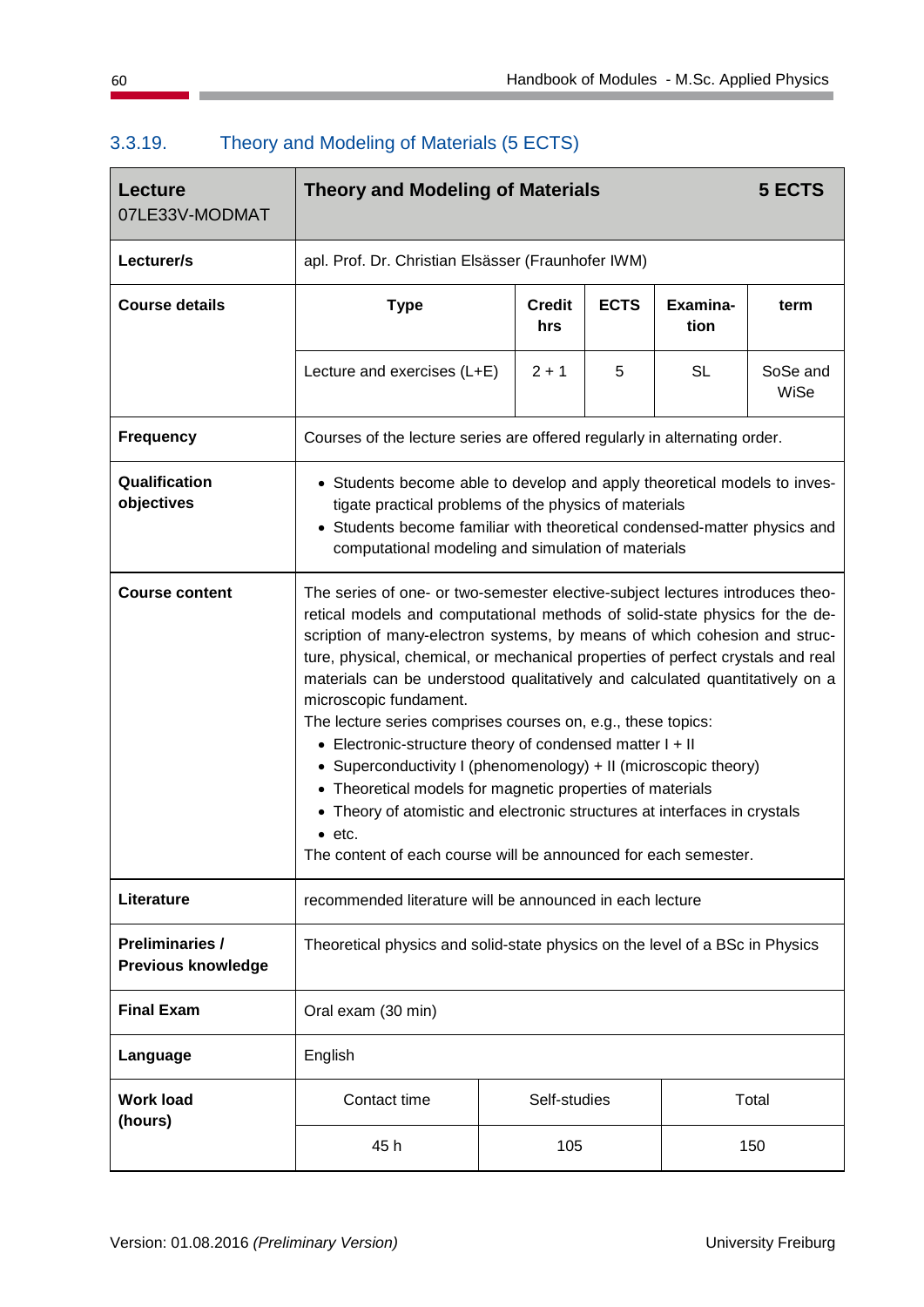# 3.3.20. Computational Physics: Density Functional Theory (7 ECTS)

| <b>Lecture</b><br>07LE33V-DFT                       | <b>Computational Physics:</b><br><b>Density Functional Theory</b>                                                                                                                                                                                                                                                                                                                                                                                                                                                                                                                                                                                                                     |              |  |  | <b>7 ECTS</b> |  |  |
|-----------------------------------------------------|---------------------------------------------------------------------------------------------------------------------------------------------------------------------------------------------------------------------------------------------------------------------------------------------------------------------------------------------------------------------------------------------------------------------------------------------------------------------------------------------------------------------------------------------------------------------------------------------------------------------------------------------------------------------------------------|--------------|--|--|---------------|--|--|
| Lecturer/s                                          | Prof. Dr. Michael Moseler                                                                                                                                                                                                                                                                                                                                                                                                                                                                                                                                                                                                                                                             |              |  |  |               |  |  |
| <b>Course details</b>                               | <b>ECTS</b><br>Examina-<br><b>Type</b><br><b>Credit</b><br>term<br>tion<br>hrs                                                                                                                                                                                                                                                                                                                                                                                                                                                                                                                                                                                                        |              |  |  |               |  |  |
|                                                     | SL or PL<br>WiSe or<br>Lecture and exercises (L+E)<br>$3 + 2$<br>$\overline{7}$<br>SoSe                                                                                                                                                                                                                                                                                                                                                                                                                                                                                                                                                                                               |              |  |  |               |  |  |
| <b>Frequency</b>                                    | The lecture is offered irregularly.                                                                                                                                                                                                                                                                                                                                                                                                                                                                                                                                                                                                                                                   |              |  |  |               |  |  |
| Qualification<br>objectives                         | • Students are familiar with electronic structure calculations.<br>Students are familiar with the basic Hamiltonian of the electronic struc-<br>ture problem and electronic many-body wave function.<br>• Students know the Hartree-Fock equations and post Hartree-Fock meth-<br>ods - such as Møller-Plesset and Configurational Interaction.<br>• Students are familiar with the Hohenberg-Kohn-theorem, the Kohn-<br>Sham-equations, the concept of an exchange-correlation potential and<br>the various local approximations to it.<br>Student arefamiliar with time-dependent DFT and know the Runge-<br>$\bullet$<br>Gross-theorem and the time-dependent Kohn-Sham-equations. |              |  |  |               |  |  |
| <b>Course content</b>                               | Density functional theory (DFT) has become one of the most important<br>tools for the numerical solution of the electronic many-body Schrödinger<br>equation. It is currently used by many material scientists to study the prop-<br>erties complex systems containing up to several thousand atoms and elec-<br>trons. This lecture introduces the theoretical foundations of DFT within the<br>Hohenberg-Kohn-Sham frame work. It also touches numerical questions in<br>an accompanying hands-on course. Numerical exercises will cover the<br>electronic structure of atoms and nanoparticles.                                                                                    |              |  |  |               |  |  |
| Literature                                          | • Lecture script: Electronic structure of matter                                                                                                                                                                                                                                                                                                                                                                                                                                                                                                                                                                                                                                      |              |  |  |               |  |  |
| <b>Preliminaries /</b><br><b>Previous knowledge</b> | Basic knowledge in many-body quantum mechanics                                                                                                                                                                                                                                                                                                                                                                                                                                                                                                                                                                                                                                        |              |  |  |               |  |  |
| <b>Final Exam</b>                                   | Written or oral exam (60 min)                                                                                                                                                                                                                                                                                                                                                                                                                                                                                                                                                                                                                                                         |              |  |  |               |  |  |
| Language                                            | English                                                                                                                                                                                                                                                                                                                                                                                                                                                                                                                                                                                                                                                                               |              |  |  |               |  |  |
| <b>Work load</b><br>(hours)                         | Contact time                                                                                                                                                                                                                                                                                                                                                                                                                                                                                                                                                                                                                                                                          | Self-studies |  |  | Total         |  |  |
|                                                     | 75h                                                                                                                                                                                                                                                                                                                                                                                                                                                                                                                                                                                                                                                                                   | 135          |  |  | 210           |  |  |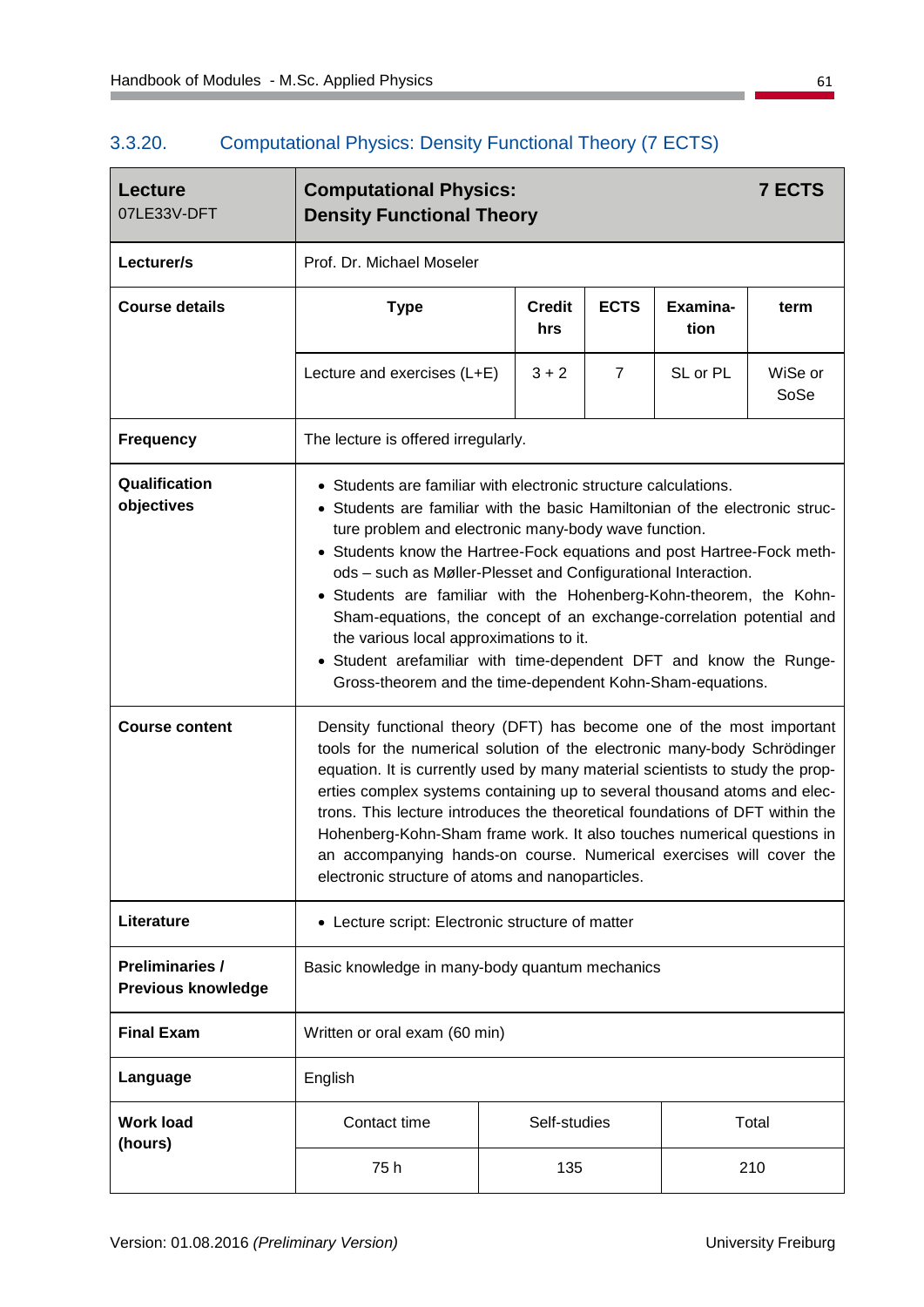| <b>Lecture</b><br>07LE33V-QTRANS                    | <b>7 ECTS</b><br><b>Quantum Transport</b>                                                                                                                                                                                                                                                                                                                                                                                                                                                                                                                                                                                                                                                                                                                                                                                                                                                                                                                                                                                                                                                         |                                                                 |   |          |      |  |  |  |
|-----------------------------------------------------|---------------------------------------------------------------------------------------------------------------------------------------------------------------------------------------------------------------------------------------------------------------------------------------------------------------------------------------------------------------------------------------------------------------------------------------------------------------------------------------------------------------------------------------------------------------------------------------------------------------------------------------------------------------------------------------------------------------------------------------------------------------------------------------------------------------------------------------------------------------------------------------------------------------------------------------------------------------------------------------------------------------------------------------------------------------------------------------------------|-----------------------------------------------------------------|---|----------|------|--|--|--|
| Lecturer/s                                          | PD Dr. Michael Walter, PD Dr. Thomas Wellens                                                                                                                                                                                                                                                                                                                                                                                                                                                                                                                                                                                                                                                                                                                                                                                                                                                                                                                                                                                                                                                      |                                                                 |   |          |      |  |  |  |
| <b>Course details</b>                               | <b>Type</b>                                                                                                                                                                                                                                                                                                                                                                                                                                                                                                                                                                                                                                                                                                                                                                                                                                                                                                                                                                                                                                                                                       | <b>ECTS</b><br>Examina-<br><b>Credit</b><br>term<br>tion<br>hrs |   |          |      |  |  |  |
|                                                     | Lecture and exercises (L+E)                                                                                                                                                                                                                                                                                                                                                                                                                                                                                                                                                                                                                                                                                                                                                                                                                                                                                                                                                                                                                                                                       | $3 + 2$                                                         | 7 | SL or PL | SoSe |  |  |  |
| <b>Frequency</b>                                    | The lecture is offered regularly in the summer semester.                                                                                                                                                                                                                                                                                                                                                                                                                                                                                                                                                                                                                                                                                                                                                                                                                                                                                                                                                                                                                                          |                                                                 |   |          |      |  |  |  |
| Qualification<br>objectives                         | • Students become familiar with advanced theoretical tools relevant for<br>quantum transport theory (Green functions, scattering theory, diagram-<br>matic methods for performing disorder average, Landau-Büttiker formal-<br>ism)<br>Students understand how quantum effects modify the transport behav-<br>$\bullet$<br>iour in various physical systems                                                                                                                                                                                                                                                                                                                                                                                                                                                                                                                                                                                                                                                                                                                                       |                                                                 |   |          |      |  |  |  |
| <b>Course content</b>                               | How to describe transport of a particle from one point in space to another one<br>is a fundamental problem in theoretical physics, which is at the same time<br>highly relevant for many technological applications, for example in electronics<br>(transport of electrons) or solar cells (separation of positive and negative<br>charge carriers generated by light). On microscopic scales, quantum proper-<br>ties -- such as the wave nature of a quantum particle, or the quantization of<br>energy levels -- become relevant and make quantum transport different from<br>classical transport based on Newton's equations. In this lecture, we will ap-<br>proach the topic of quantum transport from different perspectives, with focus<br>on (i) transport of quantum particles (or waves) in disordered structures<br>which are described in a statistical way, and (ii) the explicit description of<br>transport in an electronic device at the atomic scale, with the single molecule<br>transistor as prominent example, which is likely to be the basis of future elec-<br>tronics. |                                                                 |   |          |      |  |  |  |
| Literature                                          | • E. Akkermans and G. Montambaux, Mesoscopic Physics of electrons<br>and photons (Cambridge University Press, Cambridge, 2007)<br>P. Sheng, Introduction to Wave Scattering, Localization, and Mesoscopic<br>Phenomena (Academic Press, New York, 1995)<br>• S. Datta, Quantum Transport: Atom to Transistor (Cambridge University<br>Press, Cambridge, England, 2005).                                                                                                                                                                                                                                                                                                                                                                                                                                                                                                                                                                                                                                                                                                                           |                                                                 |   |          |      |  |  |  |
| <b>Preliminaries /</b><br><b>Previous knowledge</b> | Basic quantum mechanics                                                                                                                                                                                                                                                                                                                                                                                                                                                                                                                                                                                                                                                                                                                                                                                                                                                                                                                                                                                                                                                                           |                                                                 |   |          |      |  |  |  |
| <b>Final Exam</b>                                   | Written (90 min) or oral (60 min) exam                                                                                                                                                                                                                                                                                                                                                                                                                                                                                                                                                                                                                                                                                                                                                                                                                                                                                                                                                                                                                                                            |                                                                 |   |          |      |  |  |  |

# 3.3.21. Quantum Transport (7 ECTS)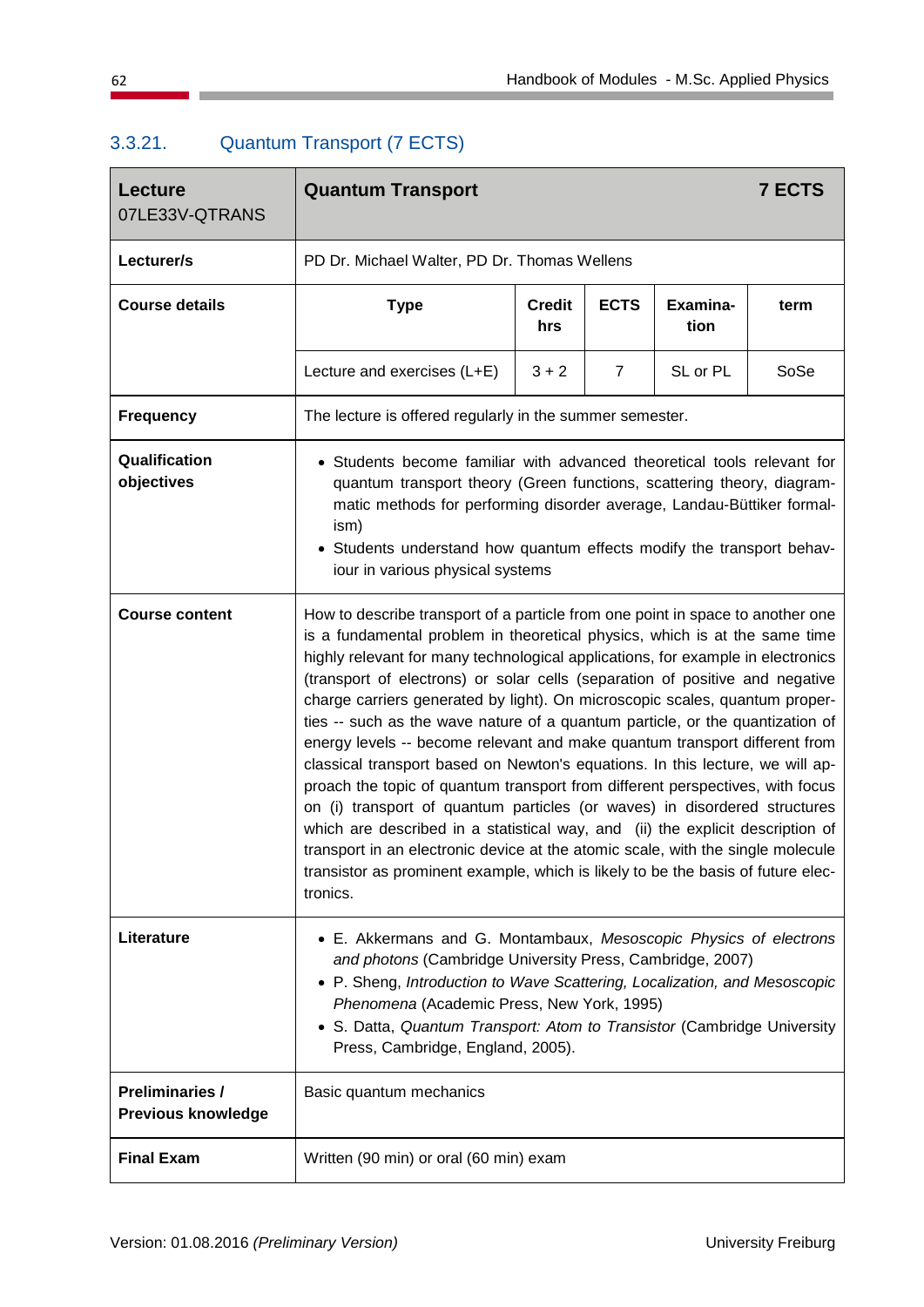| Language                    | English or German |              |       |  |
|-----------------------------|-------------------|--------------|-------|--|
| <b>Work load</b><br>(hours) | Contact time      | Self-studies | Total |  |
|                             | 75 h              | 135          | 210   |  |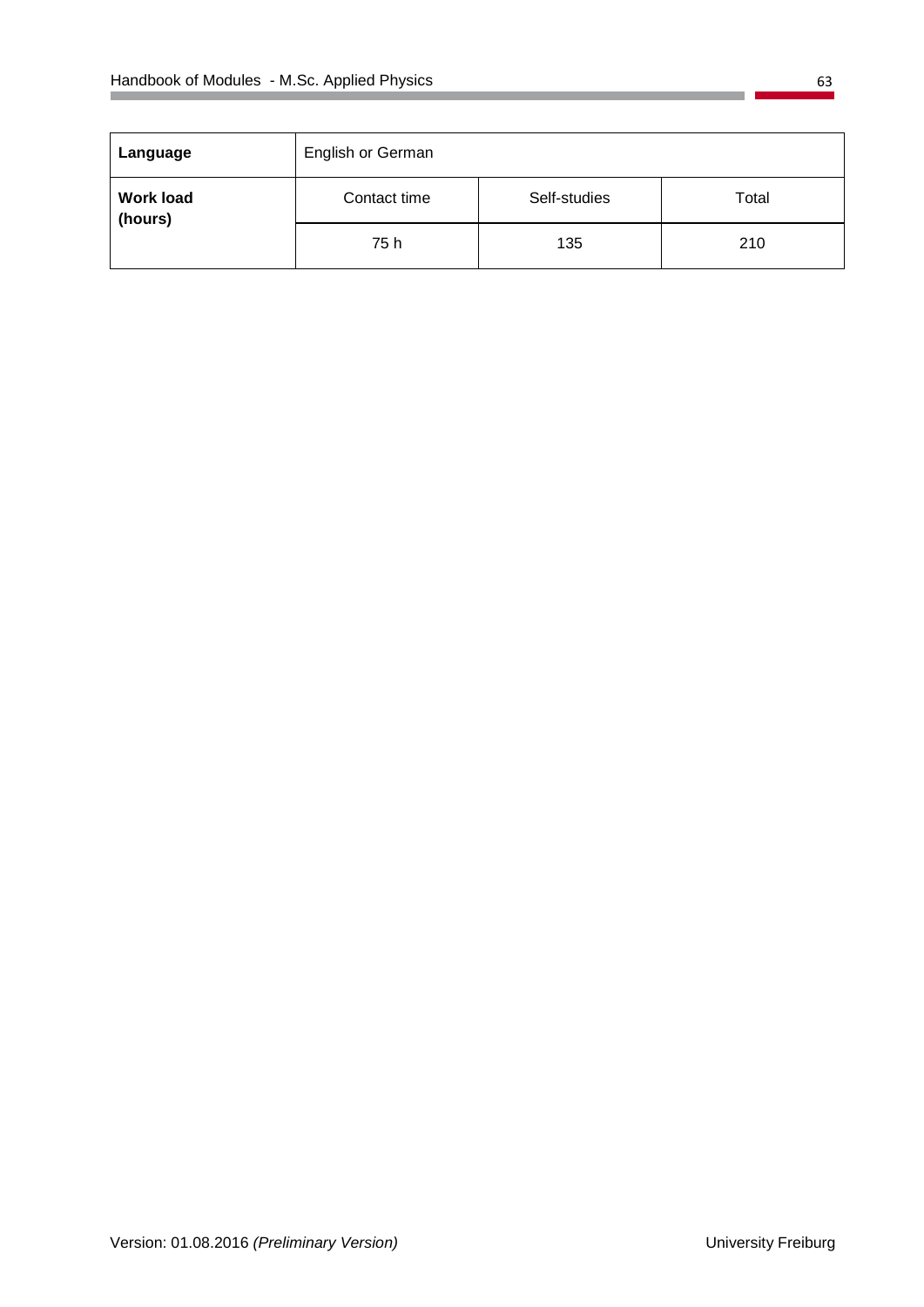| <b>Lecture</b><br>11LE50MO-2080                     | <b>Modelling and System Identification</b>                                                                                                                                                                                                                                                                                                                                                                                                                                                              |                                |              |   |          | <b>6 ECTS</b> |  |  |
|-----------------------------------------------------|---------------------------------------------------------------------------------------------------------------------------------------------------------------------------------------------------------------------------------------------------------------------------------------------------------------------------------------------------------------------------------------------------------------------------------------------------------------------------------------------------------|--------------------------------|--------------|---|----------|---------------|--|--|
| Lecturer/s                                          |                                                                                                                                                                                                                                                                                                                                                                                                                                                                                                         | Prof. Dr. Moritz Diehl (IMTEK) |              |   |          |               |  |  |
| <b>Course details</b>                               | <b>ECTS</b><br>Examina-<br><b>Type</b><br><b>Credit</b><br>term<br>tion<br>hrs                                                                                                                                                                                                                                                                                                                                                                                                                          |                                |              |   |          |               |  |  |
|                                                     | Lecture and exercises (L+E)                                                                                                                                                                                                                                                                                                                                                                                                                                                                             |                                | $2 + 2$      | 6 | SL or PL | WiSe          |  |  |
| <b>Frequency</b>                                    | The lecture is offered regularly in the winter semester.                                                                                                                                                                                                                                                                                                                                                                                                                                                |                                |              |   |          |               |  |  |
| Qualification<br>objectives                         | Aim of the module is to enable the students to create and identify models that<br>help to describe and predict the behaviour of dynamic systems. In particular,<br>students shall become able to use input-output measurement data in form of<br>time series to identify unknown system parameters and to assess the validity<br>and accuracy of the obtained models.                                                                                                                                   |                                |              |   |          |               |  |  |
| <b>Course content</b>                               | Linear and Nonlinear Least Squares, Maximum Likelihood and Bayesian<br>Estimation, Cramer-Rao-Inequality, Recursive Estimation, Dynamic System<br>Model Classes (Linear and Nonlinear, Continuous and Discrete Time, State<br>Space and Input Output, White Box and Black Box Models), Application of<br>identification methods to several case studies. The lecture course will also<br>review necessary concepts from the three fields Statistics, Optimization, and<br>Systems Theory, where needed. |                                |              |   |          |               |  |  |
| Literature                                          | • Lecture manuscript<br>• Ljung, L. (1999). System Identification: Theory for the User. Prentice Hall<br>• Lecture manuscript "System Identification" by J                                                                                                                                                                                                                                                                                                                                              |                                |              |   |          |               |  |  |
| <b>Preliminaries /</b><br><b>Previous knowledge</b> | Differential Equations, Systems Theory and Feedback Control                                                                                                                                                                                                                                                                                                                                                                                                                                             |                                |              |   |          |               |  |  |
| <b>Final Exam</b>                                   | Written or oral exam                                                                                                                                                                                                                                                                                                                                                                                                                                                                                    |                                |              |   |          |               |  |  |
| Language                                            | English                                                                                                                                                                                                                                                                                                                                                                                                                                                                                                 |                                |              |   |          |               |  |  |
| <b>Work load</b><br>(hours)                         | Contact time                                                                                                                                                                                                                                                                                                                                                                                                                                                                                            |                                | Self-studies |   |          | Total         |  |  |
|                                                     | 64 h                                                                                                                                                                                                                                                                                                                                                                                                                                                                                                    |                                | 116          |   |          | 180           |  |  |

# 3.3.22. Modelling and System Identification (6 ECTS)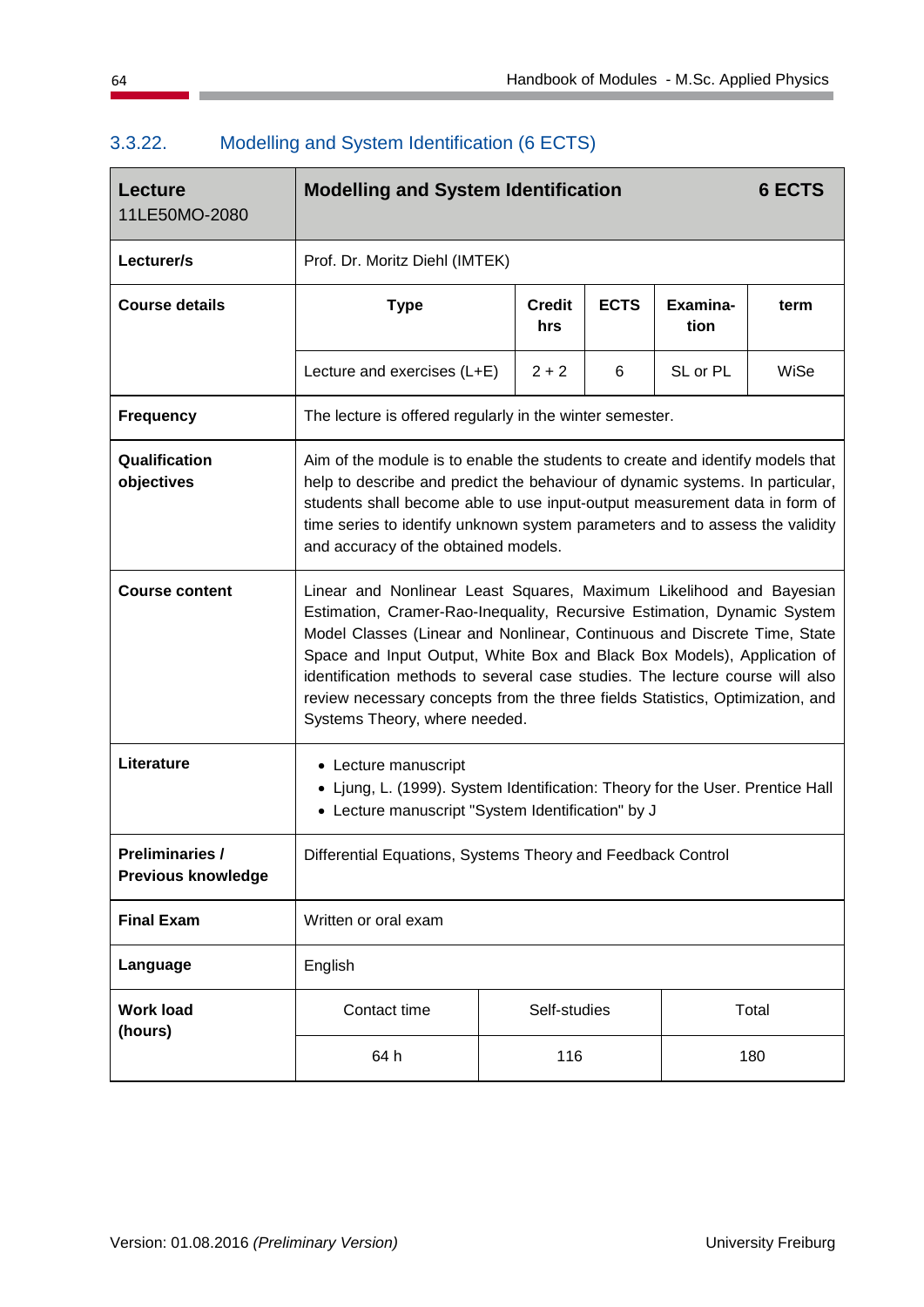| Lecture<br>09LE03V-SP2-04_0003 | <b>Computational Neuroscience:</b><br><b>Models of Neurons and Networks</b><br><b>7 ECTS</b>                                                                                                                                                                                                                                                                                                                                                                                                                                                                                                                                                                                                                                                 |                                     |   |                  |      |  |  |  |
|--------------------------------|----------------------------------------------------------------------------------------------------------------------------------------------------------------------------------------------------------------------------------------------------------------------------------------------------------------------------------------------------------------------------------------------------------------------------------------------------------------------------------------------------------------------------------------------------------------------------------------------------------------------------------------------------------------------------------------------------------------------------------------------|-------------------------------------|---|------------------|------|--|--|--|
| Lecturer/s                     | Prof. Dr. Stefan Rotter (Faculty of Biology, Bernstein Center Freiburg)                                                                                                                                                                                                                                                                                                                                                                                                                                                                                                                                                                                                                                                                      |                                     |   |                  |      |  |  |  |
| <b>Course details</b>          | <b>Type</b>                                                                                                                                                                                                                                                                                                                                                                                                                                                                                                                                                                                                                                                                                                                                  | <b>ECTS</b><br><b>Credit</b><br>hrs |   | Examina-<br>tion | term |  |  |  |
|                                | Lecture and exercises (L+E)                                                                                                                                                                                                                                                                                                                                                                                                                                                                                                                                                                                                                                                                                                                  | $2 + 2$                             | 7 | <b>SL</b>        | SoSe |  |  |  |
| <b>Frequency</b>               | The lecture is offered regularly in the summer semester.                                                                                                                                                                                                                                                                                                                                                                                                                                                                                                                                                                                                                                                                                     |                                     |   |                  |      |  |  |  |
| Qualification<br>objectives    | The students have the competence to<br>• link mathematical models with biological phenomena arising in systems<br>neuroscience both using theory and computer simulations;<br>understand the fundamental trade-off between biological detail and<br>mathematical abstraction, and evaluate its consequences;<br>• explain the steps necessary to develop and validate models of a biologi-<br>cal neuron or a biological neuronal network;<br>• appreciate and explain the gain in understanding biological mechanisms<br>that arise from the study of mathematical models of neuronal systems;<br>critically discuss the limits of mathematical modeling and numerical<br>methods in computational neuroscience.                            |                                     |   |                  |      |  |  |  |
| <b>Course content</b>          | This lecture series covers important standard topics in computational neuro-<br>science, focusing on dynamic networks of spiking neurons<br>• Mathematical concepts and methods<br>• Hodgkin-Huxley theory of the action potential<br>• Stochastic theory of ionic channels<br>The integrate-and-fire neuron model<br>$\bullet$<br>• Stochastic point processes<br>Stochastic theory of synaptic integration<br>Stochastic theory of spike generation: The perfect integrator<br>٠<br>Stochastic theory of spike generation: The leaky integrator<br>٠<br>Conductance based neurons and networks<br>Correlated neuronal populations<br>• Pulse packets and synfire chains<br>Random graphs and networks<br>٠<br>Dynamics of spiking networks |                                     |   |                  |      |  |  |  |
| Literature                     | Population dynamics of recurrent networks.<br>lecture slides<br>a bibliography and web-links to complementary reading for each course<br>day will be provided along with the slides of the lecture.                                                                                                                                                                                                                                                                                                                                                                                                                                                                                                                                          |                                     |   |                  |      |  |  |  |

#### 3.3.23. Computational Neuroscience: Models of Neurons and Networks (7 ECTS)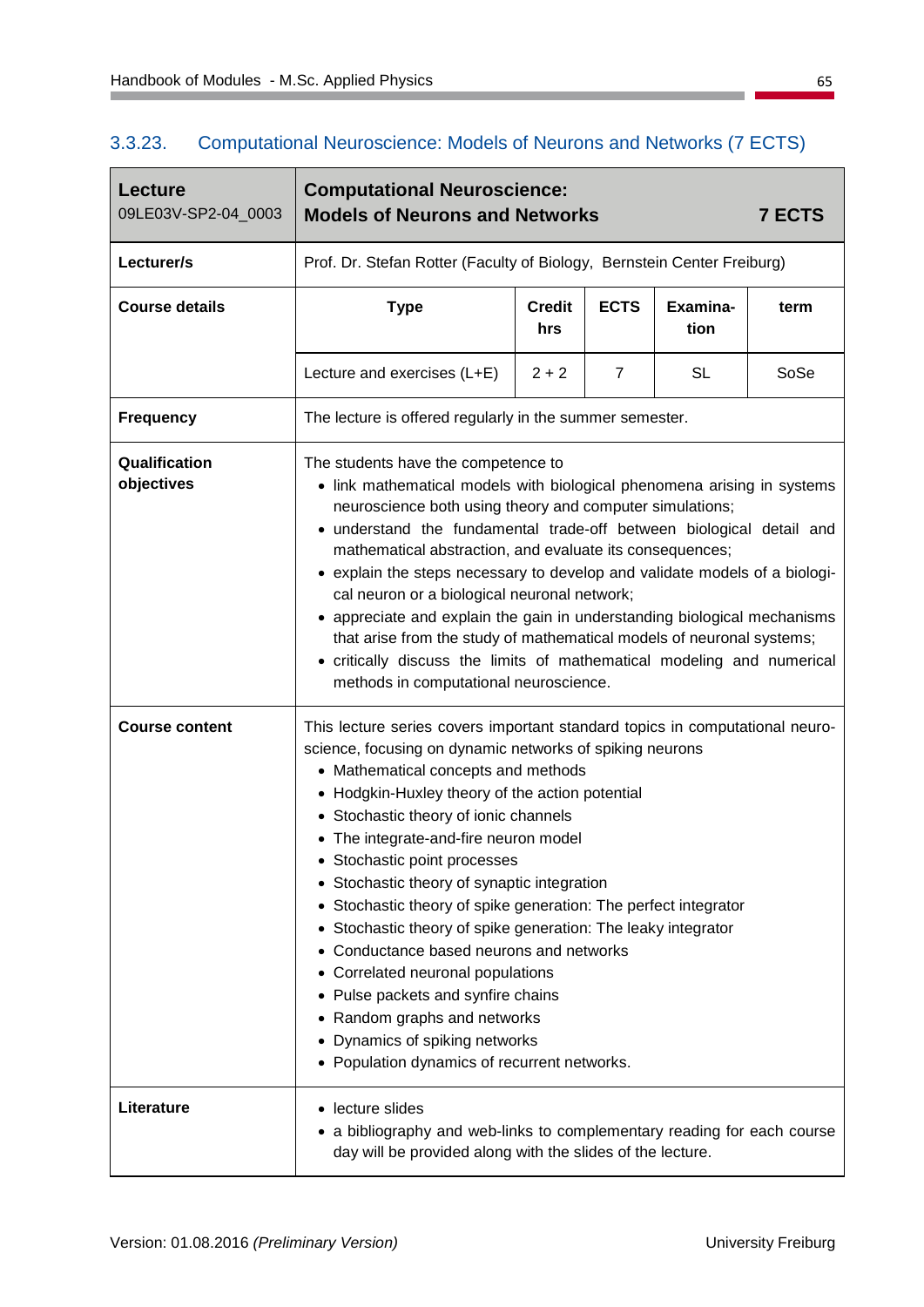| <b>Preliminaries /</b><br><b>Previous knowledge</b> | Familiarity with elementary calculus and linear algebra is assumed. Back-<br>ground in basic neurobiology is helpful, but not required. |              |       |  |  |
|-----------------------------------------------------|-----------------------------------------------------------------------------------------------------------------------------------------|--------------|-------|--|--|
| <b>Final Exam</b>                                   | Written exam (120 min), oral exam (60 min) or term paper (10 pages), in<br>combination with course below.                               |              |       |  |  |
| Language                                            | English                                                                                                                                 |              |       |  |  |
| <b>Work load</b><br>(hours)                         | Contact time                                                                                                                            | Self-studies | Total |  |  |
|                                                     | 105 h                                                                                                                                   | 105h         | 210h  |  |  |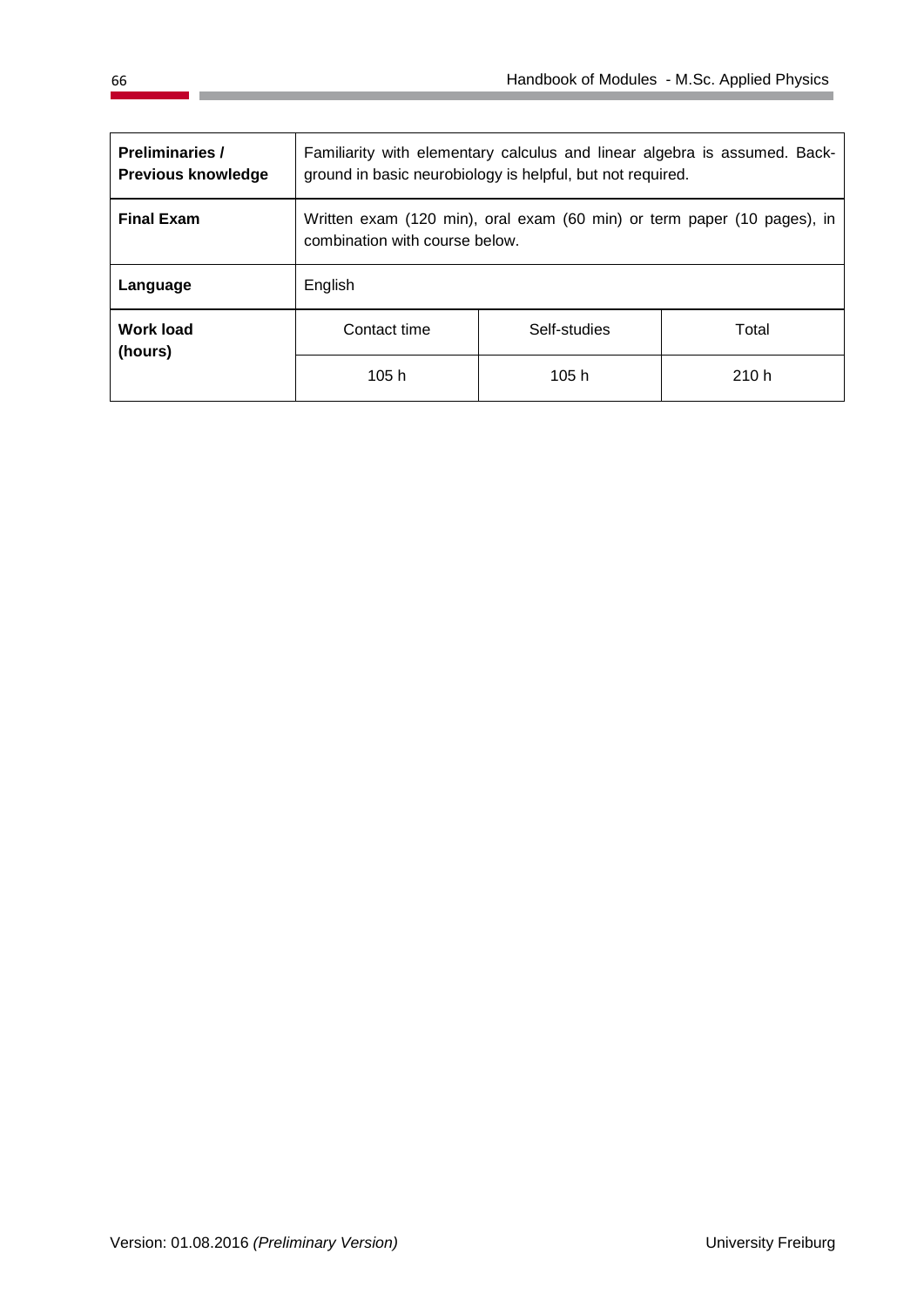| 3.3.24. Computational Neuroscience: Simulation of Biological Neuronal Networks |
|--------------------------------------------------------------------------------|
| (5 ECTS)                                                                       |

| Lecture<br>09LE03Ü-SP2-04_0004                      | <b>Computational Neuroscience:</b><br>5 ECTS<br><b>Simulation of Biological Neuronal Networks</b>                                                                                                                                                                                                                                                                                                                                                                                                                                                                                                                                                                                                                                        |                           |  |  |  |  |  |  |
|-----------------------------------------------------|------------------------------------------------------------------------------------------------------------------------------------------------------------------------------------------------------------------------------------------------------------------------------------------------------------------------------------------------------------------------------------------------------------------------------------------------------------------------------------------------------------------------------------------------------------------------------------------------------------------------------------------------------------------------------------------------------------------------------------------|---------------------------|--|--|--|--|--|--|
| Lecturer/s                                          | Prof. Dr. Stefan Rotter (Faculty of Biology, Bernstein Center Freiburg),<br>Prof. Dr. Abigail Morrison (FZ Jülich)                                                                                                                                                                                                                                                                                                                                                                                                                                                                                                                                                                                                                       |                           |  |  |  |  |  |  |
| <b>Course details</b>                               | <b>ECTS</b><br><b>Type</b><br><b>Credit</b><br>Examina-<br>term<br>tion<br>hrs                                                                                                                                                                                                                                                                                                                                                                                                                                                                                                                                                                                                                                                           |                           |  |  |  |  |  |  |
|                                                     | Lecture and exercises (L+E)                                                                                                                                                                                                                                                                                                                                                                                                                                                                                                                                                                                                                                                                                                              | $1 + 2$<br>5<br><b>SL</b> |  |  |  |  |  |  |
| <b>Frequency</b>                                    | The course is offered regularly as a 2-week block in the summer semester.                                                                                                                                                                                                                                                                                                                                                                                                                                                                                                                                                                                                                                                                |                           |  |  |  |  |  |  |
| Qualification<br>objectives                         | The students have the competence to<br>• link mathematical models with biological phenomena arising in systems<br>neuroscience, both using theory and computer simulations;<br>• implement and simulate simple neuronal network models using modern<br>tools and methods of scientific programming (based on Python and<br>NEST);<br>• implement simple programs for data analysis and apply them to simulat-<br>ed data;<br>• appreciate and explain the gain in understanding biological mechanisms<br>that arise from the study of mathematical models of neuronal systems<br>and their simulation on a computer;<br>• critically discuss the limits of mathematical modeling and numerical<br>methods in computational neuroscience. |                           |  |  |  |  |  |  |
| <b>Course content</b>                               | This course covers the fundamentals of simulating networks of single-<br>compartment spiking neuron models. We start from the concept of a point<br>neuron and then introduce more complex topics such as phenomenological<br>models of synaptic plasticity, connectivity patterns and network dynamics.                                                                                                                                                                                                                                                                                                                                                                                                                                 |                           |  |  |  |  |  |  |
| Literature                                          | • lecture slides<br>• see also http://www.nest-initiative.org/ for some general information and<br>an online tutorial on the BNN simulator NEST                                                                                                                                                                                                                                                                                                                                                                                                                                                                                                                                                                                          |                           |  |  |  |  |  |  |
| <b>Preliminaries /</b><br><b>Previous knowledge</b> | Basic knowledge in scientific computing with Python is absolutely required.<br>Self-study is possible, see http://www.python.org/ for some general infor-<br>mation and an online tutorial on the programming language Python. Further<br>documentation on the scientific libraries used in the course is also found<br>online (see http://scipy.org/).                                                                                                                                                                                                                                                                                                                                                                                  |                           |  |  |  |  |  |  |
| <b>Final Exam</b>                                   | Written exam (120 min), oral exam (60 min) or term paper (10 pages), in<br>combination with course above.                                                                                                                                                                                                                                                                                                                                                                                                                                                                                                                                                                                                                                |                           |  |  |  |  |  |  |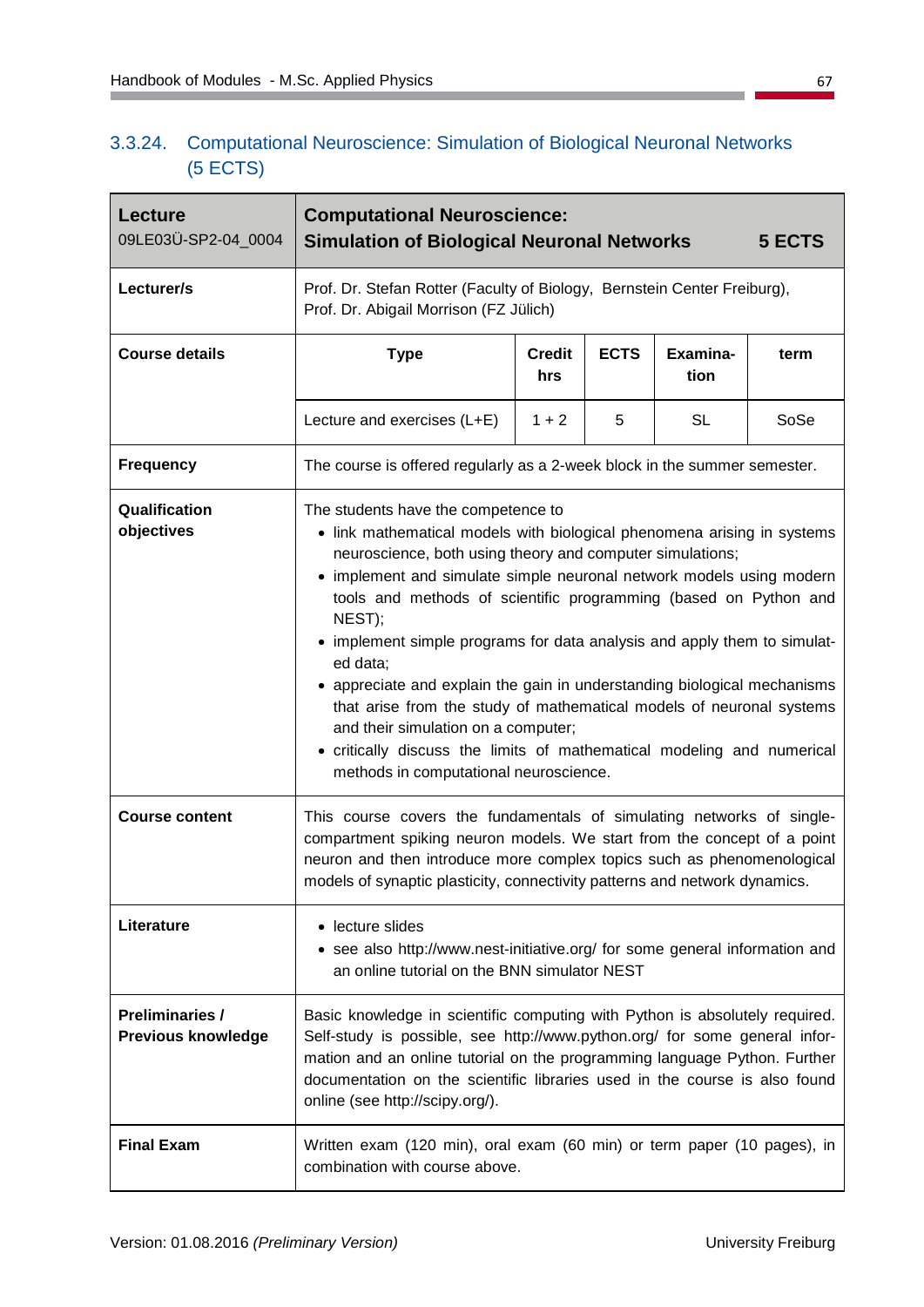| Language                    | English      |              |       |
|-----------------------------|--------------|--------------|-------|
| <b>Work load</b><br>(hours) | Contact time | Self-studies | Total |
|                             | 60 h         | 90 h         | 150 h |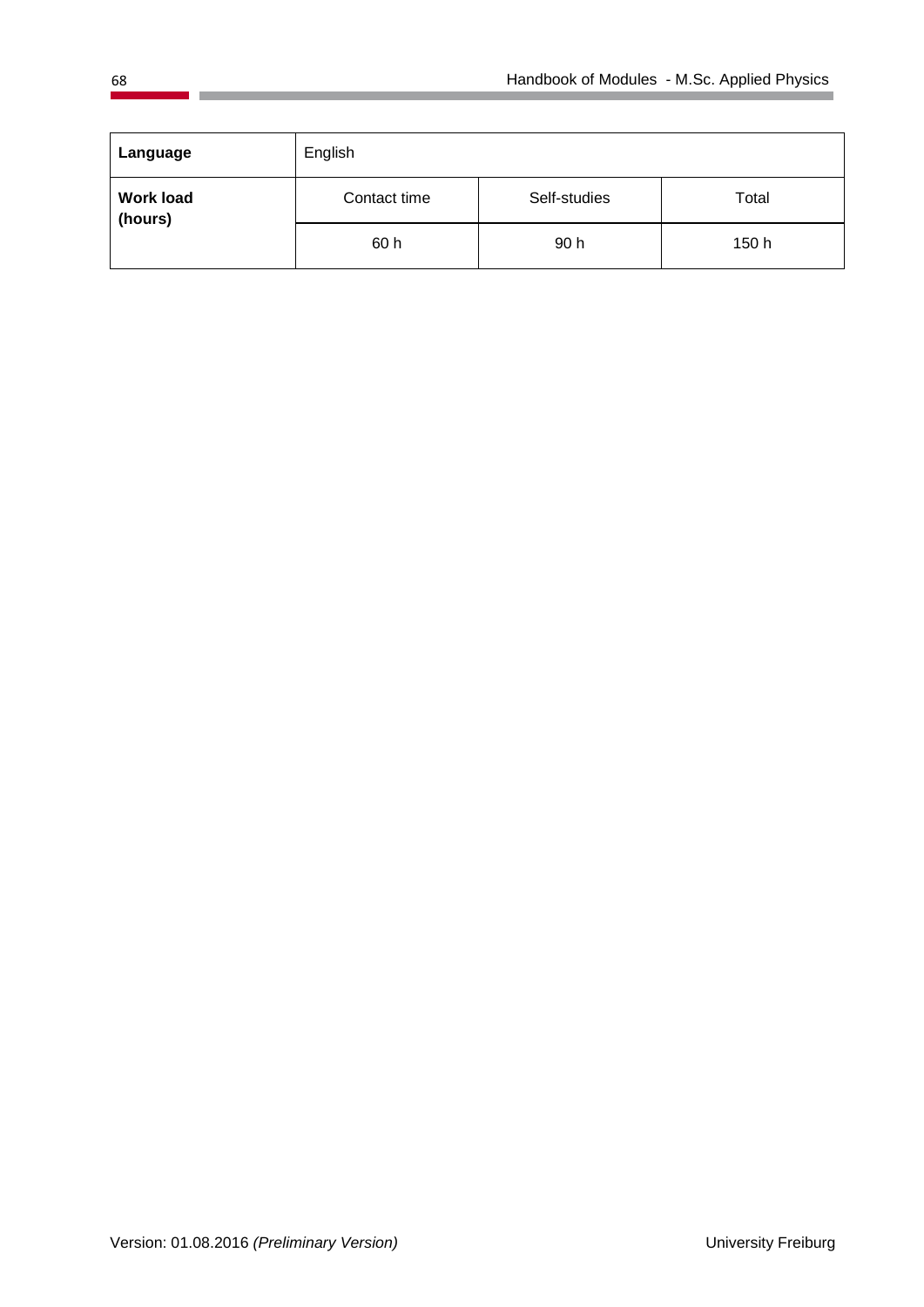### 3.3.25. Solar Physics (5 ECTS)

| <b>Lecture</b><br>07LE33V-SOLPHYS                   | <b>Solar Physics</b>                                                                                                                                                                                                                                                                                                                                                                                                                               |  |                   |             | 5 ECTS             |
|-----------------------------------------------------|----------------------------------------------------------------------------------------------------------------------------------------------------------------------------------------------------------------------------------------------------------------------------------------------------------------------------------------------------------------------------------------------------------------------------------------------------|--|-------------------|-------------|--------------------|
| Lecturer/s                                          | Prof. Dr. Oskar von der Lühe (Kiepenheuer-Inst. for Solar Physics, KIS)                                                                                                                                                                                                                                                                                                                                                                            |  |                   |             |                    |
| <b>Course details</b>                               | <b>Type</b>                                                                                                                                                                                                                                                                                                                                                                                                                                        |  | <b>Credit hrs</b> | <b>ECTS</b> | <b>Examination</b> |
|                                                     | Lecture and exercises (L+E)                                                                                                                                                                                                                                                                                                                                                                                                                        |  | $2 + 1$           | 5           | SL or PL           |
| <b>Frequency</b>                                    | The lecture is offered every second winter semester.                                                                                                                                                                                                                                                                                                                                                                                               |  |                   |             |                    |
| Qualification<br>objectives                         | • Students obtain advanced knowledge about the Sun as a template star<br>and as a complex physical system. Students also obtain knowledge<br>about modern tools to research the Sun and their physical basis.<br>• Students understand the role of the Sun as the central component of the<br>Solar system, its interaction with the heliosphere, and its impact on the<br>near-Earth environment, the Earth's climate and on modern civilization. |  |                   |             |                    |
| <b>Course content</b>                               | • The Sun in the astrophysical context<br>• Internal structure of the Sun<br>• Solar rotation, convection and magnetism<br>• The solar atmosphere<br>Chromosphere, corona and the solar wind<br>• Sun - Earth interaction and space weather<br>• The Why's and How's of solar observations                                                                                                                                                         |  |                   |             |                    |
| Literature                                          | • M. Stix, The Sun – An Introduction $(2^{nd} Ed.)$ , Springer<br>• P. Foukal, Solar Astrophysics $(3^{rd} Ed.)$ , Wiley<br>• Lecture Script (through ILIAS)                                                                                                                                                                                                                                                                                       |  |                   |             |                    |
| <b>Preliminaries /</b><br><b>Previous knowledge</b> | Experimental Physics I - IV. Completion of an introductory course on astro-<br>physics (e. g. bachelor course) is highly recommended.                                                                                                                                                                                                                                                                                                              |  |                   |             |                    |
| <b>Final Exam</b>                                   | Regular participation in exercises (SL)<br>Written (120 min) or oral (30 min) exam (PL)                                                                                                                                                                                                                                                                                                                                                            |  |                   |             |                    |
| Language                                            | English                                                                                                                                                                                                                                                                                                                                                                                                                                            |  |                   |             |                    |
| <b>Work load</b><br>(hours)                         | Contact time                                                                                                                                                                                                                                                                                                                                                                                                                                       |  | Self-studies      |             | Total              |
|                                                     | 45 h                                                                                                                                                                                                                                                                                                                                                                                                                                               |  | 105               |             | 150                |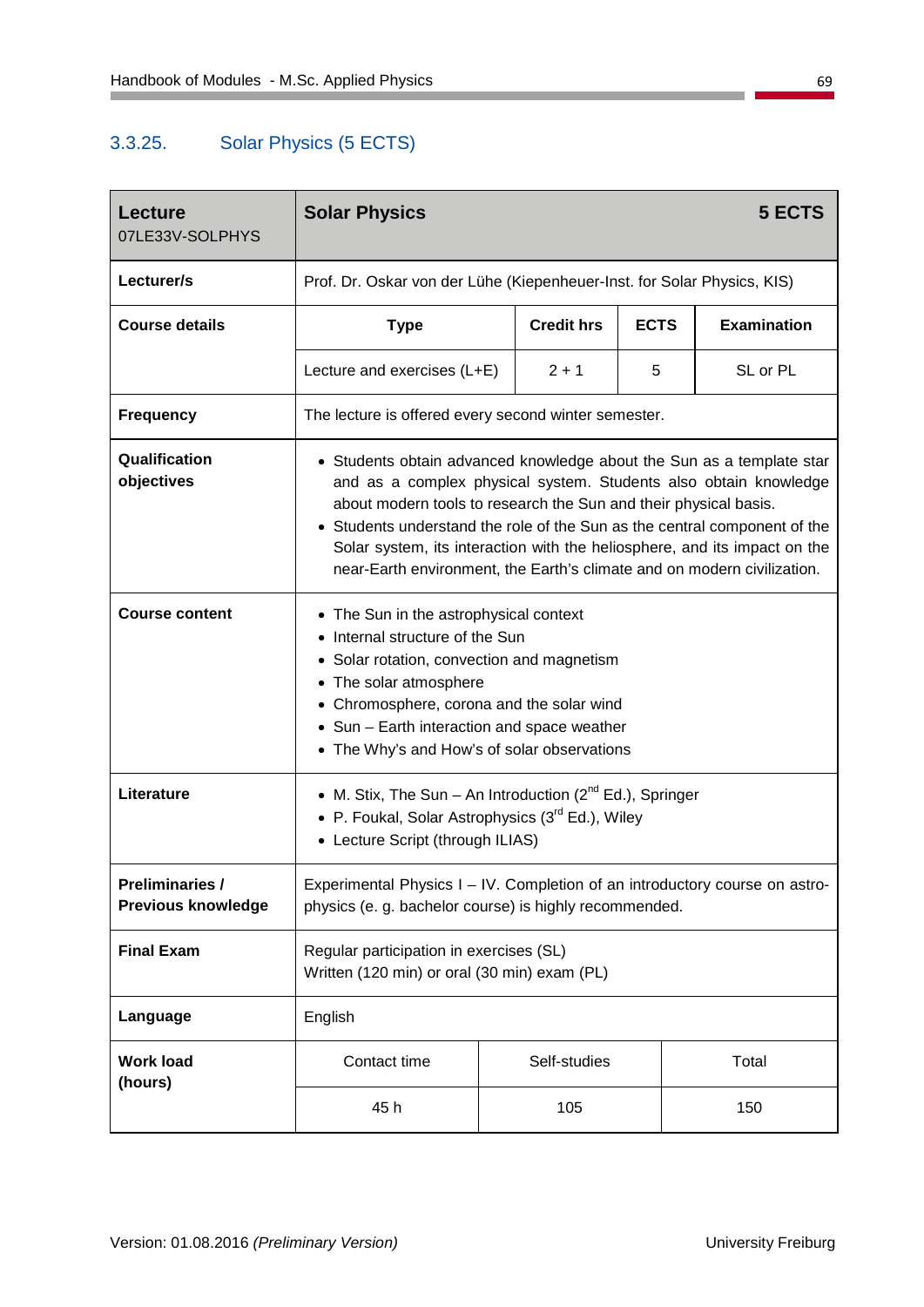### 3.3.26. Modern Astronomical Instrumentation (5 ECTS)

| <b>Lecture</b><br>07LE33V-ASTRINST                  | <b>Modern Astronomical Instrumentation</b><br>5 ECTS                                                                                                                                                                                                                                                                                                                                      |  |                   |             |                    |
|-----------------------------------------------------|-------------------------------------------------------------------------------------------------------------------------------------------------------------------------------------------------------------------------------------------------------------------------------------------------------------------------------------------------------------------------------------------|--|-------------------|-------------|--------------------|
| Lecturer/s                                          | Prof. Dr. Oskar von der Lühe (Kiepenheuer-Inst. for Solar Physics, KIS)                                                                                                                                                                                                                                                                                                                   |  |                   |             |                    |
| <b>Course details</b>                               | <b>Type</b>                                                                                                                                                                                                                                                                                                                                                                               |  | <b>Credit hrs</b> | <b>ECTS</b> | <b>Examination</b> |
|                                                     | Lecture and exercises (L+E)                                                                                                                                                                                                                                                                                                                                                               |  | $2 + 1$           | 5           | SL or PL           |
| <b>Frequency</b>                                    | The lecture is offered every second winter semester.                                                                                                                                                                                                                                                                                                                                      |  |                   |             |                    |
| Qualification<br>objectives                         | • Students obtain an overview of observing facilities and instruments in<br>which are used for astronomy to observe the e. m. spectrum, astroparti-<br>cles and gravitational waves<br>• Students understand the design principles of optical instruments in gen-<br>eral and obtain an introduction to modern lens design                                                                |  |                   |             |                    |
| <b>Course content</b>                               | • Introduction to geometrical optics and aberration theory<br>Design and construction of astronomical telescopes for the whole spec-<br>trum of e. m. waves on the ground and in space<br>Post-focus instrumentation for astronomical telescopes<br>Spectroscopy and polarimetry<br>Detectors for astronomy<br>• Radio telescopes<br>Detection of astroparticles and gravitational waves. |  |                   |             |                    |
| Literature                                          | • P. Léna, Observational Astrophysics, Springer<br>• Landolt - Börnstein Group VI Vol. 4 Astronomy, Springer<br>• Lecture Script (through ILIAS)                                                                                                                                                                                                                                          |  |                   |             |                    |
| <b>Preliminaries /</b><br><b>Previous knowledge</b> | Experimental Physics I - IV. Completion of an introductory course on astro<br>physics (e. g. bachelor course) is highly recommended.                                                                                                                                                                                                                                                      |  |                   |             |                    |
| <b>Final Exam</b>                                   | Regular participation in exercises (SL)<br>Written (120 min) or oral (30 min) exam (PL)                                                                                                                                                                                                                                                                                                   |  |                   |             |                    |
| Language                                            | English                                                                                                                                                                                                                                                                                                                                                                                   |  |                   |             |                    |
| <b>Work load</b><br>(hours)                         | Contact time                                                                                                                                                                                                                                                                                                                                                                              |  | Self-studies      |             | Total              |
|                                                     | 45 h                                                                                                                                                                                                                                                                                                                                                                                      |  | 105               |             | 150                |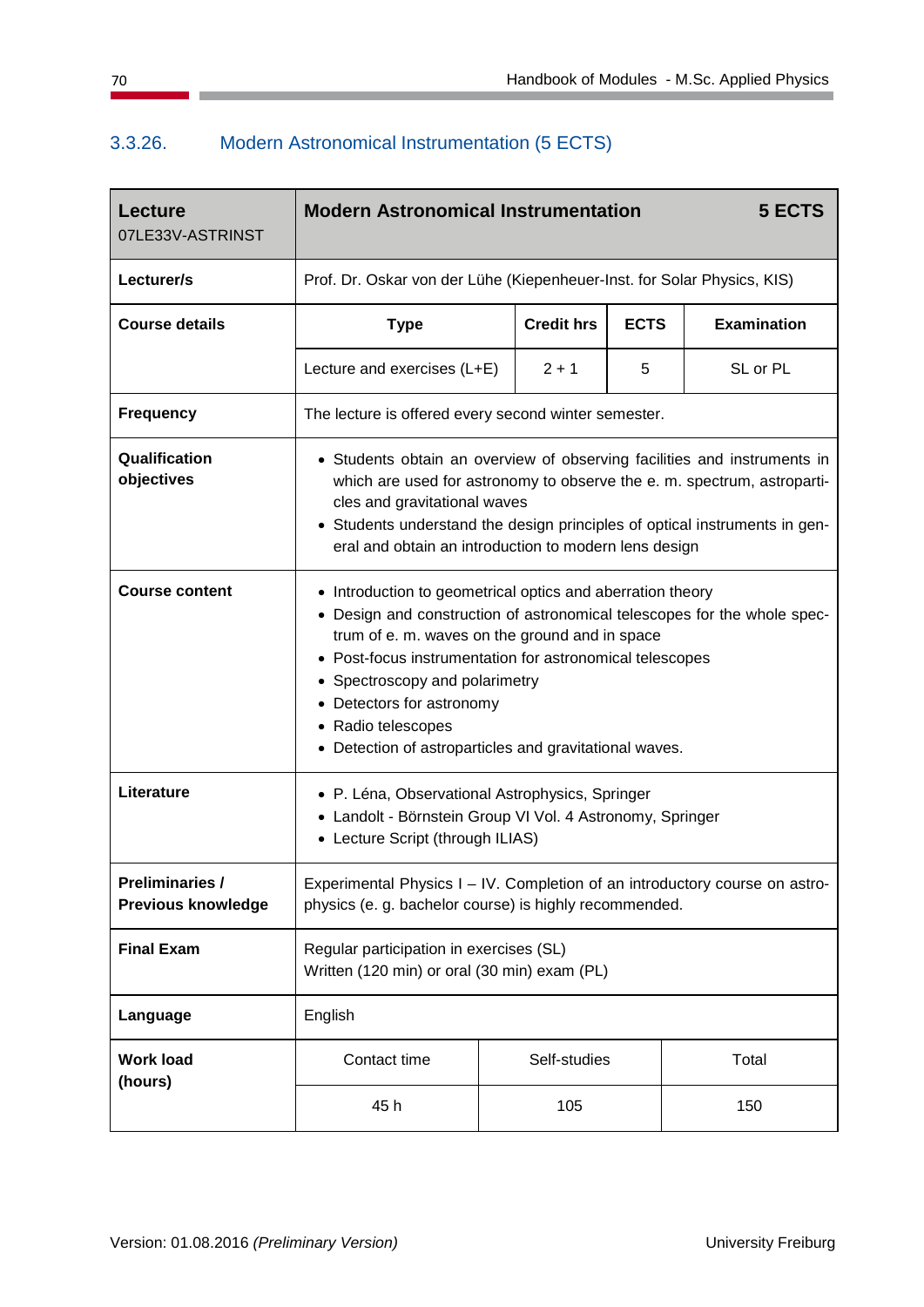#### 3.3.27. Lab Course in Astrophysics (5 ECTS)

| <b>Course</b><br>07LE33P-ASTROLAB                   | Lab course in Astrophysics<br>(Astronomisches Praktikum)<br>5 ECTS                                                                                                                                                                                                                                                                                                                                                                                                                                                                                              |                   |             |                    |  |
|-----------------------------------------------------|-----------------------------------------------------------------------------------------------------------------------------------------------------------------------------------------------------------------------------------------------------------------------------------------------------------------------------------------------------------------------------------------------------------------------------------------------------------------------------------------------------------------------------------------------------------------|-------------------|-------------|--------------------|--|
| Lecturer/s                                          | apl Prof. Dr. Wolfgang Schmidt (Kiepenheuer-Inst. for Solar Physics, KIS)                                                                                                                                                                                                                                                                                                                                                                                                                                                                                       |                   |             |                    |  |
| <b>Course details</b>                               | <b>Type</b>                                                                                                                                                                                                                                                                                                                                                                                                                                                                                                                                                     | <b>Credit hrs</b> | <b>ECTS</b> | <b>Examination</b> |  |
|                                                     | Lab                                                                                                                                                                                                                                                                                                                                                                                                                                                                                                                                                             | 4                 | 5           | SL and PL          |  |
| <b>Frequency</b>                                    | The course is offered regularly in the summer semester.                                                                                                                                                                                                                                                                                                                                                                                                                                                                                                         |                   |             |                    |  |
| Qualification<br>objectives                         | • Students gain hands-on experience with a solar and a stellar telescope.<br>Students obtain some familiarity with modern data analysis tools<br>$\bullet$<br>Students learn how important properties of the Sun are derived from<br>spectroscopic observations<br>• Students have the opportunity to directly observe remote objects in the<br>milky Way (e.g., Star Clusters) and learn how to measure the age of<br>such clusters.                                                                                                                           |                   |             |                    |  |
| <b>Course content</b>                               | The lab course in astrophysics takes place each year in the summer se-<br>mester at the observatory of the KIS on Schauinsland. Several experiments<br>with astrophysical background are carried out (a) with the 45 cm solar tow-<br>er telescope, and (b) with the 35 cm (stellar) Maksutov telescope:<br>Operate the solar telescope and the Littrow spectrograph<br>Measuring solar rotation (a) via Doppler effect and (b) by tracking sunspots<br>$\bullet$<br>Measuring magnetic field in sunspots<br>Age estimation of star clusters (color photometry) |                   |             |                    |  |
| Literature                                          | Description of the experiments (download from KIS web page)<br>· Weigert, Wendker, Wisotzki: Astronomie & Astrophysik (5. Auflage),<br>ISBN: 978-3-527-67095-6                                                                                                                                                                                                                                                                                                                                                                                                  |                   |             |                    |  |
| <b>Preliminaries /</b><br><b>Previous knowledge</b> | • Introductory course in astrophysics (Bachelor course)<br>• Familiarity with computers & basic knowledge in programming                                                                                                                                                                                                                                                                                                                                                                                                                                        |                   |             |                    |  |
| <b>Final Exam</b>                                   | Participation in whole course (SL)<br>Written report on one experiment and data analysis (PL)                                                                                                                                                                                                                                                                                                                                                                                                                                                                   |                   |             |                    |  |
| Language                                            | English                                                                                                                                                                                                                                                                                                                                                                                                                                                                                                                                                         |                   |             |                    |  |
| <b>Work load</b><br>(hours)                         | Contact time                                                                                                                                                                                                                                                                                                                                                                                                                                                                                                                                                    | Self-studies      |             | Total              |  |
|                                                     | 45 h                                                                                                                                                                                                                                                                                                                                                                                                                                                                                                                                                            | 105               |             | 150                |  |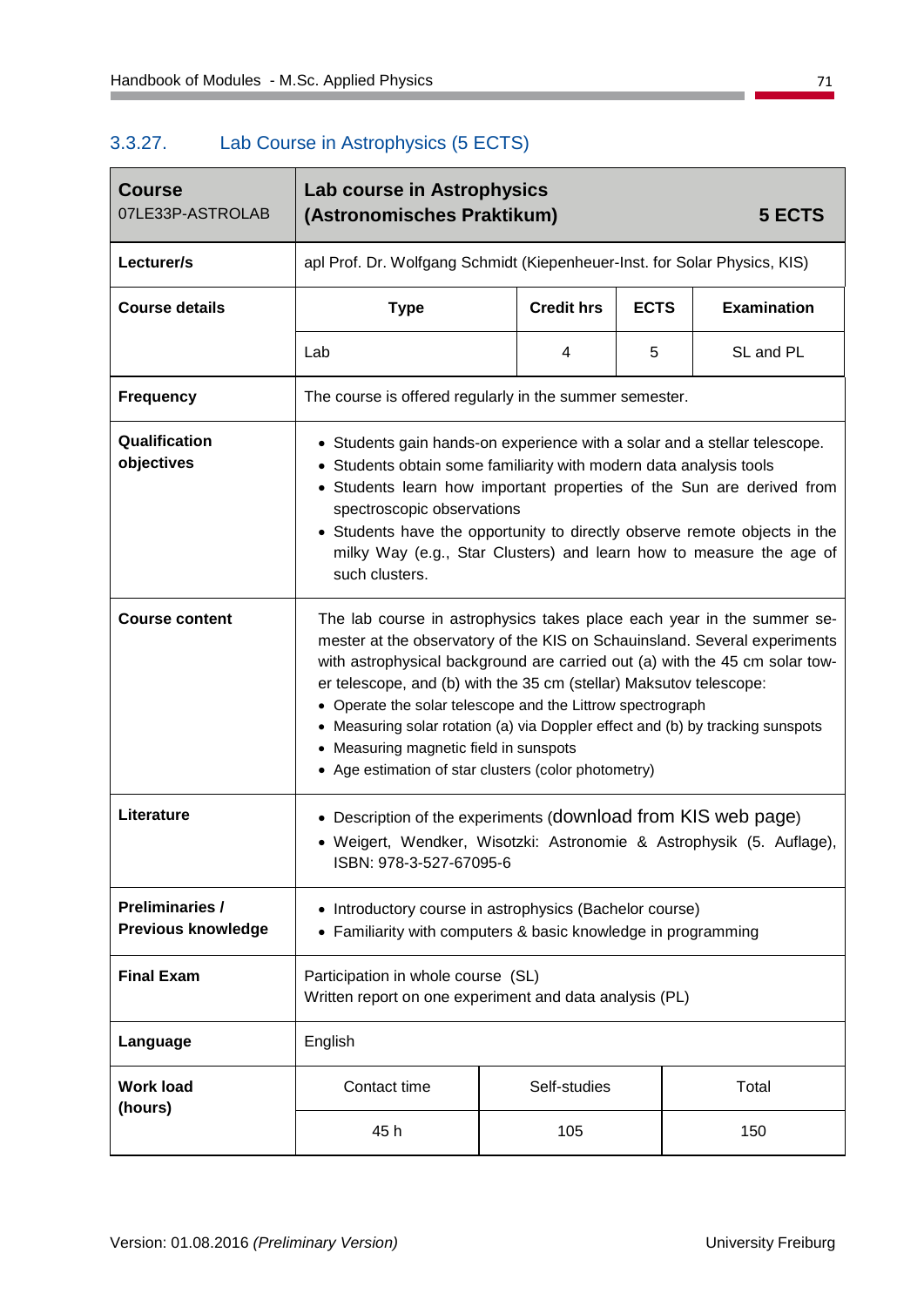| <b>Module:</b><br>07LE33K-<br>ELSUB_APHYS | <b>Elective Subjects</b>                                                                                                                                                                                                                                                                                                                    |                                                      |                                     |    |                  | 10 ECTS     |
|-------------------------------------------|---------------------------------------------------------------------------------------------------------------------------------------------------------------------------------------------------------------------------------------------------------------------------------------------------------------------------------------------|------------------------------------------------------|-------------------------------------|----|------------------|-------------|
| <b>Responsibility</b>                     | Dean of Studies,                                                                                                                                                                                                                                                                                                                            | or Faculty/Institute responsible for selected course |                                     |    |                  |             |
| <b>Courses</b>                            |                                                                                                                                                                                                                                                                                                                                             | <b>Type</b>                                          | <b>Credit hrs</b>                   | CP | Exami-<br>nation | <b>Term</b> |
|                                           | courses in the M.Sc.<br>Applied Physics and/or<br>other M.Sc./M.A. pro-<br>grams by own choice                                                                                                                                                                                                                                              | $L + E$                                              | According<br>to selected<br>courses | 10 | <b>SL</b>        | WiSe+SoSe   |
|                                           | Total:                                                                                                                                                                                                                                                                                                                                      |                                                      |                                     | 10 |                  |             |
| Organization                              | Students select different courses by own choice in order collect at least 10<br>ECTS credit points in total. The selection may contain lectures of the M.Sc.<br>Applied Physics program, or of the M.Sc./M.A. programs of other disciplines.<br>The examination committee may admit courses of other external programs<br>upon application. |                                                      |                                     |    |                  |             |
| <b>Module mark</b>                        | $\overline{\phantom{a}}$                                                                                                                                                                                                                                                                                                                    |                                                      |                                     |    |                  |             |
| Qualification<br>objectives               | The qualification objects are subject to the selected course.                                                                                                                                                                                                                                                                               |                                                      |                                     |    |                  |             |
| <b>Course content</b>                     | The course content is subject to the selected course.                                                                                                                                                                                                                                                                                       |                                                      |                                     |    |                  |             |
| <b>Work load</b><br>(hours)               | <b>Course</b>                                                                                                                                                                                                                                                                                                                               |                                                      | <b>Contact</b><br>time              |    | Self-studies     | Total       |
|                                           | Elective courses                                                                                                                                                                                                                                                                                                                            |                                                      | subject to selected courses         |    |                  | 300 h       |
|                                           | Total:                                                                                                                                                                                                                                                                                                                                      |                                                      |                                     |    |                  | 300 h       |
| <b>Usability</b>                          | M.Sc. Applied Physics                                                                                                                                                                                                                                                                                                                       |                                                      |                                     |    |                  |             |
| <b>Previous knowledge</b>                 | Subject to selected courses                                                                                                                                                                                                                                                                                                                 |                                                      |                                     |    |                  |             |
| Language                                  | Subject to selected courses                                                                                                                                                                                                                                                                                                                 |                                                      |                                     |    |                  |             |

# **3.4. Elective Subjects (10 ECTS credit points)**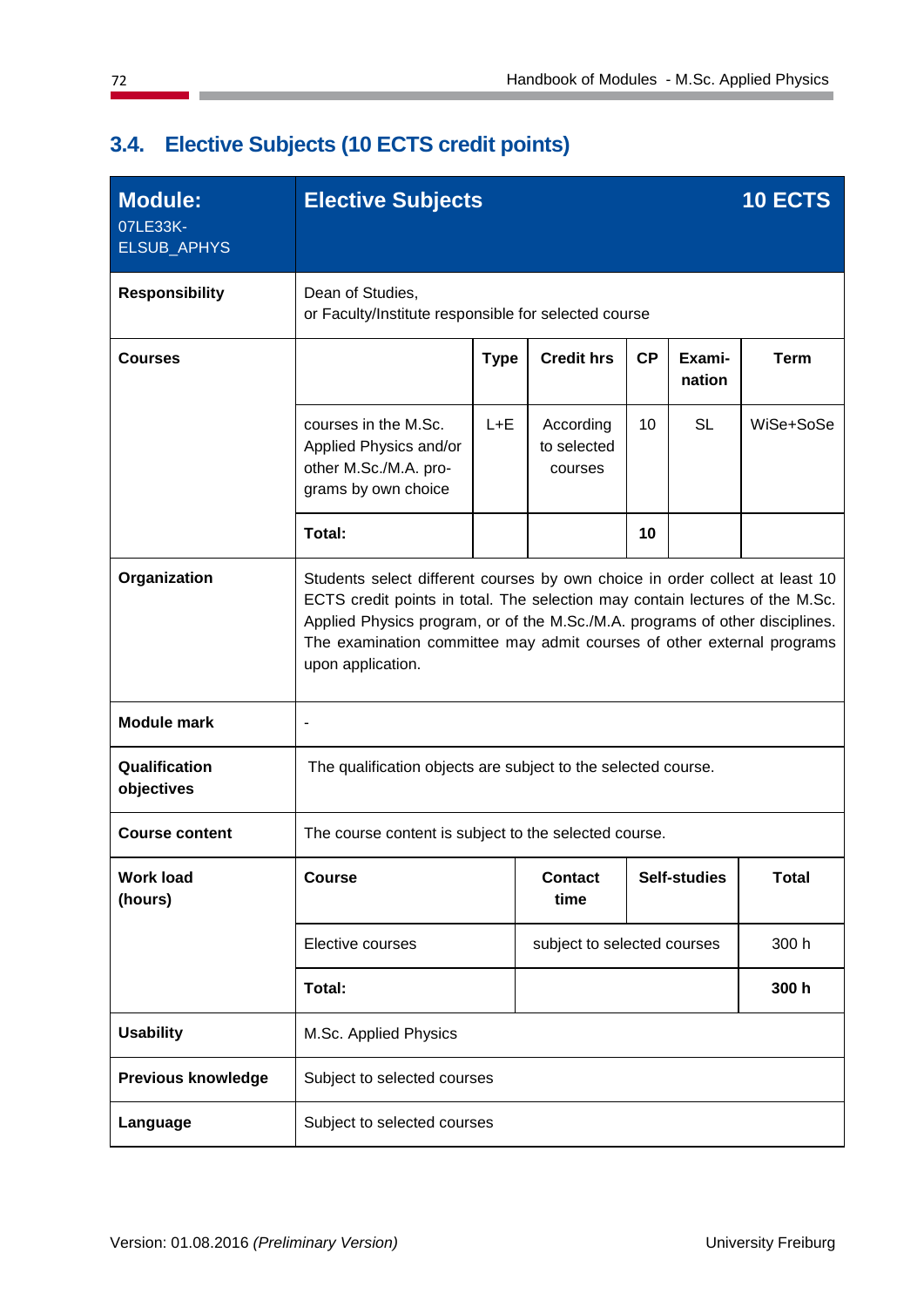# **3.5. Term Paper (6 ECTS credit points)**

| <b>Module:</b><br>07LE33M-TP | <b>Term Paper</b>                                                                                                                                                                                                                                                                                                                                                                     |                                                                                                                                                                                               |                        |           |                     | <b>6 ECTS</b> |
|------------------------------|---------------------------------------------------------------------------------------------------------------------------------------------------------------------------------------------------------------------------------------------------------------------------------------------------------------------------------------------------------------------------------------|-----------------------------------------------------------------------------------------------------------------------------------------------------------------------------------------------|------------------------|-----------|---------------------|---------------|
| <b>Responsibility</b>        |                                                                                                                                                                                                                                                                                                                                                                                       | Dean of Studies, Lecturers of the Institute of Physics or associated institutes                                                                                                               |                        |           |                     |               |
| <b>Courses</b>               |                                                                                                                                                                                                                                                                                                                                                                                       | <b>Type</b>                                                                                                                                                                                   | <b>Credit</b><br>hrs   | <b>CP</b> | Exami-<br>nation    | <b>Term</b>   |
|                              | Term paper seminar                                                                                                                                                                                                                                                                                                                                                                    | S                                                                                                                                                                                             | 2                      | 6         | PL                  | WiSe+SoSe     |
|                              | Total:                                                                                                                                                                                                                                                                                                                                                                                |                                                                                                                                                                                               |                        | 6         |                     |               |
| Organization                 |                                                                                                                                                                                                                                                                                                                                                                                       | The research groups offer various seminars each term. Allocation and regis-<br>tration to a particular seminar will be in a common event generally held in the<br>first week of the semester. |                        |           |                     |               |
| <b>Module mark</b>           |                                                                                                                                                                                                                                                                                                                                                                                       | A mark is given for the oral presentation on a current research topic and the<br>written documentation (hand-out).                                                                            |                        |           |                     |               |
| Qualification<br>objectives  | • Students are able to handle scientific literature and search in publications<br>• Students are able to prepare and present a topic of current physical re-<br>search in front of a broad audience<br>• Participants have the skills to lead a discussion in a group of students<br>• Students can give scientific presentation and are able to incorporate didac-<br>tical elements |                                                                                                                                                                                               |                        |           |                     |               |
| <b>Course content</b>        | The Term Paper seminar comprises approximately 10 lectures from a coher-<br>ent field of physics or a neighboring scientific area and consists of the elabo-<br>ration of a lecture to a physics topic or an adjacent area with written docu-<br>mentation (hand-out) and an oral presentation.<br>Beyond that, active participation in all lectures of the seminar is expected.      |                                                                                                                                                                                               |                        |           |                     |               |
| <b>Work load</b><br>(hours)  | <b>Course</b>                                                                                                                                                                                                                                                                                                                                                                         |                                                                                                                                                                                               | <b>Contact</b><br>time |           | <b>Self-studies</b> | <b>Total</b>  |
|                              | Term paper seminar                                                                                                                                                                                                                                                                                                                                                                    |                                                                                                                                                                                               | 30h                    |           | 150 h               | 180 h         |
|                              | Total:                                                                                                                                                                                                                                                                                                                                                                                |                                                                                                                                                                                               | 30 h                   |           | 150h                | 180h          |
| <b>Usability</b>             | M.Sc. Applied Physics, M.Sc. Physics                                                                                                                                                                                                                                                                                                                                                  |                                                                                                                                                                                               |                        |           |                     |               |
| <b>Previous knowledge</b>    | Basic knowledge in respective topic acquired e.g. in a corresponding lecture                                                                                                                                                                                                                                                                                                          |                                                                                                                                                                                               |                        |           |                     |               |
| Language                     | English                                                                                                                                                                                                                                                                                                                                                                               |                                                                                                                                                                                               |                        |           |                     |               |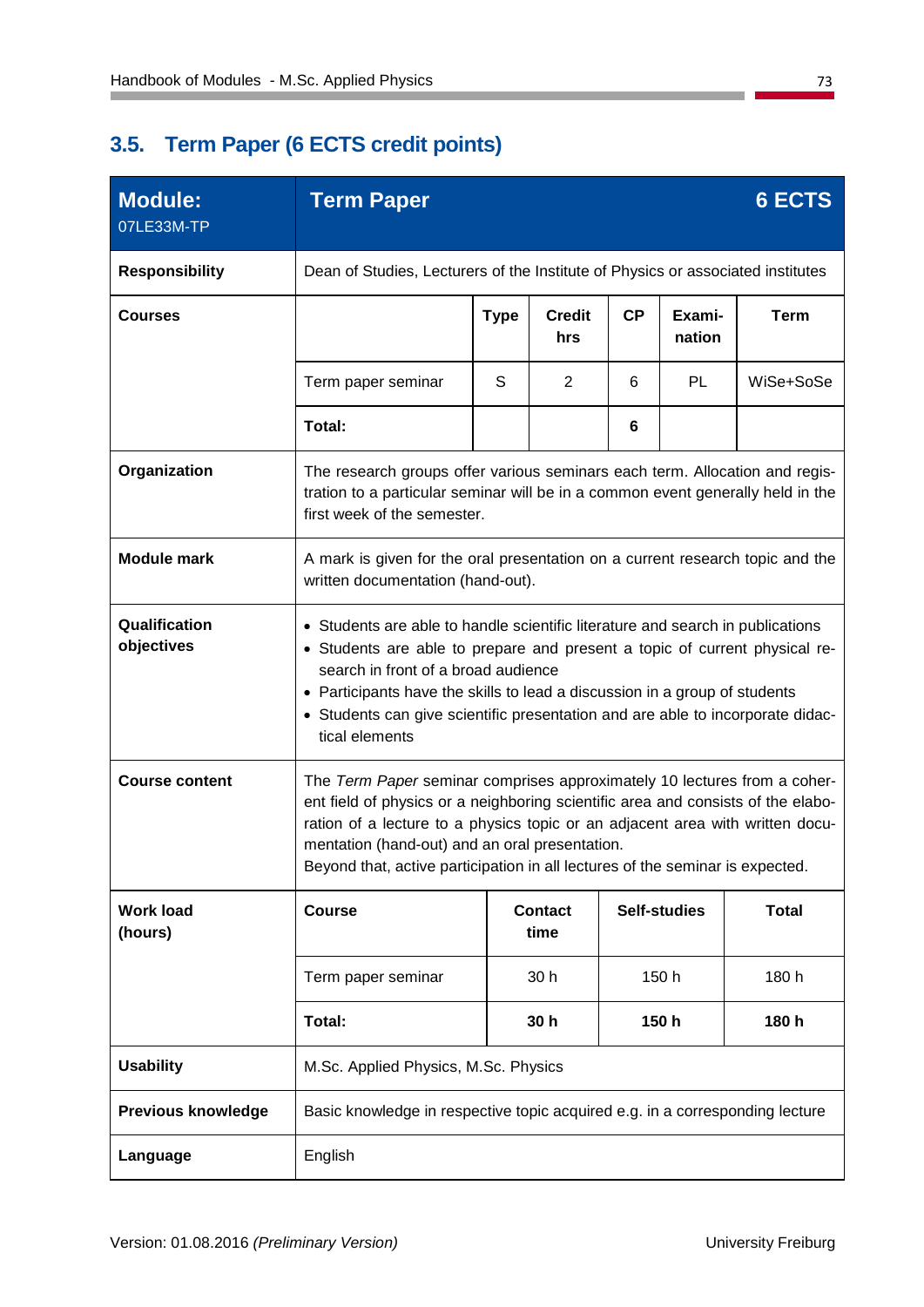| <b>Module:</b><br>07LE33M-<br>MLAB_APHYS | <b>Master Laboratory Applied Physics</b>                                                                                                                                                                                                                                                             |                                                                                                                                                                                                                                                                                                                                                                |                           |                     |                  |  | 8 ECTS       |
|------------------------------------------|------------------------------------------------------------------------------------------------------------------------------------------------------------------------------------------------------------------------------------------------------------------------------------------------------|----------------------------------------------------------------------------------------------------------------------------------------------------------------------------------------------------------------------------------------------------------------------------------------------------------------------------------------------------------------|---------------------------|---------------------|------------------|--|--------------|
| <b>Responsibility</b>                    |                                                                                                                                                                                                                                                                                                      | Dean of studies, Head of the master laboratory                                                                                                                                                                                                                                                                                                                 |                           |                     |                  |  |              |
| <b>Courses</b>                           | <b>Course</b>                                                                                                                                                                                                                                                                                        | <b>Type</b>                                                                                                                                                                                                                                                                                                                                                    | <b>Credit</b><br>hrs      | <b>CP</b>           | Examina-<br>tion |  | <b>Term</b>  |
|                                          | <b>Master Laboratory</b>                                                                                                                                                                                                                                                                             | Lab                                                                                                                                                                                                                                                                                                                                                            | 10                        | 8                   | PL               |  | WiSe         |
|                                          | Total:                                                                                                                                                                                                                                                                                               |                                                                                                                                                                                                                                                                                                                                                                |                           | 8                   |                  |  |              |
| Organization                             |                                                                                                                                                                                                                                                                                                      | The Master Laboratory Applied Physics consists of the successful accom-<br>plishment of different laboratory experiments. In total, all experiments com-<br>prise an on-site workload of 16 full days (with 2 days corresponding to 1<br>ECTS credit point). For each experiment, students prepare a written report,<br>which is part of the final assessment. |                           |                     |                  |  |              |
| Module grade                             | For each of the experiments a grade is given based on an initial written and<br>oral questioning (test of the preparatory knowledge), the experimental per-<br>formance and the written report (incl. lab report and analysis). All marks con-<br>tribute to the final module grade (weighted mean). |                                                                                                                                                                                                                                                                                                                                                                |                           |                     |                  |  |              |
| Qualification<br>objectives              | • Students are able to perform advanced experiments running over several days<br>• Students are able to apply advanced statistical data analysis methods<br>• Students are able to prepare a written lab report<br>• Students are able to critically evaluate and assess experimental results        |                                                                                                                                                                                                                                                                                                                                                                |                           |                     |                  |  |              |
| <b>Course content</b>                    | The current catalogue of laboratory experiments is available online on<br>http://www.physik.uni-freiburg.de/studium/labore                                                                                                                                                                           |                                                                                                                                                                                                                                                                                                                                                                |                           |                     |                  |  |              |
| <b>Work load</b><br>(hours)              | <b>Course</b>                                                                                                                                                                                                                                                                                        |                                                                                                                                                                                                                                                                                                                                                                | <b>Contact time</b>       | <b>Self-studies</b> |                  |  | <b>Total</b> |
|                                          | <b>Master Laboratory</b>                                                                                                                                                                                                                                                                             |                                                                                                                                                                                                                                                                                                                                                                | 120 h<br>(16 days * 7.5h) | 120 h               |                  |  | 240 h        |
|                                          | Total:                                                                                                                                                                                                                                                                                               |                                                                                                                                                                                                                                                                                                                                                                | 120 h                     | 120 h               |                  |  | 240 h        |
| <b>Usability</b>                         | M.Sc. Applied Physics                                                                                                                                                                                                                                                                                |                                                                                                                                                                                                                                                                                                                                                                |                           |                     |                  |  |              |
| <b>Previous knowledge</b>                | - Experimental skills as acquired e.g. in the Physics Laboratory during B.Sc.<br>- Statistical methods of data analysis                                                                                                                                                                              |                                                                                                                                                                                                                                                                                                                                                                |                           |                     |                  |  |              |
| Language                                 | English                                                                                                                                                                                                                                                                                              |                                                                                                                                                                                                                                                                                                                                                                |                           |                     |                  |  |              |

# **3.6. Master Laboratory Applied Physics (8 ECTS credit points)**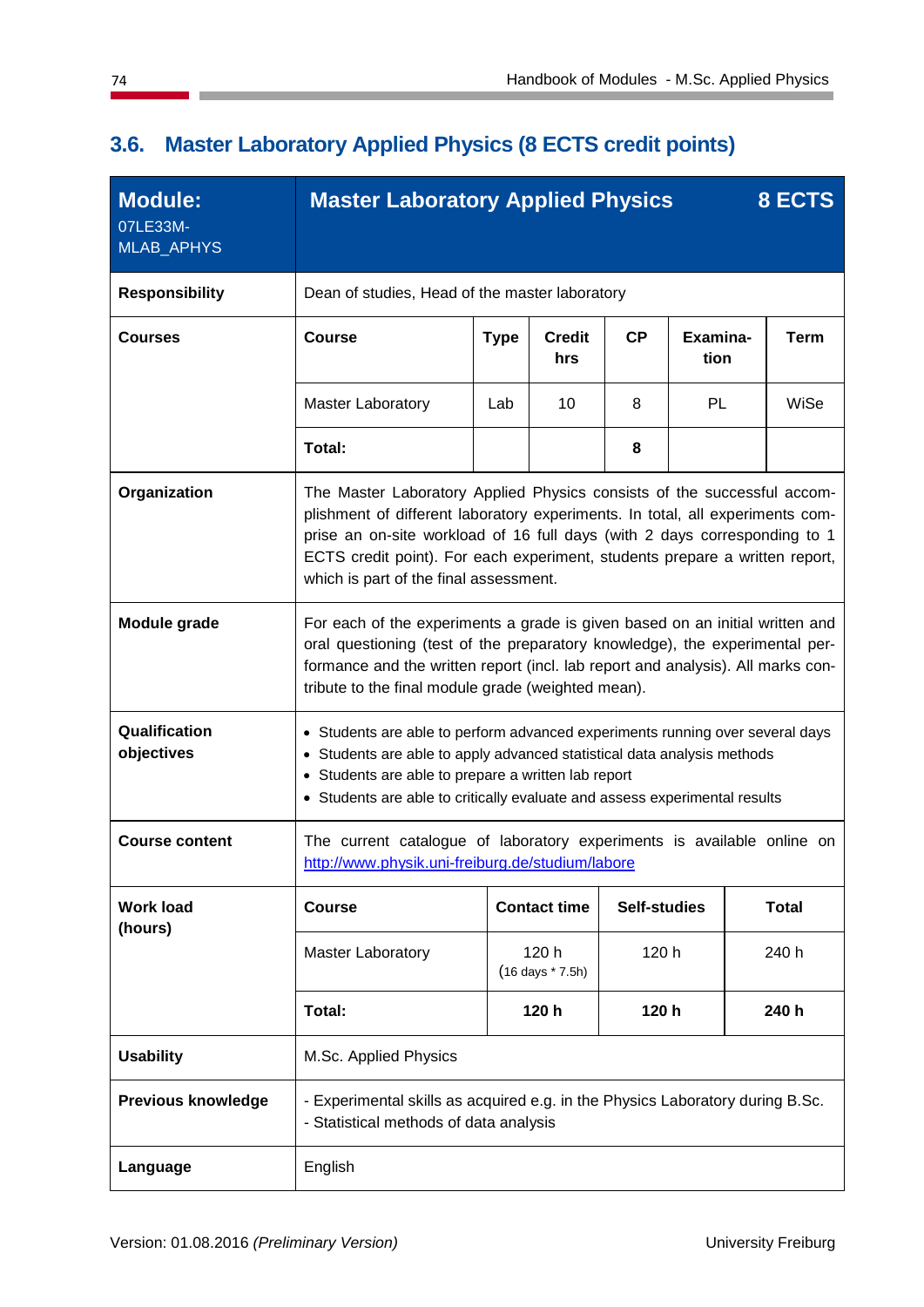### **List of laboratory experiments (to be completed):**

The students may select laboratory experiments from the following list according to their interest and availability. Ideally, the intended field of specialization should guide the choice of experiments.

#### 3.6.1. Experiment: MR Imaging: Contrasts and Methods

| <b>Experiment 1</b>                  | <b>MR Imaging: Contrasts and Methods</b>                                                                                                                                                                                                                                                                                                          |
|--------------------------------------|---------------------------------------------------------------------------------------------------------------------------------------------------------------------------------------------------------------------------------------------------------------------------------------------------------------------------------------------------|
| <b>Responsible</b><br>group/person   | Prof. Dr. Michael Bock (Universitäts Klinikum)                                                                                                                                                                                                                                                                                                    |
| <b>Short description</b>             | In this practical course the students will be introduced to the usage of a clini-<br>cal high field MRI system. A phantom will be constructed, and the relaxation<br>time T1 of different solutions will be measured. In a volunteer experiment,<br>MR image contrasts and imaging methods will be demonstrated and as-<br>sessed systematically. |
| <b>Duration (in days)</b>            | $2 \text{ day}(s) = 1 \text{ ECTS point}$                                                                                                                                                                                                                                                                                                         |
| Recommended<br>preliminary knowledge | Principles of MRI<br>Lecture on Physics of Medical Imaging<br>$\bullet$                                                                                                                                                                                                                                                                           |
| <b>Safety requirements</b>           | Experiments will be performed at a clinical MRI system at field strengths of<br>1.5 T or $3T -$ to be able to work at the MR magnet students must fulfil all<br>safety requirements for MRI (e.g., no pacemaker). A safety introduction will<br>be provided.                                                                                      |

#### 3.6.2. Experiment: Infrared Spectroscopy for Analytical Applications

| <b>Experiment 2</b>                | <b>Infrared Spectroscopy for Analytical Applications</b>                                                                                                                                                                                              |
|------------------------------------|-------------------------------------------------------------------------------------------------------------------------------------------------------------------------------------------------------------------------------------------------------|
| <b>Responsible</b><br>group/person | Dr. Frank Kühnemann (IPM)                                                                                                                                                                                                                             |
| <b>Short description</b>           | In this experiment, the students will be introduced to the use of infrared spec-<br>troscopic techniques for analytical applications. Examples are absorption<br>measurements of atmospheric gases and the characterization of liquids and<br>solids. |
| Duration (in days)                 | $2 \text{ day}(s) = 1 \text{ ECTS point}$                                                                                                                                                                                                             |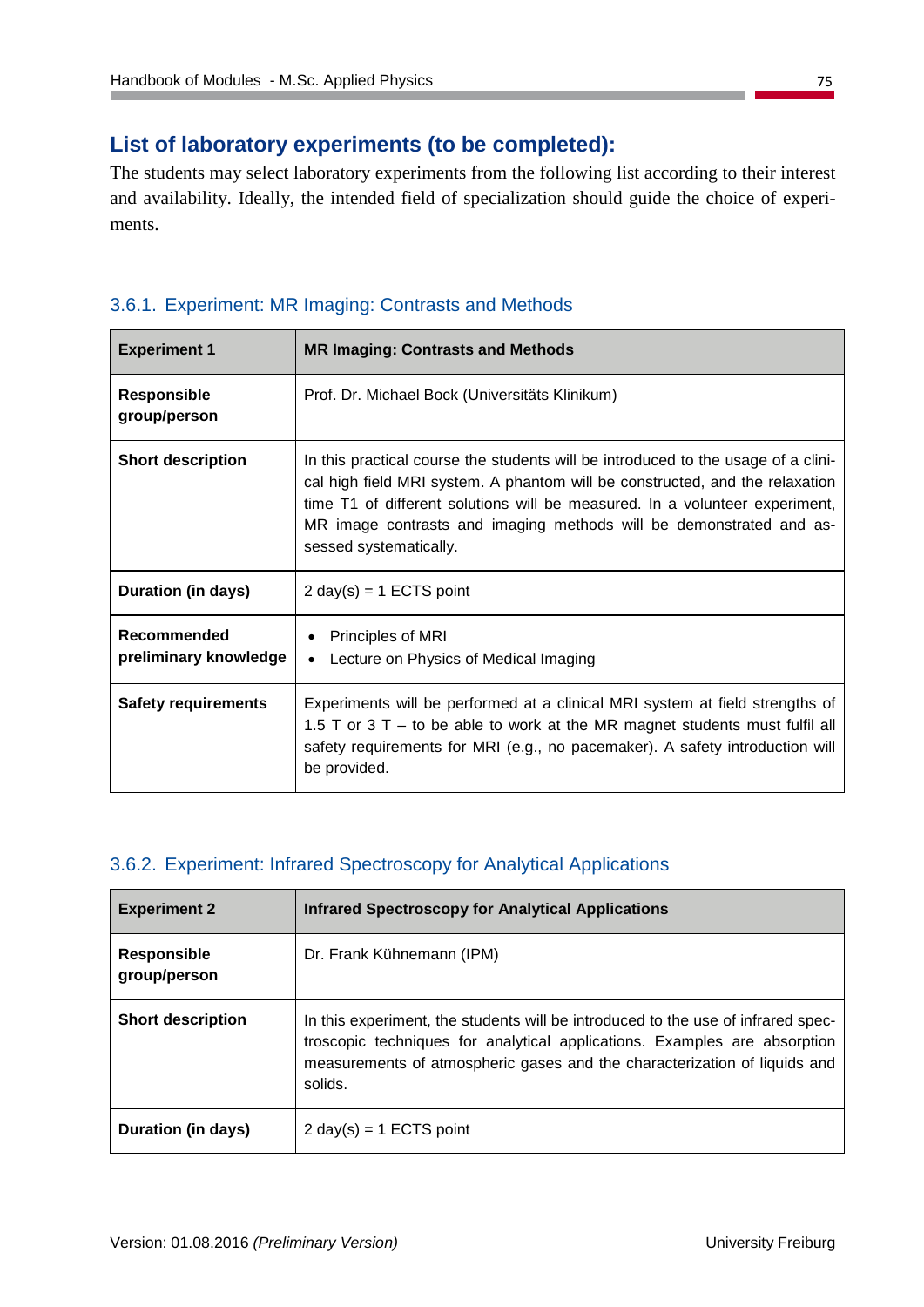| Recommended<br>preliminary knowledge | Advanced Optics and Lasers, Advanced Atomic and Molecular Physics |
|--------------------------------------|-------------------------------------------------------------------|
| <b>Safety requirements</b>           | laser safety instructions (provided by IPM)                       |

### 3.6.3. Experiment: Light Scattering of Colloidal Crystals

| <b>Experiment 3</b>                  | <b>Light Scattering of Colloidal Crystals</b>                                                                                                                                                                                              |
|--------------------------------------|--------------------------------------------------------------------------------------------------------------------------------------------------------------------------------------------------------------------------------------------|
| Responsible<br>group/person          | Prof. Dr. Günter Reiter                                                                                                                                                                                                                    |
| <b>Short description</b>             | The scattering of light by polycrystalline samples of spherical colloids is stud-<br>ied using the Debye-Scherrer technique. Several lasers with different wave-<br>lengths are employed to increase the number of detectable reflections. |
| Duration (in days)                   | 2 day(s) = 1 ECTS point                                                                                                                                                                                                                    |
| Recommended<br>preliminary knowledge | Lattice structures, Bragg scattering                                                                                                                                                                                                       |
| <b>Safety requirements</b>           | laser safety instructions                                                                                                                                                                                                                  |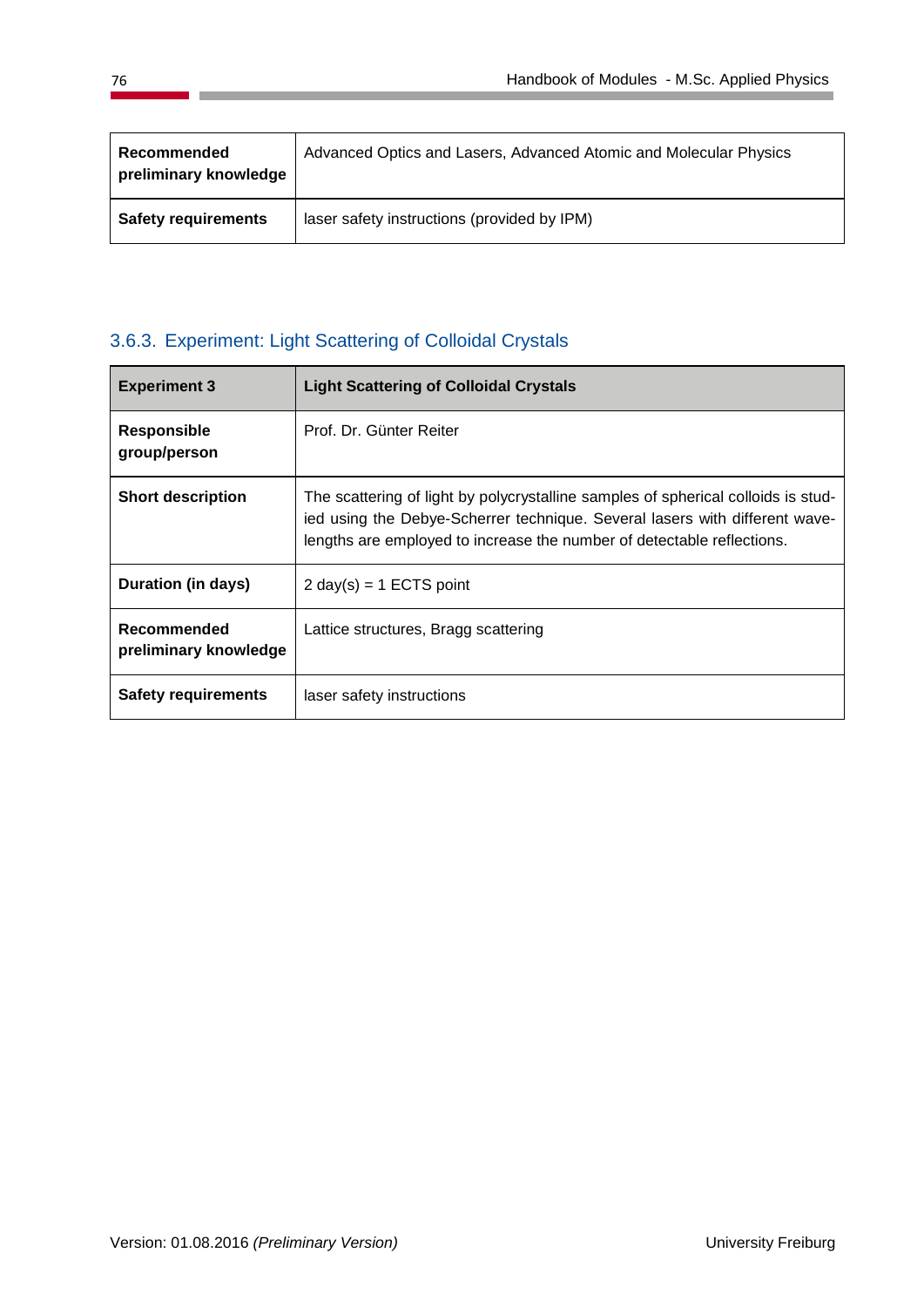### **3.7. Research Traineeship (30 ECTS credit points)**

| <b>Module:</b><br>07LE33M-RTRAIN              | <b>Research Traineeship</b>                                                                                                                                                                                                                                                                                                                                                                                                                                                                                                                                                                                                 |          |    | 30 ECTS            |
|-----------------------------------------------|-----------------------------------------------------------------------------------------------------------------------------------------------------------------------------------------------------------------------------------------------------------------------------------------------------------------------------------------------------------------------------------------------------------------------------------------------------------------------------------------------------------------------------------------------------------------------------------------------------------------------------|----------|----|--------------------|
| <b>Responsibility /</b><br><b>Supervision</b> | Dean of Studies,<br>Group leaders at the Institute of Physics and associated Institutes                                                                                                                                                                                                                                                                                                                                                                                                                                                                                                                                     |          |    |                    |
| <b>Course details</b>                         | CP<br><b>Type</b>                                                                                                                                                                                                                                                                                                                                                                                                                                                                                                                                                                                                           |          |    | <b>Examination</b> |
|                                               | Research (under supervision)                                                                                                                                                                                                                                                                                                                                                                                                                                                                                                                                                                                                | 6 months | 30 | <b>SL</b>          |
| Organization                                  | Prior to their Master thesis students engage in a Research Traineeship which<br>is accomplished in a six-month period. The aim of this module is to acquire<br>basic knowledge in a certain research topic and field in preparation for the<br>subsequent Master Thesis. For the traineeship, students select a supervisor<br>at the Institute of Physics or at one of the associated and participating re-<br>search institutes.<br>The research traineeship can be started any time and has a duration of ex-<br>actly 6 months. The students have to register for the research traineeship at<br>the examination office. |          |    |                    |
| Qualification<br>objectives                   | • Students have a specialized basic knowledge in a certain research topic.<br>• Students know and are able to apply specific experimental and/or theo-<br>retical tools and methods in a specialized field of research.<br>Students are prepared for performing a self-dependent research project<br>$\bullet$<br>(preparation for Master Thesis)                                                                                                                                                                                                                                                                           |          |    |                    |
| <b>Course content</b>                         | • Students acquire basic knowledge in a certain field of research in prepa-<br>ration for their Master Thesis.<br>• Participants obtain training in applying experimental and/or theoretical<br>tools in a specialized field of research.<br>• Students participate in a current research project under the supervision<br>of lecturers and researchers (post-docs and doctoral researchers).                                                                                                                                                                                                                               |          |    |                    |
| <b>Work load</b><br>(hours)                   | 900 h distributed over a six-month period                                                                                                                                                                                                                                                                                                                                                                                                                                                                                                                                                                                   |          |    |                    |
| <b>Usability</b>                              | M.Sc. Applied Physics, M.Sc. Physics                                                                                                                                                                                                                                                                                                                                                                                                                                                                                                                                                                                        |          |    |                    |
| <b>Precondition</b>                           | Admission to the Research Traineeship requires successful accomplishment<br>of the module Master Laboratory Applied Physics and of three of the four<br>marked courses (PL) of the modules Advanced Experimental Physics, Ad-<br>vanced Theoretical Physics, Applied Physics and Term Paper.                                                                                                                                                                                                                                                                                                                                |          |    |                    |
| Language                                      | English                                                                                                                                                                                                                                                                                                                                                                                                                                                                                                                                                                                                                     |          |    |                    |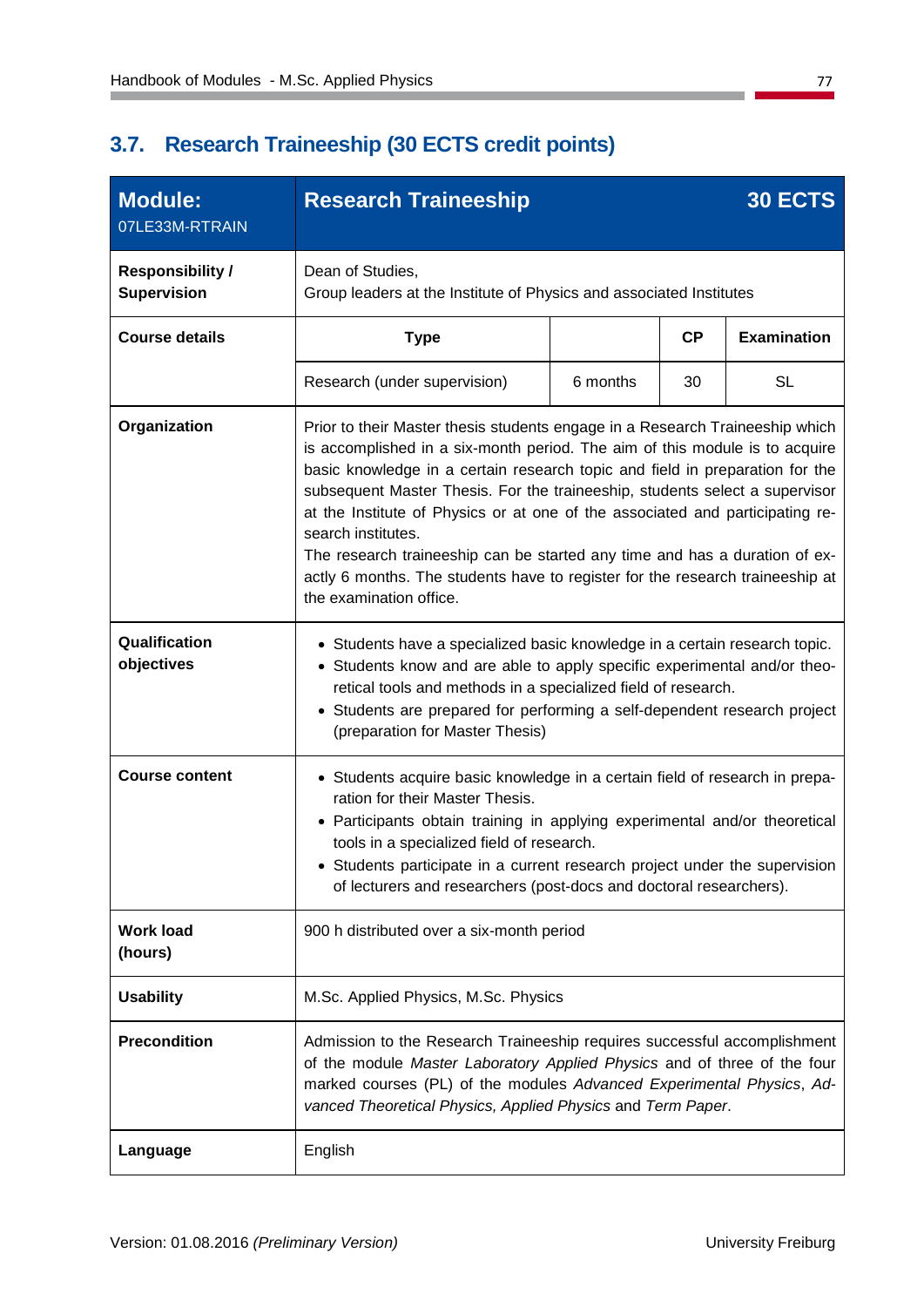| <b>Module:</b><br>07LE33M-MSC                 | <b>Master Thesis</b>                                                                                                                                                                                                                                                                                                                                                                                                                                                                                                      |          |    | <b>30 ECTS</b> |
|-----------------------------------------------|---------------------------------------------------------------------------------------------------------------------------------------------------------------------------------------------------------------------------------------------------------------------------------------------------------------------------------------------------------------------------------------------------------------------------------------------------------------------------------------------------------------------------|----------|----|----------------|
| <b>Responsibility /</b><br><b>Supervision</b> | Dean of Studies,<br>Group leaders at the Institute of Physics and associated Institutes                                                                                                                                                                                                                                                                                                                                                                                                                                   |          |    |                |
| <b>Module details</b>                         | <b>Examination</b><br><b>ECTS</b><br><b>Type</b>                                                                                                                                                                                                                                                                                                                                                                                                                                                                          |          |    |                |
|                                               | <b>Master Thesis</b><br>(Research and written thesis)                                                                                                                                                                                                                                                                                                                                                                                                                                                                     | 6 months | 28 | PL             |
|                                               | Master Colloquium (Oral presentation)                                                                                                                                                                                                                                                                                                                                                                                                                                                                                     | 45 min   | 2  | <b>SL</b>      |
|                                               | Total:                                                                                                                                                                                                                                                                                                                                                                                                                                                                                                                    |          | 30 |                |
| Organization                                  | For their master thesis students select a supervisor at the Institute of Physics<br>or at one of the associated and participating research institutes. Typically, the<br>master thesis is pursued within the same work group as the traineeship. The<br>Master Thesis starts at the latest 2 weeks after successful completion of the<br>Research Traineeship. Registration has to be arranged with the examination<br>office.                                                                                            |          |    |                |
| Qualification<br>objectives                   | • Students have acquired specialized and in-depth knowledge of a certain<br>research topic and field.<br>• Students have a strong expertise in applying specific experimental and/or<br>theoretical tools and methods in their field of research.<br>• Students are able to perform independent research and can critically eval-<br>uate and assess their scientific results.<br>Students can search and read scientific literature and apply and relate re-<br>$\bullet$<br>ported results to their research.           |          |    |                |
| <b>Module content</b>                         | • Acquiring in-depth knowledge in the field of the master thesis work.<br>• Working on a particular problem in a specialized field of research.<br>• Development of the required experimental and/or theoretical tools and<br>methods.<br>• Preparation of a written report on the performed research work.<br>• Preparation and performance of an oral presentation in the form of a pub-<br>lic colloquium, discussing the topic of the master thesis, its physical con-<br>text, and the underlying physical concepts. |          |    |                |
| <b>Work load</b><br>(hours)                   | 900 h distributed over a six-month period. This workload includes research,<br>preparation of the written thesis and preparation of the final presentation.                                                                                                                                                                                                                                                                                                                                                               |          |    |                |
| <b>Usability</b>                              | M.Sc. Applied Physics                                                                                                                                                                                                                                                                                                                                                                                                                                                                                                     |          |    |                |

# **3.8. Master Thesis (30 ECTS points)**